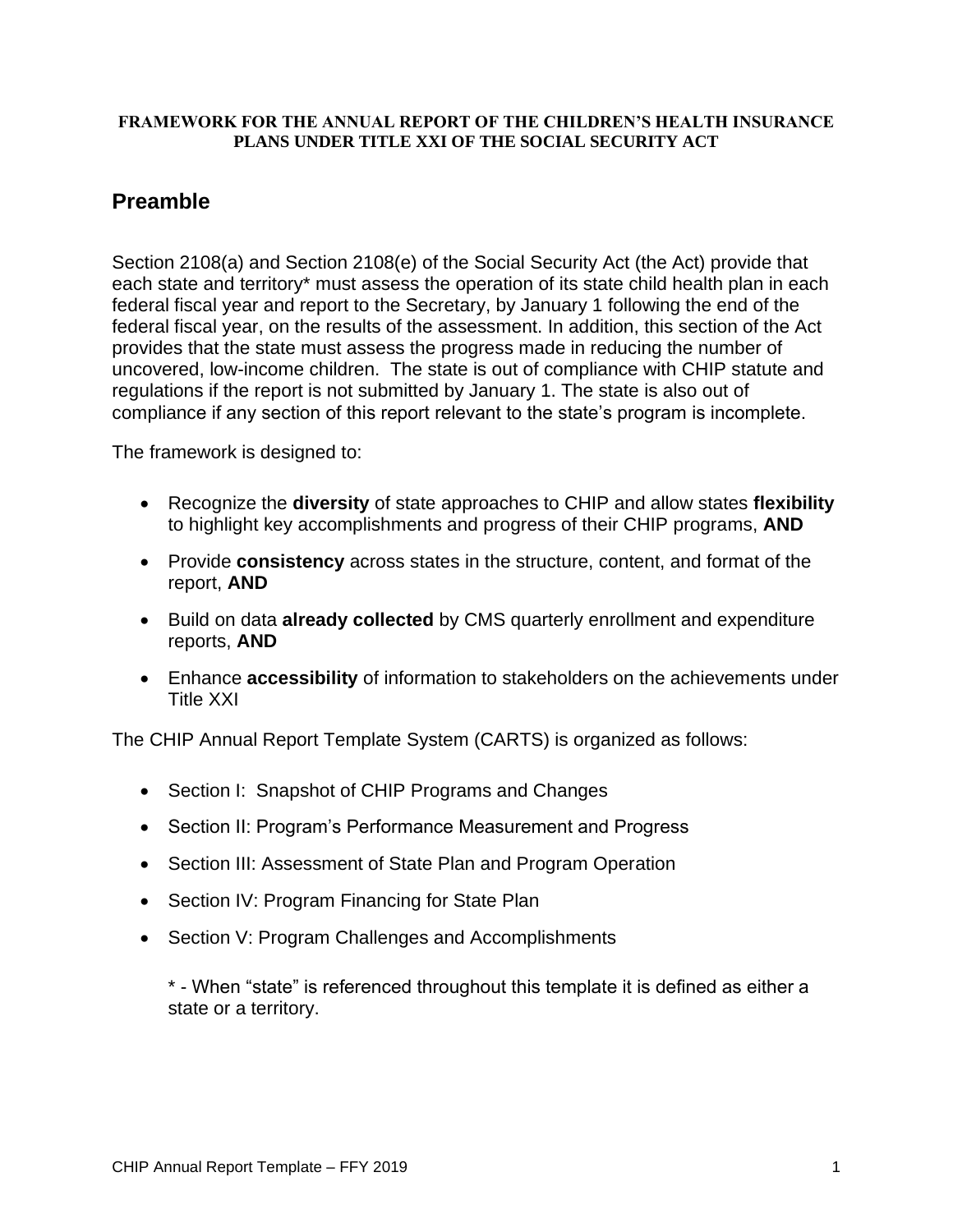**\*Disclosure. According to the Paperwork Reduction Act of 1995, no persons are required to respond to a collection of information unless it displays a valid OMB control number. The valid OMB control number for this information collection is 0938-1148. The time required to complete this information collection is estimated to average 40 hours per response, including the time to review instructions, search existing data resources, gather the data needed, and complete and review the information collection. If you have any comments concerning the accuracy of the time estimate(s) or suggestions for improving this form, write to: CMS, 7500 Security Blvd., Attn: PRA Reports Clearance Officer, Mail Stop C4-26-05, Baltimore, Maryland 21244-1850.**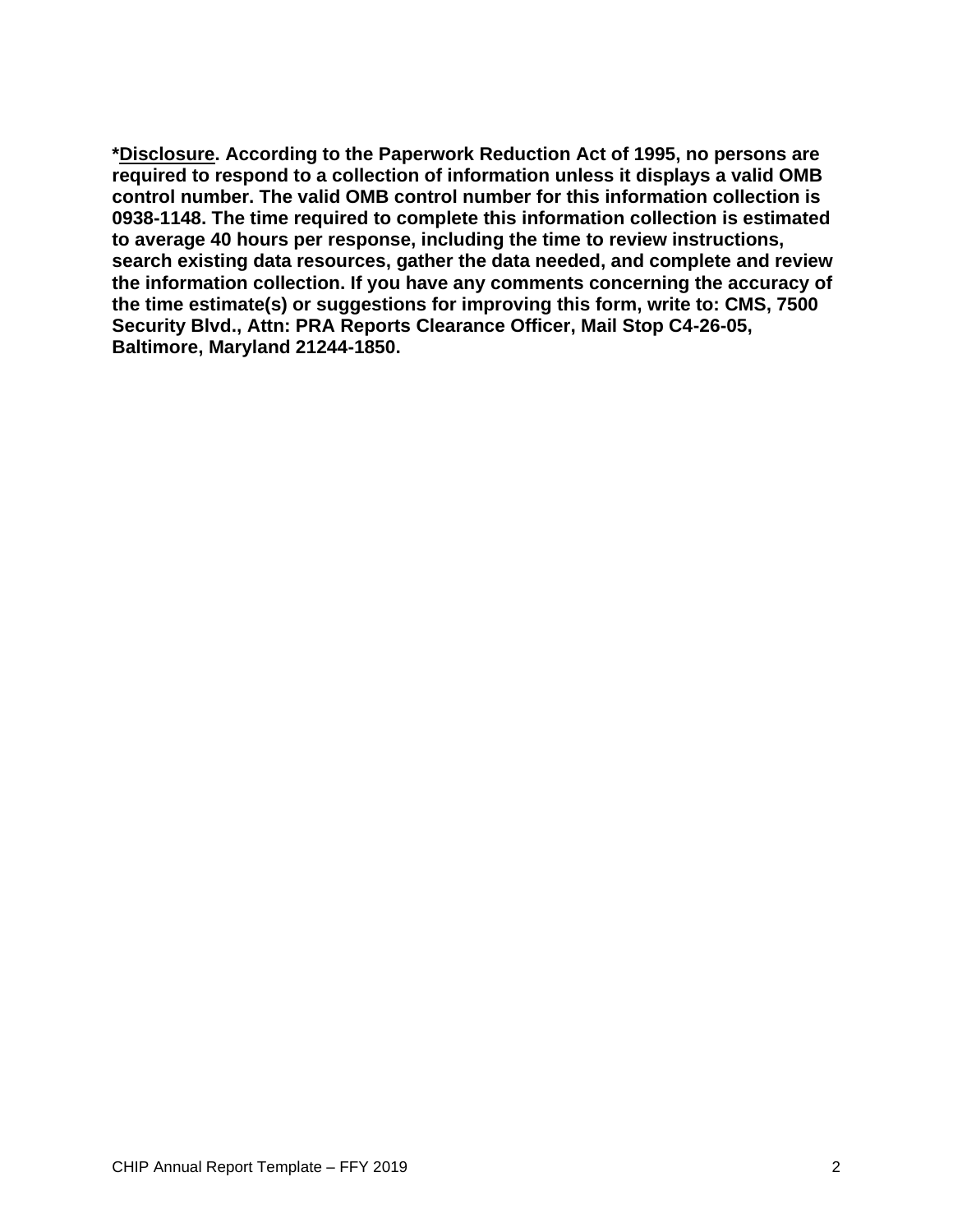### DO NOT CERTIFY YOUR REPORT UNTIL ALL SECTIONS ARE COMPLETE.

State/Territory: LA

Name of State/Territory

The following Annual Report is submitted in compliance with Title XXI of the Social Security Act (Section 2108(a) and Section 2108(e)).

Signature: **Damiane Ricks** 

CHIP Program Name(s): **All, Louisiana** 

CHIP Program Type:

CHIP Medicaid Expansion Only

Separate Child Health Program Only

 $\boxtimes$  Combination of the above

Reporting Period: **2019 (Note: Federal Fiscal Year 2019 starts 10/1/2018 and ends 9/30/2019)**

Contact Person/Title: **Erin Campbell, Interim Medicaid Director** 

Address: **628 N. Fourth Street** 

City: **Baton Rouge 1988** State: **LA Zip: 70802** 

Phone: **225-342-9240** Fax: **225-342-9508** 

Email: **erin.campbell@la.gov** 

Submission Date: **1/21/2020** 

(Due to your CMS Regional Contact and Central Office Project Officer by January 1st of each year)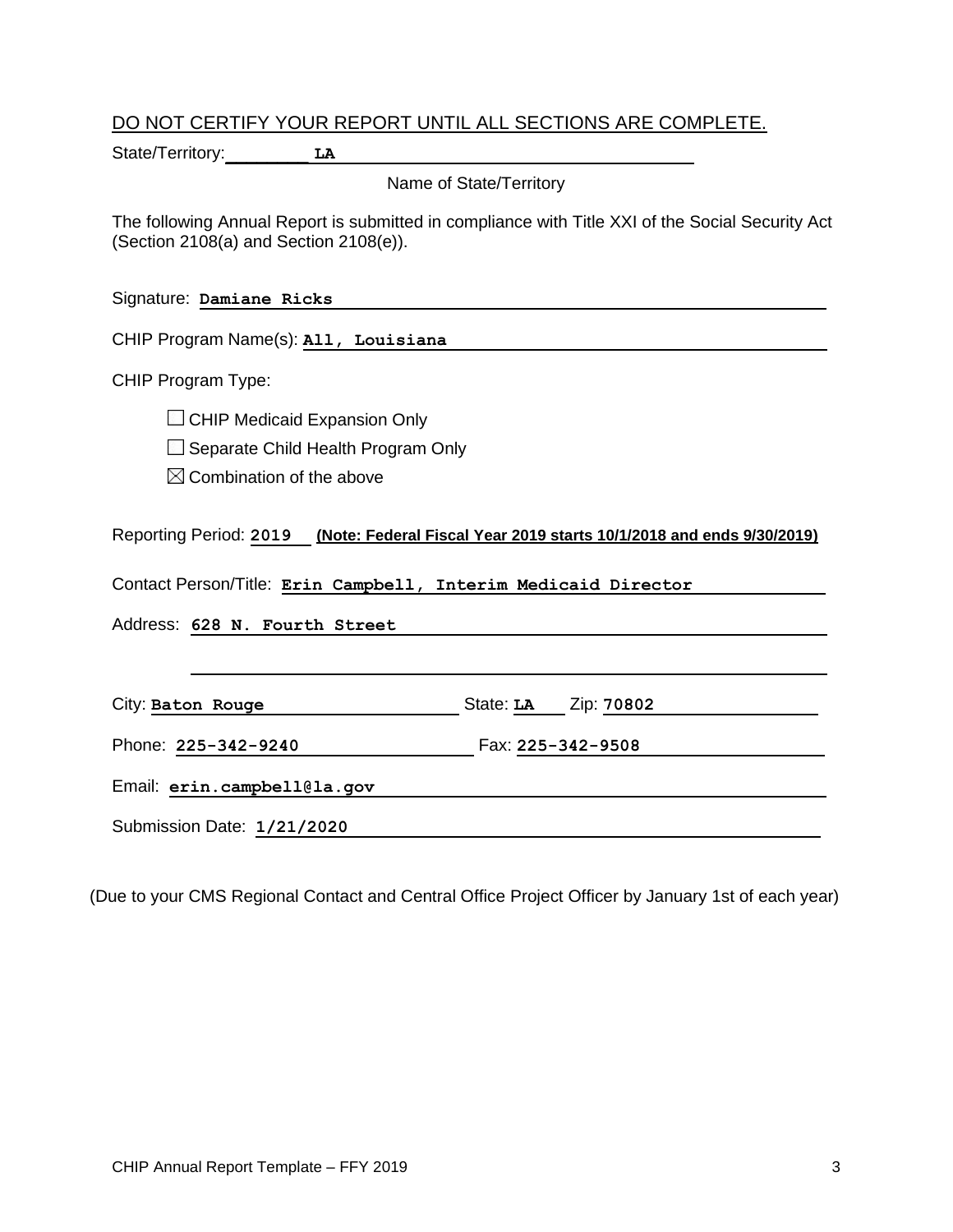## **Section I. Snapshot of CHIP Program and Changes**

1) To provide a summary at-a-glance of your CHIP program, please provide the following information. If you would like to make any comments on your responses, please explain in the narrative section below this table.

**Provide an assurance that your state's CHIP program eligibility criteria as set forth in** the CHIP state plan in section 4, inclusive of PDF pages related to Modified Adjusted Gross Income eligibility, is accurate as of the date of this report.

Please note that the numbers in brackets, e.g., **[500]** are character limits in the Children's Health Insurance Program (CHIP) Annual Report Template System (CARTS). You will not be able to enter responses with characters greater than the limit indicated in the brackets.

### **CHIP Medicaid Expansion Program**

Upper % of FPL (federal poverty level) fields are defined as Up to and Including

Does your program require premiums or an enrollment fee?  $\nabla$ NO **T**YES  $\nabla N/A$ 

Enrollment fee amount: Premium fee amount: If premiums are tiered by FPL, please breakout by FPL.

| Premium Amount<br>From $(\$)$ | <b>Premium Amount</b><br>To(S) | From % of FPL | Up to % of FPL |
|-------------------------------|--------------------------------|---------------|----------------|
|                               |                                |               |                |
|                               |                                |               |                |
|                               |                                |               |                |
|                               |                                |               |                |
|                               |                                |               |                |

Yearly Maximum Premium Amount per Family: \$

If premiums are tiered by FPL, please breakout by FPL.

| Premium Amount   Premium Amount |        | From % of FPL | $\vert$ Up to % of FPL |
|---------------------------------|--------|---------------|------------------------|
| From $(\$)$                     | To (S) |               |                        |
|                                 |        |               |                        |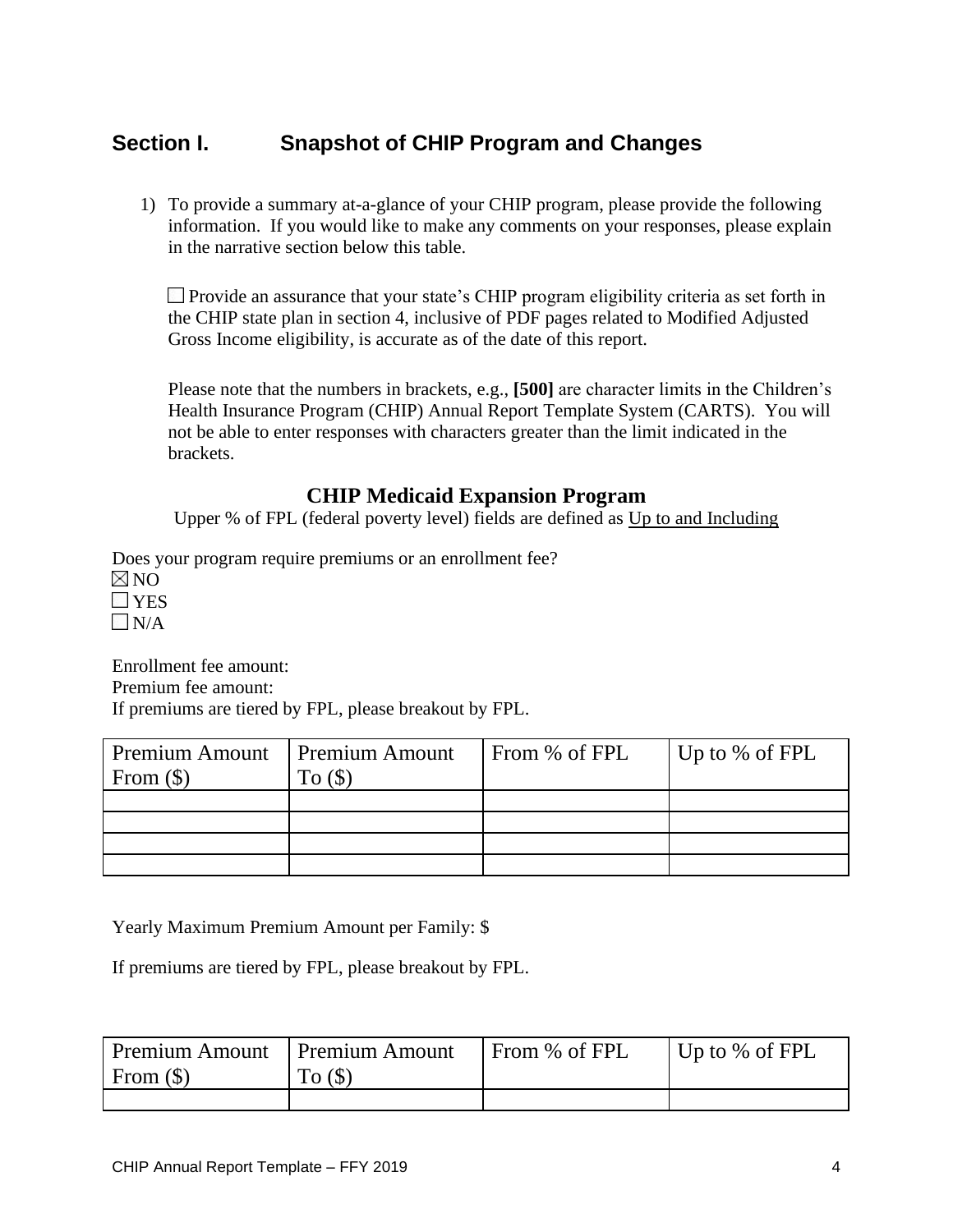| Premium Amount<br>From $(\$)$ | <b>Premium Amount</b> | From % of FPL | Up to % of FPL |
|-------------------------------|-----------------------|---------------|----------------|
|                               |                       |               |                |
|                               |                       |               |                |
|                               |                       |               |                |

If yes, briefly explain fee structure: **[500]**

Which delivery system(s) does your program use?

Managed Care **Primary Care Case Management**  $\boxtimes$  Fee for Service

Please describe which groups receive which delivery system: **[500]**

### **Separate Child Health Program**

Upper % of FPL (federal poverty level) fields are defined as Up to and Including

Does your program require premiums or an enrollment fee?

 $\square$  NO  $\boxtimes$  YES

 $\Box$ N/A

Enrollment fee amount: 0 Premium fee amount: 50 If premiums are tiered by FPL, please breakout by FPL.

| Premium Amount   Premium Amount |             | From % of FPL | $\vert$ Up to % of FPL |
|---------------------------------|-------------|---------------|------------------------|
| From $(\$)$                     | $T_{0}(\S)$ |               |                        |
|                                 |             |               |                        |
|                                 |             |               |                        |
|                                 |             |               |                        |
|                                 |             |               |                        |

Yearly Maximum Premium Amount per Family: \$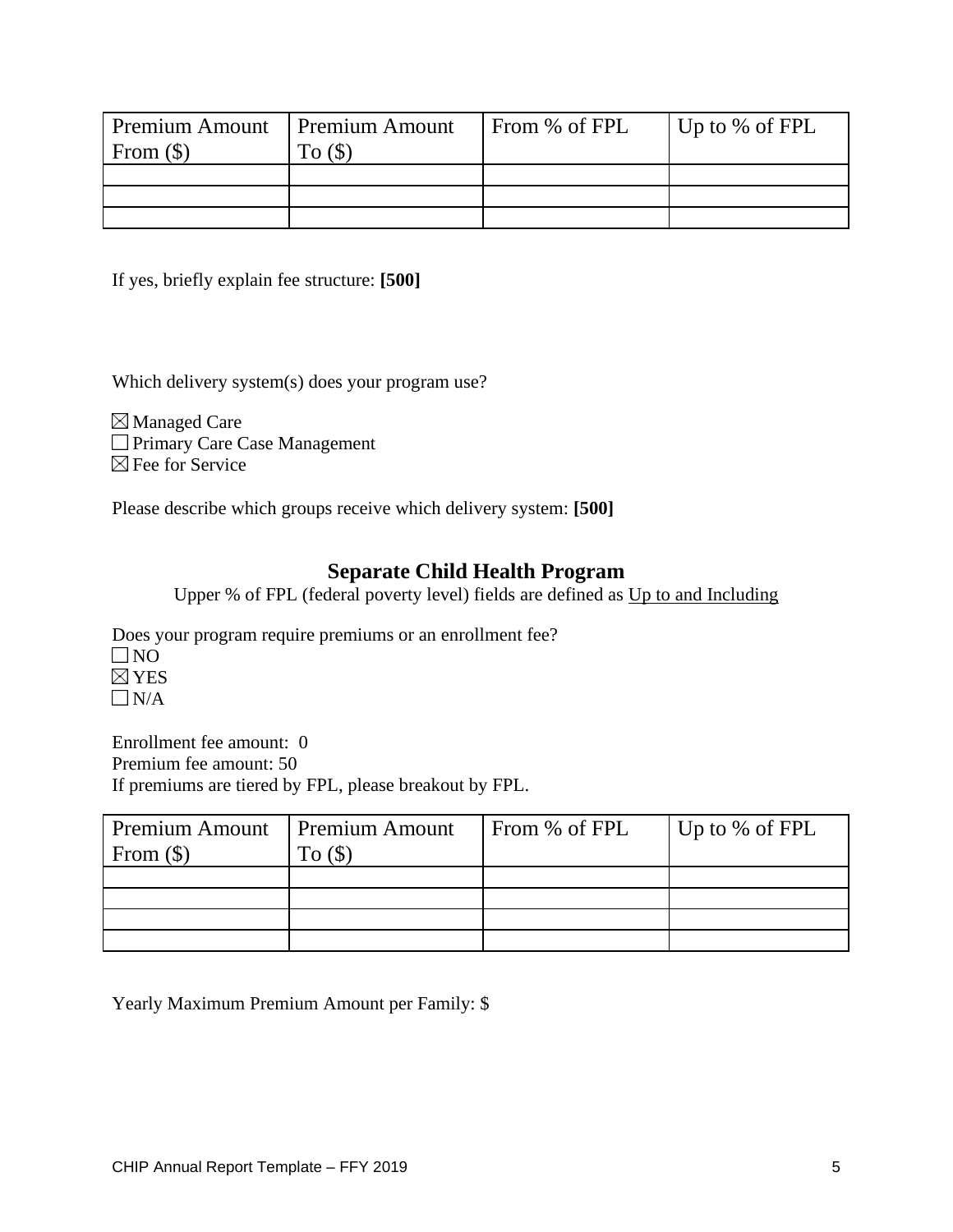If premiums are tiered by FPL, please breakout by FPL.

| <b>Premium Amount</b><br>From $(\$)$ | <b>Premium Amount</b><br>To $($ math) | From % of FPL | $\vert$ Up to % of FPL |
|--------------------------------------|---------------------------------------|---------------|------------------------|
|                                      |                                       |               |                        |
|                                      |                                       |               |                        |
|                                      |                                       |               |                        |
|                                      |                                       |               |                        |

If yes, briefly explain fee structure: **[500]**

Which delivery system(s) does your program use?

Managed Care **Primary Care Case Management**  $\boxtimes$  Fee for Service

Please describe which groups receive which delivery system: **[500]**

2) Have you made changes to any of the following policy or program areas during the reporting period? Please indicate "yes" or "no change" by marking the appropriate column.

| a) Applicant and enrollee protections (e.g., changed from the Medicaid Fair |
|-----------------------------------------------------------------------------|
| Hearing Process to State Law)                                               |

- b) Application
- c) Benefits
- d) Cost sharing (including amounts, populations, & collection process)
- e) Crowd out policies
- f) Delivery system
- g) Eligibility determination process

|                            | Medicaid<br><b>Expansion</b><br><b>CHIP Program</b> |     |  |     | Separate<br><b>Child Health</b><br>Program |     |
|----------------------------|-----------------------------------------------------|-----|--|-----|--------------------------------------------|-----|
| Yes                        | N <sub>0</sub><br>Change                            | N/A |  | Yes | No<br>Change                               | N/A |
| 8-                         | ⊠                                                   | g.  |  | 8.  | X                                          | g.  |
| ⊠                          | П                                                   | a.  |  | X   |                                            | g.  |
|                            | X                                                   |     |  |     | $\times$                                   |     |
| $\mathbb{R}^n$             | g.                                                  | X   |  |     |                                            | X   |
| $\mathcal{L}^{\text{max}}$ | X                                                   |     |  |     | X                                          |     |
|                            | X                                                   |     |  |     | ✕                                          |     |
|                            |                                                     |     |  |     |                                            |     |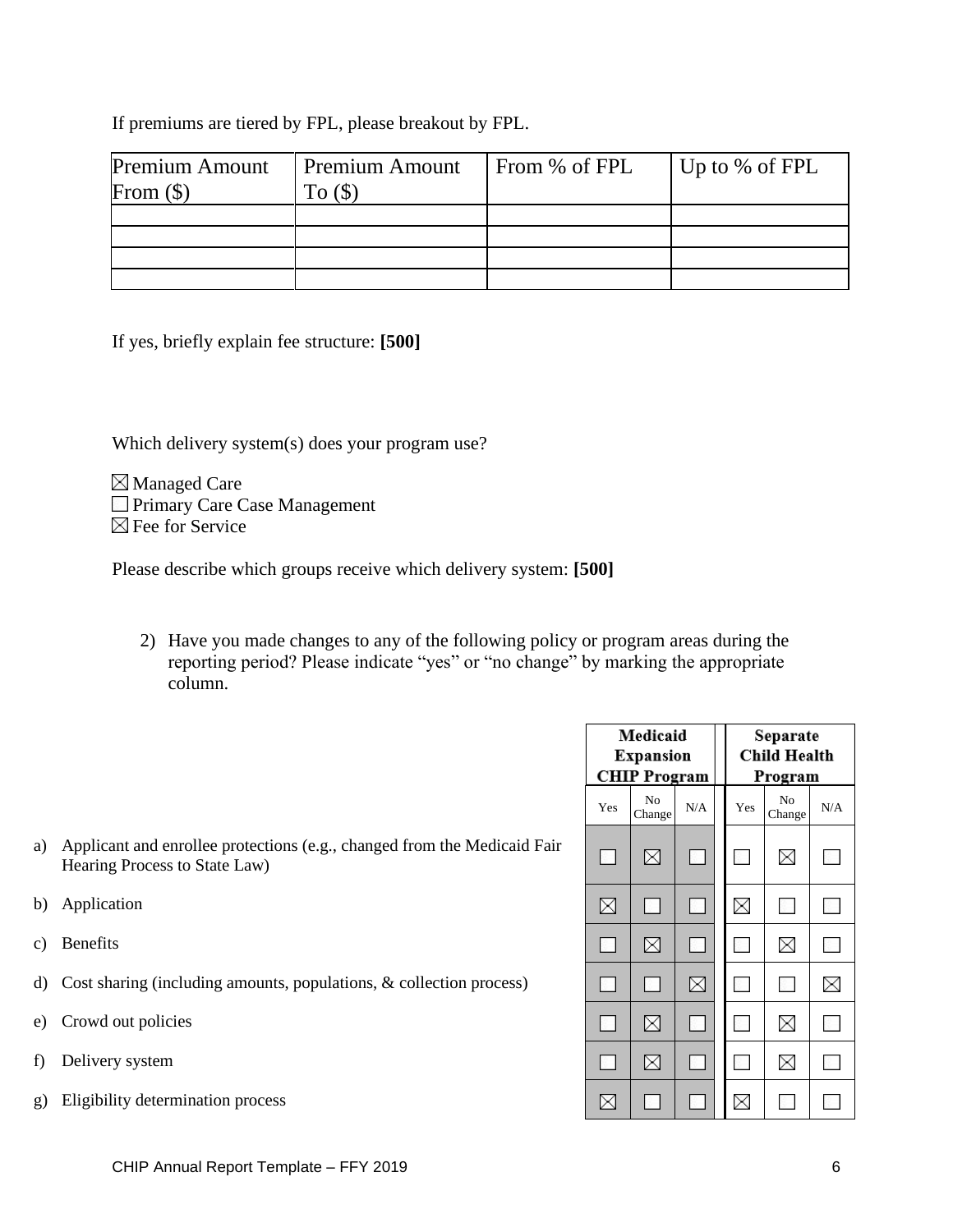| $\mathbf{i}$     | Eligibility levels / target population                                                                                                                                                                         |        | ⊠  |   |   | X |               |
|------------------|----------------------------------------------------------------------------------------------------------------------------------------------------------------------------------------------------------------|--------|----|---|---|---|---------------|
| j)               | Eligibility redetermination process                                                                                                                                                                            |        |    |   | X | ÷ | $\frac{1}{2}$ |
| k)               | Enrollment process for health plan selection                                                                                                                                                                   |        | ⊠  |   |   | X | s.            |
| $\left( \right)$ | Outreach (e.g., decrease funds, target outreach)                                                                                                                                                               |        | ⊠  |   |   | X | g.            |
|                  | m) Premium assistance                                                                                                                                                                                          | 81     | ⊠  |   |   | X |               |
| n)               | Prenatal care eligibility expansion (Sections 457.10, 457.350(b)(2),<br>$457.622(c)(5)$ , and $457.626(a)(3)$ as described in the October 2, 2002 Final<br>Rule)                                               |        |    | ⊠ |   |   | X             |
| O)               | Expansion to "Lawfully Residing" children                                                                                                                                                                      | ⊠      |    |   | X |   | ÷             |
| p)               | Expansion to "Lawfully Residing" pregnant women                                                                                                                                                                |        |    | ⊠ |   |   | X             |
| q)               | Pregnant Women state plan expansion                                                                                                                                                                            | 8-     | 81 | ⊠ |   | × | X             |
| r)               | Methods and procedures for prevention, investigation, and referral of cases<br>of fraud and abuse                                                                                                              |        |    |   | X |   |               |
| S)               | Other – please specify                                                                                                                                                                                         |        |    |   |   |   |               |
|                  | a)                                                                                                                                                                                                             | $\Box$ |    |   |   |   |               |
|                  | b)                                                                                                                                                                                                             |        |    |   |   |   |               |
|                  | $\mathbf{c})$                                                                                                                                                                                                  |        |    |   |   |   |               |
|                  | 3) For each topic you responded "yes" to above, please explain the change and why the<br>change was made, below:<br>Medicaid Expansion CHIP Program<br><b>Topic</b><br>List change and why the change was made |        |    |   |   |   |               |
|                  |                                                                                                                                                                                                                |        |    |   |   |   |               |

Yes

31

Program No Change

K.

Medicaid Expansion CHIP  $N/A$ 

 $\boxtimes$ 

Yes

 $\mathcal{L}_{\mathcal{L}}$ 

Program No Change

S.

 $N/A$ 

 $\times$ 

| a) Applicant and enrollee protections<br>(e.g., changed from the Medicaid Fair<br>Hearing Process to State Law) |  |
|-----------------------------------------------------------------------------------------------------------------|--|

h) Implementing an enrollment freeze and/or cap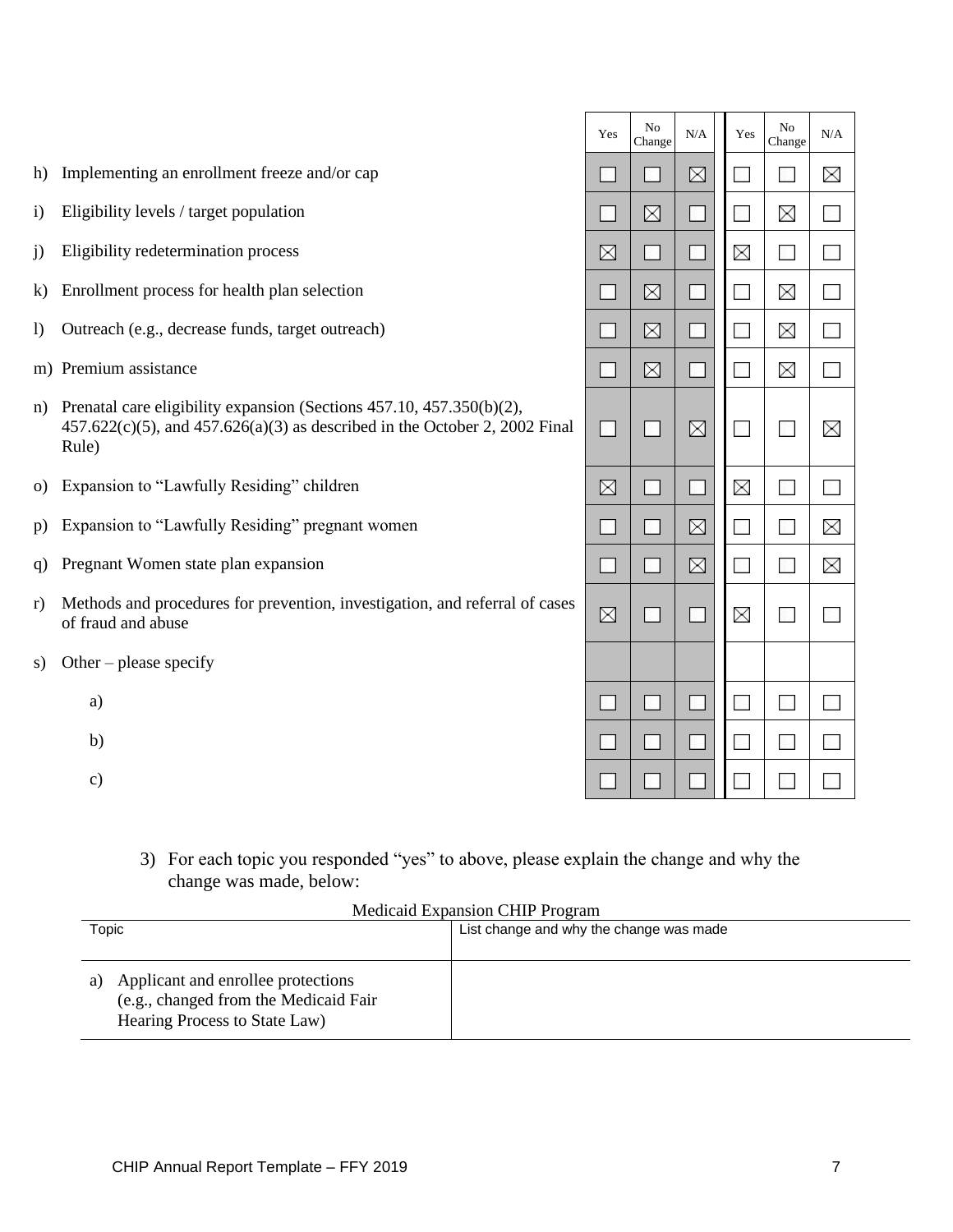| Topic            |                                                                                                                                                                   | List change and why the change was made                                                                                                                                                                                                                                                                                                                                                                                                                                                                                         |
|------------------|-------------------------------------------------------------------------------------------------------------------------------------------------------------------|---------------------------------------------------------------------------------------------------------------------------------------------------------------------------------------------------------------------------------------------------------------------------------------------------------------------------------------------------------------------------------------------------------------------------------------------------------------------------------------------------------------------------------|
| b)               | Application                                                                                                                                                       | On 11/13/18, the Department launched a new Medicaid<br>eligibility and enrollment system to improve customer service,<br>boost efficiency and create a more accurate and immediate<br>approval process. Advanced features offer online self-service<br>application options, including document upload features, for<br>recipients and real-time eligibility decisions for applicants. It also<br>helps Louisiana to meet the changing needs of applicants and<br>enrollees while complying with federal and state requirements. |
| c)               | <b>Benefits</b>                                                                                                                                                   |                                                                                                                                                                                                                                                                                                                                                                                                                                                                                                                                 |
| d)               | Cost sharing (including amounts, populations,<br>& collection process)                                                                                            |                                                                                                                                                                                                                                                                                                                                                                                                                                                                                                                                 |
| e)               | Crowd out policies                                                                                                                                                |                                                                                                                                                                                                                                                                                                                                                                                                                                                                                                                                 |
| f)               | Delivery system                                                                                                                                                   |                                                                                                                                                                                                                                                                                                                                                                                                                                                                                                                                 |
| g)               | Eligibility determination process                                                                                                                                 | On November 13, 2018, the Department launched a new<br>Medicaid eligibility and enrollment system (LaMEDS), to<br>improve customer service, boost efficiency and create a more<br>accurate and immediate approval process. It also interfaces<br>with multiple databases for eligibility verification systematically<br>and helps Louisiana to comply with federal and state<br>requirements.                                                                                                                                   |
| h)               | Implementing an enrollment freeze and/or cap                                                                                                                      |                                                                                                                                                                                                                                                                                                                                                                                                                                                                                                                                 |
| $\mathbf{i}$     | Eligibility levels / target population                                                                                                                            |                                                                                                                                                                                                                                                                                                                                                                                                                                                                                                                                 |
| $\mathbf{j}$     | Eligibility redetermination process                                                                                                                               | On November 13, 2018, the Department launched a new<br>Medicaid eligibility and enrollment system (LaMEDS), to<br>improve customer service, boost efficiency and create a more<br>accurate and immediate approval process. It also interfaces<br>with multiple databases for eligibility verification systematically<br>and helps Louisiana to comply with federal and state<br>requirements.                                                                                                                                   |
| $\bf{k}$         | Enrollment process for health plan selection                                                                                                                      |                                                                                                                                                                                                                                                                                                                                                                                                                                                                                                                                 |
| $\left  \right $ | Outreach                                                                                                                                                          |                                                                                                                                                                                                                                                                                                                                                                                                                                                                                                                                 |
|                  | m) Premium assistance                                                                                                                                             |                                                                                                                                                                                                                                                                                                                                                                                                                                                                                                                                 |
| n)               | Prenatal care eligibility expansion (Sections)<br>457.10, 457.350(b)(2), 457.622(c)(5), and<br>$457.626(a)(3)$ as described in the October 2,<br>2002 Final Rule) |                                                                                                                                                                                                                                                                                                                                                                                                                                                                                                                                 |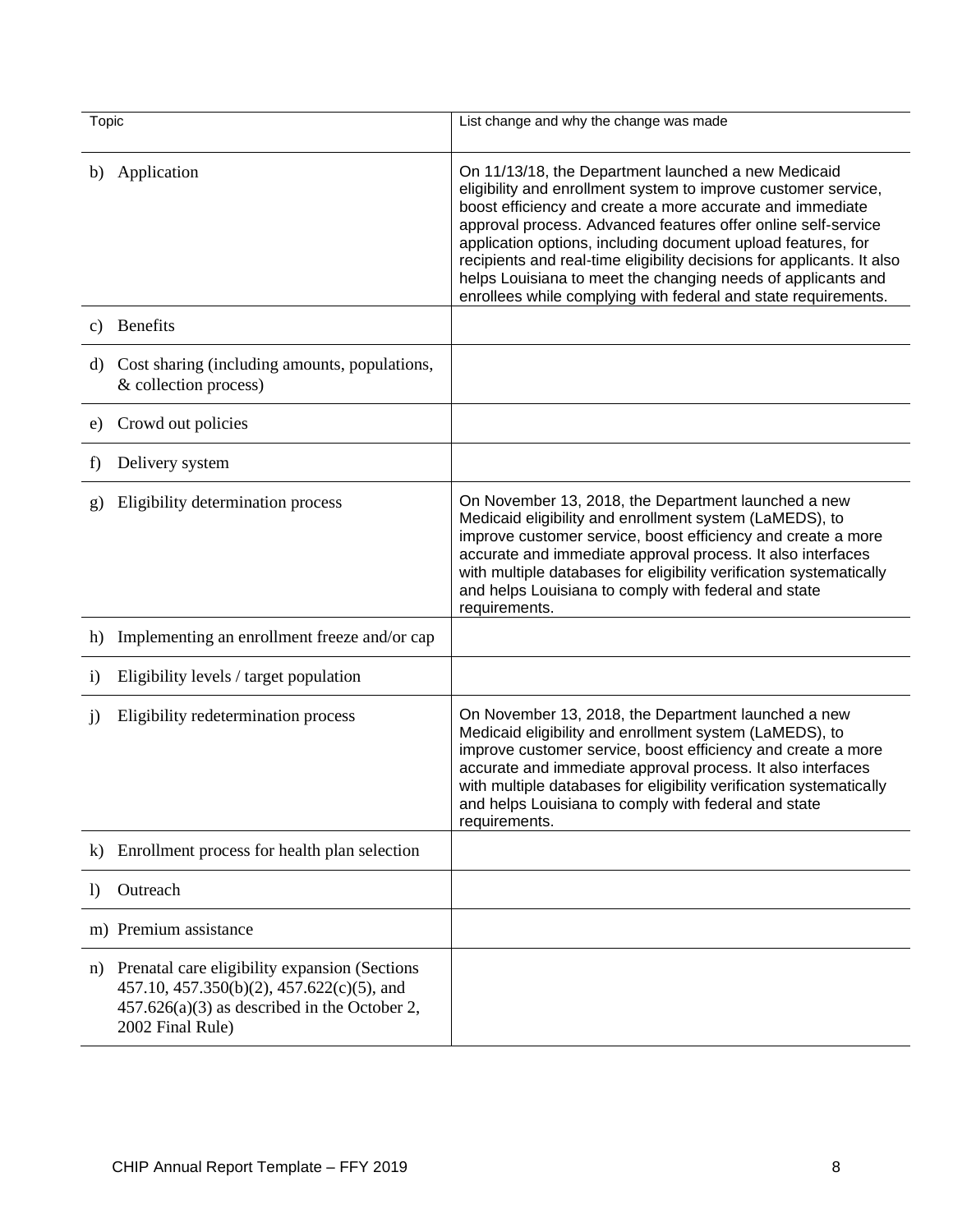| Topic    |                                                                                                      | List change and why the change was made                                                                                                                                                                                                                        |
|----------|------------------------------------------------------------------------------------------------------|----------------------------------------------------------------------------------------------------------------------------------------------------------------------------------------------------------------------------------------------------------------|
| $\Omega$ | Expansion to "Lawfully Residing" children                                                            | On February 1, 2019, Louisiana exercised the 2009 Children's<br>Health Insurance Program Reauthorization Act (CHIPRA §214)<br>option, providing coverage to lawfully residing immigrant<br>children to improve access to coverage and health care<br>services. |
| p)       | Expansion to "Lawfully Residing" pregnant<br>women                                                   |                                                                                                                                                                                                                                                                |
| G)       | Pregnant Women State Plan Expansion                                                                  |                                                                                                                                                                                                                                                                |
| r)       | Methods and procedures for prevention,<br>investigation, and referral of cases of fraud and<br>abuse | With the launch of LaMEDS in November 2018, the state was<br>also able to systemically perform quarterly wage checks for the<br>first time. This is another tool for fraud prevention by more<br>regularly checking updated sources of income information.     |

s) Other – please specify

| b |  |
|---|--|
|   |  |

### Separate Child Health Program

| Topic           |                                                                                                              | List change and why the change was made                                                                                                                                                                                                                                                                                                                                                                                                                                                                                         |
|-----------------|--------------------------------------------------------------------------------------------------------------|---------------------------------------------------------------------------------------------------------------------------------------------------------------------------------------------------------------------------------------------------------------------------------------------------------------------------------------------------------------------------------------------------------------------------------------------------------------------------------------------------------------------------------|
| a)              | Applicant and enrollee protections<br>(e.g., changed from the Medicaid Fair<br>Hearing Process to State Law) |                                                                                                                                                                                                                                                                                                                                                                                                                                                                                                                                 |
| b)              | Application                                                                                                  | On 11/13/18, the Department launched a new Medicaid<br>eligibility and enrollment system to improve customer service,<br>boost efficiency and create a more accurate and immediate<br>approval process. Advanced features offer online self-service<br>application options, including document upload features, for<br>recipients and real-time eligibility decisions for applicants. It also<br>helps Louisiana to meet the changing needs of applicants and<br>enrollees while complying with federal and state requirements. |
| $\mathcal{C}$ ) | <b>Benefits</b>                                                                                              |                                                                                                                                                                                                                                                                                                                                                                                                                                                                                                                                 |
| d)              | Cost sharing (including amounts, populations,<br>& collection process)                                       |                                                                                                                                                                                                                                                                                                                                                                                                                                                                                                                                 |
| e)              | Crowd out policies                                                                                           |                                                                                                                                                                                                                                                                                                                                                                                                                                                                                                                                 |
|                 | Delivery system                                                                                              |                                                                                                                                                                                                                                                                                                                                                                                                                                                                                                                                 |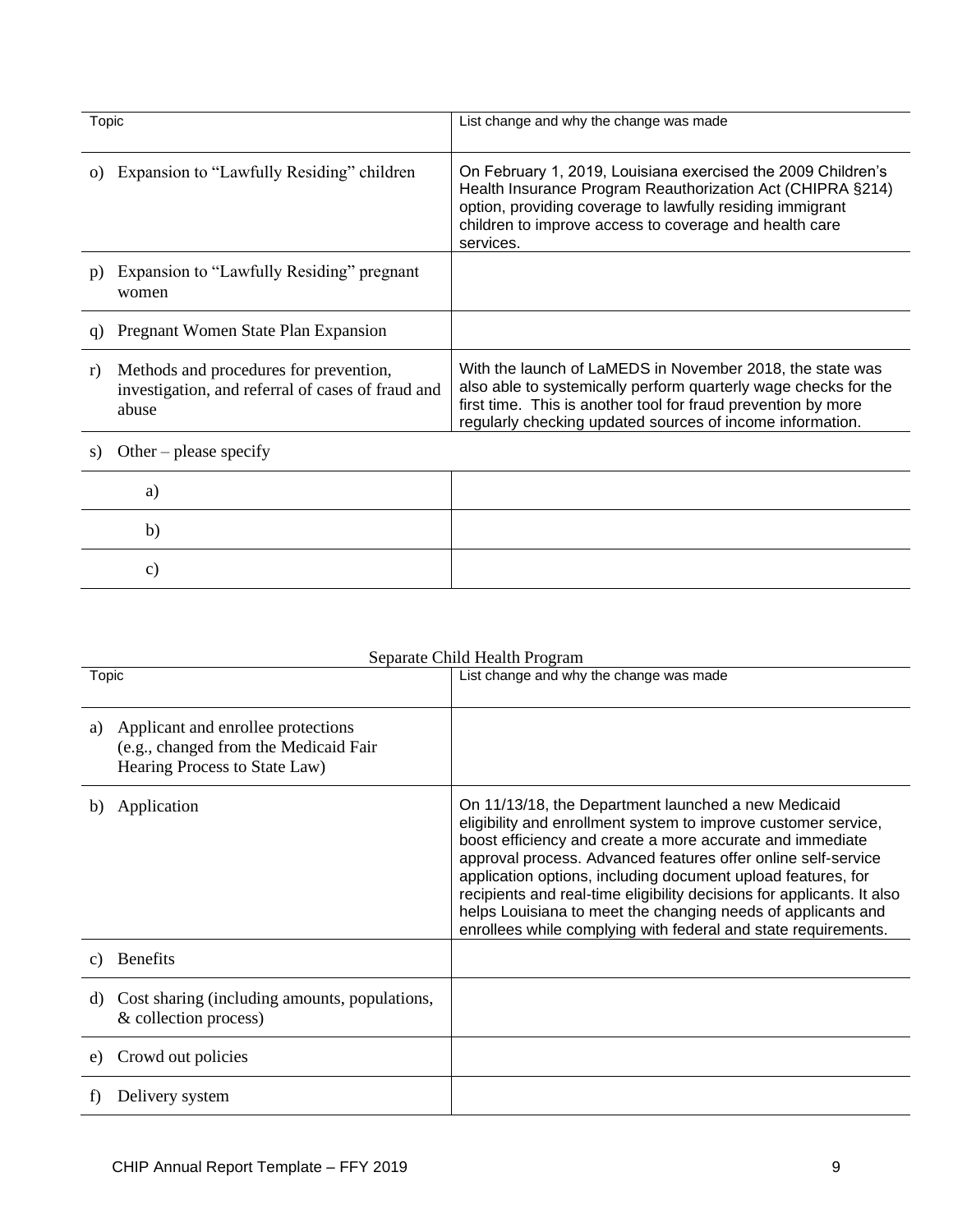| Topic        |                                                                                                                                                                  | List change and why the change was made                                                                                                                                                                                                                                                                                                                                                       |  |  |
|--------------|------------------------------------------------------------------------------------------------------------------------------------------------------------------|-----------------------------------------------------------------------------------------------------------------------------------------------------------------------------------------------------------------------------------------------------------------------------------------------------------------------------------------------------------------------------------------------|--|--|
|              |                                                                                                                                                                  |                                                                                                                                                                                                                                                                                                                                                                                               |  |  |
| g)           | Eligibility determination process                                                                                                                                | On November 13, 2018, the Department launched a new<br>Medicaid eligibility and enrollment system (LaMEDS), to<br>improve customer service, boost efficiency and create a more<br>accurate and immediate approval process. It also interfaces<br>with multiple databases for eligibility verification systematically<br>and helps Louisiana to comply with federal and state<br>requirements. |  |  |
| h)           | Implementing an enrollment freeze and/or cap                                                                                                                     |                                                                                                                                                                                                                                                                                                                                                                                               |  |  |
| $\mathbf{i}$ | Eligibility levels / target population                                                                                                                           |                                                                                                                                                                                                                                                                                                                                                                                               |  |  |
| j)           | Eligibility redetermination process                                                                                                                              | On November 13, 2018, the Department launched a new<br>Medicaid eligibility and enrollment system (LaMEDS), to<br>improve customer service, boost efficiency and create a more<br>accurate and immediate approval process. It also interfaces<br>with multiple databases for eligibility verification systematically<br>and helps Louisiana to comply with federal and state<br>requirements. |  |  |
| $\bf{k}$     | Enrollment process for health plan selection                                                                                                                     |                                                                                                                                                                                                                                                                                                                                                                                               |  |  |
| $\bf{D}$     | Outreach                                                                                                                                                         |                                                                                                                                                                                                                                                                                                                                                                                               |  |  |
|              | m) Premium assistance                                                                                                                                            |                                                                                                                                                                                                                                                                                                                                                                                               |  |  |
| n)           | Prenatal care eligibility expansion (Sections<br>457.10, 457.350(b)(2), 457.622(c)(5), and<br>$457.626(a)(3)$ as described in the October 2,<br>2002 Final Rule) |                                                                                                                                                                                                                                                                                                                                                                                               |  |  |
| O)           | Expansion to "Lawfully Residing" children                                                                                                                        | On February 1, 2019, Louisiana exercised the 2009 Children's<br>Health Insurance Program Reauthorization Act (CHIPRA §214)<br>option, providing coverage to lawfully residing immigrant<br>children to improve access to coverage and health care<br>services.                                                                                                                                |  |  |
| p)           | Expansion to "Lawfully Residing" pregnant<br>women                                                                                                               |                                                                                                                                                                                                                                                                                                                                                                                               |  |  |
| q            | Pregnant Women State Plan Expansion                                                                                                                              |                                                                                                                                                                                                                                                                                                                                                                                               |  |  |
| r)           | Methods and procedures for prevention,<br>investigation, and referral of cases of fraud and<br>abuse                                                             | With the launch of LaMEDS in November 2018, the state was<br>also able to systemically perform quarterly wage checks for the<br>first time. This is another tool for fraud prevention by more<br>regularly checking updated sources of income information.                                                                                                                                    |  |  |
| S)           | Other – please specify                                                                                                                                           |                                                                                                                                                                                                                                                                                                                                                                                               |  |  |
|              |                                                                                                                                                                  |                                                                                                                                                                                                                                                                                                                                                                                               |  |  |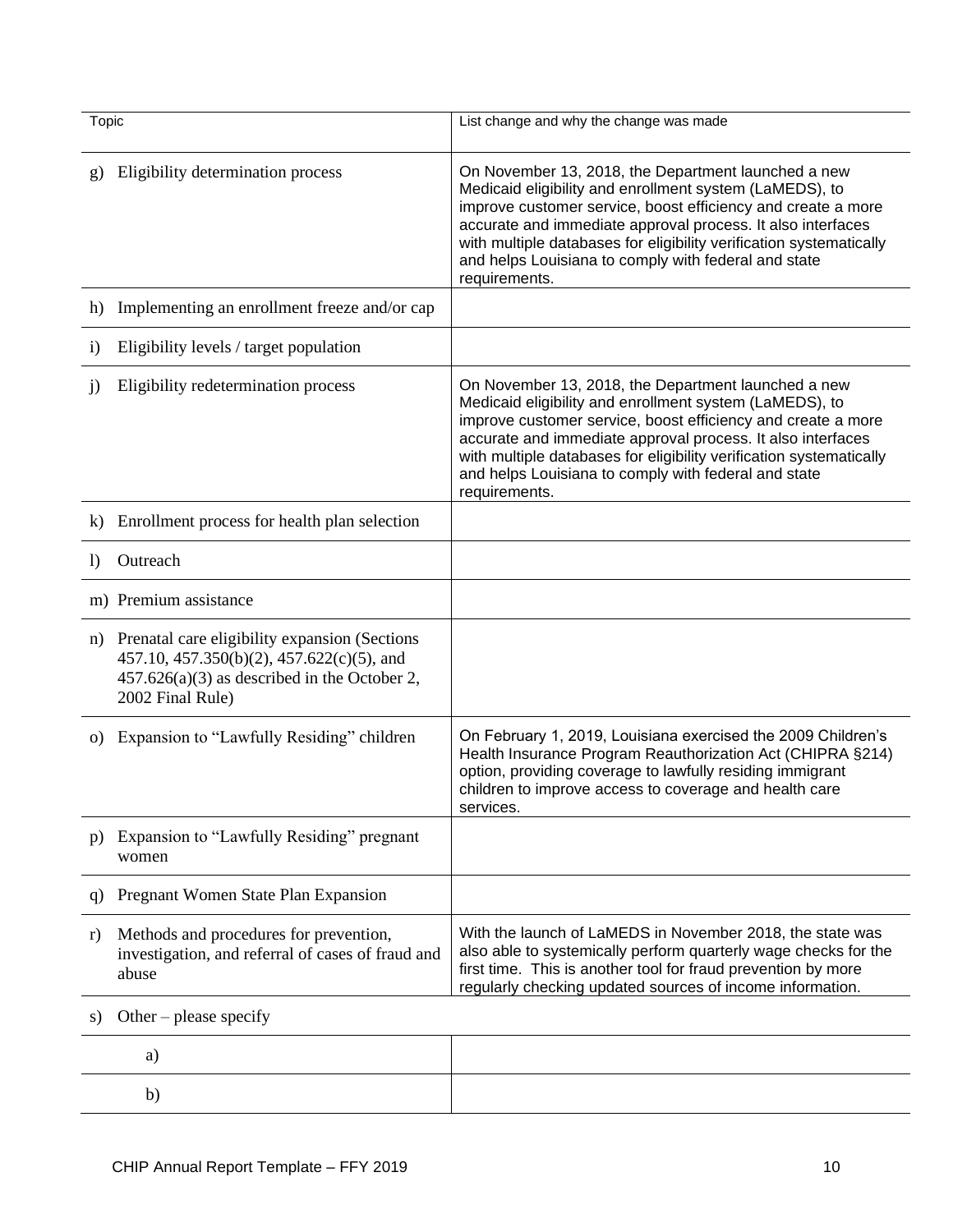| Topic | List change and why the change was made |
|-------|-----------------------------------------|
| ◡     |                                         |

Enter any Narrative text related to Section I below. **[7500]**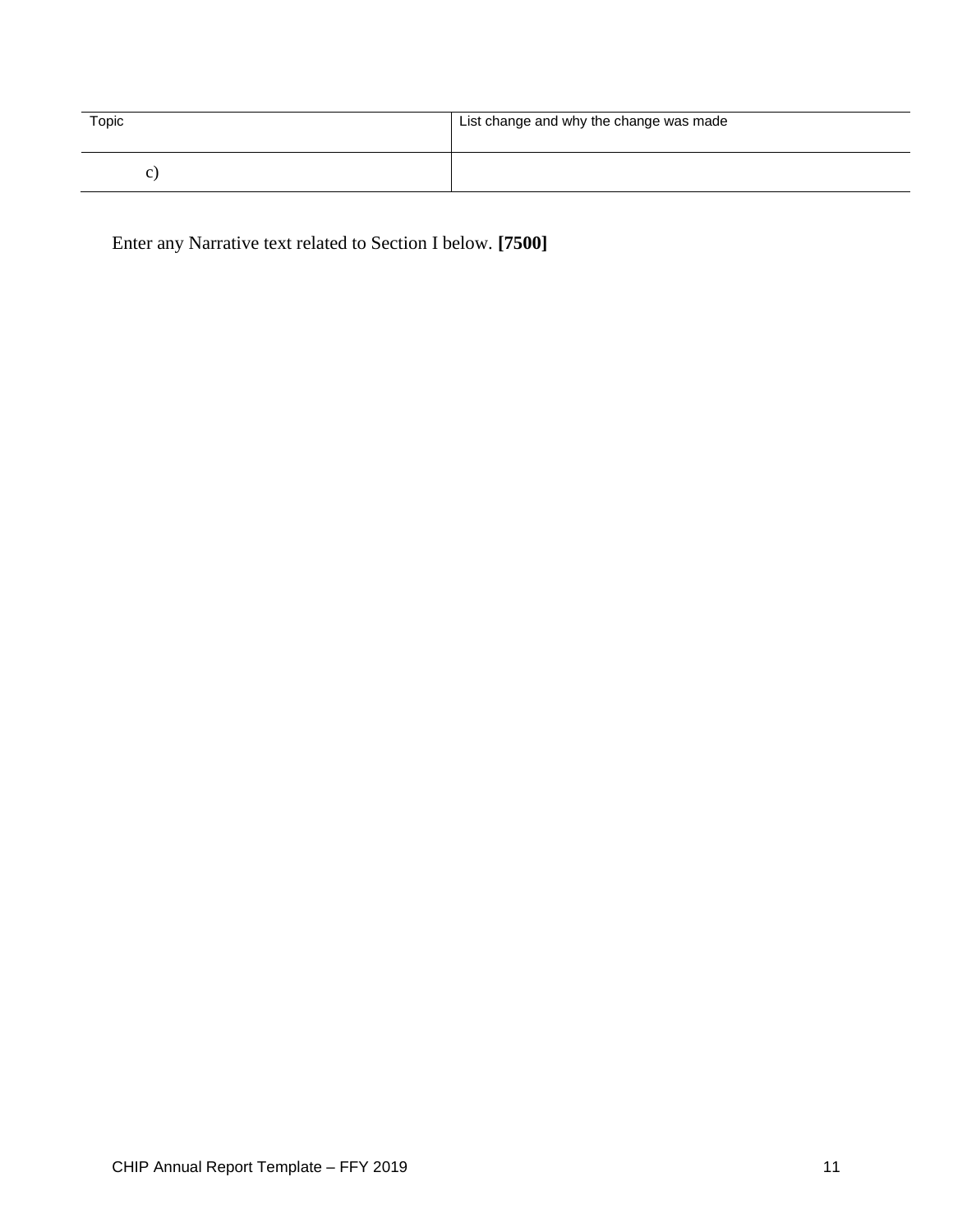## **Section II Program's Performance Measurement and Progress**

This section consists of two subsections that gather information about the CHIP and/or Medicaid program. Section IIA captures your enrollment progress as well as changes in the number and/or rate of uninsured children in your state. Section IIB captures progress towards meeting your state's general strategic objectives and performance goals.

### **Section IIA: Enrollment And Uninsured Data**

1. The information in the table below is the Unduplicated Number of Children Ever Enrolled in CHIP in your state for the two most recent reporting periods. The enrollment numbers reported below should correspond to line 7 (Unduplicated Number Ever Enrolled Year) in your state's 4<sup>th</sup> quarter data report (submitted in October) in the CHIP Statistical Enrollment Data System (SEDS). The percent change column reflects the percent change in enrollment over the two-year period. If the percent change exceeds 10 percent (increase or decrease), please explain in letter A below any factors that may account for these changes (such as decreases due to elimination of outreach or increases due to program expansions). This information will be filled in automatically by CARTS through a link to SEDS. Please wait until you have an enrollment number from SEDS before you complete this response. If the information displayed in the table below is inaccurate, please make any needed updates to the data in SEDS and then refresh this page in CARTS to reflect the updated data.

| <b>Program</b>                                   | <b>FFY 2018</b> | <b>FFY 2019</b> | <b>Percent change FFY</b><br>2018-2019 |
|--------------------------------------------------|-----------------|-----------------|----------------------------------------|
| <b>CHIP</b> Medicaid<br><b>Expansion Program</b> | 159661          | 171164          |                                        |
| Separate Child Health<br>Program                 | 13273           | 12415           | $-6.46$                                |

- A. Please explain any factors that may account for enrollment increases or decreases exceeding 10 percent. **[7500]** N/A
- 2. The tables below show trends in the number and rate of uninsured children in your state. Three year averages in Table 1 are based on the Current Population Survey. The single year estimates in Table 2 are based on the American Community Survey (ACS). CARTS will fill in the single year estimates automatically, and significant changes are denoted with an asterisk (\*).If your state uses an alternate data source and/or methodology for measuring change in the number and/or rate of uninsured children, please explain in Question #3.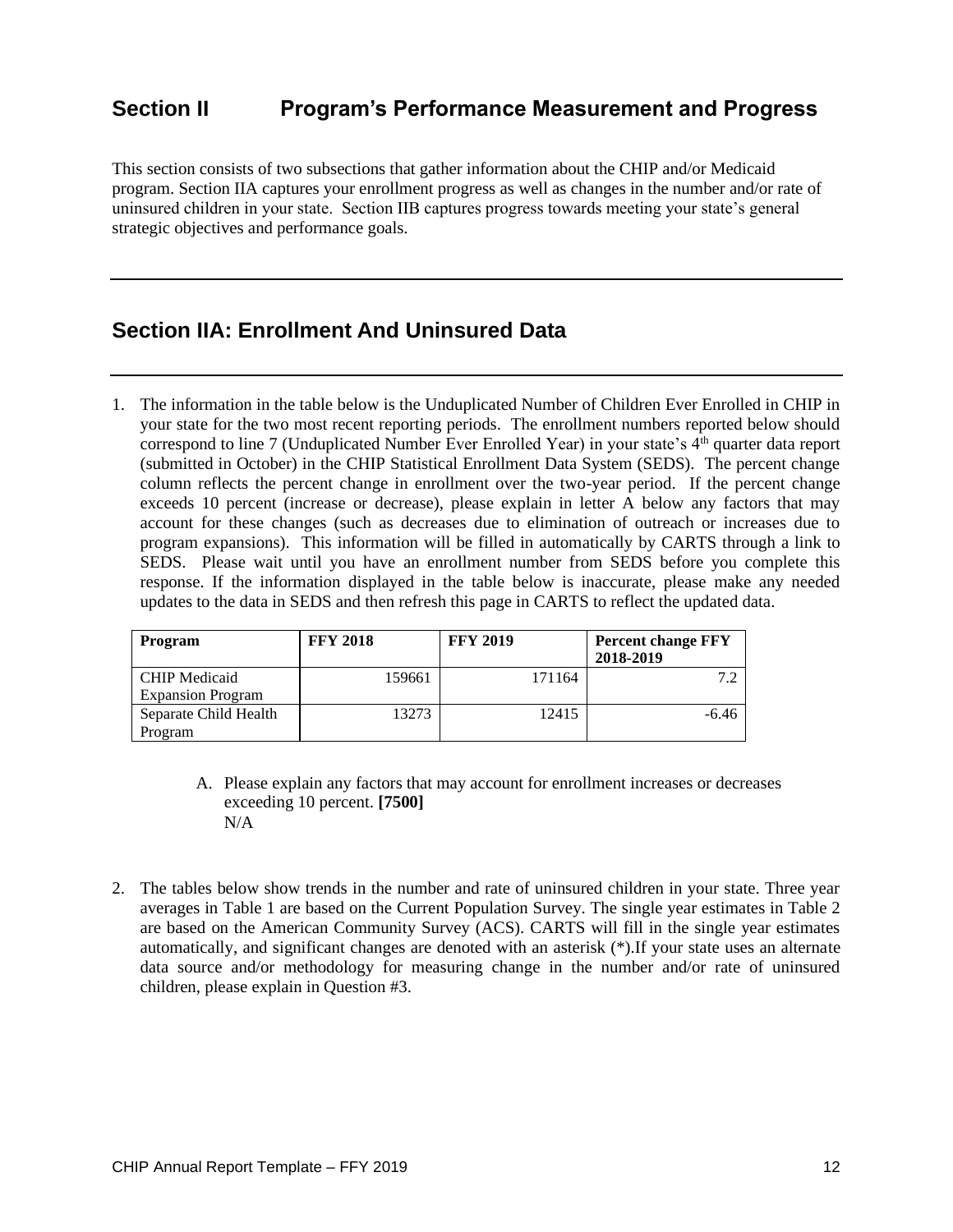| Period        | Uninsured Children Under Age 19<br>Below 200 Percent of Poverty |            | Uninsured Children Under Age 19<br>Below 200 Percent of Poverty as a<br>Percent of Total Children Under Age 19 |            |
|---------------|-----------------------------------------------------------------|------------|----------------------------------------------------------------------------------------------------------------|------------|
|               | Number<br>(In Thousands)                                        | Std. Error | Rate                                                                                                           | Std. Error |
| 1996 - 1998   | 175                                                             | 26.6       | 14.6                                                                                                           | 2.2        |
| 1998 - 2000   | 161                                                             | 25.8       | 13.7                                                                                                           | 2.0        |
| $2000 - 2002$ | 123                                                             | 18.6       | 9.7                                                                                                            | 1.4        |
| $2002 - 2004$ | 106                                                             | 17.5       | 8.6                                                                                                            | 1.4        |
| $2003 - 2005$ | 88                                                              | 15.7       | 7.3                                                                                                            | 1.3        |
| $2004 - 2006$ | 85                                                              | 15.0       | 7.4                                                                                                            | 1.3        |
| $2005 - 2007$ | 91                                                              | 16.0       | 8.0                                                                                                            | 1.4        |
| $2006 - 2008$ | 102                                                             | 17.0       | 9.0                                                                                                            | 1.4        |
| $2007 - 2009$ | 87                                                              | 16.0       | 7.4                                                                                                            | 1.3        |
| $2008 - 2010$ | 76                                                              | 13.0       | 6.3                                                                                                            | 1.0        |
| $2009 - 2011$ | 73                                                              | 16.0       | 6.1                                                                                                            | 1.3        |
| $2010 - 2012$ | 75                                                              | 17.0       | 6.3                                                                                                            | 0          |

Table 1: Number and percent of uninsured children under age 19 below 200 percent of poverty, Current Population Survey

Table 2: Number and percent of uninsured children under age 19 below 200 percent of poverty, American Community Survey

| Period                          | Uninsured Children Under Age 19<br>Below 200 Percent of Poverty |                 | Uninsured Children Under Age 19<br>Below 200 Percent of Poverty as a<br>Percent of Total Children Under Age 19 |                 |
|---------------------------------|-----------------------------------------------------------------|-----------------|----------------------------------------------------------------------------------------------------------------|-----------------|
|                                 | Number<br>(In Thousands)                                        | Margin of Error | Rate                                                                                                           | Margin of Error |
| 2013                            | 42                                                              | 5.0             | 3.6                                                                                                            |                 |
| 2014                            | 35                                                              | 4.0             | 3.1                                                                                                            | $\cdot$ 4       |
| 2015                            | 29                                                              | 4.0             | 2.5                                                                                                            | $\cdot$ 3       |
| 2016                            | 23                                                              | 4.0             | 2.0                                                                                                            | .3              |
| 2017                            | 21                                                              | 4.0             | 1.8                                                                                                            | .3              |
| 2018                            | 21                                                              | 4.0             | 1.8                                                                                                            | .3              |
| Percent change<br>2017 vs. 2018 | .0%                                                             | N/A             | .0%                                                                                                            | N/A             |

A. Please explain any activities or factors that may account for increases or decreases in your number and/or rate of uninsured children. **[7500]** The Louisiana Health Insurance Survey (LHIS), conducted by the LSU Economics and Policy Research Group on behalf of LDH, is a biennial survey designed to assess Louisiana's uninsured populations. The 2017 LHIS is the most recent estimates, although the 2019 survey is underway. In 2017, the uninsured rate for children was estimated at 2.4 percent, keeping the rate 5 percent or less in each LHIS since 2009. In terms of direct impact, there was a drop from 45,000 uninsured children in 2015 to 28,990 in 2017. To help cover uninsured children, the state offers several different Medicaid programs, which have been expanded over time to offer coverage to more children in low-income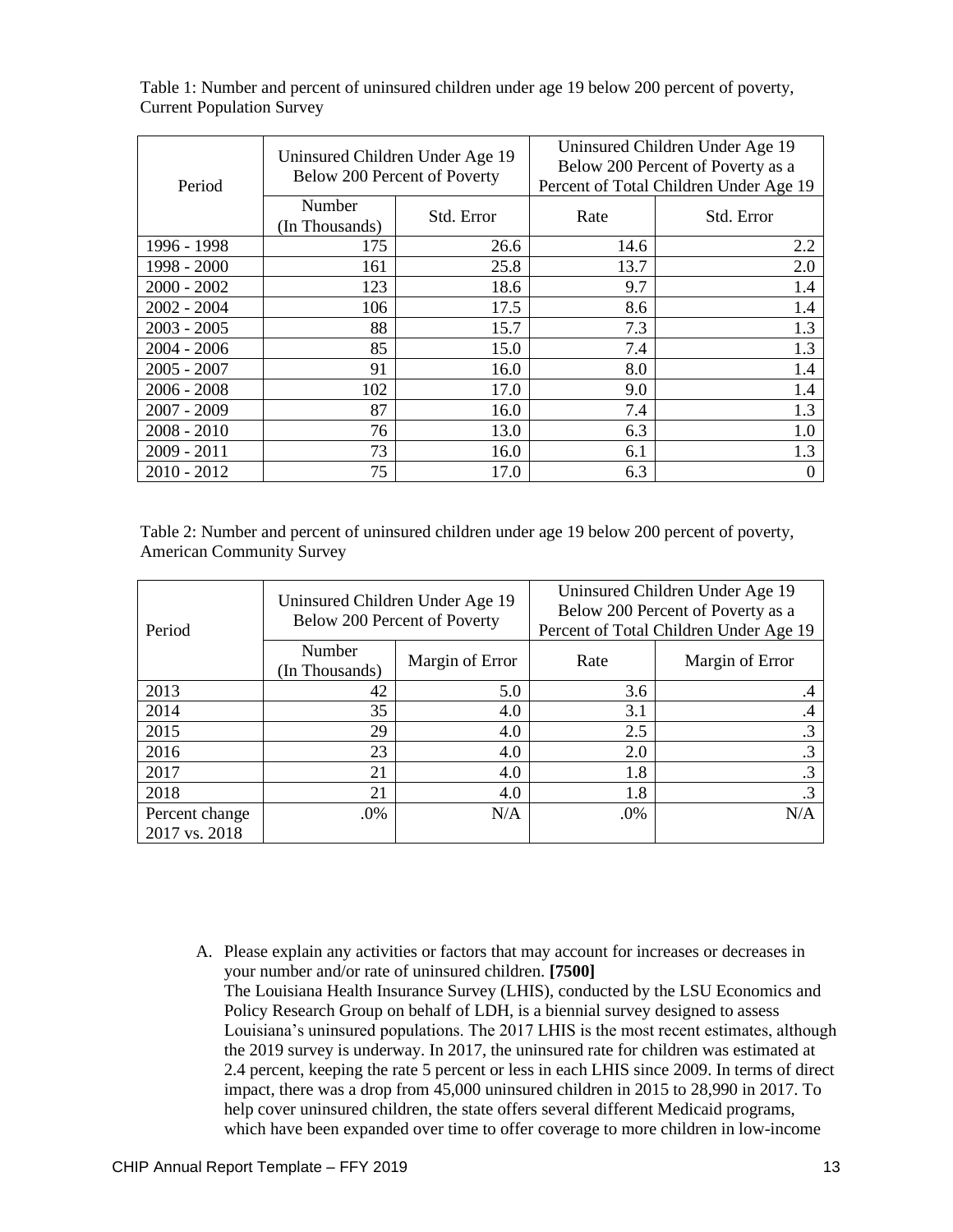families, a group that historically faced the greatest challenges in securing insurance through an employer or affording premiums to purchase directly.

- B. Please note any comments here concerning ACS data limitations that may affect the reliability or precision of these estimates. **[7500]** Ongoing research through the Louisiana Health Insurance Survey has documented a systematic bias in survey responses of insurance coverage whereby a portion of individuals covered by Medicaid may report having no insurance. Reporting errors can be reduced using wording that better captures local vernacular and referring to state-run programs using the names/branding promoted within the state to draw attention to Medicaid and related programs. While the American Community Survey is able to tailor language in phone follow-ups, the mail surveys used as a primary survey mode do not use Louisiana-specific language (i.e. Healthy Louisiana) and would be expected to overstate uninsured rates relative to a survey customized for implementation in Louisiana. Moreover, we have the ability to match survey data to administrative data in order to develop a statistical correction model for survey misreporting.
- 3. Please indicate by checking the box below whether your state has an alternate data source and/or methodology for measuring the change in the number and/or rate of uninsured children.

 $\boxtimes$  Yes (please report your data in the table below) No (skip to Question #4)

Please report your alternate data in the table below. Data are required for two or more points in time to demonstrate change (or lack of change). Please be as specific and detailed as possible about the method used to measure progress toward covering the uninsured.

| <b>Topic</b>                    | <b>Description</b>                                                   |  |
|---------------------------------|----------------------------------------------------------------------|--|
| Data source $(s)$               | Louisiana Health Insurance Survey and analysis by the LSU            |  |
|                                 | Economics & Policy Research Group                                    |  |
| Reporting period (2 or more     | Survey has been conducted every two years starting in 2003 with      |  |
| points in time)                 | estimates of insurance coverage between consecutive surveys          |  |
|                                 | produced using a forecasting model for uninsured rates               |  |
| Methodology                     | The Louisiana Health Insurance Survey (LHIS), a biennial survey      |  |
|                                 | designed to assess Louisiana's uninsured populations includes        |  |
|                                 | computer-assisted telephone interviews of nonelderly Louisiana       |  |
|                                 | residents with coverage of households including those with landlines |  |
|                                 | and/or cell phones. In addition, a targeted Medicaid bias survey of  |  |
|                                 | known Medicaid recipients is completed to provide data to develop a  |  |
|                                 | model to correct for reporting error related to Medicaid coverage.   |  |
|                                 | Results are based on telephone surveys of 8,000 Louisiana            |  |
|                                 | households chosen using stratified random sampling, where strata are |  |
|                                 | chosen to ensure that a minimum number of completes are gathered     |  |
|                                 | from each region within the state and provide adequate variation     |  |
|                                 | across key demographic groups. The analysis portion of this project  |  |
|                                 | will estimate the degree of misreporting among Medicaid recipients   |  |
|                                 | and construct a bias correction model.                               |  |
| Population (Please include ages | All non-elderly Louisiana households.                                |  |
| and income levels)              |                                                                      |  |
| Sample sizes                    | 8,000 households in each survey year                                 |  |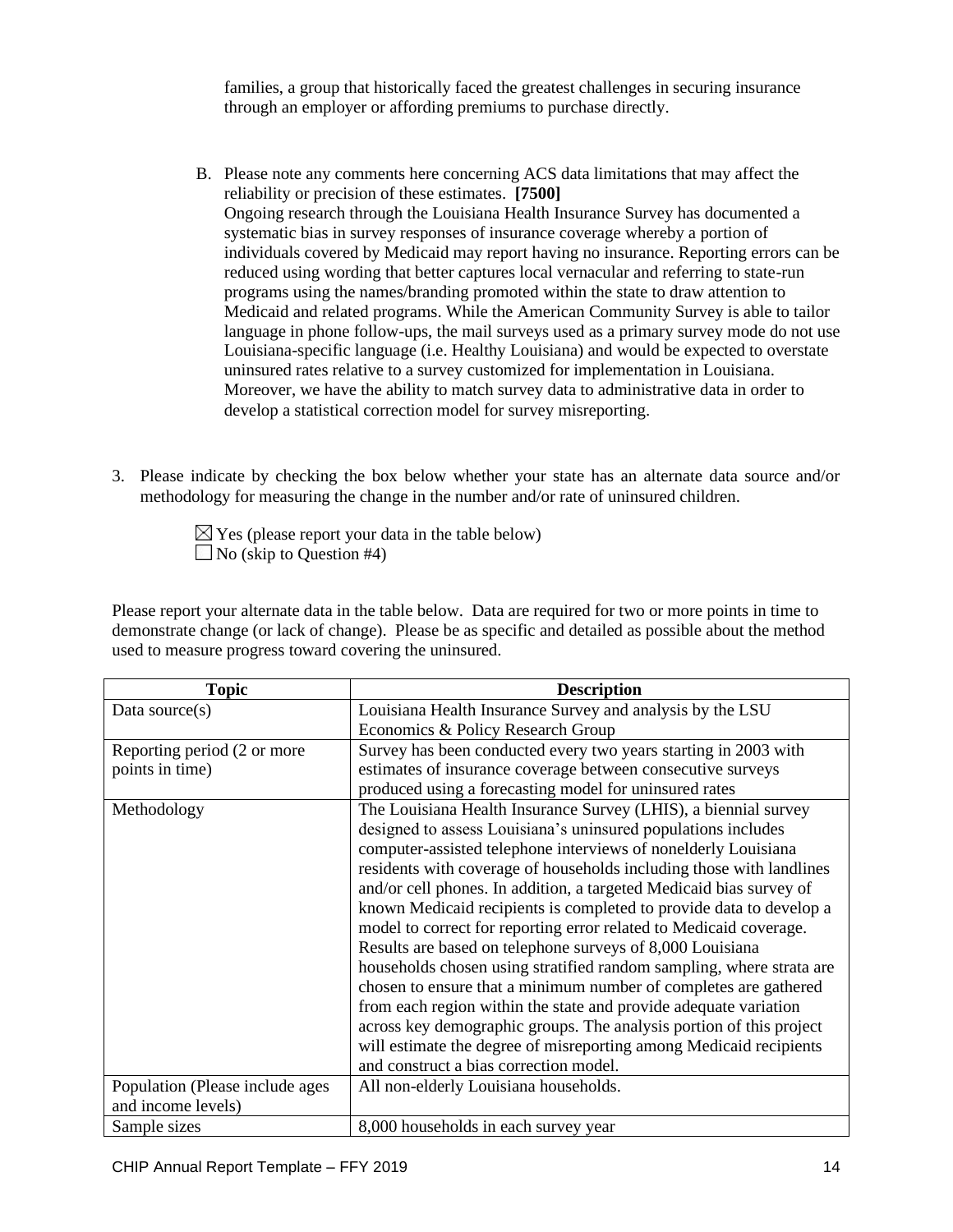| <b>Topic</b>                        | <b>Description</b>                                                  |  |
|-------------------------------------|---------------------------------------------------------------------|--|
| Number and/or rate for two or       | 11.1% of all children were uninsured in 2003. 7.6% in 2005, 5.4% in |  |
| more points in time                 | 2007, 5% in 2009, 3.5% in 2011, 4.4% in 2013, 3.8% in 2015 and      |  |
|                                     | 2.4% in 2017.                                                       |  |
| Statistical significance of results | margin error from the LHIS is approximately 0.2 for estimating the  |  |
|                                     | uninsured rate among children                                       |  |

A. Please explain why your state chose to adopt a different methodology to measure changes in the number and/or rate of uninsured children. **[7500]**

This study addresses what health researchers have long known—that a substantial proportion of Medicaid enrollees misreport their insurance status, often reporting themselves (or their families) as uninsured or as having private insurance. The consequence of this undercount is that survey-based estimates of the uninsured often include respondents who are actually covered through Medicaid or LaCHIP. That is, they overstate uninsured rates. Because Louisiana has a high proportion of individuals who are enrolled in Medicaid, particularly children enrolled in Medicaid or LaCHIP, the consequences of the Medicaid undercount are likely to be more substantial in Louisiana (and in other southern states) than has been reported in the existing literature. The study also gives the state an opportunity to customize the wording of questions to ensure that recognizable terminology is used, which increases the accuracy of survey responses.

Finally, the LHIS provides the state with rapid access to detailed data on insurance coverage that can be analyzed more flexibly than other publicly-available data (namely the ACS), which suppress geographic and other relevant data. Beyond providing more accurate and timely estimates of insurance coverage, this data source provides the state with a valuable tool in the long-term effort to expand coverage and increase access to care.

B. What is your state's assessment of the reliability of the estimate? Please provide standard errors, confidence intervals, and/or p-values if available. **[7500]**

The LHIS was designed in such a way as to assure large samples by region and within demographic characteristics to gain estimates by location. The general confidence interval estimated from the sample size provides a meaningful estimate of statistical significance. The statewide standard error is 0.2 percent.

C. What are the limitations of the data or estimation methodology? **[7500]**

None

D. How does your state use this alternate data source in CHIP program planning? **[7500]**

The LHIS has been the primary source of health insurance-related data on Louisiana residents since its inception in 2003 and has helped state policy makers track changes in health insurance as the state's economy, health care environment, and public policies have changed.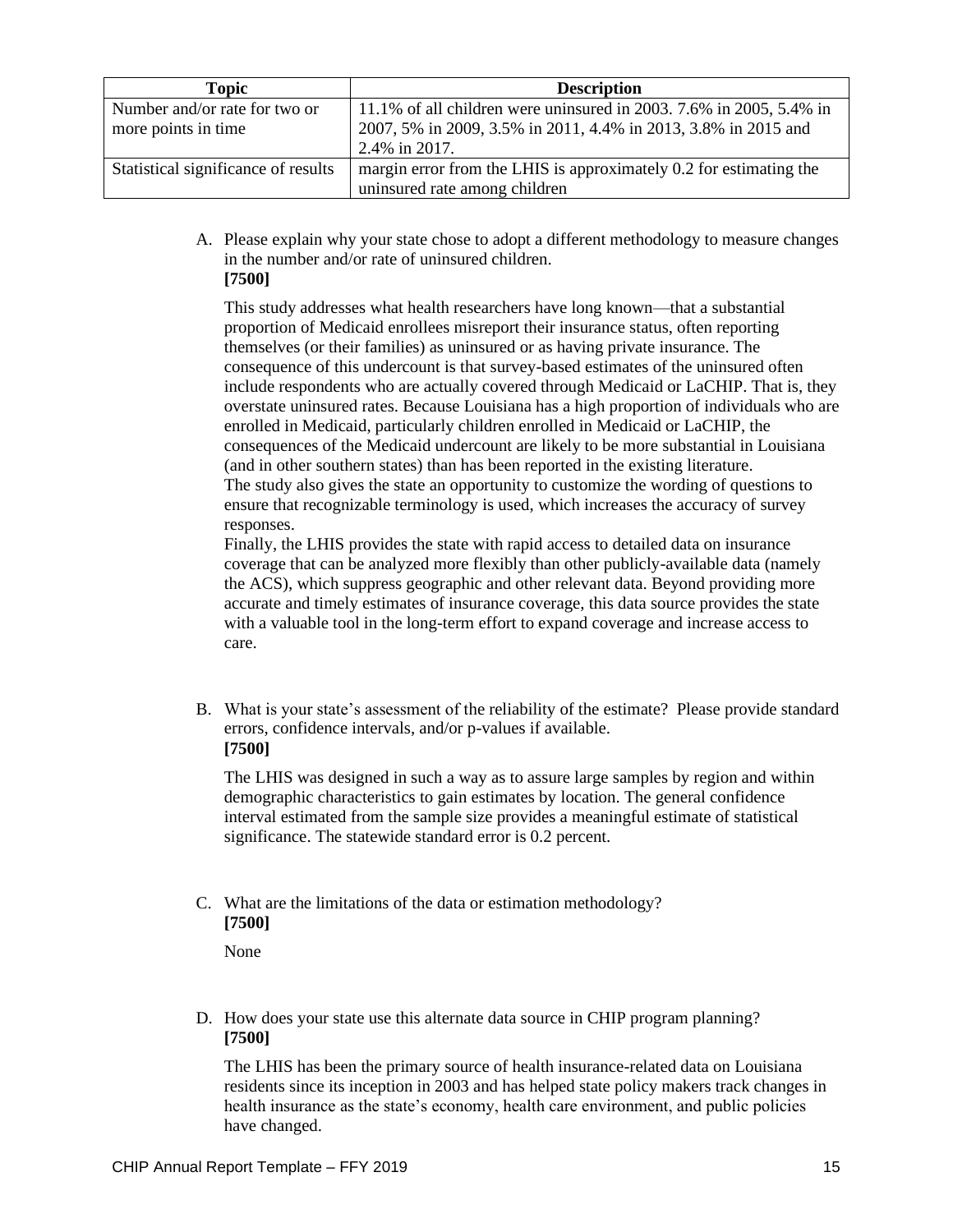Enter any Narrative text related to Section IIA below. **[7500]**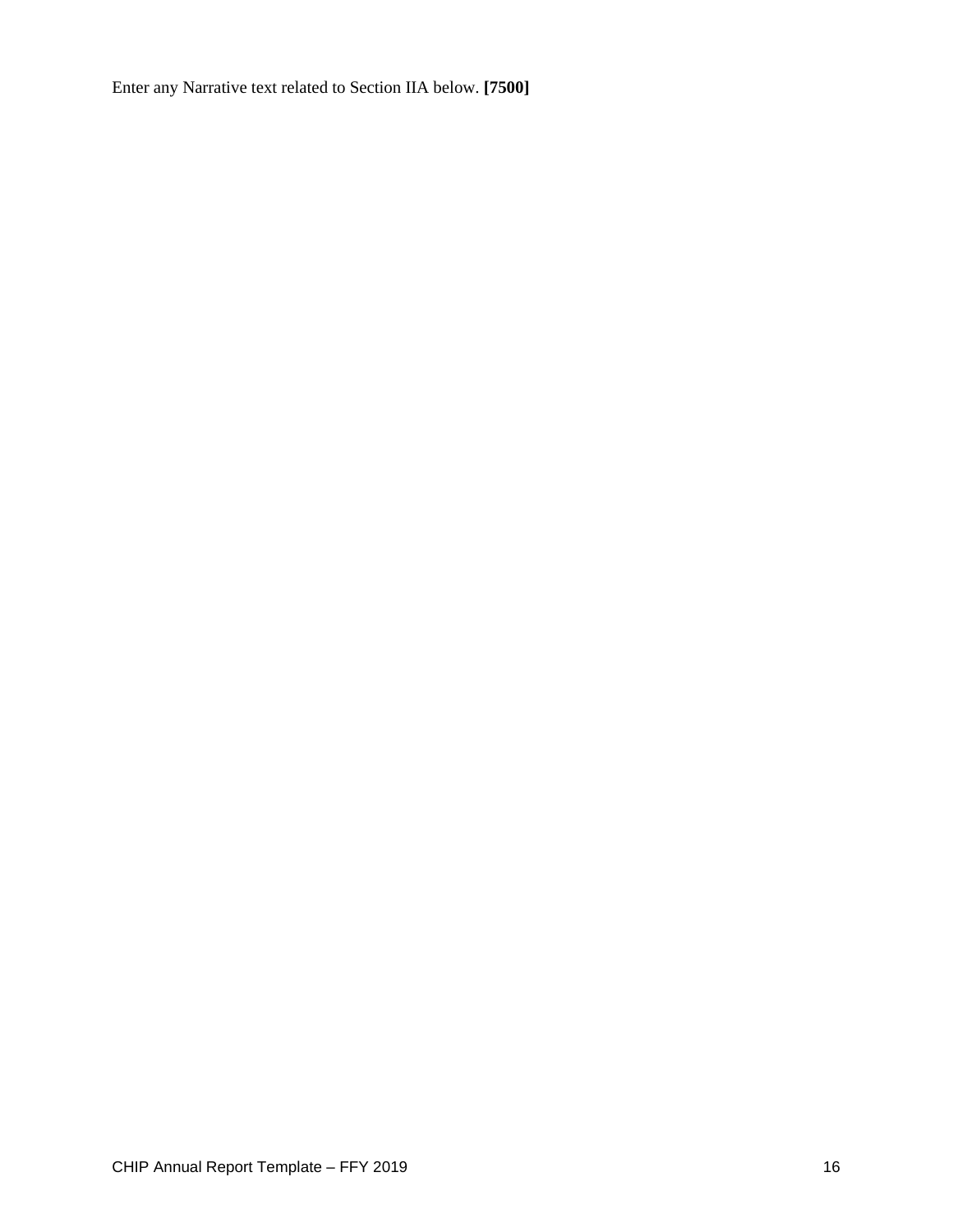# **Section IIB: State Strategic Objectives And Performance Goals**

This subsection gathers information on your state's general strategic objectives, performance goals, performance measures and progress towards meeting goals, as specified in your CHIP state plan. (If your goals reported in the annual report now differ from Section 9 of your CHIP state plan, please indicate how they differ in "Other Comments on Measure." Also, the state plan should be amended to reconcile these differences). The format of this section provides your state with an opportunity to track progress over time. This section contains templates for reporting performance measurement data for each of five categories of strategic objectives, related to:

- Reducing the number of uninsured children
- CHIP enrollment
- Medicaid enrollment
- Increasing access to care
- Use of preventative care (immunizations, well child care)

Please report performance measurement data for the three most recent years for which data are available (to the extent that data are available). In the first two columns, data from the previous two years' annual reports (FFY 2017 and FFY 2018) will be populated with data from previously reported data in CARTS. If you reported data in the two previous years' reports and you want to update/change the data, please enter that data. If you reported no data for either of those two years, but you now have data available for them, please enter the data. In the third column, please report the most recent data available at the time you are submitting the current annual report (FFY 2019).

In this section, the term performance measure is used to refer to any data your state provides as evidence towards a particular goal within a strategic objective. For the purpose of this section, "objectives" refer to the five broad categories listed above, while "goals" are state-specific, and should be listed in the appropriate subsections within the space provided for each objective.

**NOTES: Please do not reference attachments in this section. If details about a particular measure are located in an attachment, please summarize the relevant information from the attachment in the space provided for each measure.**

**In addition, please do not report the same data that were reported for Child Core Set reporting. The intent of this section is to capture goals and measures that your state did not report elsewhere. As a reminder, Child Core Set reporting migrated to MACPRO in December 2015. Historical data are still available for viewing in CARTS.**

Additional instructions for completing each row of the table are provided below.

## **A. Goal:**

For each objective, space has been provided to report up to three goals. Use this section to provide a brief description of each goal you are reporting within a given strategic objective. **All new goals should include a direction and a target. For clarification only, an example goal would be**: "Increase (direction) by 5 percent (target) the number of CHIP beneficiaries who turned 13 years old during the measurement year who had a second dose of MMR, three hepatitis B vaccinations and one varicella vaccination by their 13th birthday."

## **B. Type of Goal:**

For each goal you are reporting within a given strategic objective, please indicate the type of goal, as follows: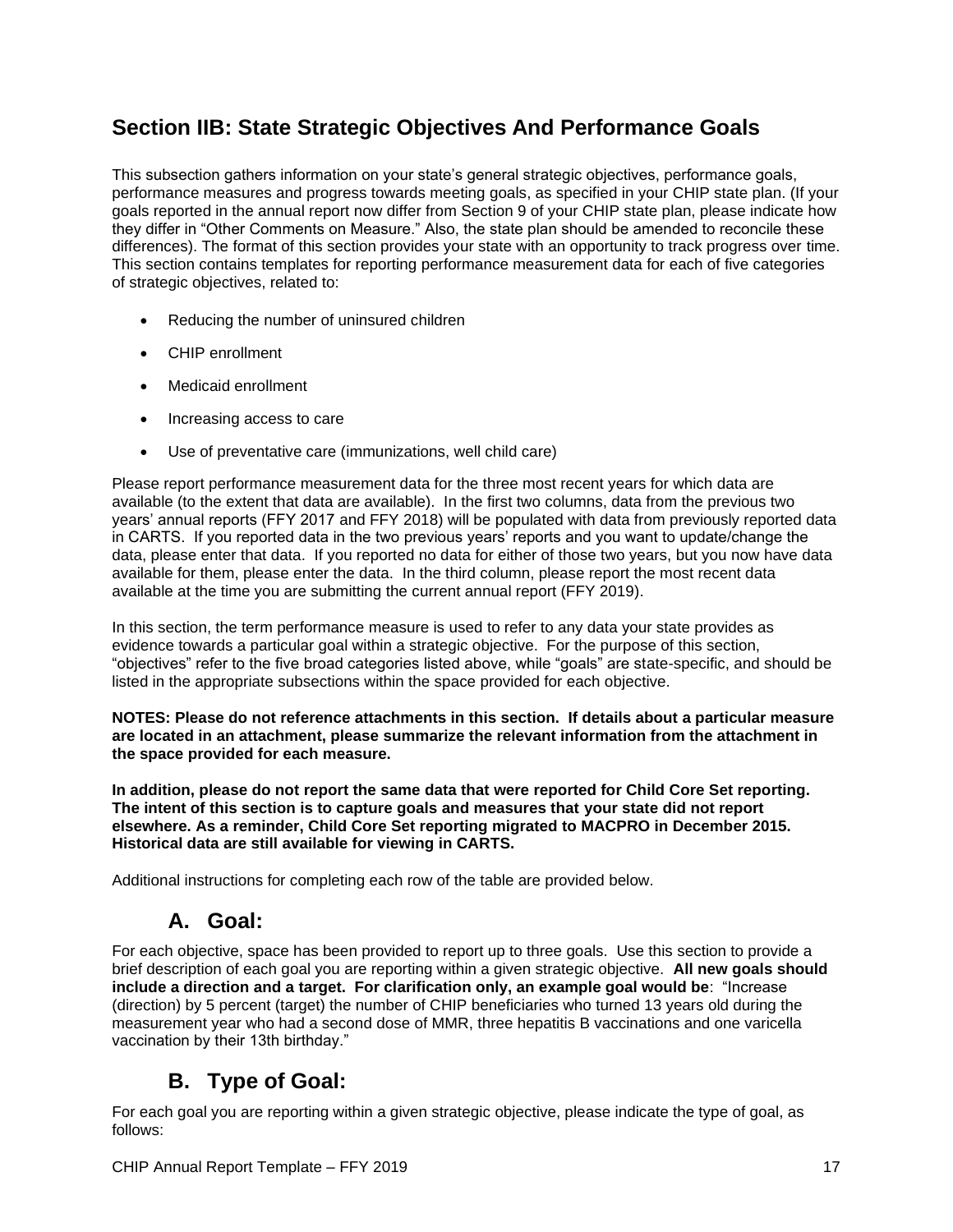- New/revised: Check this box if you have revised or added a goal. Please explain how and why the goal was revised.
- Continuing: Check this box if the goal you are reporting is the same one you have reported in previous annual reports.
- Discontinued: Check this box if you have met your goal and/or are discontinuing a goal. Please explain why the goal was discontinued.

## **C. Status of Data Reported:**

Please indicate the status of the data you are reporting for each goal, as follows:

• Provisional: Check this box if you are reporting performance measure data for a goal, but the data are currently being modified, verified, or may change in any other way before you finalize them for FFY 2019.

> **Explanation of Provisional Data** – When the value of the Status of Data Reported field is selected as "Provisional", the state must specify why the data are provisional and when the state expects the data will be final.

- Final: Check this box if the data you are reporting are considered final for FFY 2019.
- Same data as reported in a previous year's annual report: Check this box if the data you are reporting are the same data that your state reported for the goal in another annual report. Indicate in which year's annual report you previously reported the data.

### **D. Measurement Specification:**

This section is included for only two of the objectives— objectives related to increasing access to care, and objectives related to use of preventative care—because these are the two objectives for which states may report using the HEDIS® measurement specification. In this section, for each goal, please indicate the measurement specification used to calculate your performance measure data (i.e., were the measures calculated using the HEDIS® specifications or some other method unrelated to HEDIS®).

Please indicate whether the measure is based on HEDIS® technical specifications or another source. If HEDIS® is selected, the HEDIS® Version field must be completed. If "Other" measurement specification is selected, the explanation field must be completed.

#### **HEDIS® Version:**

Please specify HEDIS® Version (example 2016). This field must be completed only when a user selects the HEDIS® measurement specification.

#### **"Other" measurement specification explanation:**

If "Other", measurement specification is selected, please complete the explanation of the "Other" measurement specification. The explanation field must be completed when "Other" measurement specification has been selected.

## **E. Data Source:**

For each performance measure, please indicate the source of data. The categories provided in this section vary by objective. For the objectives related to reducing the number of uninsured children and CHIP or Medicaid enrollment, please indicate whether you have used eligibility/enrollment data, survey data (specify the survey used), or other source (specify the other source). For the objectives related to access to care and use of preventative care, please indicate whether you used administrative data (claims) (specify the kind of administrative data used), hybrid data (claims and medical records) (specify how the two were used to create the data source), survey data (specify the survey used), or other source (specify the other source). In all cases, if another data source was used, please explain the source.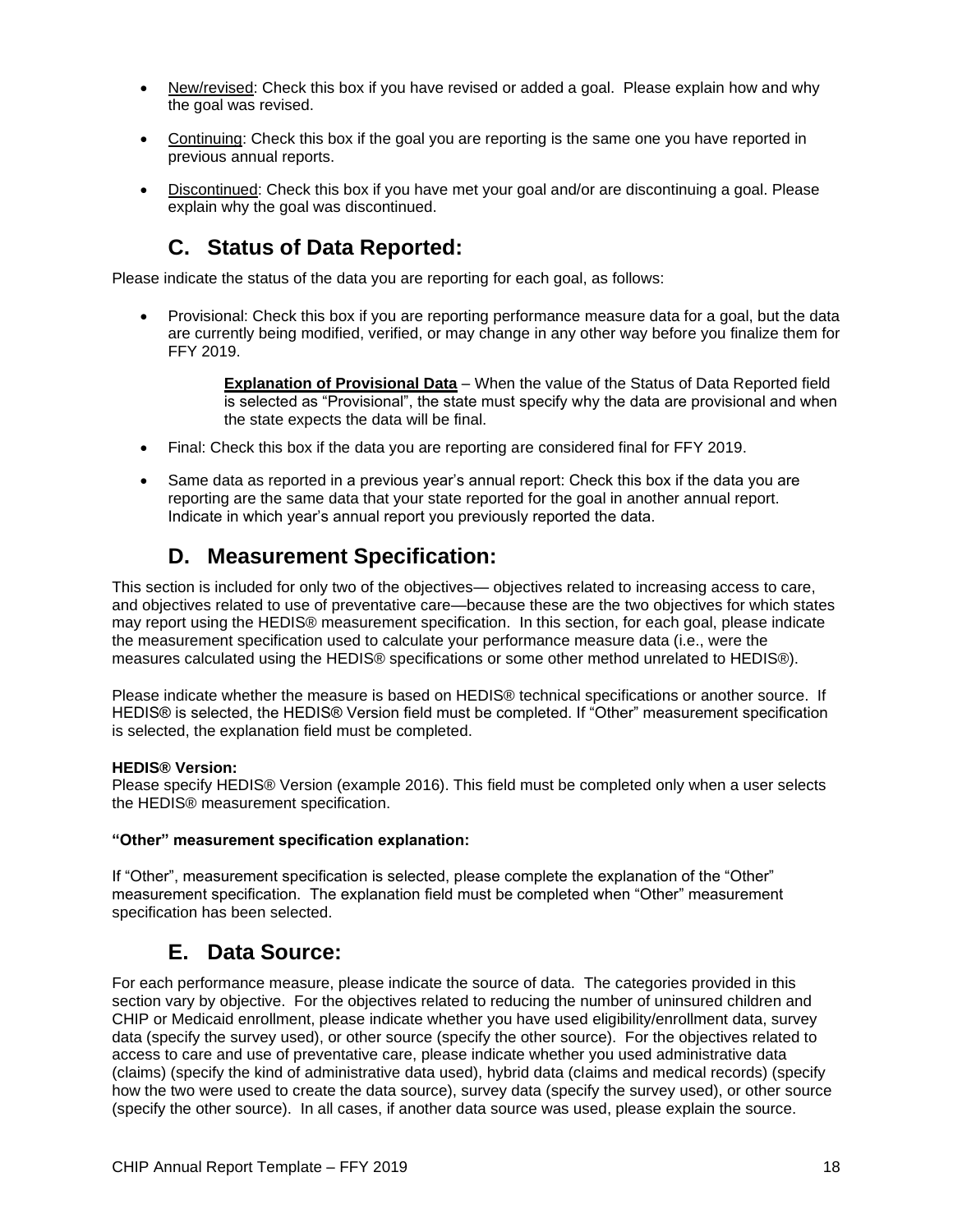# **F. Definition of Population Included in Measure:**

Numerator: Please indicate the definition of the population included in the numerator for each measure (such as the number of visits required for inclusion, e.g., one or more visits in the past year).

Denominator: Please indicate the definition of the population included in the denominator for each measure.

For measures related to increasing access to care and use of preventative care, please

- Check one box to indicate whether the data are for the CHIP population only, or include both CHIP and Medicaid (Title XIX) children combined.
- If the denominator reported is not fully representative of the population defined above (the CHIP population only, or the CHIP and Medicaid (Title XIX) populations combined), please further define the denominator. For example, denominator includes only children enrolled in managed care in certain counties, technological limitations preventing reporting on the full population defined, etc.). Please report information on exclusions in the definition of the denominator (including the proportion of children excluded), The provision of this information is important and will provide CMS with a context so that comparability of denominators across the states and over time can occur.

# **G. Deviations from Measure Specification**

For the measures related to increasing access to care and use of preventative care.

If the data provided for a measure deviates from the measure specification, please select the type(s) of measure specification deviation. The types of deviation parallel the measure specification categories for each measure. Each type of deviation is accompanied by a comment field that states must use to explain in greater detail or further specify the deviation when a deviation(s) from a measure is selected.

The five types (and examples) of deviations are:

- Year of Data (e.g., partial year),
- Data Source (e.g., use of different data sources among health plans or delivery systems),
- Numerator (e.g., coding issues),
- Denominator (e.g., exclusion of MCOs, different age groups, definition of continuous enrollment),
- Other.

When one or more of the types are selected, states are required to provide an explanation.

Please report the year of data for each performance measure. The year (or months) should correspond to the period in which enrollment or utilization took place. Do not report the year in which data were collected for the measure, or the version of HEDIS® used to calculate the measure, both of which may be different from the period corresponding to enrollment or utilization of services.

## **H. Date Range: available for 2019 CARTS reporting period.**

Please define the date range for the reporting period based on the "From" time period as the month and year which corresponds to the beginning period in which utilization took place and please report the "To" time period as the month and year which corresponds to the end period in which utilization took place. Do not report the year in which data were collected for the measure, or the version of HEDIS® used to calculate the measure, both of which may be different from the period corresponding to utilization of services.

## **I. Performance Measurement Data (HEDIS® or Other):**

In this section, please report the numerators and denominators, rates for each measure (or component). The template provides two sections for entering the performance measurement data, depending on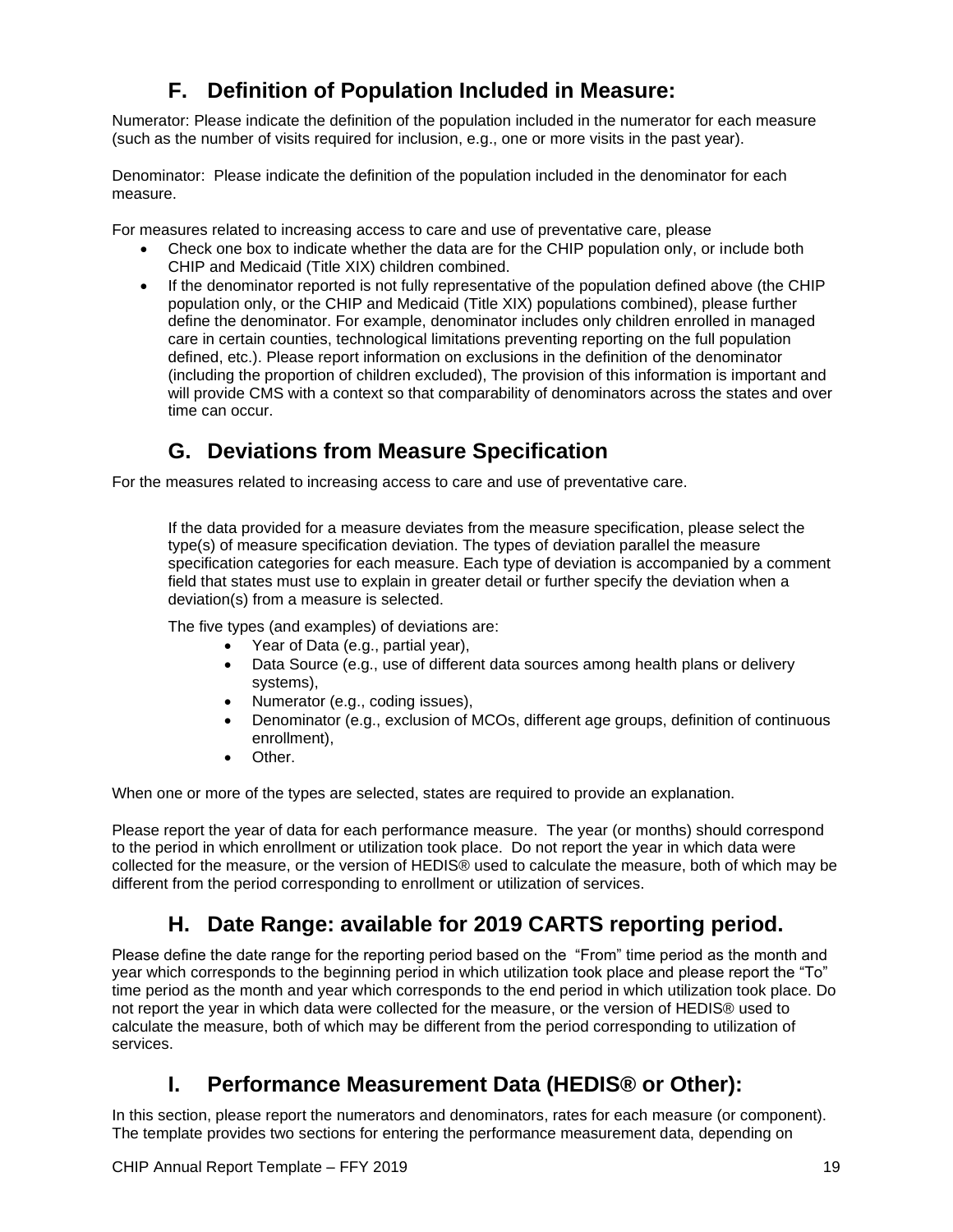whether you are reporting using HEDIS® or other methodologies. The form fields have been set up to facilitate entering numerators and denominators for each measure. If the form fields do not give you enough space to fully report on the measure, please use the "additional notes" section.

The preferred method is to calculate a "weighted rate" by summing the numerators and denominators across plans, and then deriving a single state-level rate based on the ratio of the numerator to the denominator). The reporting unit for each measure is the state as a whole. If states calculate rates for multiple reporting units (e.g., individual health plans, different health care delivery systems), states must aggregate data from all these sources into one state rate before reporting the data to CMS. In the situation where a state combines data across multiple reporting units, all or some of which use the hybrid method to calculate the rates, the state should enter zeroes in the "Numerator" and "Denominator" fields. In these cases, it should report the state-level rate in the "Rate" field and, when possible, include individual reporting unit numerators, denominators, and rates in the field labeled "Additional Notes on Measure," along with a description of the method used to derive the state-level rate.

## **J. Explanation of Progress:**

The intent of this section is to allow your state to highlight progress and describe any quality-improvement activities that may have contributed to your progress. Any quality-improvement activity described should involve the CHIP program, benefit CHIP enrollees, and relate to the performance measure and your progress. An example of a quality-improvement activity is a state-wide initiative to inform individual families directly of their children's immunization status with the goal of increasing immunization rates. CHIP would either be the primary lead or substantially involved in the project. If improvement has not occurred over time, this section can be used to discuss potential reasons for why progress was not seen and to describe future quality-improvement plans. In this section, your state is also asked to set annual performance objectives for FFY 2020, 2021 and 2022. Based on your recent performance on the measure (from FFY 2017 through 2019), use a combination of expert opinion and "best guesses" to set objectives for the next three years. Please explain your rationale for setting these objectives. For example, if your rate has been increasing by 3 or 4 percentage points per year, you might project future increases at a similar rate. On the other hand, if your rate has been stable over time, you might set a target that projects a small increase over time. If the rate has been fluctuating over time, you might look more closely at the data to ensure that the fluctuations are not an artifact of the data or the methods used to construct a rate. You might set an initial target that is an average of the recent rates, with slight increases in subsequent years. In future annual reports, you will be asked to comment on how your actual performance compares to the objective your state set for the year, as well as any quality-improvement activities that have helped or could help your state meet future objectives.

## **K. Other Comments on Measure:**

Please use this section to provide any other comments on the measure, such as data limitations, plans to report on a measure in the future, or differences between performance measures reported here and those discussed in Section 9 of the CHIP state plan.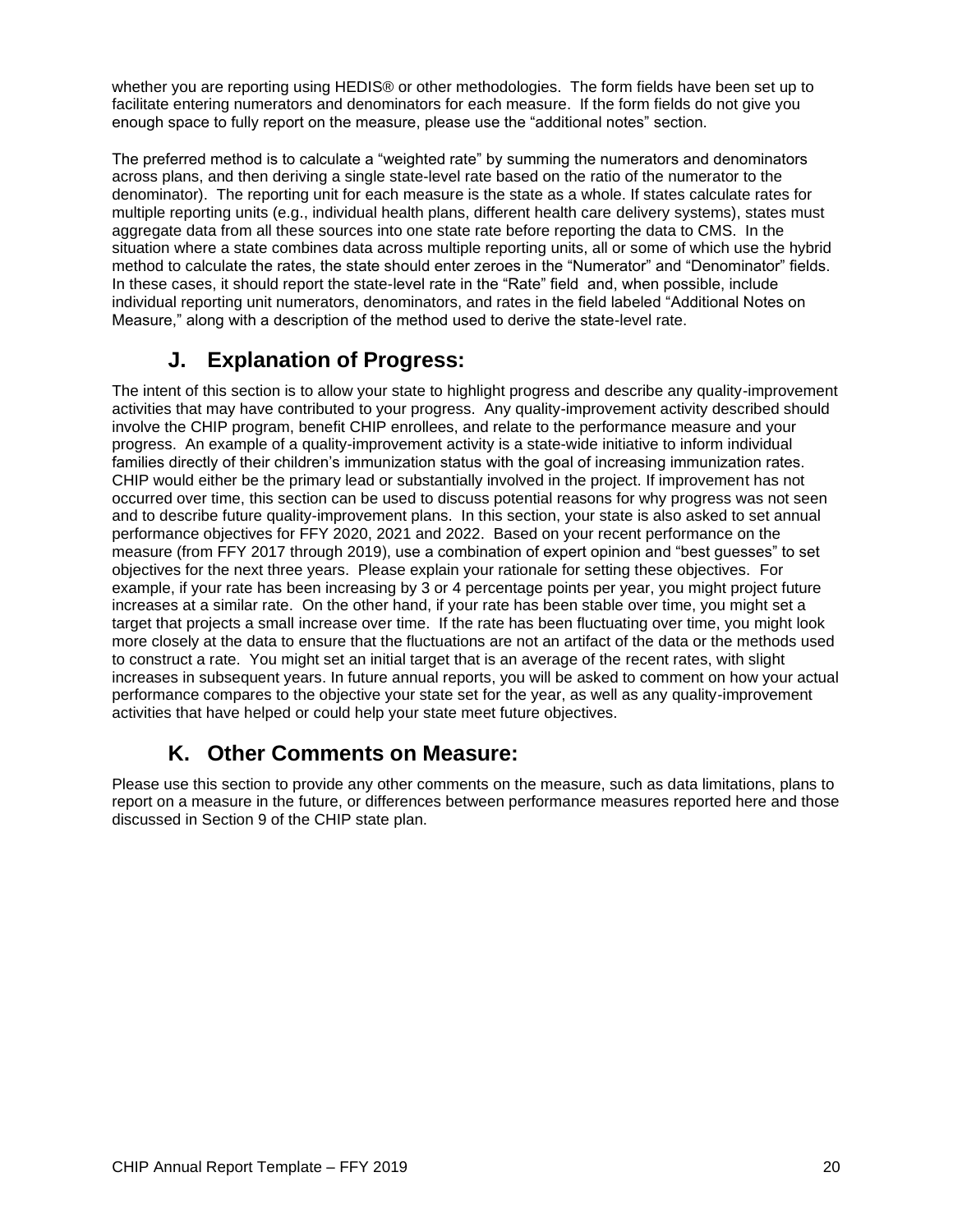#### **Objectives Related to Reducing the Number of Uninsured Children (Do not report data that was reported in Section IIA, Questions 2 and 3)**

| <b>FFY 2017</b>                                               | <b>FFY 2018</b>                                               | <b>FFY 2019</b>                                               |
|---------------------------------------------------------------|---------------------------------------------------------------|---------------------------------------------------------------|
| Goal $#1$ (Describe)                                          | Goal #1 (Describe)                                            | Goal #1 (Describe)                                            |
| Continue to impact the rate of uninsured children in          | Continue to impact the rate of uninsured children in          | Continue to impact the rate of uninsured children in          |
| Louisiana through enrollment of families potentially eligible | Louisiana through enrollment of families potentially eligible | Louisiana through enrollment of families potentially eligible |
| for LaCHIP. Prevent a reduction in the number of children     | for LaCHIP. Prevent a reduction in the number of children     | for LaCHIP. Prevent a reduction in the number of children     |
| covered as of the end of FFY17 thus decreasing the number     | covered as of the end of FFY18 thus decreasing the number     | covered as of the end of FFY19 thus decreasing the number     |
| of uninsured eligible children by Oct. 1, 2018.               | of uninsured eligible children by Oct. 1, 2019.               | of uninsured eligible children by Oct. 1, 2020.               |
| <b>Type of Goal:</b>                                          | <b>Type of Goal:</b>                                          | <b>Type of Goal:</b>                                          |
| New/revised. Explain:                                         | New/revised. Explain:                                         | New/revised. Explain:                                         |
| $\boxtimes$ Continuing.                                       | $\boxtimes$ Continuing.                                       | $\boxtimes$ Continuing.                                       |
| Discontinued. Explain:                                        | Discontinued. Explain:                                        | Discontinued. Explain:                                        |
|                                                               |                                                               |                                                               |
| <b>Status of Data Reported:</b>                               | <b>Status of Data Reported:</b>                               | <b>Status of Data Reported:</b>                               |
| $\Box$ Provisional.                                           | $\Box$ Provisional.                                           | $\Box$ Provisional.                                           |
| Explanation of Provisional Data:                              | Explanation of Provisional Data:                              | Explanation of Provisional Data:                              |
| $\boxtimes$ Final.                                            | $\boxtimes$ Final.                                            | $\boxtimes$ Final.                                            |
| Same data as reported in a previous year's annual report.     | Same data as reported in a previous year's annual report.     | Same data as reported in a previous year's annual report.     |
| Specify year of annual report in which data previously        | Specify year of annual report in which data previously        | Specify year of annual report in which data previously        |
| reported:                                                     | reported:                                                     | reported:                                                     |
| Data Source:                                                  | <b>Data Source:</b>                                           | <b>Data Source:</b>                                           |
| $\boxtimes$ Eligibility/Enrollment data                       | $\boxtimes$ Eligibility/Enrollment data                       | $\boxtimes$ Eligibility/Enrollment data                       |
| Survey data. Specify:                                         | Survey data. Specify:                                         | $\Box$ Survey data. Specify:                                  |
| Other. Specify:                                               | Other. Specify:                                               | Other. Specify:                                               |
|                                                               |                                                               |                                                               |
| Definition of Population Included in the Measure:             | Definition of Population Included in the Measure:             | Definition of Population Included in the Measure:             |
|                                                               |                                                               |                                                               |
| Definition of denominator: This measure calculates net        | Definition of denominator: This measure calculates net        | Definition of denominator: This measure calculates net        |
| change, not a rate; therefore a denominator is not applicable | change, not a rate; therefore a denominator is not applicable | change, not a rate; therefore a denominator is not applicable |
|                                                               |                                                               |                                                               |
| Definition of numerator: This measure calculates net change,  | Definition of numerator: This measure calculates net change,  | Definition of numerator: This measure calculates net change,  |
| not a rate; therefore a denominator is not applicable         | not a rate; therefore a numerator is not applicable           | not a rate; therefore a numerator is not applicable           |
| Date Range:                                                   | <b>Date Range:</b>                                            | <b>Date Range:</b>                                            |
| From: (mm/yyyy) 10/2016 To: (mm/yyyy) 09/2017                 | From: (mm/yyyy) 10/2017 To: (mm/yyyy) 09/2018                 | From: (mm/yyyy) 10/2018 To: (mm/yyyy) 09/2019                 |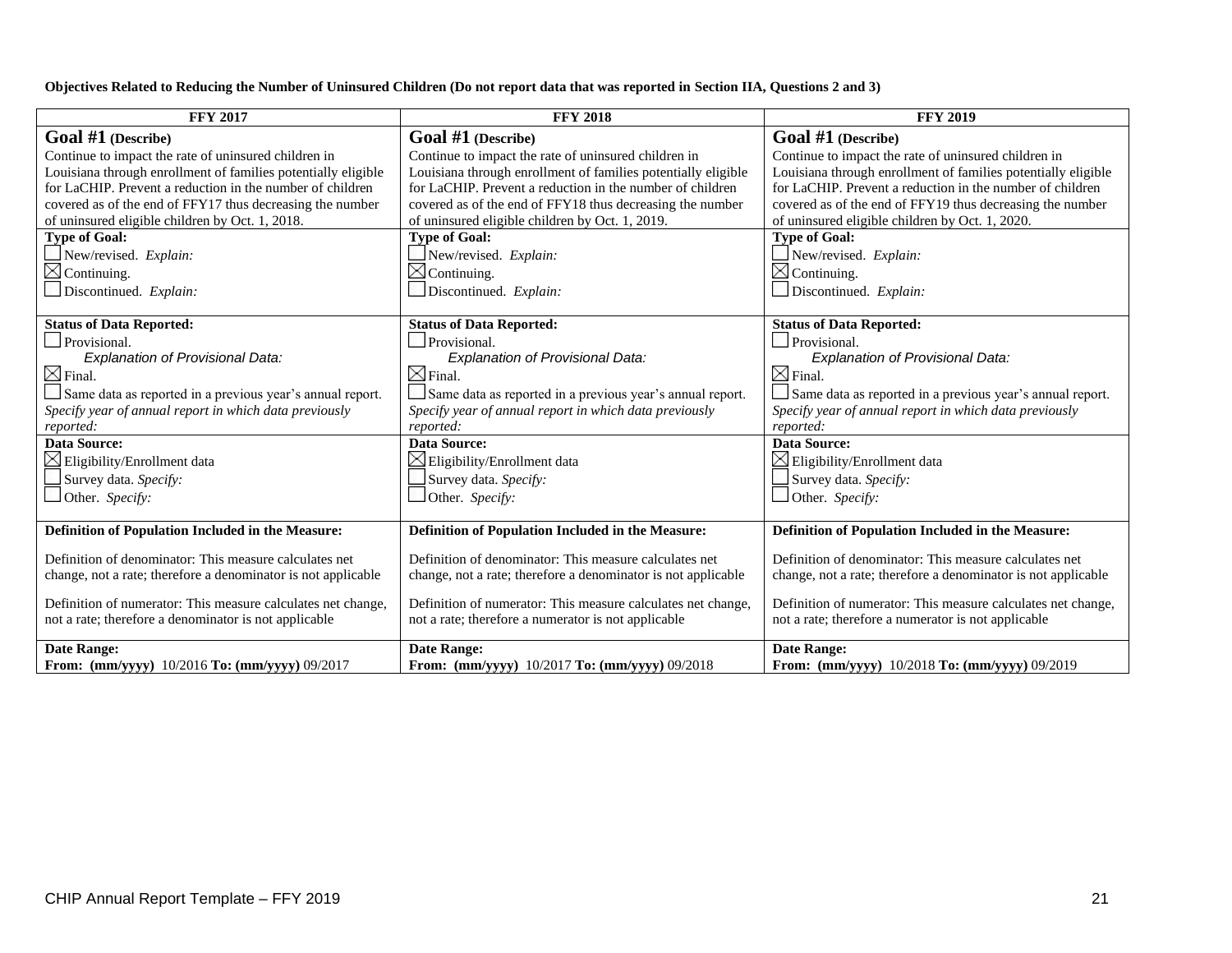| <b>FFY 2017</b>                                                                                      | <b>FFY 2018</b>                                                                                      | <b>FFY 2019</b>                                                                                      |
|------------------------------------------------------------------------------------------------------|------------------------------------------------------------------------------------------------------|------------------------------------------------------------------------------------------------------|
| <b>Performance Measurement Data:</b>                                                                 | <b>Performance Measurement Data:</b>                                                                 | <b>Performance Measurement Data:</b>                                                                 |
| Described what is being measured:                                                                    | Described what is being measured:                                                                    | Described what is being measured:                                                                    |
| Net change of children enrolled in LaCHIP at the end of                                              | Net change of children enrolled in LaCHIP at the end of                                              | Described what is being measured: Net change of children                                             |
| FFY16 from the number enrolled at the end of FFY17.                                                  | FFY17 from the number enrolled at the end of FFY18.                                                  | enrolled in LaCHIP at the end of FFY18 from the number                                               |
|                                                                                                      |                                                                                                      | enrolled at the end of FFY19.                                                                        |
| Actual enrollment decreased by 3,174 children to a total of                                          | Actual enrollment increased by 8,679 children to a total of                                          |                                                                                                      |
| 120,963.                                                                                             | 129,652.                                                                                             | Actual enrollment decreased by 14,936 children to a total of                                         |
|                                                                                                      |                                                                                                      | 114,716.                                                                                             |
|                                                                                                      |                                                                                                      |                                                                                                      |
| Numerator: 0                                                                                         | Numerator: 0                                                                                         |                                                                                                      |
| Denominator: 0                                                                                       | Denominator: 0                                                                                       | Numerator: 0                                                                                         |
| Rate:                                                                                                | Rate:                                                                                                | Denominator: 0                                                                                       |
|                                                                                                      |                                                                                                      | Rate:                                                                                                |
|                                                                                                      |                                                                                                      |                                                                                                      |
| <b>Additional notes on measure:</b>                                                                  | <b>Additional notes on measure:</b>                                                                  | <b>Additional notes on measure:</b>                                                                  |
|                                                                                                      |                                                                                                      |                                                                                                      |
|                                                                                                      |                                                                                                      |                                                                                                      |
|                                                                                                      |                                                                                                      |                                                                                                      |
| <b>Explanation of Progress:</b>                                                                      | <b>Explanation of Progress:</b>                                                                      | <b>Explanation of Progress:</b>                                                                      |
|                                                                                                      |                                                                                                      |                                                                                                      |
| How did your performance in 2017 compare with the<br>Annual Performance Objective documented in your | How did your performance in 2018 compare with the<br>Annual Performance Objective documented in your | How did your performance in 2019 compare with the<br>Annual Performance Objective documented in your |
| 2016 Annual Report? Louisiana met our objective of                                                   | 2017 Annual Report? Louisiana met our objective of                                                   | 2018 Annual Report? Louisiana did not meet our                                                       |
| preventing greater than 5% decline by having a net                                                   | preventing greater than 5% decline by having a net                                                   | objective of preventing greater than 5% decline by having                                            |
| decrease of 2.56% in enrollment                                                                      | increase of 7.17% in enrollment                                                                      | a net decrease of 11.52% in enrollment.                                                              |
|                                                                                                      |                                                                                                      |                                                                                                      |
| What quality improvement activities that involve the                                                 | What quality improvement activities that involve the                                                 | What quality improvement activities that involve the                                                 |
| CHIP program and benefit CHIP enrollees help                                                         | CHIP program and benefit CHIP enrollees help                                                         | CHIP program and benefit CHIP enrollees help                                                         |
| enhance your ability to report on this measure,                                                      | enhance your ability to report on this measure,                                                      | enhance your ability to report on this measure,                                                      |
| improve your results for this measure, or make                                                       | improve your results for this measure, or make                                                       | improve your results for this measure, or make                                                       |
| progress toward your goal? Continued simplified                                                      | progress toward your goal? Continued simplified                                                      | progress toward your goal? Continued simplified                                                      |
| application/renewal processes and focused on minimizing                                              | application/renewal processes and focused on minimizing                                              | application/renewal processes and focused on minimizing                                              |
| the number of closures due to procedural reasons.                                                    | the number of closures due to procedural reasons.                                                    | the number of closures due to procedural reasons.                                                    |
|                                                                                                      |                                                                                                      | Enhance member outreach activities, with a focus on                                                  |
|                                                                                                      |                                                                                                      | schools and other community settings that focus on                                                   |
|                                                                                                      |                                                                                                      | children.                                                                                            |
|                                                                                                      |                                                                                                      |                                                                                                      |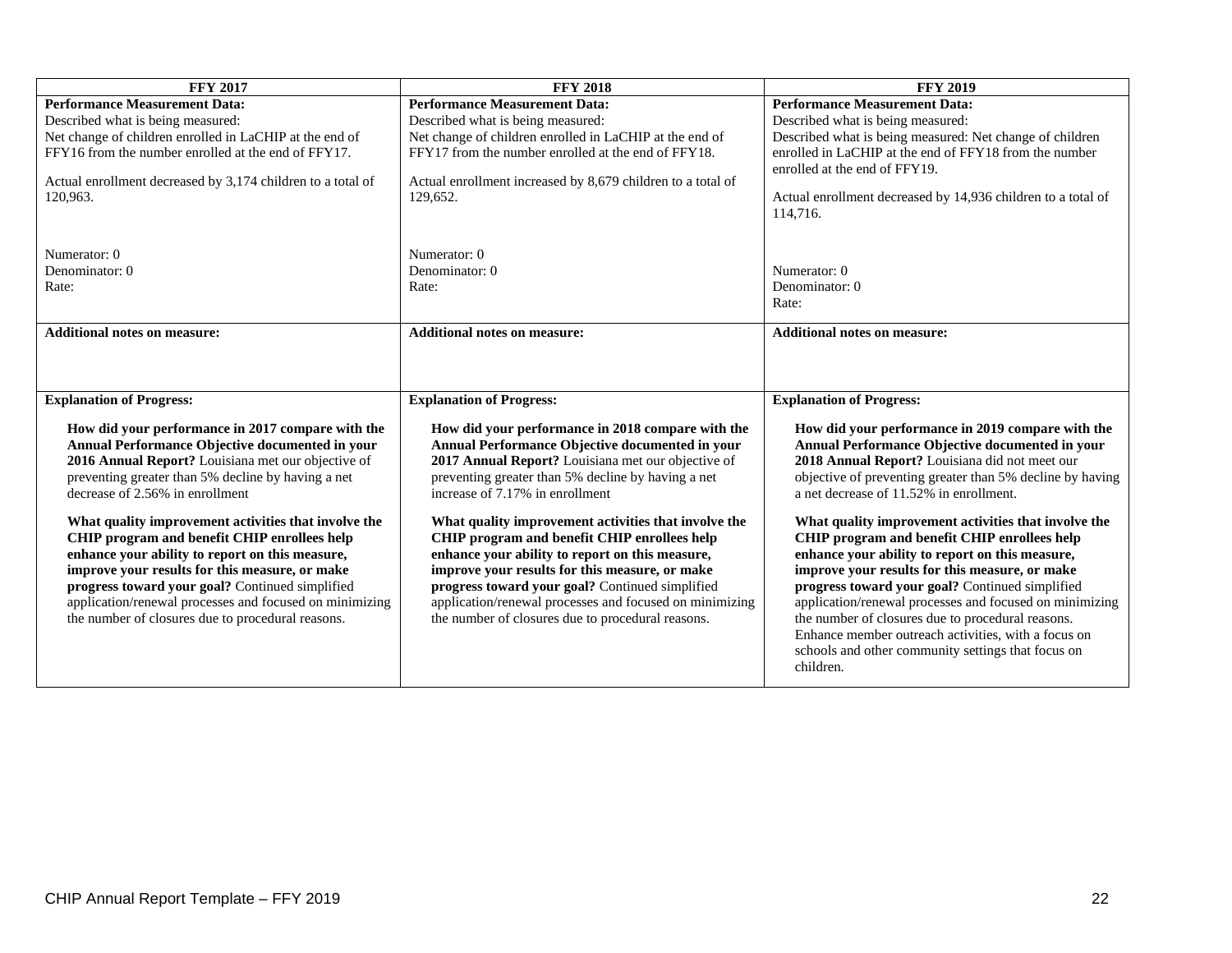| <b>FFY 2017</b>                                                                                     | <b>FFY 2018</b>                                                                                     | <b>FFY 2019</b>                                                                                     |
|-----------------------------------------------------------------------------------------------------|-----------------------------------------------------------------------------------------------------|-----------------------------------------------------------------------------------------------------|
| Please indicate how CMS might be of assistance in<br>improving the completeness or accuracy of your | Please indicate how CMS might be of assistance in<br>improving the completeness or accuracy of your | Please indicate how CMS might be of assistance in<br>improving the completeness or accuracy of your |
| reporting of the data.                                                                              | reporting of the data.                                                                              | reporting of the data.                                                                              |
| <b>Annual Performance Objective for FFY 2018:</b> To                                                | <b>Annual Performance Objective for FFY 2019: To</b>                                                | <b>Annual Performance Objective for FFY 2020: To</b>                                                |
| prevent more than a 5% decline in enrollment by Oct 1,                                              | prevent more than a 5% decline in enrollment by Oct 1,                                              | prevent more than a 5% decline in enrollment by Oct 1,                                              |
| 2018 in Title XXI CHIP                                                                              | 2019 in Title XXI CHIP                                                                              | 2020 in Title XXI CHIP                                                                              |
| <b>Annual Performance Objective for FFY 2019:</b> To                                                | <b>Annual Performance Objective for FFY 2020: To</b>                                                | <b>Annual Performance Objective for FFY 2021:</b> To                                                |
| prevent more than a 5% decline in enrollment by Oct 1,                                              | prevent more than a 5% decline in enrollment by Oct 1,                                              | prevent more than a 5% decline in enrollment by Oct 1,                                              |
| 2019 in Title XXI CHIP                                                                              | 2020 in Title XXI CHIP                                                                              | 2021 in Title XXI CHIP                                                                              |
| <b>Annual Performance Objective for FFY 2020: To</b>                                                | <b>Annual Performance Objective for FFY 2021:</b> To                                                | <b>Annual Performance Objective for FFY 2022: To</b>                                                |
| prevent more than a 5% decline in enrollment by Oct 1,                                              | prevent more than a 5% decline in enrollment by Oct 1,                                              | prevent more than a 5% decline in enrollment by Oct 1,                                              |
| 2020 in Title XXI CHIP                                                                              | 2021 in Title XXI CHIP                                                                              | 2022 in Title XXI CHIP                                                                              |
| <i>Explain how these objectives were set:</i> Based on current                                      | <i>Explain how these objectives were set:</i> Based on current                                      | <i>Explain how these objectives were set:</i> Based on current                                      |
| year enrollment data and the proportion of remaining                                                | year enrollment data and the proportion of remaining                                                | year enrollment data and the proportion of remaining                                                |
| uninsured children in the income group per the 2017                                                 | uninsured children in the income group per the 2017                                                 | uninsured children in the income group per the 2017                                                 |
| LHIS which we are targeting to add every fiscal year. A                                             | LHIS which we are targeting to add every fiscal year. A                                             | LHIS which we are targeting to add every fiscal year. A                                             |
| 12 month trending model of actual enrollment for this                                               | 12 month trending model of actual enrollment for this                                               | 12 month trending model of actual enrollment for this                                               |
| group was also used.                                                                                | group was also used.                                                                                | group was also used.                                                                                |
| <b>Other Comments on Measure:</b>                                                                   | <b>Other Comments on Measure:</b>                                                                   | <b>Other Comments on Measure:</b>                                                                   |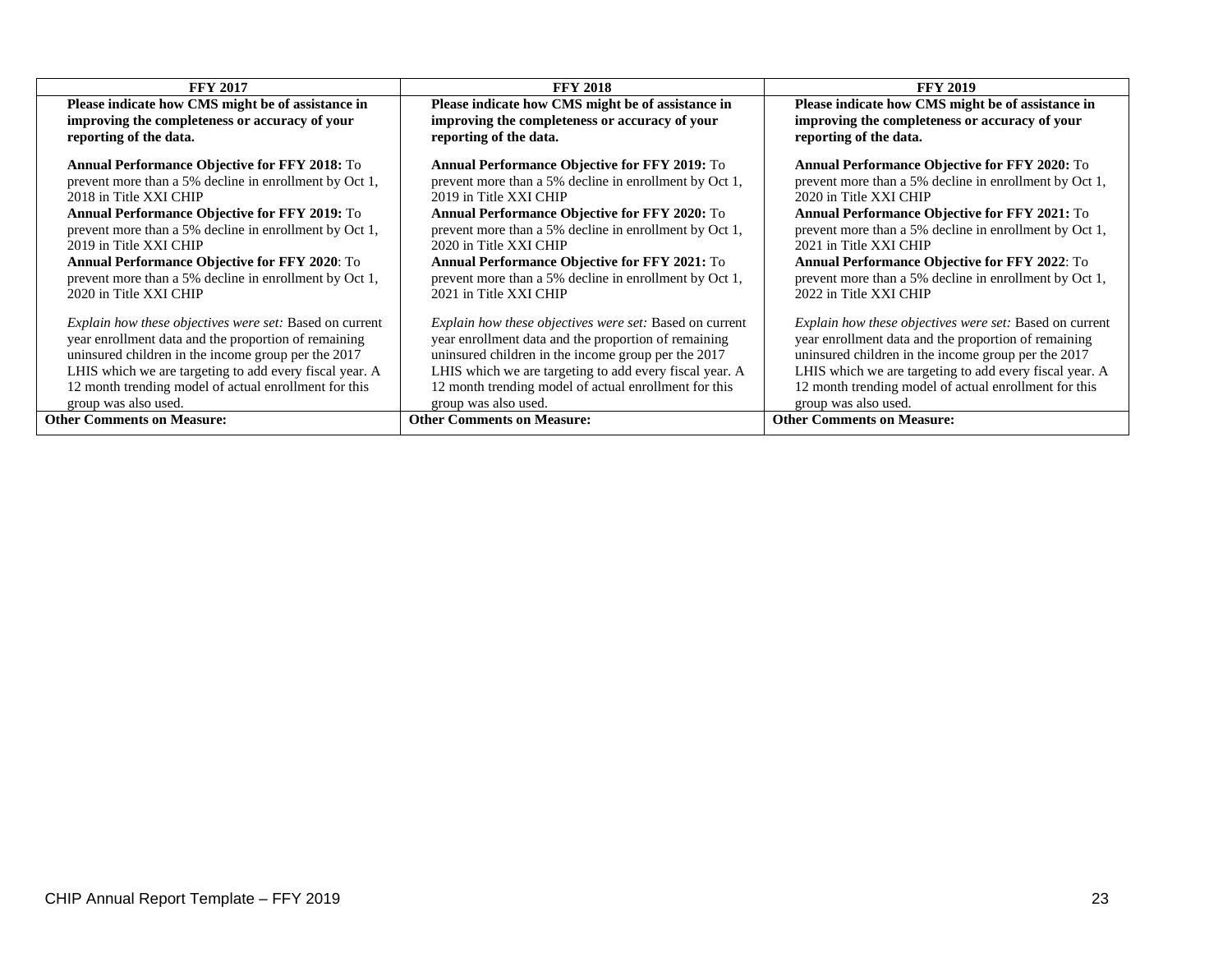**Objectives Related to Reducing the Number of Uninsured Children (Do not report data that was reported in Section IIA, Questions 2 and 3) (Continued)**

| <b>FFY 2017</b>                                           | <b>FFY 2018</b>                                           | <b>FFY 2019</b>                                           |
|-----------------------------------------------------------|-----------------------------------------------------------|-----------------------------------------------------------|
| Goal #2 (Describe)                                        | Goal #2 (Describe)                                        | Goal #2 (Describe)                                        |
|                                                           |                                                           |                                                           |
| <b>Type of Goal:</b>                                      | <b>Type of Goal:</b>                                      | <b>Type of Goal:</b>                                      |
| New/revised. Explain:                                     | New/revised. Explain:                                     | New/revised. Explain:                                     |
| Continuing.                                               | Continuing.                                               | Continuing.                                               |
| Discontinued. Explain:                                    | Discontinued. Explain:                                    | Discontinued. Explain:                                    |
|                                                           |                                                           |                                                           |
| <b>Status of Data Reported:</b>                           | <b>Status of Data Reported:</b>                           | <b>Status of Data Reported:</b>                           |
| Provisional.                                              | Provisional.                                              | Provisional.                                              |
| Explanation of Provisional Data:                          | Explanation of Provisional Data:                          | Explanation of Provisional Data:                          |
| $\Box$ Final.                                             | $\Box$ Final.                                             | $\Box$ Final.                                             |
| Same data as reported in a previous year's annual report. | Same data as reported in a previous year's annual report. | Same data as reported in a previous year's annual report. |
| Specify year of annual report in which data previously    | Specify year of annual report in which data previously    | Specify year of annual report in which data previously    |
| reported:                                                 | reported:                                                 | reported:                                                 |
| <b>Data Source:</b>                                       | <b>Data Source:</b>                                       | <b>Data Source:</b>                                       |
| Eligibility/Enrollment data                               | Eligibility/Enrollment data                               | Eligibility/Enrollment data                               |
| Survey data. Specify:                                     | Survey data. Specify:                                     | Survey data. Specify:                                     |
| $\Box$ Other. Specify:                                    | Other. Specify:                                           | $\Box$ Other. Specify:                                    |
|                                                           |                                                           |                                                           |
| Definition of Population Included in the Measure:         | Definition of Population Included in the Measure:         | Definition of Population Included in the Measure:         |
| Definition of denominator:                                | Definition of denominator:                                | Definition of denominator:                                |
|                                                           |                                                           |                                                           |
| Definition of numerator:                                  | Definition of numerator:                                  | Definition of numerator:                                  |
| <b>Date Range:</b>                                        | <b>Date Range:</b>                                        | <b>Date Range:</b>                                        |
| From: (mm/yyyy) To: (mm/yyyy)                             | From: (mm/yyyy) To: (mm/yyyy)                             | From: (mm/yyyy) To: (mm/yyyy)                             |
| <b>Performance Measurement Data:</b>                      | <b>Performance Measurement Data:</b>                      | <b>Performance Measurement Data:</b>                      |
| Described what is being measured:                         | Described what is being measured:                         | Described what is being measured:                         |
|                                                           |                                                           |                                                           |
|                                                           |                                                           |                                                           |
| Numerator:                                                | Numerator:                                                | Numerator:                                                |
| Denominator:                                              | Denominator:                                              | Denominator:                                              |
| Rate:                                                     | Rate:                                                     | Rate:                                                     |
| <b>Additional notes on measure:</b>                       | <b>Additional notes on measure:</b>                       | <b>Additional notes on measure:</b>                       |
|                                                           |                                                           |                                                           |
|                                                           |                                                           |                                                           |
|                                                           |                                                           |                                                           |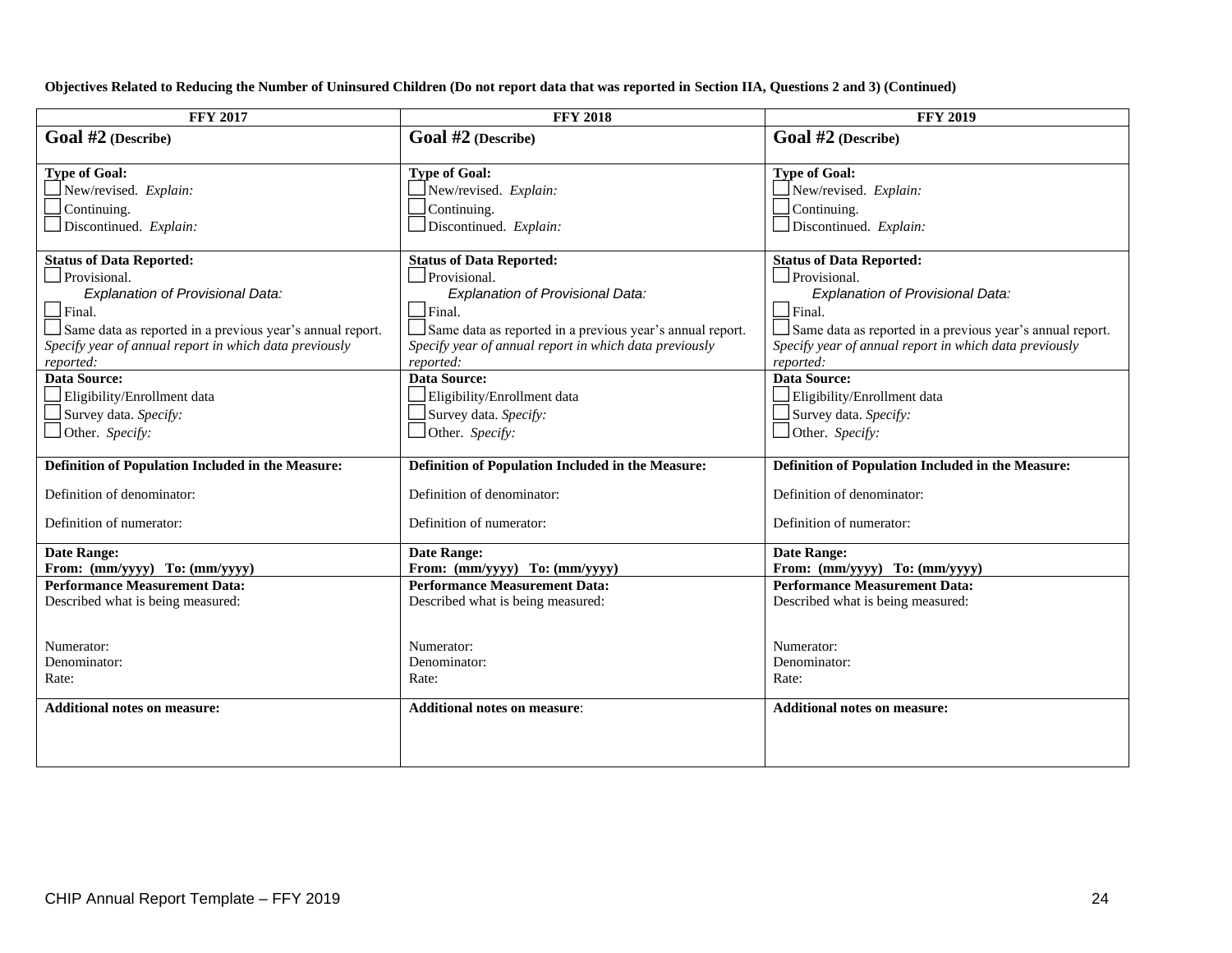| <b>FFY 2017</b>                                      | <b>FFY 2018</b>                                      | <b>FFY 2019</b>                                      |
|------------------------------------------------------|------------------------------------------------------|------------------------------------------------------|
| <b>Explanation of Progress:</b>                      | <b>Explanation of Progress:</b>                      | <b>Explanation of Progress:</b>                      |
| How did your performance in 2017 compare with the    | How did your performance in 2018 compare with the    | How did your performance in 2019 compare with the    |
| Annual Performance Objective documented in your      | Annual Performance Objective documented in your      | Annual Performance Objective documented in your      |
| <b>2016 Annual Report?</b>                           | 2017 Annual Report?                                  | 2018 Annual Report?                                  |
| What quality improvement activities that involve the | What quality improvement activities that involve the | What quality improvement activities that involve the |
| CHIP program and benefit CHIP enrollees help         | CHIP program and benefit CHIP enrollees help         | CHIP program and benefit CHIP enrollees help         |
| enhance your ability to report on this measure,      | enhance your ability to report on this measure,      | enhance your ability to report on this measure,      |
| improve your results for this measure, or make       | improve your results for this measure, or make       | improve your results for this measure, or make       |
| progress toward your goal?                           | progress toward your goal?                           | progress toward your goal?                           |
| Please indicate how CMS might be of assistance in    | Please indicate how CMS might be of assistance in    | Please indicate how CMS might be of assistance in    |
| improving the completeness or accuracy of your       | improving the completeness or accuracy of your       | improving the completeness or accuracy of your       |
| reporting of the data.                               | reporting of the data.                               | reporting of the data.                               |
| <b>Annual Performance Objective for FFY 2018:</b>    | <b>Annual Performance Objective for FFY 2019:</b>    | <b>Annual Performance Objective for FFY 2020:</b>    |
| <b>Annual Performance Objective for FFY 2019:</b>    | <b>Annual Performance Objective for FFY 2020:</b>    | <b>Annual Performance Objective for FFY 2021:</b>    |
| <b>Annual Performance Objective for FFY 2020:</b>    | <b>Annual Performance Objective for FFY 2021:</b>    | <b>Annual Performance Objective for FFY 2022:</b>    |
| Explain how these objectives were set:               | Explain how these objectives were set:               | Explain how these objectives were set:               |
| <b>Other Comments on Measure:</b>                    | <b>Other Comments on Measure:</b>                    | <b>Other Comments on Measure:</b>                    |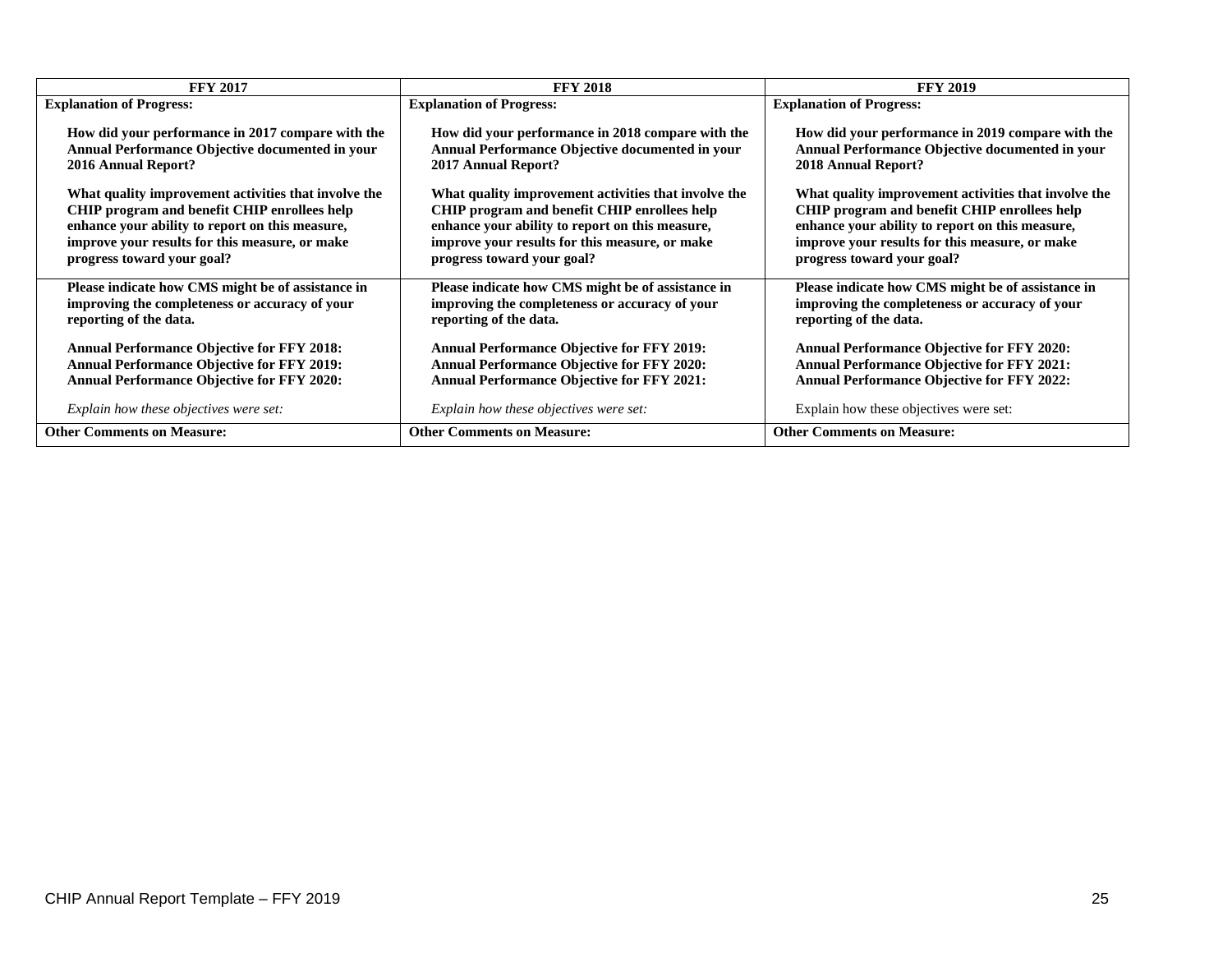**Objectives Related to Reducing the Number of Uninsured Children (Do not report data that was reported in Section IIA, Questions 2 and 3) (Continued)**

| <b>FFY 2017</b>                                           | <b>FFY 2018</b>                                           | <b>FFY 2019</b>                                           |
|-----------------------------------------------------------|-----------------------------------------------------------|-----------------------------------------------------------|
| $Goal$ #3 (Describe)                                      | Goal $#3$ (Describe)                                      | Goal $#3$ (Describe)                                      |
|                                                           |                                                           |                                                           |
| <b>Type of Goal:</b>                                      | <b>Type of Goal:</b>                                      | <b>Type of Goal:</b>                                      |
| New/revised. Explain:                                     | New/revised. Explain:                                     | New/revised. Explain:                                     |
| Continuing.                                               | Continuing.                                               | Continuing.                                               |
| Discontinued. Explain:                                    | Discontinued. Explain:                                    | $\Box$ Discontinued. Explain:                             |
|                                                           |                                                           |                                                           |
| <b>Status of Data Reported:</b>                           | <b>Status of Data Reported:</b>                           | <b>Status of Data Reported:</b>                           |
| Provisional.                                              | Provisional.                                              | $\Box$ Provisional.                                       |
| Explanation of Provisional Data:                          | Explanation of Provisional Data:                          | Explanation of Provisional Data:                          |
| $\Box$ Final.                                             | $\Box$ Final.                                             | $\Box$ Final.                                             |
| Same data as reported in a previous year's annual report. | Same data as reported in a previous year's annual report. | Same data as reported in a previous year's annual report. |
| Specify year of annual report in which data previously    | Specify year of annual report in which data previously    | Specify year of annual report in which data previously    |
| reported:                                                 | reported:                                                 | reported:                                                 |
| <b>Data Source:</b>                                       | <b>Data Source:</b>                                       | <b>Data Source:</b>                                       |
| Eligibility/Enrollment data                               | Eligibility/Enrollment data                               | Eligibility/Enrollment data                               |
| Survey data. Specify:                                     | Survey data. Specify:                                     | Survey data. Specify:                                     |
| $\Box$ Other. Specify:                                    | Other. Specify:                                           | $\Box$ Other. Specify:                                    |
|                                                           |                                                           |                                                           |
| Definition of Population Included in the Measure:         | Definition of Population Included in the Measure:         | Definition of Population Included in the Measure:         |
| Definition of denominator:                                | Definition of denominator:                                | Definition of denominator:                                |
|                                                           |                                                           |                                                           |
| Definition of numerator:                                  | Definition of numerator:                                  | Definition of numerator:                                  |
| <b>Date Range:</b>                                        | <b>Date Range:</b>                                        | <b>Date Range:</b>                                        |
| From: (mm/yyyy) To: (mm/yyyy)                             | From: (mm/yyyy) To: (mm/yyyy)                             | From: (mm/yyyy) To: (mm/yyyy)                             |
| <b>Performance Measurement Data:</b>                      | <b>Performance Measurement Data:</b>                      | <b>Performance Measurement Data:</b>                      |
| Described what is being measured:                         | Described what is being measured:                         | Described what is being measured:                         |
|                                                           |                                                           |                                                           |
|                                                           |                                                           |                                                           |
| Numerator:                                                | Numerator:                                                | Numerator:                                                |
| Denominator:                                              | Denominator:                                              | Denominator:                                              |
| Rate:                                                     | Rate:                                                     | Rate:                                                     |
| <b>Additional notes on measure:</b>                       | <b>Additional notes on measure:</b>                       | <b>Additional notes on measure:</b>                       |
|                                                           |                                                           |                                                           |
|                                                           |                                                           |                                                           |
|                                                           |                                                           |                                                           |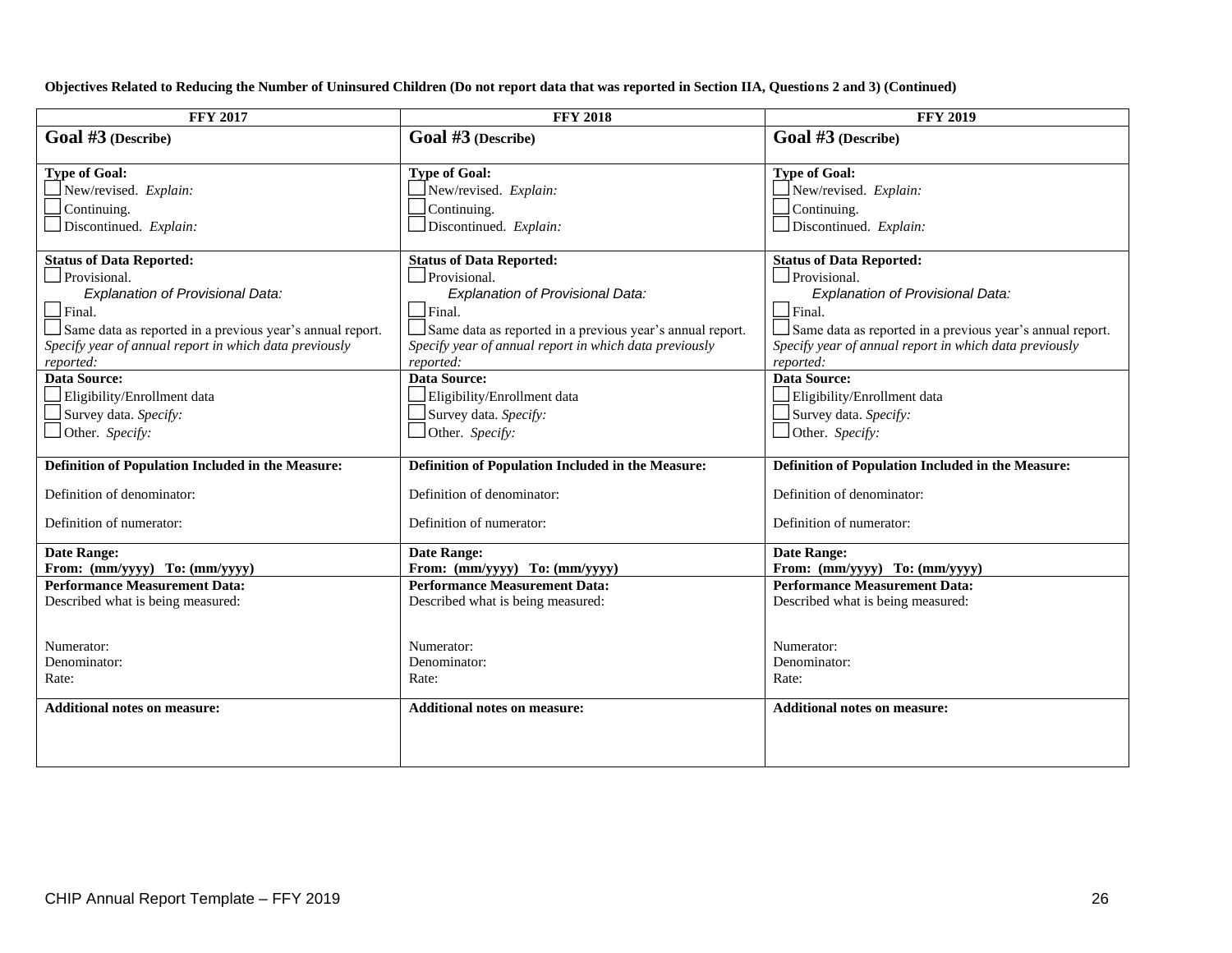| <b>FFY 2017</b>                                      | <b>FFY 2018</b>                                      | <b>FFY 2019</b>                                      |
|------------------------------------------------------|------------------------------------------------------|------------------------------------------------------|
| <b>Explanation of Progress:</b>                      | <b>Explanation of Progress:</b>                      | <b>Explanation of Progress:</b>                      |
| How did your performance in 2017 compare with the    | How did your performance in 2018 compare with the    | How did your performance in 2019 compare with the    |
| Annual Performance Objective documented in your      | Annual Performance Objective documented in your      | Annual Performance Objective documented in your      |
| <b>2016 Annual Report?</b>                           | 2017 Annual Report?                                  | 2018 Annual Report?                                  |
| What quality improvement activities that involve the | What quality improvement activities that involve the | What quality improvement activities that involve the |
| CHIP program and benefit CHIP enrollees help         | CHIP program and benefit CHIP enrollees help         | CHIP program and benefit CHIP enrollees help         |
| enhance your ability to report on this measure,      | enhance your ability to report on this measure,      | enhance your ability to report on this measure,      |
| improve your results for this measure, or make       | improve your results for this measure, or make       | improve your results for this measure, or make       |
| progress toward your goal?                           | progress toward your goal?                           | progress toward your goal?                           |
| Please indicate how CMS might be of assistance in    | Please indicate how CMS might be of assistance in    | Please indicate how CMS might be of assistance in    |
| improving the completeness or accuracy of your       | improving the completeness or accuracy of your       | improving the completeness or accuracy of your       |
| reporting of the data.                               | reporting of the data.                               | reporting of the data.                               |
| <b>Annual Performance Objective for FFY 2018:</b>    | <b>Annual Performance Objective for FFY 2019:</b>    | <b>Annual Performance Objective for FFY 2020:</b>    |
| <b>Annual Performance Objective for FFY 2019:</b>    | <b>Annual Performance Objective for FFY 2020:</b>    | <b>Annual Performance Objective for FFY 2021:</b>    |
| <b>Annual Performance Objective for FFY 2020:</b>    | <b>Annual Performance Objective for FFY 2021:</b>    | <b>Annual Performance Objective for FFY 2022:</b>    |
| Explain how these objectives were set:               | Explain how these objectives were set:               | Explain how these objectives were set:               |
| <b>Other Comments on Measure:</b>                    | <b>Other Comments on Measure:</b>                    | <b>Other Comments on Measure:</b>                    |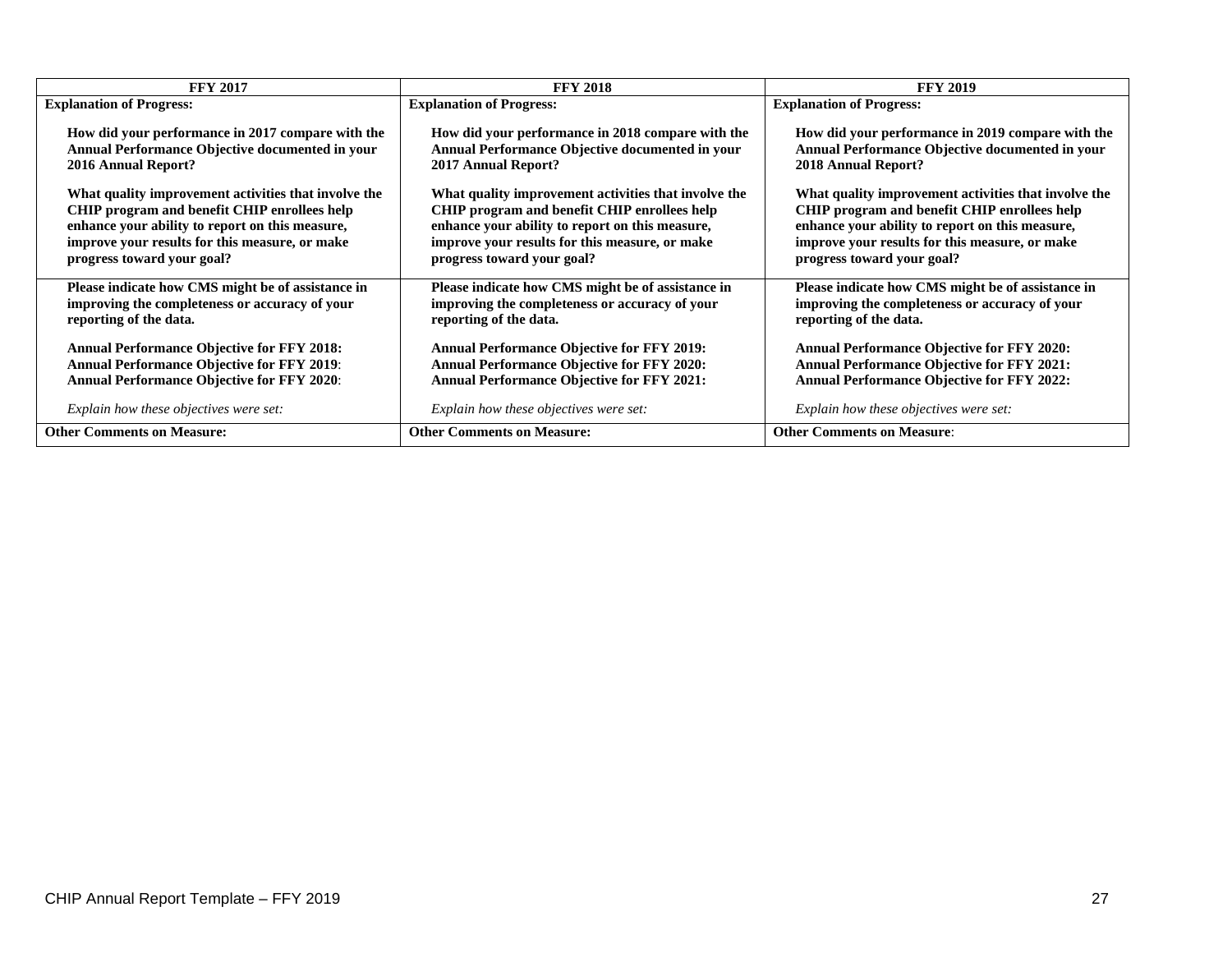#### **Objectives Related to CHIP Enrollment**

| <b>FFY 2017</b>                                                                                                          | <b>FFY 2018</b>                                                                                                          | <b>FFY 2019</b>                                                                                                   |
|--------------------------------------------------------------------------------------------------------------------------|--------------------------------------------------------------------------------------------------------------------------|-------------------------------------------------------------------------------------------------------------------|
| Goal $#1$ (Describe)                                                                                                     | Goal #1 (Describe)                                                                                                       | Goal #1 (Describe)                                                                                                |
| Prevent reduction in the number of children covered in                                                                   | Prevent reduction in the number of children covered in                                                                   | Prevent reduction in the number of children covered in                                                            |
| LaCHIP Affordable Plan(Phase V)                                                                                          | LaCHIP Affordable Plan (Phase V)                                                                                         | LaCHIP Affordable Plan (Phase V)                                                                                  |
| <b>Type of Goal:</b>                                                                                                     | <b>Type of Goal:</b>                                                                                                     | <b>Type of Goal:</b>                                                                                              |
| New/revised. Explain:                                                                                                    | New/revised. Explain:                                                                                                    | New/revised. Explain:                                                                                             |
| $\boxtimes$ Continuing.                                                                                                  | $\boxtimes$ Continuing.                                                                                                  | $\boxtimes$ Continuing.                                                                                           |
| Discontinued. Explain:                                                                                                   | Discontinued. Explain:                                                                                                   | Discontinued. Explain:                                                                                            |
| <b>Status of Data Reported:</b>                                                                                          | <b>Status of Data Reported:</b>                                                                                          | <b>Status of Data Reported:</b>                                                                                   |
| Provisional.                                                                                                             | $\Box$ Provisional.                                                                                                      | Provisional.                                                                                                      |
| Explanation of Provisional Data:                                                                                         | Explanation of Provisional Data:                                                                                         | Explanation of Provisional Data:                                                                                  |
| $\boxtimes$ Final.                                                                                                       | $\boxtimes$ Final.                                                                                                       | $\boxtimes$ Final.                                                                                                |
| Same data as reported in a previous year's annual report.                                                                | Same data as reported in a previous year's annual report.                                                                | Same data as reported in a previous year's annual report.                                                         |
| Specify year of annual report in which data previously                                                                   | Specify year of annual report in which data previously                                                                   | Specify year of annual report in which data previously                                                            |
| reported:                                                                                                                | reported:                                                                                                                | reported:                                                                                                         |
| Data Source:                                                                                                             | <b>Data Source:</b>                                                                                                      | Data Source:                                                                                                      |
| $\boxtimes$ Eligibility/Enrollment data.                                                                                 | $\boxtimes$ Eligibility/Enrollment data.                                                                                 | $\boxtimes$ Eligibility/Enrollment data.                                                                          |
| Survey data. Specify:                                                                                                    | Survey data. Specify:                                                                                                    | Survey data. Specify:                                                                                             |
| Other. Specify:                                                                                                          | Other. Specify:                                                                                                          | Other. Specify:                                                                                                   |
|                                                                                                                          |                                                                                                                          |                                                                                                                   |
| Definition of Population Included in the Measure:                                                                        | Definition of Population Included in the Measure:                                                                        | Definition of Population Included in the Measure:                                                                 |
| Definition of denominator: Definition of denominator: This                                                               | Definition of denominator: This measure calculates net                                                                   | Definition of denominator: This measure calculates net                                                            |
| measure calculates net change, not a rate; therefore a                                                                   | change, not a rate; therefore a denominator is not applicable.                                                           | change, not a rate; therefore a denominator is not applicable.                                                    |
| denominator is not applicable.                                                                                           |                                                                                                                          |                                                                                                                   |
|                                                                                                                          | Definition of numerator: This measure calculates net change,<br>not a rate; therefore a numerator is not applicable.     | Definition of numerator: This measure calculates net change,                                                      |
| Definition of numerator: This measure calculates net change,<br>not a rate; therefore a numerator is not applicable.     |                                                                                                                          | not a rate; therefore a numerator is not applicable.                                                              |
|                                                                                                                          |                                                                                                                          |                                                                                                                   |
| <b>Date Range:</b>                                                                                                       | <b>Date Range:</b>                                                                                                       | <b>Date Range:</b>                                                                                                |
| From: (mm/yyyy) 10/2016 To: (mm/yyyy) 09/2017                                                                            | From: (mm/yyyy) 10/2017 To: (mm/yyyy) 09/2018                                                                            | From: (mm/yyyy) 10/2018 To: (mm/yyyy) 09/2019                                                                     |
| <b>Performance Measurement Data:</b>                                                                                     | <b>Performance Measurement Data:</b>                                                                                     | <b>Performance Measurement Data:</b>                                                                              |
| Described what is being measured:                                                                                        | Described what is being measured:                                                                                        | Described what is being measured:                                                                                 |
| Increase enrollment in separate CHIP/Phase V for children                                                                | Increase enrollment in separate CHIP/Phase V for children                                                                | Increase enrollment in separate CHIP/Phase V for children                                                         |
| between 201-250% FPL at a point in time. Subtract the                                                                    | between 201-250% FPL at a point in time. Subtract the                                                                    | between 201-250% FPL at a point in time. Subtract the                                                             |
| number of children enrolled in separate CHIP at the end of<br>FFY16 from the number enrolled at the end of FFY17. Actual | number of children enrolled in separate CHIP at the end of<br>FFY17 from the number enrolled at the end of FFY18. Actual | number of children enrolled in separate CHIP at the end of<br>FFY18 from the number enrolled at the end of FFY19. |
| enrollment increased by 231 children.                                                                                    | enrollment increased by 222 children.                                                                                    | Actual enrollment increased by 514 children.                                                                      |
|                                                                                                                          |                                                                                                                          |                                                                                                                   |
| Numerator: 0                                                                                                             | Numerator: 0                                                                                                             | Numerator: 0                                                                                                      |
| Denominator: 0                                                                                                           | Denominator: 0                                                                                                           | Denominator: 0                                                                                                    |
| Rate:                                                                                                                    | Rate:                                                                                                                    | Rate:                                                                                                             |
|                                                                                                                          |                                                                                                                          |                                                                                                                   |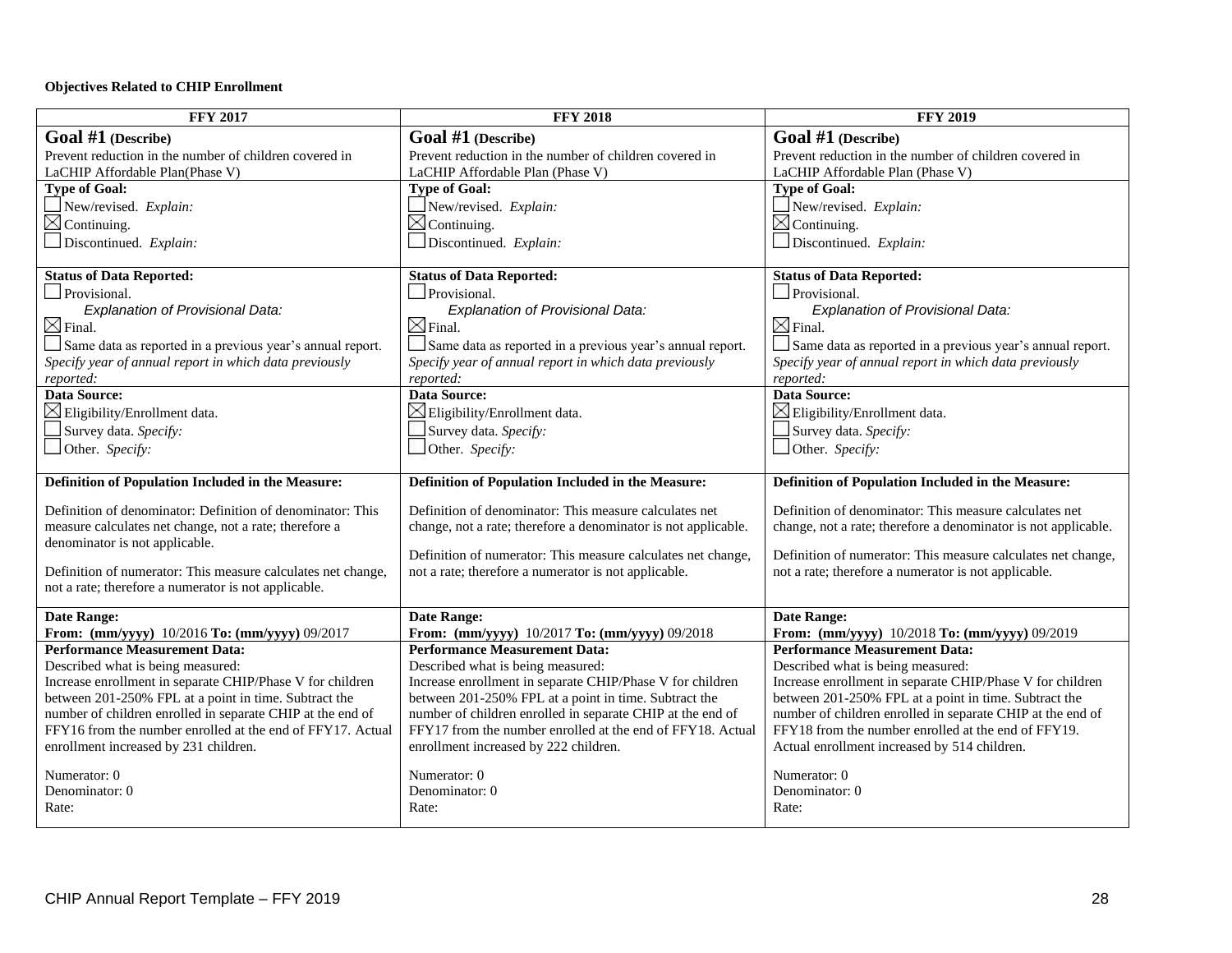| <b>FFY 2017</b>                                                                                                                                                                                                                                                                                                                                                                                                          | <b>FFY 2018</b>                                                                                                                                                                                                                                                                                                                                                                                                          | <b>FFY 2019</b>                                                                                                                                                                                                                                                                                                                                                                                                                        |
|--------------------------------------------------------------------------------------------------------------------------------------------------------------------------------------------------------------------------------------------------------------------------------------------------------------------------------------------------------------------------------------------------------------------------|--------------------------------------------------------------------------------------------------------------------------------------------------------------------------------------------------------------------------------------------------------------------------------------------------------------------------------------------------------------------------------------------------------------------------|----------------------------------------------------------------------------------------------------------------------------------------------------------------------------------------------------------------------------------------------------------------------------------------------------------------------------------------------------------------------------------------------------------------------------------------|
| Additional notes on measure: This measure calculates net                                                                                                                                                                                                                                                                                                                                                                 | Additional notes on measure: This measure calculates net                                                                                                                                                                                                                                                                                                                                                                 | <b>Additional notes on measure:</b>                                                                                                                                                                                                                                                                                                                                                                                                    |
| change, not a rate; therefore a denominator and numerator are                                                                                                                                                                                                                                                                                                                                                            | change, not a rate; therefore a denominator and numerator are                                                                                                                                                                                                                                                                                                                                                            |                                                                                                                                                                                                                                                                                                                                                                                                                                        |
| not applicable                                                                                                                                                                                                                                                                                                                                                                                                           | not applicable.                                                                                                                                                                                                                                                                                                                                                                                                          |                                                                                                                                                                                                                                                                                                                                                                                                                                        |
|                                                                                                                                                                                                                                                                                                                                                                                                                          |                                                                                                                                                                                                                                                                                                                                                                                                                          |                                                                                                                                                                                                                                                                                                                                                                                                                                        |
| <b>Explanation of Progress:</b>                                                                                                                                                                                                                                                                                                                                                                                          | <b>Explanation of Progress:</b>                                                                                                                                                                                                                                                                                                                                                                                          | <b>Explanation of Progress:</b>                                                                                                                                                                                                                                                                                                                                                                                                        |
| How did your performance in 2017 compare with the<br>Annual Performance Objective documented in your<br>2016 Annual Report? Louisiana met it's goal of<br>preventing more than a 10% decline in enrollment with<br>an actual increase of 8.07% for the year.                                                                                                                                                             | How did your performance in 2018 compare with the<br>Annual Performance Objective documented in your<br>2017 Annual Report? Louisiana met it's goal of<br>preventing more than a 10% decline in enrollment with<br>an actual increase of 7.18% for the year.                                                                                                                                                             | How did your performance in 2019 compare with the<br>Annual Performance Objective documented in your<br>2018 Annual Report? Louisiana met it's goal of<br>preventing more than a 10 percent decline in enrollment<br>with an actual increase of 15.51 percent for the year.                                                                                                                                                            |
| What quality improvement activities that involve the<br>CHIP program and benefit CHIP enrollees help<br>enhance your ability to report on this measure,<br>improve your results for this measure, or make<br>progress toward your goal? Continued simplified<br>application/renewal processes and the focus on<br>minimizing the number of closures due to procedural<br>reasons.                                        | What quality improvement activities that involve the<br>CHIP program and benefit CHIP enrollees help<br>enhance your ability to report on this measure,<br>improve your results for this measure, or make<br>progress toward your goal? Continued simplified<br>application/renewal processes and the focus on<br>minimizing the number of closures due to procedural<br>reasons.                                        | What quality improvement activities that involve the<br>CHIP program and benefit CHIP enrollees help<br>enhance your ability to report on this measure,<br>improve your results for this measure, or make<br>progress toward your goal? Continued simplified<br>application/renewal processes and the focus on<br>minimizing the number of closures due to procedural<br>reasons.                                                      |
| Please indicate how CMS might be of assistance in<br>improving the completeness or accuracy of your<br>reporting of the data.                                                                                                                                                                                                                                                                                            | Please indicate how CMS might be of assistance in<br>improving the completeness or accuracy of your<br>reporting of the data.                                                                                                                                                                                                                                                                                            | Please indicate how CMS might be of assistance in<br>improving the completeness or accuracy of your<br>reporting of the data.                                                                                                                                                                                                                                                                                                          |
| <b>Annual Performance Objective for FFY 2018: To</b><br>prevent more than a 10% decline in enrollment by Oct 1,<br>2018 in Title XXI CHIP.<br>Annual Performance Objective for FFY 2019: To<br>prevent more than a 10% decline in enrollment by Oct 1,<br>2019 in Title XXI CHIP.<br>Annual Performance Objective for FFY 2020: To<br>prevent more than a 10% decline in enrollment by Oct 1,<br>2020 in Title XXI CHIP. | <b>Annual Performance Objective for FFY 2019: To</b><br>prevent more than a 10% decline in enrollment by Oct 1,<br>2019 in Title XXI CHIP.<br>Annual Performance Objective for FFY 2020: To<br>prevent more than a 10% decline in enrollment by Oct 1,<br>2020 in Title XXI CHIP.<br>Annual Performance Objective for FFY 2021: To<br>prevent more than a 10% decline in enrollment by Oct 1,<br>2021 in Title XXI CHIP. | Annual Performance Objective for FFY 2020: To<br>prevent more than a 10 percent decline in enrollment by<br>Oct 1, 2020 in Title XXI CHIP.<br>Annual Performance Objective for FFY 2021: To<br>prevent more than a 10 percent decline in enrollment by<br>Oct 1, 2021 in Title XXI CHIP.<br>Annual Performance Objective for FFY 2022: To<br>prevent more than a 10 percent decline in enrollment by<br>Oct 1, 2022 in Title XXI CHIP. |
| Explain how these objectives were set:                                                                                                                                                                                                                                                                                                                                                                                   | Explain how these objectives were set:                                                                                                                                                                                                                                                                                                                                                                                   | Explain how these objectives were set:                                                                                                                                                                                                                                                                                                                                                                                                 |
| Other Comments on Measure: Due to MAGI conversion of<br>the applicable Federal Poverty Levels, the window of<br>eligibility for the CHIP Phase V group shrunk by 12<br>percentage points which effectively made more children<br>eligible for the CHIP Expansion Phase IV group. The lower<br>limit went from 201% to 217% while the upper limit<br>increased from 250% to 255%                                          | Other Comments on Measure: Due to MAGI conversion of<br>the applicable Federal Poverty Levels, the window of<br>eligibility for the CHIP Phase V group shrunk by 12<br>percentage points which effectively made more children<br>eligible for the CHIP Expansion Phase IV group. The lower<br>limit went from 201% to 217% while the upper limit<br>increased from 250% to 255%                                          | Other Comments on Measure: Due to MAGI conversion of<br>the applicable Federal Poverty Levels, the window of<br>eligibility for the CHIP Phase V group shrunk by 12<br>percentage points which effectively made more children<br>eligible for the CHIP Expansion Phase IV group. The lower<br>limit went from 201 percent to 217 percent while the upper<br>limit increased from 250 percent to 255 percent.                           |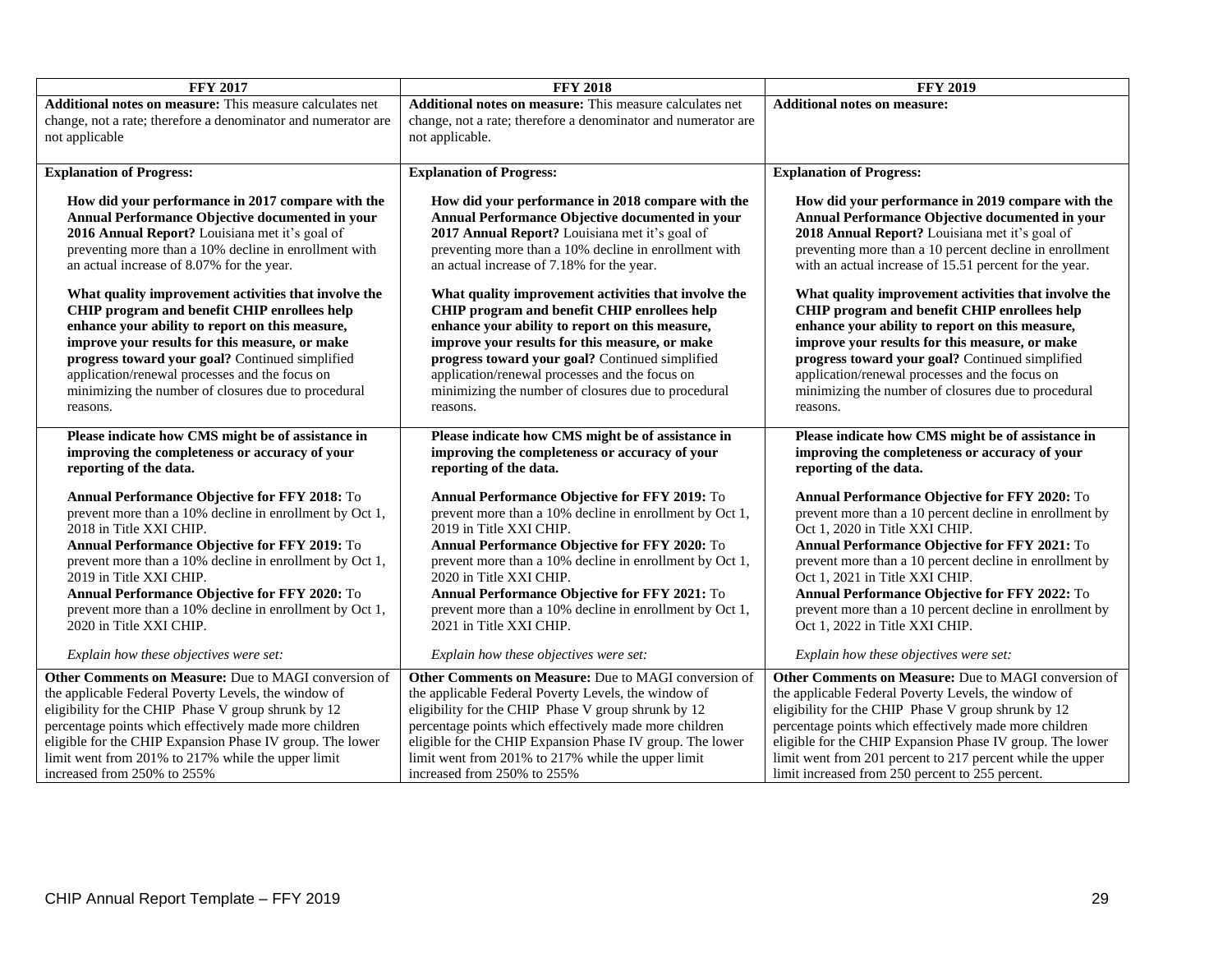#### **Objectives Related to CHIP Enrollment (Continued)**

| <b>FFY 2017</b>                                                       | <b>FFY 2018</b>                                                       | <b>FFY 2019</b>                                                       |
|-----------------------------------------------------------------------|-----------------------------------------------------------------------|-----------------------------------------------------------------------|
| Goal #2 (Describe)                                                    | Goal #2 (Describe)                                                    | Goal #2 (Describe)                                                    |
|                                                                       |                                                                       |                                                                       |
| <b>Type of Goal:</b>                                                  | <b>Type of Goal:</b>                                                  | <b>Type of Goal:</b>                                                  |
| New/revised. Explain:                                                 | New/revised. Explain:                                                 | New/revised. Explain:                                                 |
| Continuing.                                                           | Continuing.                                                           | Continuing.                                                           |
| Discontinued. Explain:                                                | Discontinued. Explain:                                                | Discontinued. Explain:                                                |
| <b>Status of Data Reported:</b>                                       | <b>Status of Data Reported:</b>                                       | <b>Status of Data Reported:</b>                                       |
| Provisional.                                                          | Provisional.                                                          | Provisional.                                                          |
| Explanation of Provisional Data:                                      | Explanation of Provisional Data:                                      | Explanation of Provisional Data:                                      |
| $\Box$ Final.                                                         | Final.                                                                | $\Box$ Final.                                                         |
| Same data as reported in a previous year's annual report.             | Same data as reported in a previous year's annual report.             | Same data as reported in a previous year's annual report.             |
| Specify year of annual report in which data previously                | Specify year of annual report in which data previously                | Specify year of annual report in which data previously                |
| reported:                                                             | reported:                                                             | reported:                                                             |
| <b>Data Source:</b>                                                   | <b>Data Source:</b>                                                   | <b>Data Source:</b>                                                   |
| Eligibility/Enrollment data.                                          | Eligibility/Enrollment data.                                          | Eligibility/Enrollment data.                                          |
| Survey data. Specify:                                                 | Survey data. Specify:                                                 | Survey data. Specify:                                                 |
| $\Box$ Other. Specify:                                                | Other. Specify:                                                       | Other. Specify:                                                       |
|                                                                       |                                                                       |                                                                       |
| Definition of Population Included in the Measure:                     | Definition of Population Included in the Measure:                     | Definition of Population Included in the Measure:                     |
| Definition of denominator:                                            | Definition of denominator:                                            | Definition of denominator:                                            |
| Definition of numerator:                                              | Definition of numerator:                                              | Definition of numerator:                                              |
|                                                                       |                                                                       |                                                                       |
| <b>Date Range:</b>                                                    | <b>Date Range:</b>                                                    | <b>Date Range:</b>                                                    |
| From: (mm/yyyy) To: (mm/yyyy)<br><b>Performance Measurement Data:</b> | From: (mm/yyyy) To: (mm/yyyy)<br><b>Performance Measurement Data:</b> | From: (mm/yyyy) To: (mm/yyyy)<br><b>Performance Measurement Data:</b> |
| Described what is being measured:                                     | Described what is being measured:                                     | Described what is being measured:                                     |
|                                                                       |                                                                       |                                                                       |
|                                                                       |                                                                       |                                                                       |
| Numerator:                                                            | Numerator:                                                            | Numerator:                                                            |
| Denominator:                                                          | Denominator:                                                          | Denominator:                                                          |
| Rate:                                                                 | Rate:                                                                 | Rate:                                                                 |
| <b>Additional notes on measure:</b>                                   | <b>Additional notes on measure:</b>                                   | <b>Additional notes on measure:</b>                                   |
|                                                                       |                                                                       |                                                                       |
|                                                                       |                                                                       |                                                                       |
|                                                                       |                                                                       |                                                                       |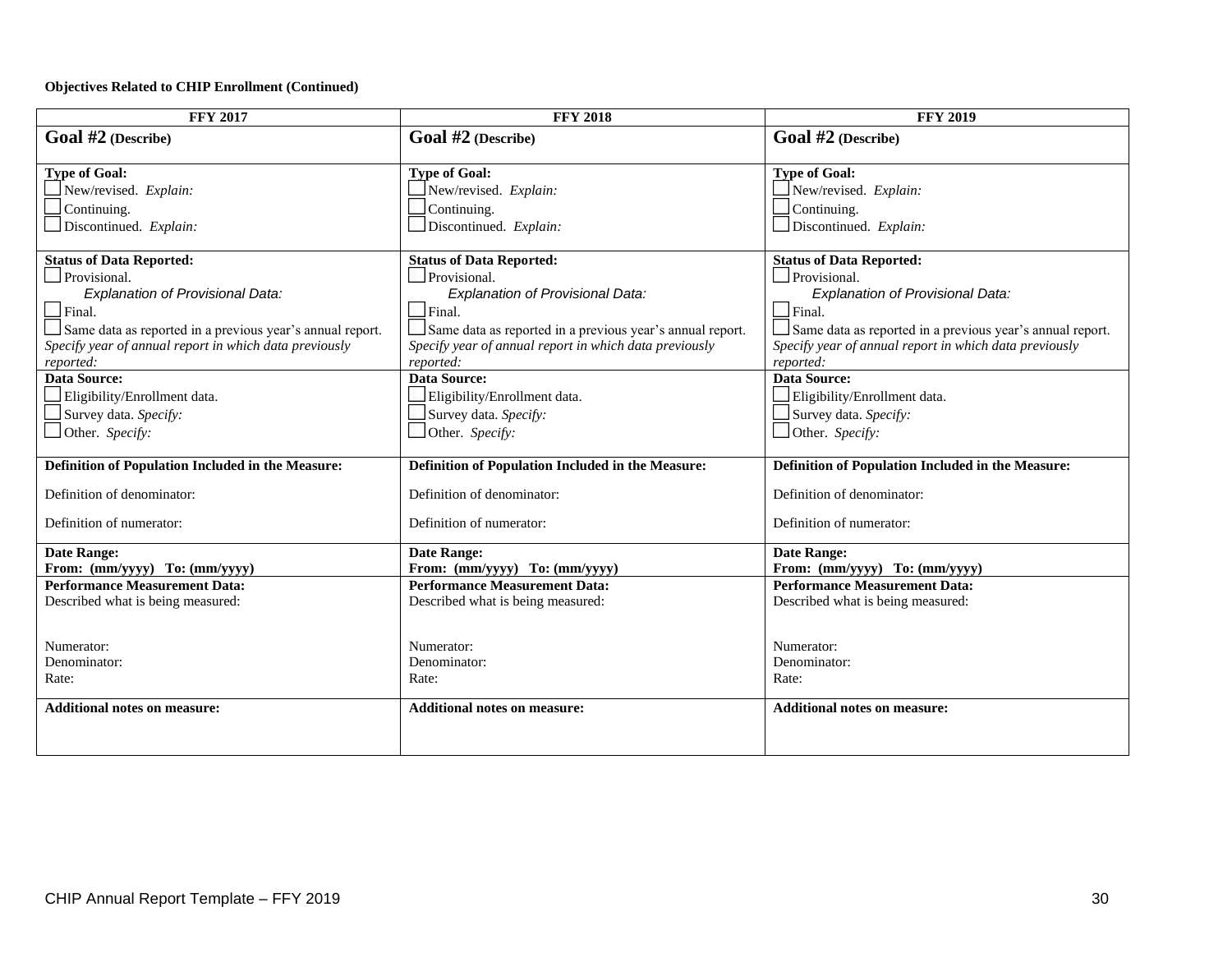| <b>FFY 2017</b>                                      | <b>FFY 2018</b>                                        | <b>FFY 2019</b>                                      |
|------------------------------------------------------|--------------------------------------------------------|------------------------------------------------------|
| <b>Explanation of Progress:</b>                      | <b>Explanation of Progress:</b>                        | <b>Explanation of Progress:</b>                      |
| How did your performance in 2017 compare with the    | How did your performance in 2018 compare with the      | How did your performance in 2019 compare with the    |
| Annual Performance Objective documented in your      | <b>Annual Performance Objective documented in your</b> | Annual Performance Objective documented in your      |
| 2016 Annual Report?                                  | 2017 Annual Report?                                    | 2018 Annual Report?                                  |
| What quality improvement activities that involve the | What quality improvement activities that involve the   | What quality improvement activities that involve the |
| CHIP program and benefit CHIP enrollees help         | CHIP program and benefit CHIP enrollees help           | CHIP program and benefit CHIP enrollees help         |
| enhance your ability to report on this measure,      | enhance your ability to report on this measure,        | enhance your ability to report on this measure,      |
| improve your results for this measure, or make       | improve your results for this measure, or make         | improve your results for this measure, or make       |
| progress toward your goal?                           | progress toward your goal?                             | progress toward your goal?                           |
| Please indicate how CMS might be of assistance in    | Please indicate how CMS might be of assistance in      | Please indicate how CMS might be of assistance in    |
| improving the completeness or accuracy of your       | improving the completeness or accuracy of your         | improving the completeness or accuracy of your       |
| reporting of the data.                               | reporting of the data.                                 | reporting of the data.                               |
| <b>Annual Performance Objective for FFY 2018:</b>    | <b>Annual Performance Objective for FFY 2019:</b>      | <b>Annual Performance Objective for FFY 2020:</b>    |
| <b>Annual Performance Objective for FFY 2019:</b>    | <b>Annual Performance Objective for FFY 2020:</b>      | <b>Annual Performance Objective for FFY 2021:</b>    |
| <b>Annual Performance Objective for FFY 2020:</b>    | <b>Annual Performance Objective for FFY 2021:</b>      | <b>Annual Performance Objective for FFY 2022:</b>    |
| Explain how these objectives were set:               | Explain how these objectives were set:                 | Explain how these objectives were set:               |
| <b>Other Comments on Measure:</b>                    | <b>Other Comments on Measure:</b>                      | <b>Other Comments on Measure:</b>                    |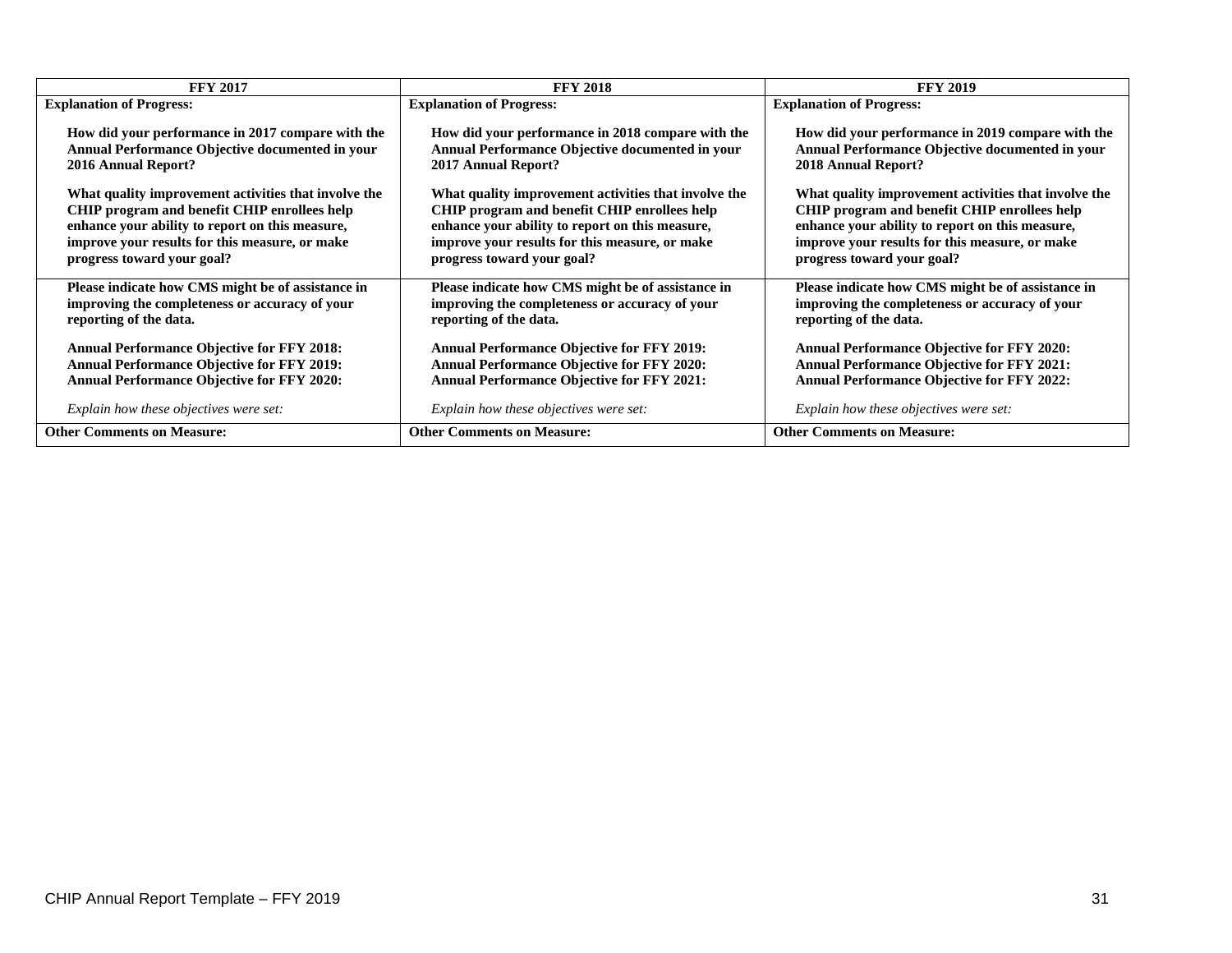#### **Objectives Related to CHIP Enrollment (Continued)**

| <b>FFY 2017</b>                                           | <b>FFY 2018</b>                                           | <b>FFY 2019</b>                                           |
|-----------------------------------------------------------|-----------------------------------------------------------|-----------------------------------------------------------|
| Goal #3 (Describe)                                        | Goal #3 (Describe)                                        | Goal #3 (Describe)                                        |
|                                                           |                                                           |                                                           |
| <b>Type of Goal:</b>                                      | <b>Type of Goal:</b>                                      | <b>Type of Goal:</b>                                      |
| New/revised. Explain:                                     | New/revised. Explain:                                     | New/revised. Explain:                                     |
| Continuing.                                               | Continuing.                                               | Continuing.                                               |
| Discontinued. Explain:                                    | Discontinued. Explain:                                    | Discontinued. Explain:                                    |
| <b>Status of Data Reported:</b>                           | <b>Status of Data Reported:</b>                           | <b>Status of Data Reported:</b>                           |
| Provisional.                                              | Provisional.                                              | Provisional.                                              |
| Explanation of Provisional Data:                          | <b>Explanation of Provisional Data:</b>                   | <b>Explanation of Provisional Data:</b>                   |
| $\Box$ Final.                                             | $\Box$ Final.                                             | $\Box$ Final.                                             |
| Same data as reported in a previous year's annual report. | Same data as reported in a previous year's annual report. | Same data as reported in a previous year's annual report. |
| Specify year of annual report in which data previously    | Specify year of annual report in which data previously    | Specify year of annual report in which data previously    |
| reported:                                                 | reported:                                                 | reported:                                                 |
| <b>Data Source:</b>                                       | <b>Data Source:</b>                                       | <b>Data Source:</b>                                       |
| Eligibility/Enrollment data.                              | Eligibility/Enrollment data.                              | Eligibility/Enrollment data.                              |
| Survey data. Specify:                                     | Survey data. Specify:                                     | Survey data. Specify:                                     |
| Other. Specify:                                           | $\Box$ Other. Specify:                                    | $\Box$ Other. Specify:                                    |
|                                                           |                                                           |                                                           |
| Definition of Population Included in the Measure:         | Definition of Population Included in the Measure:         | Definition of Population Included in the Measure:         |
| Definition of denominator:                                | Definition of denominator:                                | Definition of denominator:                                |
| Definition of numerator:                                  | Definition of numerator:                                  | Definition of numerator:                                  |
| <b>Date Range:</b>                                        | Date Range:                                               | <b>Date Range:</b>                                        |
| From: (mm/yyyy) To: (mm/yyyy)                             | From: (mm/yyyy) To: (mm/yyyy)                             | From: (mm/yyyy) To: (mm/yyyy)                             |
| <b>Performance Measurement Data:</b>                      | <b>Performance Measurement Data:</b>                      | <b>Performance Measurement Data:</b>                      |
| Described what is being measured:                         | Described what is being measured:                         | Described what is being measured:                         |
|                                                           |                                                           |                                                           |
| Numerator:                                                | Numerator:                                                | Numerator:                                                |
| Denominator:                                              | Denominator:                                              | Denominator:                                              |
| Rate:                                                     | Rate:                                                     | Rate:                                                     |
|                                                           |                                                           |                                                           |
| <b>Additional notes on measure:</b>                       | <b>Additional notes on measure:</b>                       | <b>Additional notes on measure:</b>                       |
|                                                           |                                                           |                                                           |
|                                                           |                                                           |                                                           |
|                                                           |                                                           |                                                           |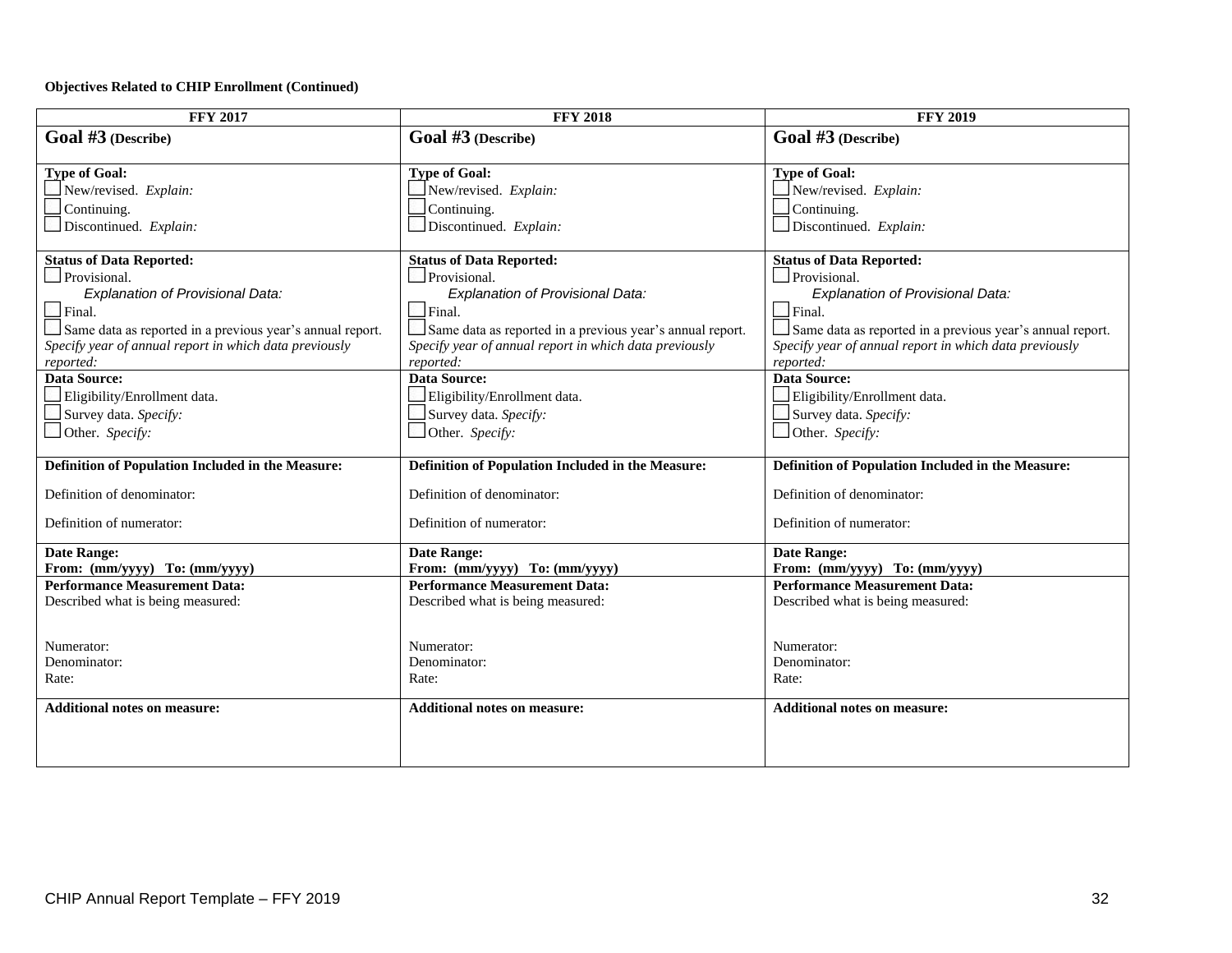| <b>FFY 2017</b>                                      | <b>FFY 2018</b>                                        | <b>FFY 2019</b>                                      |
|------------------------------------------------------|--------------------------------------------------------|------------------------------------------------------|
| <b>Explanation of Progress:</b>                      | <b>Explanation of Progress:</b>                        | <b>Explanation of Progress:</b>                      |
| How did your performance in 2017 compare with the    | How did your performance in 2018 compare with the      | How did your performance in 2019 compare with the    |
| Annual Performance Objective documented in your      | <b>Annual Performance Objective documented in your</b> | Annual Performance Objective documented in your      |
| 2016 Annual Report?                                  | 2017 Annual Report?                                    | 2018 Annual Report?                                  |
| What quality improvement activities that involve the | What quality improvement activities that involve the   | What quality improvement activities that involve the |
| CHIP program and benefit CHIP enrollees help         | CHIP program and benefit CHIP enrollees help           | CHIP program and benefit CHIP enrollees help         |
| enhance your ability to report on this measure,      | enhance your ability to report on this measure,        | enhance your ability to report on this measure,      |
| improve your results for this measure, or make       | improve your results for this measure, or make         | improve your results for this measure, or make       |
| progress toward your goal?                           | progress toward your goal?                             | progress toward your goal?                           |
| Please indicate how CMS might be of assistance in    | Please indicate how CMS might be of assistance in      | Please indicate how CMS might be of assistance in    |
| improving the completeness or accuracy of your       | improving the completeness or accuracy of your         | improving the completeness or accuracy of your       |
| reporting of the data.                               | reporting of the data.                                 | reporting of the data.                               |
| <b>Annual Performance Objective for FFY 2018:</b>    | <b>Annual Performance Objective for FFY 2019:</b>      | <b>Annual Performance Objective for FFY 2020:</b>    |
| <b>Annual Performance Objective for FFY 2019:</b>    | <b>Annual Performance Objective for FFY 2020:</b>      | <b>Annual Performance Objective for FFY 2021:</b>    |
| <b>Annual Performance Objective for FFY 2020:</b>    | <b>Annual Performance Objective for FFY 2021:</b>      | <b>Annual Performance Objective for FFY 2022:</b>    |
| Explain how these objectives were set:               | Explain how these objectives were set:                 | Explain how these objectives were set:               |
| <b>Other Comments on Measure:</b>                    | <b>Other Comments on Measure:</b>                      | <b>Other Comments on Measure:</b>                    |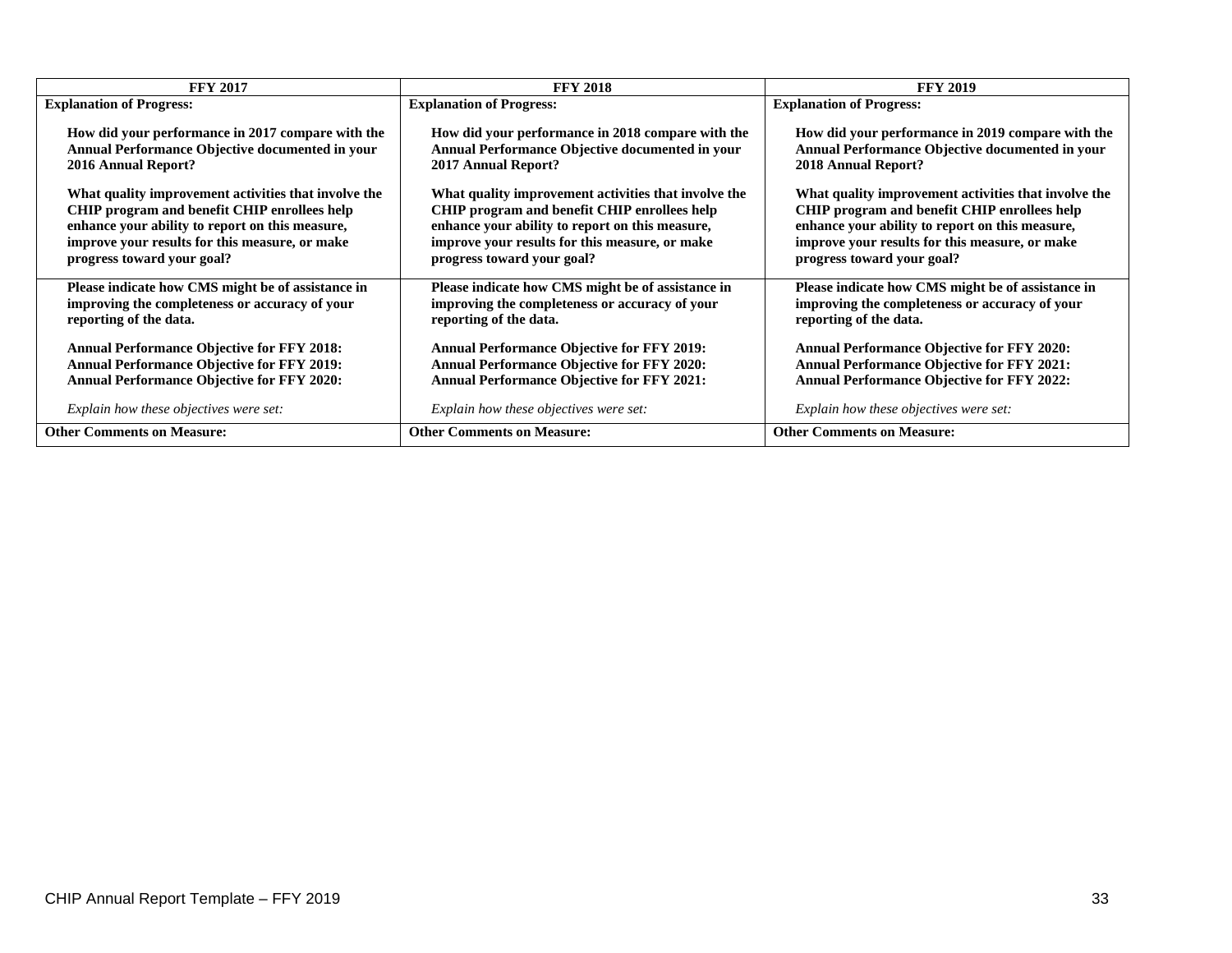#### **Objectives Related to Medicaid Enrollment**

| <b>FFY 2017</b>                                                     | <b>FFY 2018</b>                                                     | <b>FFY 2019</b>                                                     |
|---------------------------------------------------------------------|---------------------------------------------------------------------|---------------------------------------------------------------------|
| Goal #1 (Describe)                                                  | Goal #1 (Describe)                                                  | Goal #1 (Describe)                                                  |
| Reduce the rate of uninsured children in Louisiana through          | Reduce the rate of uninsured children in Louisiana through          | Reduce the rate of uninsured children in Louisiana through          |
| enrollment of families potentially eligible for Medicaid. This      | enrollment of families potentially eligible for Medicaid. This      | enrollment of families potentially eligible for Medicaid. This      |
| will be achieved by preventing a reduction of 3% or greater         | will be achieved by preventing a reduction of 3% or greater         | will be achieved by preventing a reduction of 3% or greater         |
| in the number of enrolled eligible children.                        | in the number of enrolled eligible children.                        | in the number of enrolled eligible children.                        |
| <b>Type of Goal:</b>                                                | <b>Type of Goal:</b>                                                | <b>Type of Goal:</b>                                                |
| New/revised. Explain:                                               | $\Box$ New/revised. Explain:                                        | New/revised. Explain:                                               |
| $\boxtimes$ Continuing.                                             | $\boxtimes$ Continuing.                                             | $\boxtimes$ Continuing.                                             |
| $\Box$ Discontinued. Explain:                                       | Discontinued. Explain:                                              | $\Box$ Discontinued. Explain:                                       |
| <b>Status of Data Reported:</b>                                     | <b>Status of Data Reported:</b>                                     | <b>Status of Data Reported:</b>                                     |
| Provisional.                                                        | Provisional.                                                        | Provisional.                                                        |
| Explanation of Provisional Data:                                    | Explanation of Provisional Data:                                    | Explanation of Provisional Data:                                    |
| $\boxtimes$ Final.                                                  | $\boxtimes$ Final.                                                  | $\boxtimes$ Final.                                                  |
| Same data as reported in a previous year's annual report.           | Same data as reported in a previous year's annual report.           | Same data as reported in a previous year's annual report.           |
| Specify year of annual report in which data previously              | Specify year of annual report in which data previously              | Specify year of annual report in which data previously              |
| reported:                                                           | reported:                                                           | reported:                                                           |
| <b>Data Source:</b>                                                 | <b>Data Source:</b>                                                 | <b>Data Source:</b>                                                 |
| $\boxtimes$ Eligibility/Enrollment data.                            | $\boxtimes$ Eligibility/Enrollment data.                            | $\boxtimes$ Eligibility/Enrollment data.                            |
| Survey data. Specify:                                               | Survey data. Specify:                                               | Survey data. Specify:                                               |
| $\Box$ Other. Specify:                                              | $\Box$ Other. Specify:                                              | $\Box$ Other. Specify:                                              |
| Definition of Population Included in the Measure:                   | Definition of Population Included in the Measure:                   | Definition of Population Included in the Measure:                   |
| Definition of denominator: This measure calculates net              | Definition of denominator: This measure calculates net              | Definition of denominator: This measure calculates net              |
| change, not a rate; therefore a denominator is not applicable.      | change, not a rate; therefore a denominator is not applicable.      | change, not a rate; therefore a denominator is not applicable.      |
|                                                                     |                                                                     |                                                                     |
| Definition of numerator: This measure calculates net change,        | Definition of numerator: This measure calculates net change,        | Definition of numerator: This measure calculates net change,        |
| not a rate; therefore a numerator is not applicable.                | not a rate; therefore a numerator is not applicable.                | not a rate; therefore a numerator is not applicable.                |
| <b>Date Range:</b><br>From: (mm/yyyy) 10/2016 To: (mm/yyyy) 09/2017 | <b>Date Range:</b><br>From: (mm/yyyy) 10/2017 To: (mm/yyyy) 09/2018 | <b>Date Range:</b><br>From: (mm/yyyy) 10/2018 To: (mm/yyyy) 09/2019 |
| <b>Performance Measurement Data:</b>                                | <b>Performance Measurement Data:</b>                                | <b>Performance Measurement Data:</b>                                |
| Described what is being measured:                                   | Described what is being measured:                                   | Described what is being measured:                                   |
| Net change of children enrolled in Medicaid at a point in           | Net change of children enrolled in Medicaid at a point in           | Described what is being measured: Net change of children            |
| time. Subtract the number of children enrolled at the end of        | time. Subtract the number of children enrolled at the end of        | enrolled in Medicaid at a point in time. Subtract the number        |
| FFY16 from the number enrolled in Medicaid at the end of            | FFY17 from the number enrolled in Medicaid at the end of            | of children enrolled at the end of FFY18 from the number            |
| FFY17. Actual net enrollment decreased by 11,769.                   | FFY18. Actual net enrollment decreased by 15,801.                   | enrolled in Medicaid at the end of FFY198. Actual net               |
|                                                                     |                                                                     | enrollment increased by 50,885.                                     |
| Numerator: 0<br>Denominator: 0                                      | Numerator: 0<br>Denominator: 0                                      |                                                                     |
|                                                                     |                                                                     | Numerator: 0<br>Denominator: 0                                      |
| Rate:                                                               | Rate:                                                               | Rate:                                                               |
|                                                                     |                                                                     |                                                                     |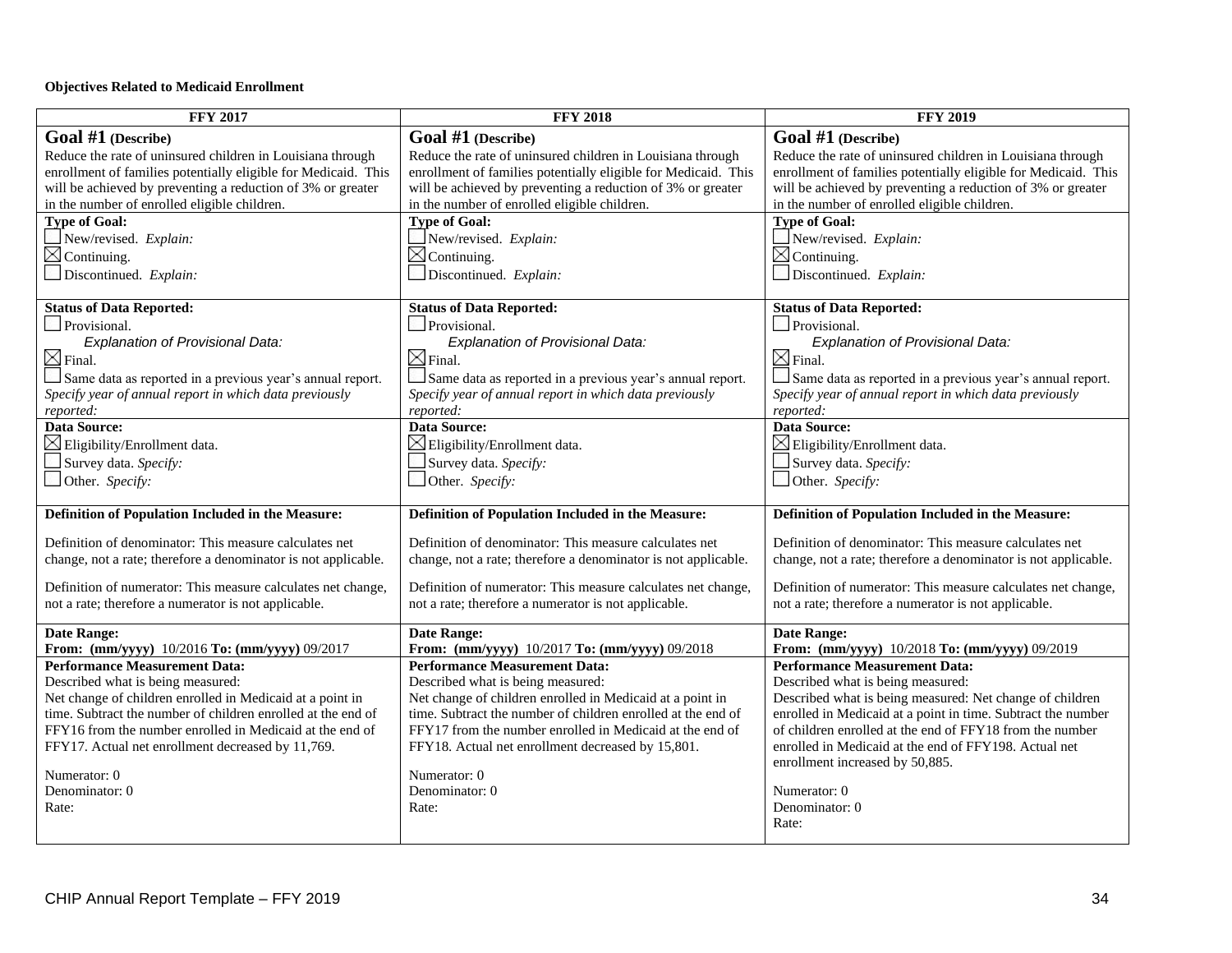| <b>FFY 2017</b>                                                                                                                                                                                                                                                                                                                                                                                                                                                                                                                                                                                                                                                                                                                                                                                                          | <b>FFY 2018</b>                                                                                                                                                                                                                                                                                                                                                                                                                                                                                                                                                                                                                                                                                                                                                                                                     | <b>FFY 2019</b>                                                                                                                                                                                                                                                                                                                                                                                                                                                                                                                                                                                                                                                                                                                                                                                                                            |
|--------------------------------------------------------------------------------------------------------------------------------------------------------------------------------------------------------------------------------------------------------------------------------------------------------------------------------------------------------------------------------------------------------------------------------------------------------------------------------------------------------------------------------------------------------------------------------------------------------------------------------------------------------------------------------------------------------------------------------------------------------------------------------------------------------------------------|---------------------------------------------------------------------------------------------------------------------------------------------------------------------------------------------------------------------------------------------------------------------------------------------------------------------------------------------------------------------------------------------------------------------------------------------------------------------------------------------------------------------------------------------------------------------------------------------------------------------------------------------------------------------------------------------------------------------------------------------------------------------------------------------------------------------|--------------------------------------------------------------------------------------------------------------------------------------------------------------------------------------------------------------------------------------------------------------------------------------------------------------------------------------------------------------------------------------------------------------------------------------------------------------------------------------------------------------------------------------------------------------------------------------------------------------------------------------------------------------------------------------------------------------------------------------------------------------------------------------------------------------------------------------------|
| <b>Additional notes on measure:</b>                                                                                                                                                                                                                                                                                                                                                                                                                                                                                                                                                                                                                                                                                                                                                                                      | <b>Additional notes on measure:</b>                                                                                                                                                                                                                                                                                                                                                                                                                                                                                                                                                                                                                                                                                                                                                                                 | <b>Additional notes on measure:</b>                                                                                                                                                                                                                                                                                                                                                                                                                                                                                                                                                                                                                                                                                                                                                                                                        |
|                                                                                                                                                                                                                                                                                                                                                                                                                                                                                                                                                                                                                                                                                                                                                                                                                          |                                                                                                                                                                                                                                                                                                                                                                                                                                                                                                                                                                                                                                                                                                                                                                                                                     |                                                                                                                                                                                                                                                                                                                                                                                                                                                                                                                                                                                                                                                                                                                                                                                                                                            |
|                                                                                                                                                                                                                                                                                                                                                                                                                                                                                                                                                                                                                                                                                                                                                                                                                          |                                                                                                                                                                                                                                                                                                                                                                                                                                                                                                                                                                                                                                                                                                                                                                                                                     |                                                                                                                                                                                                                                                                                                                                                                                                                                                                                                                                                                                                                                                                                                                                                                                                                                            |
| <b>Explanation of Progress:</b>                                                                                                                                                                                                                                                                                                                                                                                                                                                                                                                                                                                                                                                                                                                                                                                          | <b>Explanation of Progress:</b>                                                                                                                                                                                                                                                                                                                                                                                                                                                                                                                                                                                                                                                                                                                                                                                     | <b>Explanation of Progress:</b>                                                                                                                                                                                                                                                                                                                                                                                                                                                                                                                                                                                                                                                                                                                                                                                                            |
| How did your performance in 2017 compare with the<br>Annual Performance Objective documented in your<br>2016 Annual Report? Louisiana exceeded its objective<br>of preventing more than a 3% decline in enrollment of<br>eligible children with a net decrease of 11,769 Medicaid<br>children.<br>What quality improvement activities that involve the<br>CHIP program and benefit CHIP enrollees help<br>enhance your ability to report on this measure,<br>improve your results for this measure, or make<br>progress toward your goal? The availability of<br>insurance for parents through the Affordable Care Act,<br>coupled with the requirement of enrollment of children<br>into Medicaid/CHIP prior to the MarketPlace, appears to<br>have captured those who may not have previously<br>applied for Medicaid. | How did your performance in 2018 compare with the<br>Annual Performance Objective documented in your<br>2017 Annual Report? Louisiana met its objective of<br>preventing more than a 3% decline in enrollment of<br>eligible children with a net decrease of 15,801 Medicaid<br>children.<br>What quality improvement activities that involve the<br>CHIP program and benefit CHIP enrollees help<br>enhance your ability to report on this measure,<br>improve your results for this measure, or make<br>progress toward your goal? The availability of<br>insurance for parents through the Affordable Care Act,<br>coupled with the requirement of enrollment of children<br>into Medicaid/CHIP prior to the MarketPlace, appears to<br>have captured those who may not have previously<br>applied for Medicaid. | How did your performance in 2019 compare with the<br>Annual Performance Objective documented in your<br>2018 Annual Report? Louisiana met its objective of<br>preventing more than a 3 percent decline in enrollment of<br>eligible children with a 7.63 percent increase in<br>enrollment of Medicaid children.<br>What quality improvement activities that involve the<br>CHIP program and benefit CHIP enrollees help<br>enhance your ability to report on this measure,<br>improve your results for this measure, or make<br>progress toward your goal? The availability of<br>insurance for parents through the Affordable Care Act,<br>coupled with the requirement of enrollment of children<br>into Medicaid/CHIP prior to the MarketPlace, appears to<br>have captured those who may not have previously<br>applied for Medicaid. |
| Please indicate how CMS might be of assistance in<br>improving the completeness or accuracy of your<br>reporting of the data.                                                                                                                                                                                                                                                                                                                                                                                                                                                                                                                                                                                                                                                                                            | Please indicate how CMS might be of assistance in<br>improving the completeness or accuracy of your<br>reporting of the data.                                                                                                                                                                                                                                                                                                                                                                                                                                                                                                                                                                                                                                                                                       | Please indicate how CMS might be of assistance in<br>improving the completeness or accuracy of your<br>reporting of the data.                                                                                                                                                                                                                                                                                                                                                                                                                                                                                                                                                                                                                                                                                                              |
| Annual Performance Objective for FFY 2018: To have<br>a 1% increase in enrollment by Oct 1, 2018 in Medicaid<br>Title XIX Program.<br>Annual Performance Objective for FFY 2019: To have<br>a 1% increase in enrollment by Oct 1, 2019 in Medicaid<br>Title XIX Program.<br>Annual Performance Objective for FFY 2020: To have<br>a 1% increase in enrollment by Oct 1, 2020 in Medicaid<br>Title XIX Program.<br>Explain how these objectives were set: These objectives                                                                                                                                                                                                                                                                                                                                                | Annual Performance Objective for FFY 2019: To have<br>a 1% increase in enrollment by Oct 1, 2019 in Medicaid<br>Title XIX Program.<br>Annual Performance Objective for FFY 2020: To have<br>a 1% increase in enrollment by Oct 1, 2020 in Medicaid<br>Title XIX Program.<br>Annual Performance Objective for FFY 2021: To have<br>a 1% increase in enrollment by Oct 1, 2021 in Medicaid<br>Title XIX Program.<br>Explain how these objectives were set: These objectives                                                                                                                                                                                                                                                                                                                                           | Annual Performance Objective for FFY 2020: To have<br>a 1 percent increase in enrollment by Oct 1, 2020 in<br>Medicaid Title XIX Program.<br>Annual Performance Objective for FFY 2021: To have<br>a 1 percent increase in enrollment by Oct 1, 2021 in<br>Medicaid Title XIX Program.<br>Annual Performance Objective for FFY 2022: To have<br>a 1 percent increase in enrollment by Oct 1, 2022 in<br>Medicaid Title XIX Program.<br>Explain how these objectives were set: These objectives                                                                                                                                                                                                                                                                                                                                             |
| were set based on a 12 month trending model of actual<br>enrollment for this group.                                                                                                                                                                                                                                                                                                                                                                                                                                                                                                                                                                                                                                                                                                                                      | were set based on a 12 month trending model of actual<br>enrollment for this group.                                                                                                                                                                                                                                                                                                                                                                                                                                                                                                                                                                                                                                                                                                                                 | were set based on a 12-month trending model of actual<br>enrollment for this group.                                                                                                                                                                                                                                                                                                                                                                                                                                                                                                                                                                                                                                                                                                                                                        |
| <b>Other Comments on Measure:</b>                                                                                                                                                                                                                                                                                                                                                                                                                                                                                                                                                                                                                                                                                                                                                                                        | <b>Other Comments on Measure:</b>                                                                                                                                                                                                                                                                                                                                                                                                                                                                                                                                                                                                                                                                                                                                                                                   | <b>Other Comments on Measure:</b>                                                                                                                                                                                                                                                                                                                                                                                                                                                                                                                                                                                                                                                                                                                                                                                                          |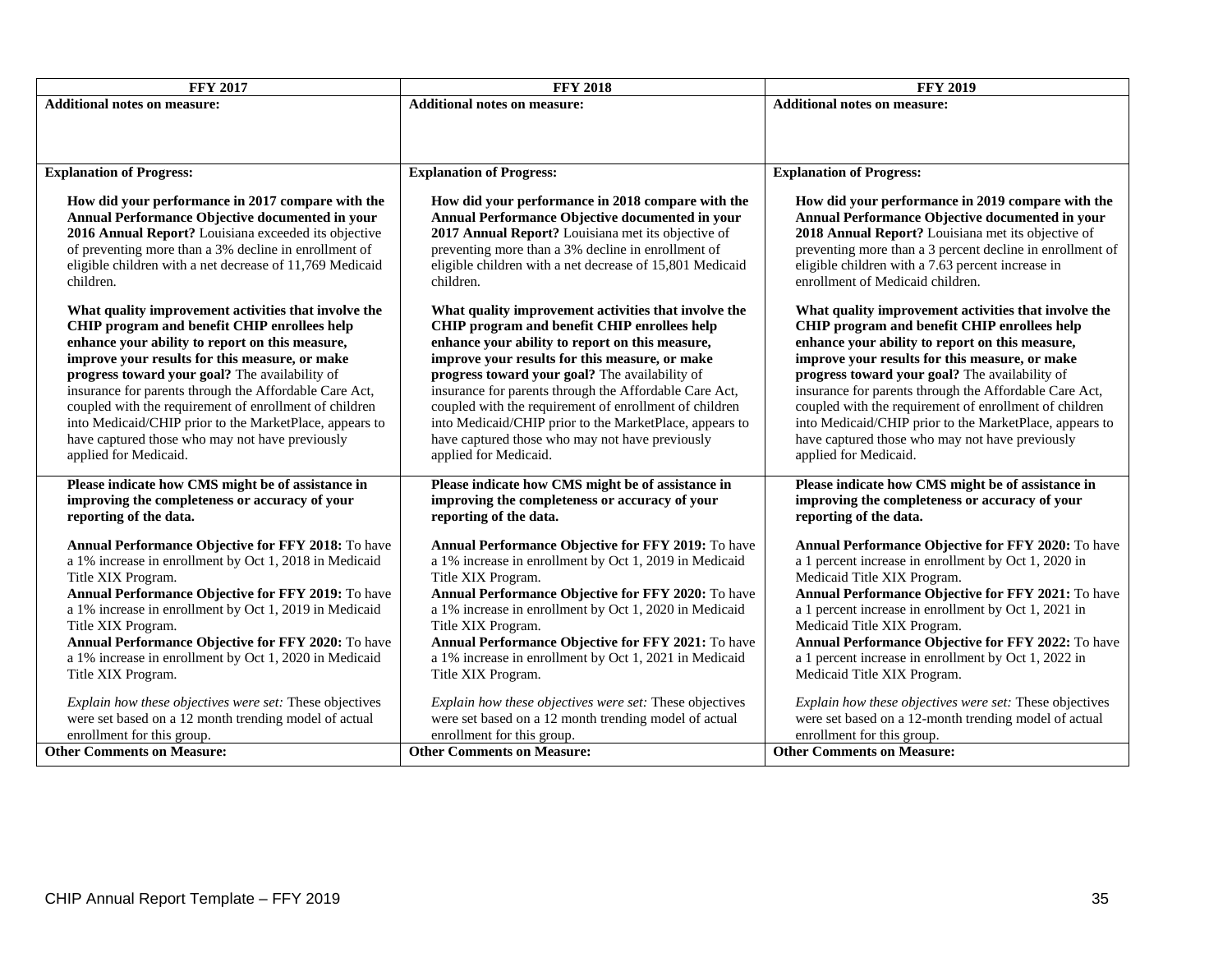#### **Objectives Related to Medicaid Enrollment (Continued)**

| <b>FFY 2017</b>                                           | <b>FFY 2018</b>                                           | <b>FFY 2019</b>                                           |
|-----------------------------------------------------------|-----------------------------------------------------------|-----------------------------------------------------------|
| Goal #2 (Describe)                                        | Goal #2 (Describe)                                        | Goal #2 (Describe)                                        |
|                                                           |                                                           |                                                           |
| <b>Type of Goal:</b>                                      | <b>Type of Goal:</b>                                      | Type of Goal:                                             |
| New/revised. Explain:                                     | New/revised. Explain:                                     | New/revised. Explain:                                     |
| Continuing.                                               | Continuing.                                               | Continuing.                                               |
| Discontinued. Explain:                                    | Discontinued. Explain:                                    | Discontinued. Explain:                                    |
| <b>Status of Data Reported:</b>                           | <b>Status of Data Reported:</b>                           | <b>Status of Data Reported:</b>                           |
| Provisional.                                              | Provisional.                                              | Provisional.                                              |
| Explanation of Provisional Data:                          | Explanation of Provisional Data:                          | Explanation of Provisional Data:                          |
| $\Box$ Final.                                             | $\Box$ Final.                                             | $\Box$ Final.                                             |
| Same data as reported in a previous year's annual report. | Same data as reported in a previous year's annual report. | Same data as reported in a previous year's annual report. |
| Specify year of annual report in which data previously    | Specify year of annual report in which data previously    | Specify year of annual report in which data previously    |
| reported:                                                 | reported:                                                 | reported:                                                 |
| Data Source:                                              | <b>Data Source:</b>                                       | <b>Data Source:</b>                                       |
| Eligibility/Enrollment data.                              | Eligibility/Enrollment data.                              | Eligibility/Enrollment data.                              |
| Survey data. Specify:                                     | Survey data. Specify:                                     | Survey data. Specify:                                     |
| $\Box$ Other. Specify:                                    | Other. Specify:                                           | Other. Specify:                                           |
| Definition of Population Included in the Measure:         | Definition of Population Included in the Measure:         | Definition of Population Included in the Measure:         |
| Definition of denominator:                                | Definition of denominator:                                | Definition of denominator:                                |
|                                                           |                                                           |                                                           |
| Definition of numerator:                                  | Definition of numerator:                                  | Definition of numerator:                                  |
| <b>Date Range:</b>                                        | <b>Date Range:</b>                                        | <b>Date Range:</b>                                        |
| From: (mm/yyyy) To: (mm/yyyy)                             | From: (mm/yyyy) To: (mm/yyyy)                             | From: (mm/yyyy) To: (mm/yyyy)                             |
| <b>Performance Measurement Data:</b>                      | <b>Performance Measurement Data:</b>                      | <b>Performance Measurement Data:</b>                      |
| Described what is being measured:                         | Described what is being measured:                         | Described what is being measured:                         |
|                                                           |                                                           |                                                           |
| Numerator:                                                | Numerator:                                                | Numerator:                                                |
| Denominator:                                              | Denominator:                                              | Denominator:                                              |
| Rate:                                                     | Rate:                                                     | Rate:                                                     |
|                                                           |                                                           |                                                           |
| <b>Additional notes on measure:</b>                       | <b>Additional notes on measure:</b>                       | <b>Additional notes on measure:</b>                       |
|                                                           |                                                           |                                                           |
|                                                           |                                                           |                                                           |
|                                                           |                                                           |                                                           |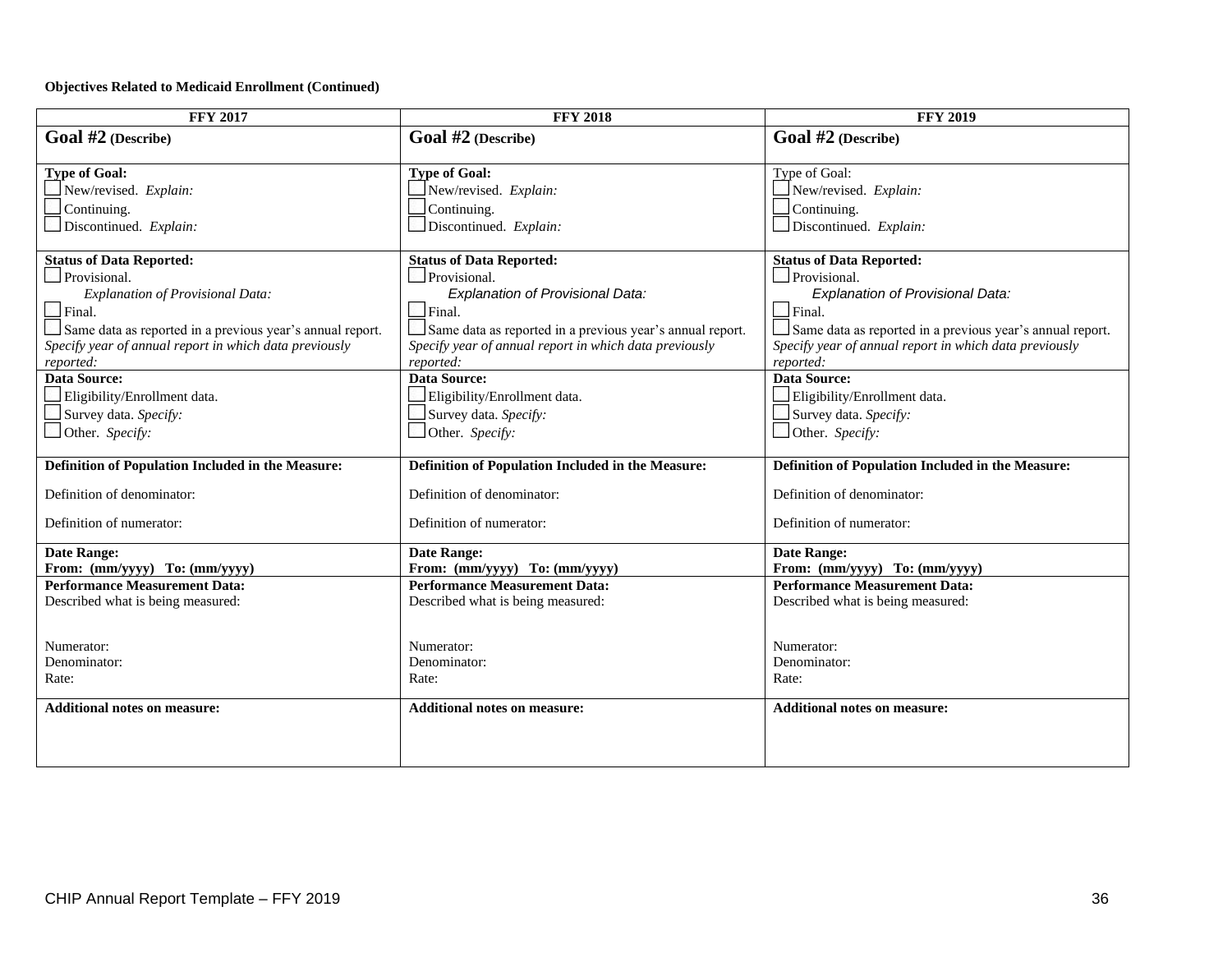| <b>FFY 2017</b>                                      | <b>FFY 2018</b>                                        | <b>FFY 2019</b>                                      |
|------------------------------------------------------|--------------------------------------------------------|------------------------------------------------------|
| <b>Explanation of Progress:</b>                      | <b>Explanation of Progress:</b>                        | <b>Explanation of Progress:</b>                      |
| How did your performance in 2017 compare with the    | How did your performance in 2018 compare with the      | How did your performance in 2019 compare with the    |
| Annual Performance Objective documented in your      | <b>Annual Performance Objective documented in your</b> | Annual Performance Objective documented in your      |
| <b>2016 Annual Report?</b>                           | 2017 Annual Report?                                    | 2018 Annual Report?                                  |
| What quality improvement activities that involve the | What quality improvement activities that involve the   | What quality improvement activities that involve the |
| CHIP program and benefit CHIP enrollees help         | CHIP program and benefit CHIP enrollees help           | CHIP program and benefit CHIP enrollees help         |
| enhance your ability to report on this measure,      | enhance your ability to report on this measure,        | enhance your ability to report on this measure,      |
| improve your results for this measure, or make       | improve your results for this measure, or make         | improve your results for this measure, or make       |
| progress toward your goal?                           | progress toward your goal?                             | progress toward your goal?                           |
| Please indicate how CMS might be of assistance in    | Please indicate how CMS might be of assistance in      | Please indicate how CMS might be of assistance in    |
| improving the completeness or accuracy of your       | improving the completeness or accuracy of your         | improving the completeness or accuracy of your       |
| reporting of the data.                               | reporting of the data.                                 | reporting of the data.                               |
| <b>Annual Performance Objective for FFY 2018:</b>    | <b>Annual Performance Objective for FFY 2019:</b>      | <b>Annual Performance Objective for FFY 2020:</b>    |
| <b>Annual Performance Objective for FFY 2019:</b>    | <b>Annual Performance Objective for FFY 2020:</b>      | <b>Annual Performance Objective for FFY 2021:</b>    |
| <b>Annual Performance Objective for FFY 2020:</b>    | <b>Annual Performance Objective for FFY 2021:</b>      | <b>Annual Performance Objective for FFY 2022:</b>    |
| Explain how these objectives were set:               | Explain how these objectives were set:                 | Explain how these objectives were set:               |
| <b>Other Comments on Measure:</b>                    | <b>Other Comments on Measure:</b>                      | <b>Other Comments on Measure:</b>                    |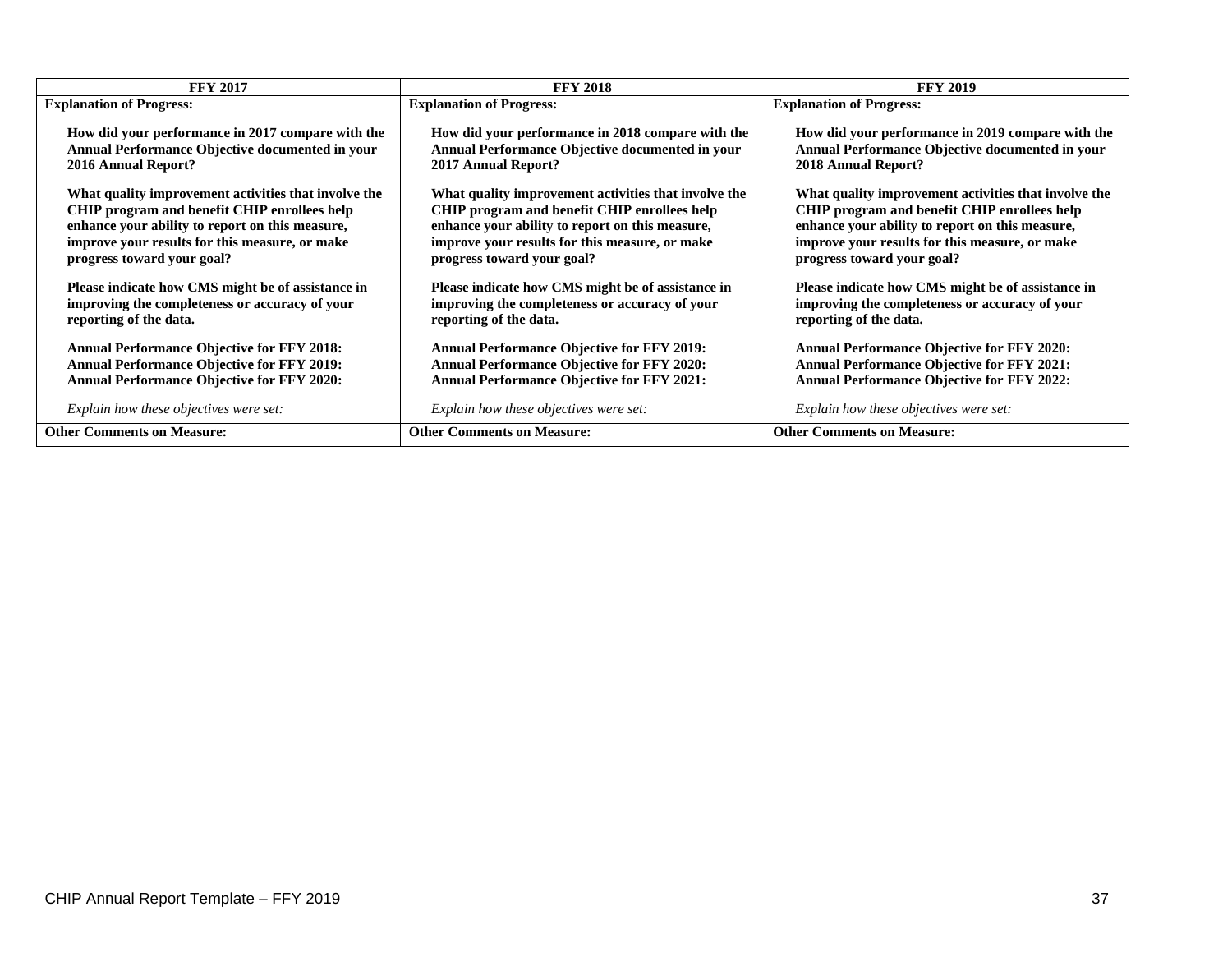#### **Objectives Related to Medicaid Enrollment (Continued)**

| <b>FFY 2017</b>                                           | <b>FFY 2018</b>                                           | <b>FFY 2019</b>                                           |
|-----------------------------------------------------------|-----------------------------------------------------------|-----------------------------------------------------------|
| Goal #3 (Describe)                                        | Goal #3 (Describe)                                        | Goal #3 (Describe)                                        |
|                                                           |                                                           |                                                           |
| <b>Type of Goal:</b>                                      | <b>Type of Goal:</b>                                      | <b>Type of Goal:</b>                                      |
| New/revised. Explain:                                     | New/revised. Explain:                                     | New/revised. Explain:                                     |
| Continuing.                                               | Continuing.                                               | Continuing.                                               |
| Discontinued. Explain:                                    | Discontinued. Explain:                                    | $\Box$ Discontinued. Explain:                             |
| <b>Status of Data Reported:</b>                           | <b>Status of Data Reported:</b>                           | <b>Status of Data Reported:</b>                           |
| Provisional.                                              | Provisional.                                              | Provisional.                                              |
| Explanation of Provisional Data:                          | Explanation of Provisional Data:                          | Explanation of Provisional Data:                          |
| $\Box$ Final.                                             | $\Box$ Final.                                             | $\Box$ Final.                                             |
| Same data as reported in a previous year's annual report. | Same data as reported in a previous year's annual report. | Same data as reported in a previous year's annual report. |
| Specify year of annual report in which data previously    | Specify year of annual report in which data previously    | Specify year of annual report in which data previously    |
| reported:                                                 | reported:                                                 | reported:                                                 |
| Data Source:                                              | <b>Data Source:</b>                                       | <b>Data Source:</b>                                       |
| Eligibility/Enrollment data.                              | Eligibility/Enrollment data.                              | Eligibility/Enrollment data.                              |
| Survey data. Specify:                                     | Survey data. Specify:                                     | $\Box$ Survey data. Specify:                              |
| $\Box$ Other. Specify:                                    | $\Box$ Other. Specify:                                    | $\Box$ Other. Specify:                                    |
| Definition of Population Included in the Measure:         | Definition of Population Included in the Measure:         | Definition of Population Included in the Measure:         |
| Definition of denominator:                                | Definition of denominator:                                | Definition of denominator:                                |
| Definition of numerator:                                  | Definition of numerator:                                  | Definition of numerator:                                  |
| <b>Date Range:</b>                                        | <b>Date Range:</b>                                        | <b>Date Range:</b>                                        |
| From: (mm/yyyy) To: (mm/yyyy)                             | From: (mm/yyyy) To: (mm/yyyy)                             | From: (mm/yyyy) To: (mm/yyyy)                             |
| <b>Performance Measurement Data:</b>                      | <b>Performance Measurement Data:</b>                      | <b>Performance Measurement Data:</b>                      |
| Described what is being measured:                         | Described what is being measured:                         | Described what is being measured:                         |
|                                                           |                                                           |                                                           |
| Numerator:                                                | Numerator:                                                | Numerator:                                                |
| Denominator:                                              | Denominator:                                              | Denominator:                                              |
| Rate:                                                     | Rate:                                                     | Rate:                                                     |
|                                                           |                                                           |                                                           |
| <b>Additional notes on measure:</b>                       | <b>Additional notes on measure:</b>                       | <b>Additional notes on measure:</b>                       |
|                                                           |                                                           |                                                           |
|                                                           |                                                           |                                                           |
|                                                           |                                                           |                                                           |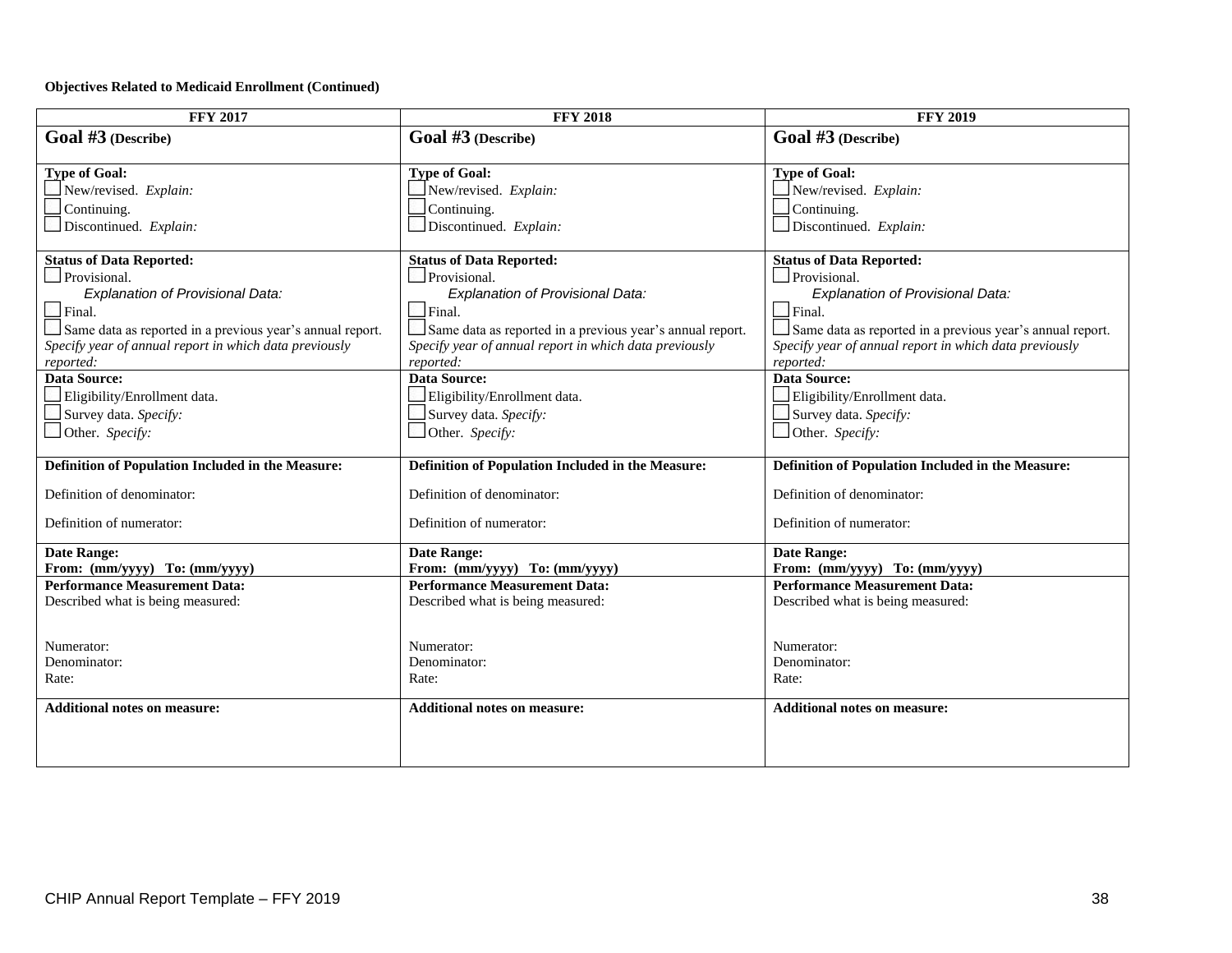| <b>FFY 2017</b>                                      | <b>FFY 2018</b>                                        | <b>FFY 2019</b>                                      |
|------------------------------------------------------|--------------------------------------------------------|------------------------------------------------------|
| <b>Explanation of Progress:</b>                      | <b>Explanation of Progress:</b>                        | <b>Explanation of Progress:</b>                      |
| How did your performance in 2017 compare with the    | How did your performance in 2018 compare with the      | How did your performance in 2019 compare with the    |
| Annual Performance Objective documented in your      | <b>Annual Performance Objective documented in your</b> | Annual Performance Objective documented in your      |
| <b>2016 Annual Report?</b>                           | 2017 Annual Report?                                    | 2018 Annual Report?                                  |
| What quality improvement activities that involve the | What quality improvement activities that involve the   | What quality improvement activities that involve the |
| CHIP program and benefit CHIP enrollees help         | CHIP program and benefit CHIP enrollees help           | CHIP program and benefit CHIP enrollees help         |
| enhance your ability to report on this measure,      | enhance your ability to report on this measure,        | enhance your ability to report on this measure,      |
| improve your results for this measure, or make       | improve your results for this measure, or make         | improve your results for this measure, or make       |
| progress toward your goal?                           | progress toward your goal?                             | progress toward your goal?                           |
| Please indicate how CMS might be of assistance in    | Please indicate how CMS might be of assistance in      | Please indicate how CMS might be of assistance in    |
| improving the completeness or accuracy of your       | improving the completeness or accuracy of your         | improving the completeness or accuracy of your       |
| reporting of the data.                               | reporting of the data.                                 | reporting of the data.                               |
| <b>Annual Performance Objective for FFY 2018:</b>    | <b>Annual Performance Objective for FFY 2019:</b>      | <b>Annual Performance Objective for FFY 2020:</b>    |
| <b>Annual Performance Objective for FFY 2019:</b>    | <b>Annual Performance Objective for FFY 2020:</b>      | <b>Annual Performance Objective for FFY 2021:</b>    |
| <b>Annual Performance Objective for FFY 2020:</b>    | <b>Annual Performance Objective for FFY 2021:</b>      | <b>Annual Performance Objective for FFY 2022:</b>    |
| Explain how these objectives were set:               | Explain how these objectives were set:                 | Explain how these objectives were set:               |
| <b>Other Comments on Measure:</b>                    | <b>Other Comments on Measure:</b>                      | <b>Other Comments on Measure:</b>                    |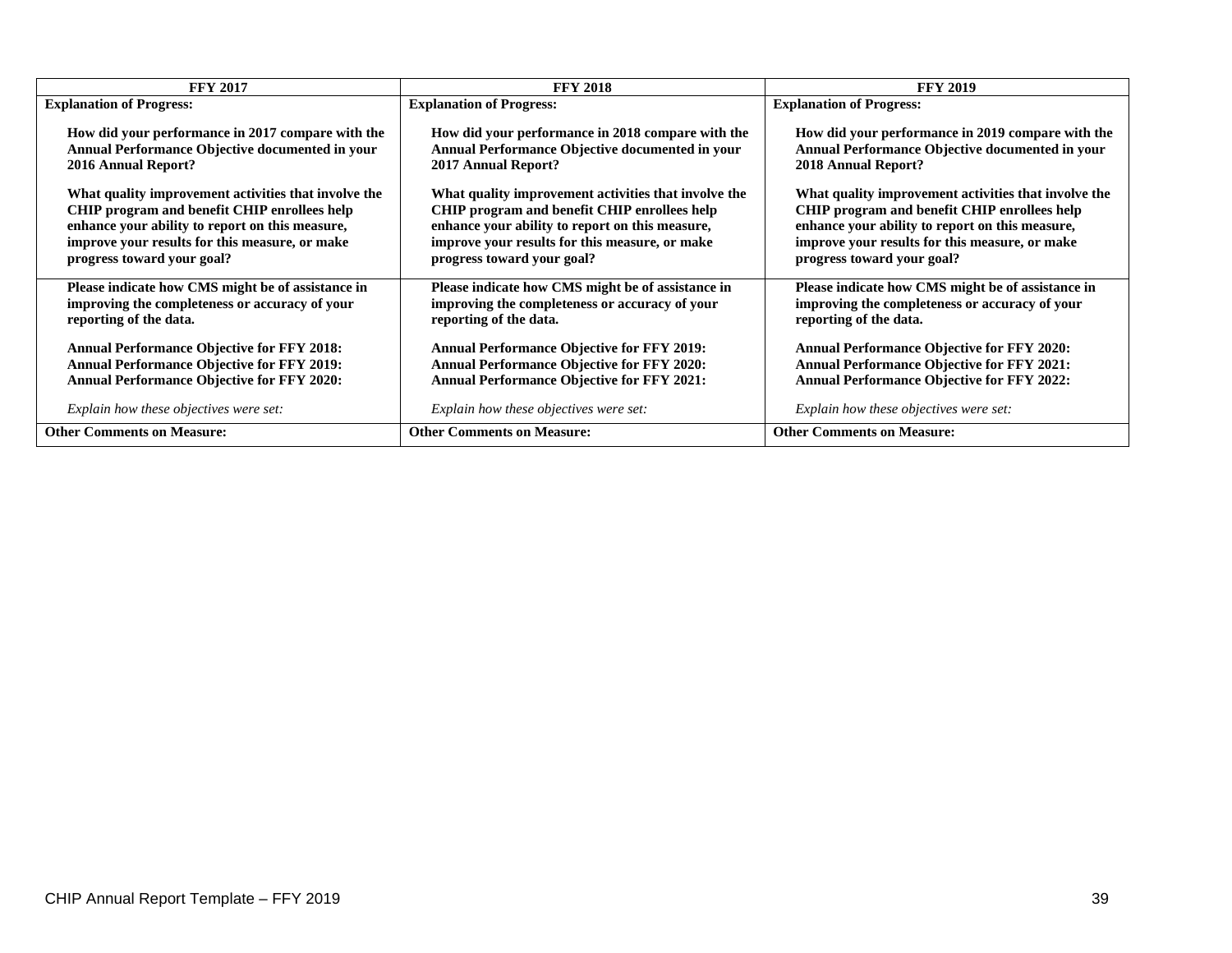**Objectives Increasing Access to Care (Usual Source of Care, Unmet Need)**

| <b>FFY 2017</b>                                              | <b>FFY 2018</b>                                                  | <b>FFY 2019</b>                                                 |
|--------------------------------------------------------------|------------------------------------------------------------------|-----------------------------------------------------------------|
| Goal #1 (Describe)                                           | Goal #1 (Describe)                                               | Goal #1 (Describe)                                              |
|                                                              |                                                                  | Increase preventative healthcare through the Medicaid           |
|                                                              |                                                                  | Managed Care Program and improve quality, performance           |
|                                                              |                                                                  | measurement, and patient experience for Medicaid managed        |
|                                                              |                                                                  | care members.                                                   |
| <b>Type of Goal:</b>                                         | <b>Type of Goal:</b>                                             | <b>Type of Goal:</b>                                            |
| $\Box$ New/revised. Explain:                                 | New/revised. Explain:                                            | New/revised. Explain:                                           |
| Continuing.                                                  | Continuing.                                                      | $\boxtimes$ Continuing.                                         |
| Discontinued. Explain:                                       | $\Box$ Discontinued. Explain:                                    | Discontinued. Explain:                                          |
|                                                              |                                                                  |                                                                 |
| <b>Status of Data Reported:</b>                              | <b>Status of Data Reported:</b>                                  | <b>Status of Data Reported:</b>                                 |
| Provisional.                                                 | $\Box$ Provisional.                                              | Provisional.                                                    |
| Explanation of Provisional Data:                             | <b>Explanation of Provisional Data:</b>                          | <b>Explanation of Provisional Data:</b>                         |
| $\Box$ Final.                                                | $\Box$ Final.                                                    | $\boxtimes$ Final                                               |
| Same data as reported in a previous year's annual report.    | $\Box$ Same data as reported in a previous year's annual report. | Same data as reported in a previous year's annual report.       |
| Specify year of annual report in which data previously       | Specify year of annual report in which data previously           | Specify year of annual report in which data previously          |
| reported:                                                    | reported:                                                        | reported:                                                       |
| <b>Measurement Specification:</b>                            | <b>Measurement Specification:</b>                                | <b>Measurement Specification:</b>                               |
| HEDIS. Specify version of HEDIS used:                        | HEDIS. Specify version of HEDIS used:                            | $\triangle$ HEDIS. Specify version of HEDIS used: 2019          |
| Other. Explain:                                              | Other. Explain:                                                  | $\Box$ Other. <i>Explain</i> :                                  |
| <b>Data Source:</b>                                          | <b>Data Source:</b>                                              | <b>Data Source:</b>                                             |
| Administrative (claims data).                                | Administrative (claims data).                                    | $\boxtimes$ Administrative (claims data).                       |
| Hybrid (claims and medical record data).                     | Hybrid (claims and medical record data).                         | Hybrid (claims and medical record data).                        |
| Survey data. Specify:                                        | Survey data. Specify:                                            | $\Box$ Survey data. Specify:                                    |
|                                                              |                                                                  |                                                                 |
| Other. Specify:                                              | Other. Specify:                                                  | $\Box$ Other. Specify:                                          |
| Definition of Population Included in the Measure:            | Definition of Population Included in the Measure:                | Definition of Population Included in the Measure:               |
| Definition of numerator:                                     | Definition of numerator:                                         | Definition of numerator: 12-24 months, 25 months-6 years:       |
| Definition of denominator:                                   | Definition of denominator:                                       | One or more visits with a PCP during the measurement year.      |
| Denominator includes CHIP population only.                   | Denominator includes CHIP population only.                       | 7-11 years, 12-19 years: One or more visits with a PCP          |
| Denominator includes CHIP and Medicaid (Title XIX).          | Denominator includes CHIP and Medicaid (Title XIX).              | during the measurement year or the year prior to the            |
| If denominator is a subset of the definition selected above, | If denominator is a subset of the definition selected above,     | measurement year.                                               |
| please further define the Denominator, please indicate the   | please further define the Denominator, please indicate the       | Definition of denominator:                                      |
| number of children excluded:                                 | number of children excluded:                                     | Denominator includes CHIP population only.                      |
|                                                              |                                                                  | $\boxtimes$ Denominator includes CHIP and Medicaid (Title XIX). |
|                                                              |                                                                  | If denominator is a subset of the definition selected above,    |
|                                                              |                                                                  | please further define the Denominator, please indicate the      |
|                                                              |                                                                  | number of children excluded: The eligible population            |
| <b>Date Range:</b>                                           | <b>Date Range:</b>                                               | <b>Date Range:</b>                                              |
| From: $(mm/yyy)$ To: $(mm/yyy)$                              | From: (mm/yyyy) To: (mm/yyyy)                                    | From: (mm/yyyy) 01/2018 To: (mm/yyyy) 12/2018                   |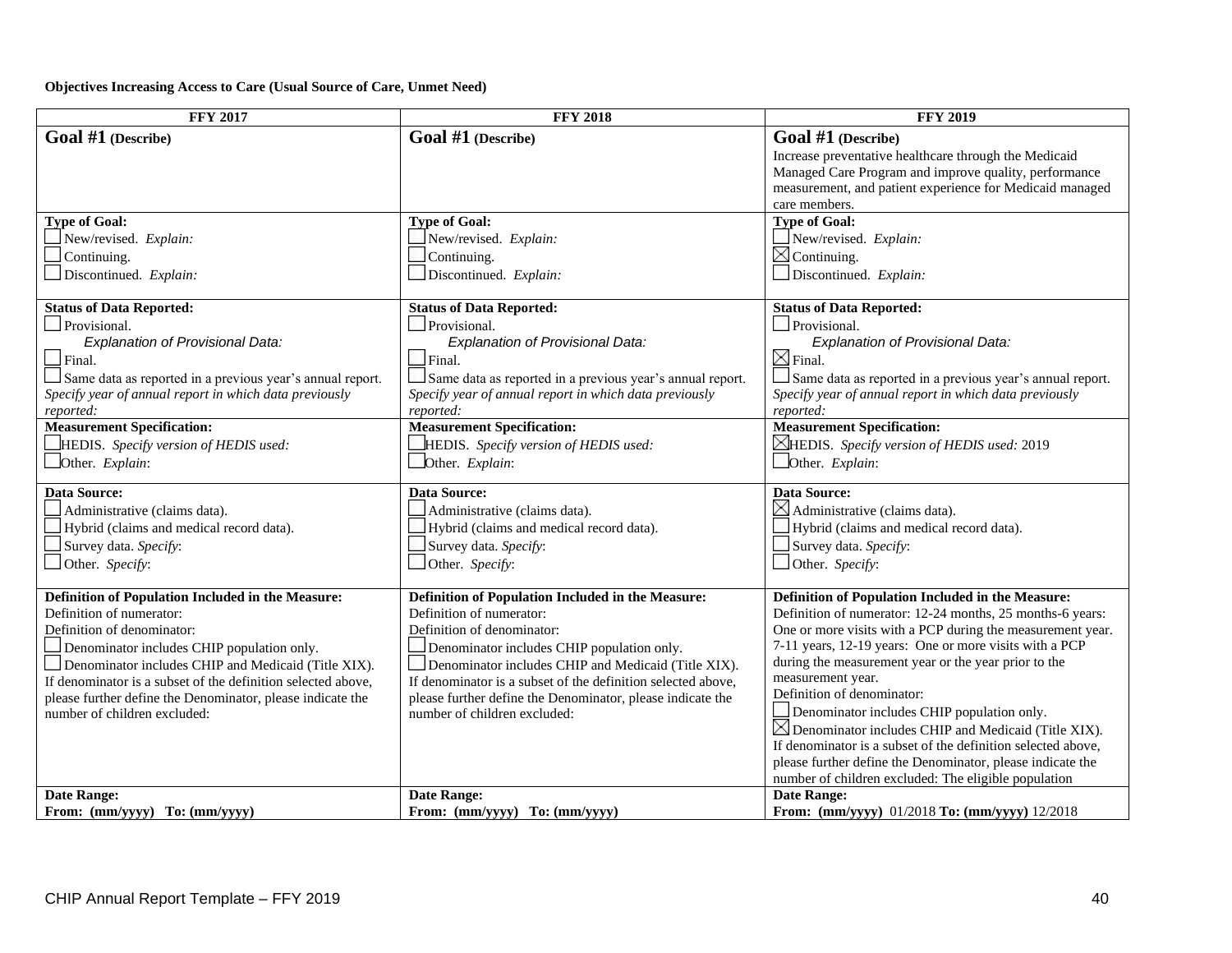| <b>FFY 2017</b>                                | <b>FFY 2018</b>                                | <b>FFY 2019</b>                                         |
|------------------------------------------------|------------------------------------------------|---------------------------------------------------------|
| <b>HEDIS Performance Measurement Data:</b>     | <b>HEDIS Performance Measurement Data:</b>     | <b>HEDIS Performance Measurement Data:</b>              |
| (If reporting with HEDIS)                      | (If reporting with HEDIS)                      | (If reporting with HEDIS)                               |
| Numerator:                                     | Numerator:                                     | Numerator: 0                                            |
| Denominator:                                   | Denominator:                                   | Denominator: 0                                          |
| Rate:                                          | Rate:                                          | Rate:                                                   |
|                                                |                                                |                                                         |
| <b>Deviations from Measure Specifications:</b> | <b>Deviations from Measure Specifications:</b> | <b>Deviations from Measure Specifications:</b>          |
| $\Box$ Year of Data, <i>Explain</i> .          | $\Box$ Year of Data, <i>Explain</i> .          | $\Box$ Year of Data, <i>Explain</i> .                   |
| Data Source, Explain.                          | Data Source, Explain.                          | Data Source, Explain.                                   |
| $\Box$ Numerator, <i>Explain</i> .             | $\Box$ Numerator, <i>Explain</i> .             | $\Box$ Numerator, <i>Explain</i> .                      |
| Denominator, Explain.                          | Denominator, Explain.                          | Denominator, Explain.                                   |
| $\Box$ Other, Explain.                         | Other, Explain.                                | Other, Explain.                                         |
| <b>Additional notes on measure:</b>            | <b>Additional notes on measure:</b>            | Additional notes on measure: The Children and           |
|                                                |                                                | Adolescents' Access to Primary Care Practitioners (CAP) |
|                                                |                                                | measure has 4 rates we report on. We defined numerator, |
|                                                |                                                | denominator and rate as follows:                        |
|                                                |                                                | Numerator: 12-24 months: 39,106                         |
|                                                |                                                | 25 months-6 years: 161,328                              |
|                                                |                                                | 7-11 years: 158,621                                     |
|                                                |                                                | 12-19 years: 210,825                                    |
|                                                |                                                | Denominator: 12-24 months: 40,640                       |
|                                                |                                                | 25 months-6 years: 181,961                              |
|                                                |                                                | 7-11 years: 173,928                                     |
|                                                |                                                | 12-19 years: 233,393                                    |
|                                                |                                                | Rate: 12-24 months: 96.23%%                             |
|                                                |                                                | 25 months-6 years: 88.66%                               |
|                                                |                                                | 7-11 years: 91.20%                                      |
|                                                |                                                | 12-19 years: 90.33%                                     |
| <b>Other Performance Measurement Data:</b>     | <b>Other Performance Measurement Data:</b>     | <b>Other Performance Measurement Data:</b>              |
| (If reporting with another methodology)        | (If reporting with another methodology)        | (If reporting with another methodology)                 |
| Numerator:                                     | Numerator:                                     | Numerator:                                              |
| Denominator:                                   | Denominator:                                   | Denominator:                                            |
| Rate:                                          | Rate:                                          | Rate:                                                   |
| Additional notes on measure:                   | Additional notes on measure:                   | Additional notes on measure:                            |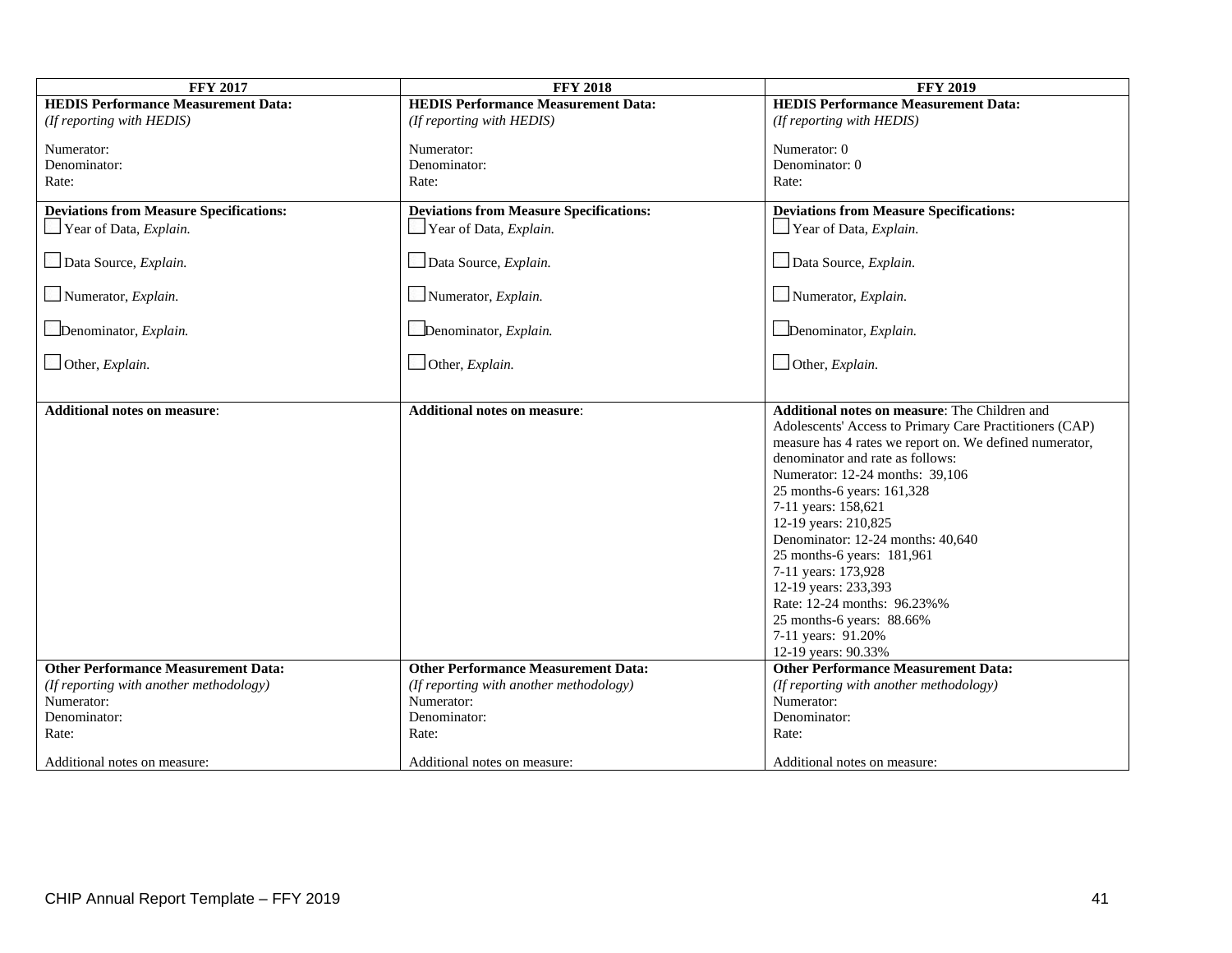| <b>FFY 2017</b>                                                                                                                                                                                                                         | <b>FFY 2018</b>                                                                                                                                                                                                                         | <b>FFY 2019</b>                                                                                                                                                                                                                                                                                                                                                                                                                                                                                                                                                                                                                                                                                                                                                                                                                                                                                                                                                                                                                                                   |
|-----------------------------------------------------------------------------------------------------------------------------------------------------------------------------------------------------------------------------------------|-----------------------------------------------------------------------------------------------------------------------------------------------------------------------------------------------------------------------------------------|-------------------------------------------------------------------------------------------------------------------------------------------------------------------------------------------------------------------------------------------------------------------------------------------------------------------------------------------------------------------------------------------------------------------------------------------------------------------------------------------------------------------------------------------------------------------------------------------------------------------------------------------------------------------------------------------------------------------------------------------------------------------------------------------------------------------------------------------------------------------------------------------------------------------------------------------------------------------------------------------------------------------------------------------------------------------|
| <b>Explanation of Progress:</b>                                                                                                                                                                                                         | <b>Explanation of Progress:</b>                                                                                                                                                                                                         | <b>Explanation of Progress:</b>                                                                                                                                                                                                                                                                                                                                                                                                                                                                                                                                                                                                                                                                                                                                                                                                                                                                                                                                                                                                                                   |
| How did your performance in 2017 compare with the<br>Annual Performance Objective documented in your<br>2016 Annual Report?                                                                                                             | How did your performance in 2018 compare with the<br>Annual Performance Objective documented in your<br>2017 Annual Report?                                                                                                             | How did your performance in 2019 compare with the<br>Annual Performance Objective documented in your<br>2018 Annual Report? For age ranges 25 months-6, 7-<br>11 years and 12-19 years, the performance measure rates<br>improved from 2018 to 2019. For age range 12-24<br>months, the rate showed a slight decrease from 2018 to<br>2019.                                                                                                                                                                                                                                                                                                                                                                                                                                                                                                                                                                                                                                                                                                                       |
| What quality improvement activities that involve the<br>CHIP program and benefit CHIP enrollees help<br>enhance your ability to report on this measure,<br>improve your results for this measure, or make<br>progress toward your goal? | What quality improvement activities that involve the<br>CHIP program and benefit CHIP enrollees help<br>enhance your ability to report on this measure,<br>improve your results for this measure, or make<br>progress toward your goal? | What quality improvement activities that involve the<br>CHIP program and benefit CHIP enrollees help<br>enhance your ability to report on this measure,<br>improve your results for this measure, or make<br>progress toward your goal? Leverage population heatlh<br>management activites through statewide quality<br>collaboratives such as the Medicaid Quality Committee<br>and the Pediateric Subcommittee; utilize data analytics to<br>support data collection and analyses in its quality<br>improvement strategies; identified healthcare<br>improvements in the CHIP population utilizing specified<br>performance metrics; engaging stakeholders throughout<br>the state of Louisiana to solicit input from providers,<br>specialists, and clinicians on the selection of Medicaid<br>performance measures; implemented a Medicaid<br>managed care quality dashboard to display trends and<br>benchmarks; and updated the Medicaid Quality Strategy<br>to align current goals and objectives with aspects of the<br>Medicaid child health population. |
| Please indicate how CMS might be of assistance in<br>improving the completeness or accuracy of your<br>reporting of the data.                                                                                                           | Please indicate how CMS might be of assistance in<br>improving the completeness or accuracy of your<br>reporting of the data.                                                                                                           | Please indicate how CMS might be of assistance in<br>improving the completeness or accuracy of your<br>reporting of the data.                                                                                                                                                                                                                                                                                                                                                                                                                                                                                                                                                                                                                                                                                                                                                                                                                                                                                                                                     |
| <b>Annual Performance Objective for FFY 2018:</b><br><b>Annual Performance Objective for FFY 2019:</b><br>Annual Performance Objective for FFY 2020:                                                                                    | <b>Annual Performance Objective for FFY 2019:</b><br><b>Annual Performance Objective for FFY 2020:</b><br><b>Annual Performance Objective for FFY 2021:</b>                                                                             | <b>Annual Performance Objective for FFY 2020:</b><br><b>Annual Performance Objective for FFY 2021:</b><br><b>Annual Performance Objective for FFY 2022:</b>                                                                                                                                                                                                                                                                                                                                                                                                                                                                                                                                                                                                                                                                                                                                                                                                                                                                                                       |
| Explain how these objectives were set:                                                                                                                                                                                                  | Explain how these objectives were set:                                                                                                                                                                                                  | Explain how these objectives were set:                                                                                                                                                                                                                                                                                                                                                                                                                                                                                                                                                                                                                                                                                                                                                                                                                                                                                                                                                                                                                            |
| <b>Other Comments on Measure:</b>                                                                                                                                                                                                       | <b>Other Comments on Measure:</b>                                                                                                                                                                                                       | <b>Other Comments on Measure:</b>                                                                                                                                                                                                                                                                                                                                                                                                                                                                                                                                                                                                                                                                                                                                                                                                                                                                                                                                                                                                                                 |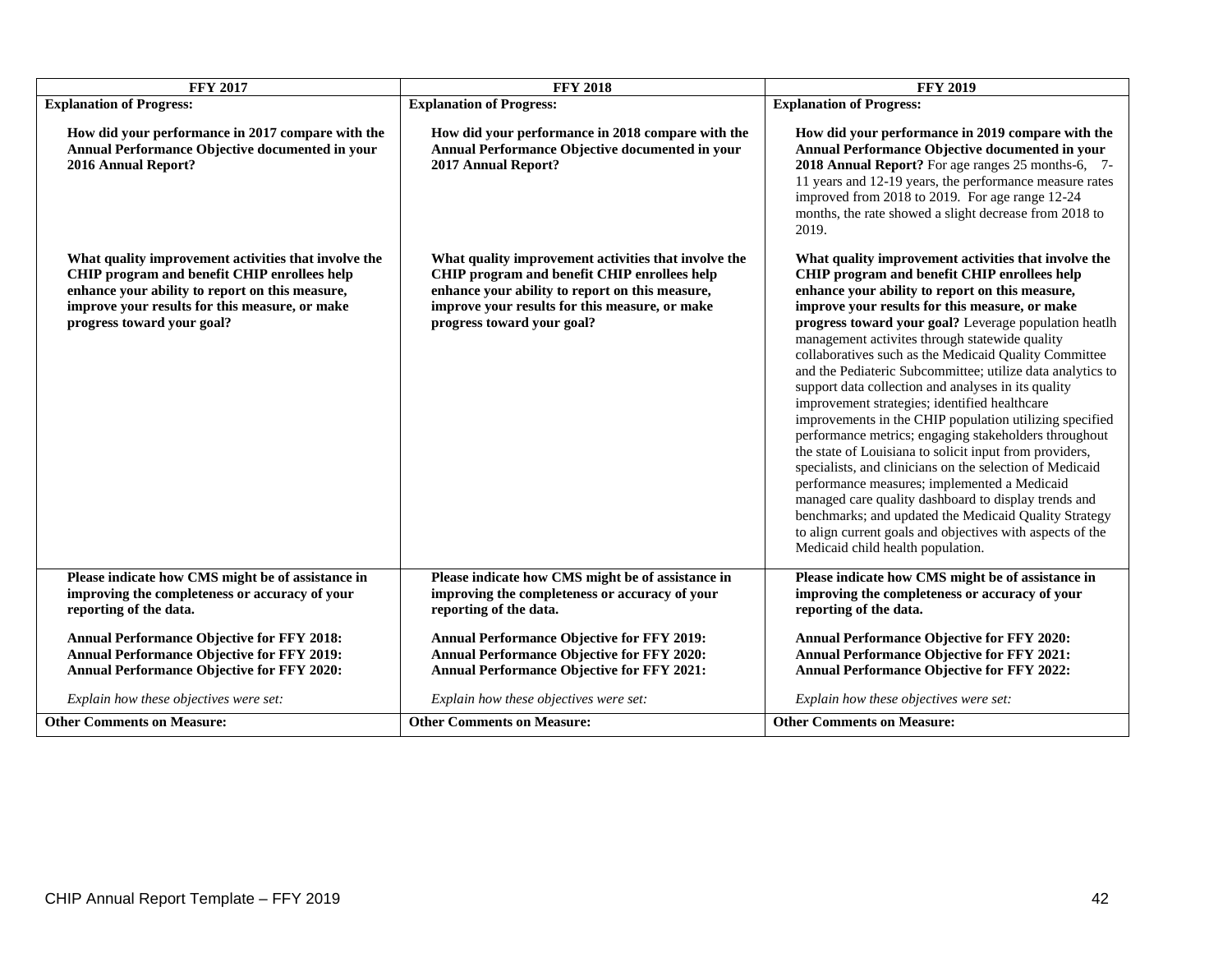**Objectives Related to Increasing Access to Care (Usual Source of Care, Unmet Need) (Continued)**

| FY 2017                                                      | <b>FFY 2018</b>                                              | <b>FFY 2019</b>                                              |
|--------------------------------------------------------------|--------------------------------------------------------------|--------------------------------------------------------------|
| Goal #2 (Describe)                                           | Goal #2 (Describe)                                           | Goal #2 (Describe)                                           |
| <b>Type of Goal:</b>                                         | <b>Type of Goal:</b>                                         | <b>Type of Goal:</b>                                         |
| New/revised. Explain:                                        | New/revised. Explain:                                        | New/revised. Explain:                                        |
| Continuing.                                                  | Continuing.                                                  | Continuing.                                                  |
| Discontinued. Explain:                                       | Discontinued. Explain:                                       | Discontinued. Explain:                                       |
| <b>Status of Data Reported:</b>                              | <b>Status of Data Reported:</b>                              | <b>Status of Data Reported:</b>                              |
| Provisional.                                                 | Provisional.                                                 | $\Box$ Provisional.                                          |
| Explanation of Provisional Data:                             | Explanation of Provisional Data:                             | Explanation of Provisional Data:                             |
| $\Box$ Final.                                                | $\Box$ Final.                                                | $\Box$ Final.                                                |
| Same data as reported in a previous year's annual report.    | Same data as reported in a previous year's annual report.    | Same data as reported in a previous year's annual report.    |
| Specify year of annual report in which data previously       | Specify year of annual report in which data previously       | Specify year of annual report in which data previously       |
| reported:                                                    | reported:                                                    | reported:                                                    |
| <b>Measurement Specification:</b>                            | <b>Measurement Specification:</b>                            | <b>Measurement Specification:</b>                            |
| $\Box$ HEDIS. Specify version of HEDIS used:                 | HEDIS. Specify version of HEDIS used:                        | HEDIS. Specify version of HEDIS used:                        |
| Other. Explain:                                              | Other. Explain:                                              | Other. Explain:                                              |
| <b>Data Source:</b>                                          | <b>Data Source:</b>                                          | <b>Data Source:</b>                                          |
| Administrative (claims data).                                | Administrative (claims data).                                | Administrative (claims data).                                |
| Hybrid (claims and medical record data).                     | Hybrid (claims and medical record data).                     | Hybrid (claims and medical record data).                     |
| Survey data. Specify:                                        | Survey data. Specify:                                        | Survey data. Specify:                                        |
| Other. Specify:                                              | Other. Specify:                                              | $\Box$ Other. Specify:                                       |
| Definition of Population Included in the Measure:            | Definition of Population Included in the Measure:            | Definition of Population Included in the Measure:            |
| Definition of numerator:                                     | Definition of numerator:                                     | Definition of numerator:                                     |
| Definition of denominator:                                   | Definition of denominator:                                   | Definition of denominator:                                   |
| Denominator includes CHIP population only.                   | Denominator includes CHIP population only.                   | Denominator includes CHIP population only.                   |
| Denominator includes CHIP and Medicaid (Title XIX).          | Denominator includes CHIP and Medicaid (Title XIX).          | Denominator includes CHIP and Medicaid (Title XIX).          |
| If denominator is a subset of the definition selected above, | If denominator is a subset of the definition selected above, | If denominator is a subset of the definition selected above, |
| please further define the Denominator, please indicate the   | please further define the Denominator, please indicate the   | please further define the Denominator, please indicate the   |
| number of children excluded:                                 | number of children excluded:                                 | number of children excluded:                                 |
| <b>Date Range:</b>                                           | Date Range:                                                  | <b>Date Range:</b>                                           |
| From: (mm/yyyy) To: (mm/yyyy)                                | From: (mm/yyyy) To: (mm/yyyy)                                | From: (mm/yyyy) To: (mm/yyyy)                                |
| <b>HEDIS Performance Measurement Data:</b>                   | <b>HEDIS Performance Measurement Data:</b>                   | <b>HEDIS Performance Measurement Data:</b>                   |
| (If reporting with HEDIS)                                    | (If reporting with HEDIS)                                    | (If reporting with HEDIS)                                    |
| Numerator:                                                   | Numerator:                                                   | Numerator:                                                   |
| Denominator:                                                 | Denominator:                                                 | Denominator:                                                 |
| Rate:                                                        | Rate:                                                        | Rate:                                                        |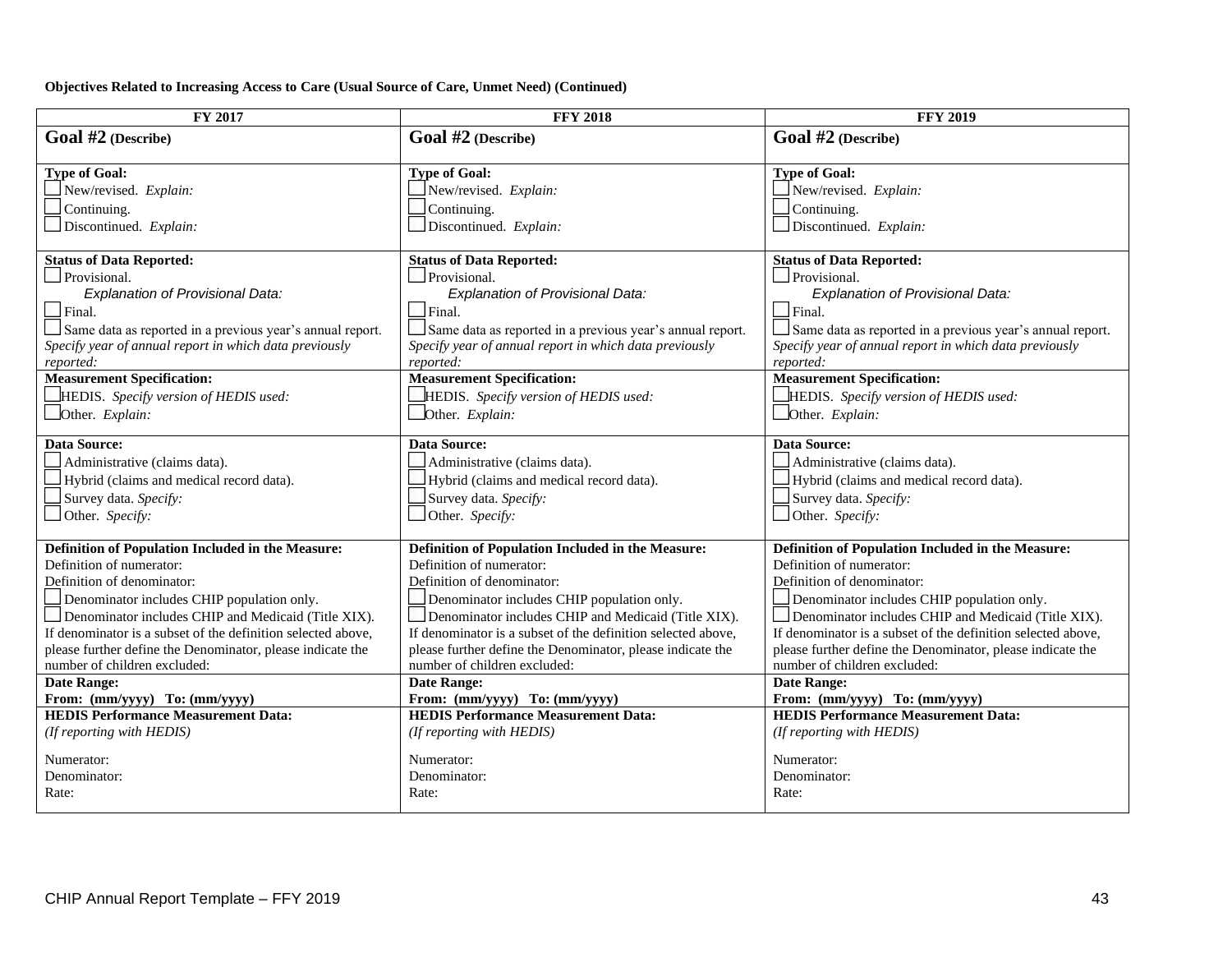| <b>FY 2017</b>                                                               | <b>FFY 2018</b>                                                              | <b>FFY 2019</b>                                                              |
|------------------------------------------------------------------------------|------------------------------------------------------------------------------|------------------------------------------------------------------------------|
| <b>Deviations from Measure Specifications:</b>                               | <b>Deviations from Measure Specifications:</b>                               | <b>Deviations from Measure Specifications:</b>                               |
| Year of Data, Explain.                                                       | $\Box$ Year of Data, <i>Explain</i> .                                        | $\Box$ Year of Data, <i>Explain</i> .                                        |
| Data Source, Explain.                                                        | Data Source, Explain.                                                        | Data Source, Explain.                                                        |
| $\Box$ Numerator, <i>Explain</i> .                                           | Numerator, $Explain$ .                                                       | Numerator, $Explain$ .                                                       |
|                                                                              |                                                                              |                                                                              |
| Denominator, Explain.                                                        | $\Box$ Denominator, <i>Explain</i> .                                         | Denominator, Explain.                                                        |
| $\Box$ Other, <i>Explain</i> .                                               | $\Box$ Other, <i>Explain</i> .                                               | $\Box$ Other, <i>Explain</i> .                                               |
|                                                                              |                                                                              |                                                                              |
| <b>Additional notes on measure:</b>                                          | <b>Additional notes on measure:</b>                                          | <b>Additional notes on measure:</b>                                          |
|                                                                              |                                                                              |                                                                              |
|                                                                              |                                                                              |                                                                              |
| <b>Other Performance Measurement Data:</b>                                   | <b>Other Performance Measurement Data:</b>                                   | <b>Other Performance Measurement Data:</b>                                   |
| (If reporting with another methodology)                                      | (If reporting with another methodology)                                      | (If reporting with another methodology)                                      |
| Numerator:                                                                   | Numerator:                                                                   | Numerator:                                                                   |
| Denominator:                                                                 | Denominator:                                                                 | Denominator:                                                                 |
| Rate:                                                                        | Rate:                                                                        | Rate:                                                                        |
|                                                                              |                                                                              |                                                                              |
| Additional notes on measure:                                                 | Additional notes on measure:                                                 | Additional notes on measure:                                                 |
| <b>Explanation of Progress:</b>                                              | <b>Explanation of Progress:</b>                                              | <b>Explanation of Progress:</b>                                              |
| How did your performance in 2017 compare with the                            | How did your performance in 2018 compare with the                            | How did your performance in 2019 compare with the                            |
| Annual Performance Objective documented in your                              | Annual Performance Objective documented in your                              | Annual Performance Objective documented in your                              |
| 2016 Annual Report?                                                          | 2017 Annual Report?                                                          | 2018 Annual Report?                                                          |
|                                                                              |                                                                              |                                                                              |
| What quality improvement activities that involve the                         | What quality improvement activities that involve the                         | What quality improvement activities that involve the                         |
| CHIP program and benefit CHIP enrollees help                                 | CHIP program and benefit CHIP enrollees help                                 | CHIP program and benefit CHIP enrollees help                                 |
| enhance your ability to report on this measure,                              | enhance your ability to report on this measure,                              | enhance your ability to report on this measure,                              |
| improve your results for this measure, or make<br>progress toward your goal? | improve your results for this measure, or make<br>progress toward your goal? | improve your results for this measure, or make<br>progress toward your goal? |
|                                                                              |                                                                              |                                                                              |
| Please indicate how CMS might be of assistance in                            | Please indicate how CMS might be of assistance in                            | Please indicate how CMS might be of assistance in                            |
| improving the completeness or accuracy of your                               | improving the completeness or accuracy of your                               | improving the completeness or accuracy of your                               |
| reporting of the data.                                                       | reporting of the data.                                                       | reporting of the data.                                                       |
| <b>Annual Performance Objective for FFY 2018:</b>                            | <b>Annual Performance Objective for FFY 2019:</b>                            | <b>Annual Performance Objective for FFY 2020:</b>                            |
| <b>Annual Performance Objective for FFY 2019:</b>                            | Annual Performance Objective for FFY 2020:                                   | Annual Performance Objective for FFY 2021:                                   |
| <b>Annual Performance Objective for FFY 2020:</b>                            | <b>Annual Performance Objective for FFY 2021:</b>                            | Annual Performance Objective for FFY 2022:                                   |
|                                                                              |                                                                              |                                                                              |
| Explain how these objectives were set:                                       | Explain how these objectives were set:                                       | Explain how these objectives were set:                                       |
| <b>Other Comments on Measure:</b>                                            | <b>Other Comments on Measure:</b>                                            | <b>Other Comments on Measure:</b>                                            |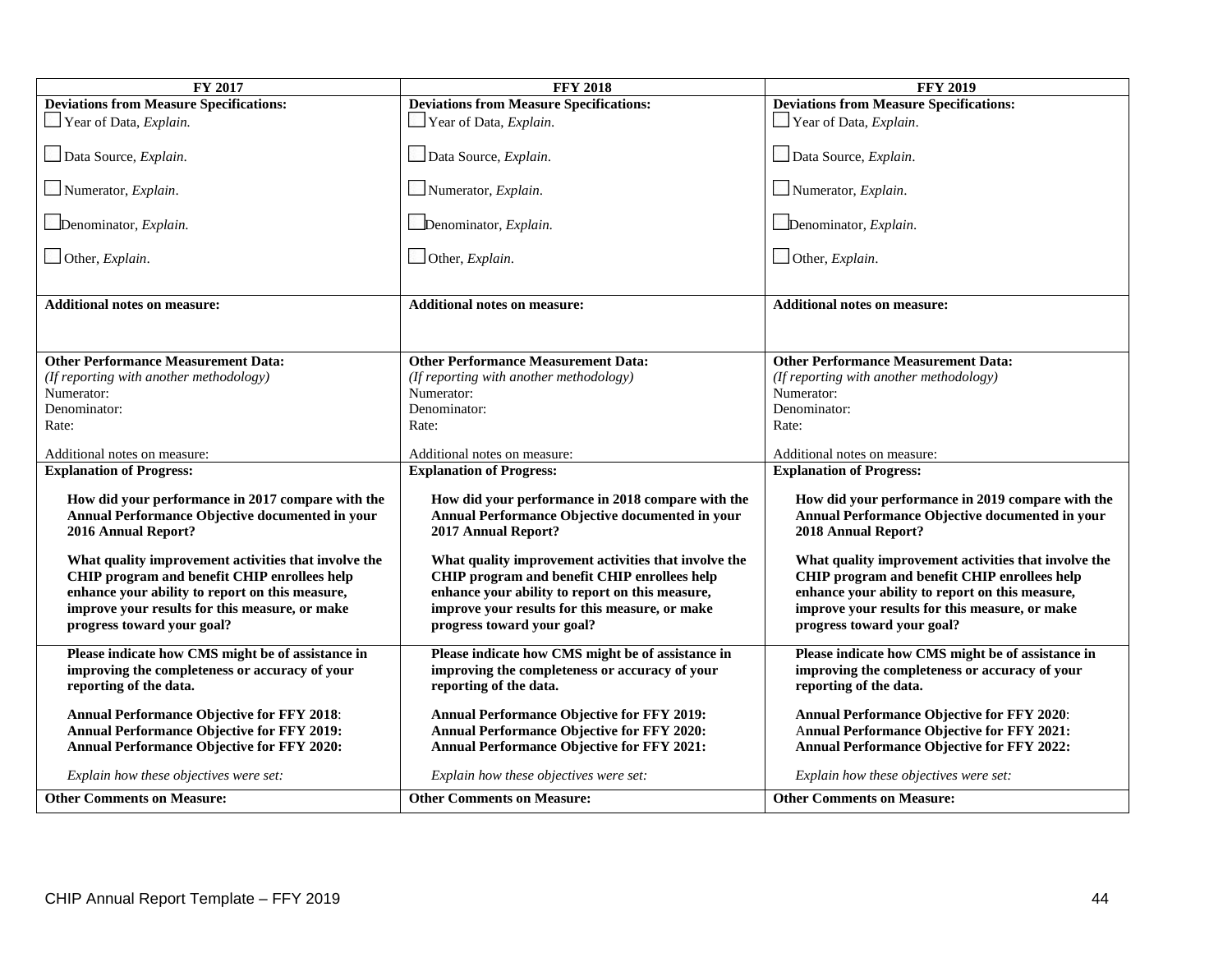#### **Objectives Related to Increasing Access to Care (Usual Source of Care, Unmet Need) (Continued)**

| Goal #3 (Describe)<br>Goal #3 (Describe)<br>Goal #3 (Describe)<br><b>Type of Goal:</b><br><b>Type of Goal:</b><br><b>Type of Goal:</b><br>New/revised. Explain:<br>New/revised. Explain:<br>New/revised. Explain:<br>Continuing.<br>Continuing.<br>$\Box$ Continuing.<br>Discontinued. Explain:<br>Discontinued. Explain:<br>$\Box$ Discontinued. Explain: |
|------------------------------------------------------------------------------------------------------------------------------------------------------------------------------------------------------------------------------------------------------------------------------------------------------------------------------------------------------------|
|                                                                                                                                                                                                                                                                                                                                                            |
|                                                                                                                                                                                                                                                                                                                                                            |
|                                                                                                                                                                                                                                                                                                                                                            |
|                                                                                                                                                                                                                                                                                                                                                            |
|                                                                                                                                                                                                                                                                                                                                                            |
|                                                                                                                                                                                                                                                                                                                                                            |
|                                                                                                                                                                                                                                                                                                                                                            |
| <b>Status of Data Reported:</b><br><b>Status of Data Reported:</b><br><b>Status of Data Reported:</b>                                                                                                                                                                                                                                                      |
| Provisional.<br>Provisional.<br>Provisional.                                                                                                                                                                                                                                                                                                               |
| Explanation of Provisional Data:<br>Explanation of Provisional Data:<br>Explanation of Provisional Data:<br>$\Box$ Final.<br>$\Box$ Final.<br>$\Box$ Final.                                                                                                                                                                                                |
|                                                                                                                                                                                                                                                                                                                                                            |
| Same data as reported in a previous year's annual report.<br>Same data as reported in a previous year's annual report.<br>Same data as reported in a previous year's annual report.                                                                                                                                                                        |
| Specify year of annual report in which data previously<br>Specify year of annual report in which data previously<br>Specify year of annual report in which data previously<br>reported:<br>reported:<br>reported:                                                                                                                                          |
| <b>Measurement Specification:</b><br><b>Measurement Specification:</b><br><b>Measurement Specification:</b>                                                                                                                                                                                                                                                |
| HEDIS. Specify version of HEDIS used:<br>HEDIS. Specify version of HEDIS used:<br>HEDIS. Specify version of HEDIS used:                                                                                                                                                                                                                                    |
| Other. Explain:<br>Other. Explain:<br>Other. Explain:                                                                                                                                                                                                                                                                                                      |
| <b>Data Source:</b><br><b>Data Source:</b><br><b>Data Source:</b>                                                                                                                                                                                                                                                                                          |
| Administrative (claims data).<br>Administrative (claims data).<br>Administrative (claims data).                                                                                                                                                                                                                                                            |
| Hybrid (claims and medical record data).<br>Hybrid (claims and medical record data).<br>Hybrid (claims and medical record data).                                                                                                                                                                                                                           |
| Survey data. Specify:<br>Survey data. Specify:<br>Survey data. Specify:                                                                                                                                                                                                                                                                                    |
| Other. Specify:<br>Other. Specify:<br>Other. Specify:                                                                                                                                                                                                                                                                                                      |
|                                                                                                                                                                                                                                                                                                                                                            |
| Definition of Population Included in the Measure:<br>Definition of Population Included in the Measure:<br>Definition of Population Included in the Measure:                                                                                                                                                                                                |
| Definition of numerator:<br>Definition of numerator:<br>Definition of numerator:                                                                                                                                                                                                                                                                           |
| Definition of denominator:<br>Definition of denominator:<br>Definition of denominator:                                                                                                                                                                                                                                                                     |
| Denominator includes CHIP population only.<br>Denominator includes CHIP population only.<br>Denominator includes CHIP population only.                                                                                                                                                                                                                     |
| Denominator includes CHIP and Medicaid (Title XIX).<br>Denominator includes CHIP and Medicaid (Title XIX).<br>Denominator includes CHIP and Medicaid (Title XIX).                                                                                                                                                                                          |
| If denominator is a subset of the definition selected above,<br>If denominator is a subset of the definition selected above,<br>If denominator is a subset of the definition selected above,                                                                                                                                                               |
| please further define the Denominator, please indicate the<br>please further define the Denominator, please indicate the<br>please further define the Denominator, please indicate the                                                                                                                                                                     |
| number of children excluded:<br>number of children excluded:<br>number of children excluded:                                                                                                                                                                                                                                                               |
| <b>Date Range:</b><br><b>Date Range:</b><br><b>Date Range:</b>                                                                                                                                                                                                                                                                                             |
| From: (mm/yyyy) To: (mm/yyyy)<br>From: (mm/yyyy) To: (mm/yyyy)<br>From: (mm/yyyy) To: (mm/yyyy)<br><b>HEDIS Performance Measurement Data:</b><br><b>HEDIS Performance Measurement Data:</b><br><b>HEDIS Performance Measurement Data:</b>                                                                                                                  |
| (If reporting with HEDIS)<br>(If reporting with HEDIS)<br>(If reporting with HEDIS)                                                                                                                                                                                                                                                                        |
|                                                                                                                                                                                                                                                                                                                                                            |
| Numerator:<br>Numerator:<br>Numerator:                                                                                                                                                                                                                                                                                                                     |
| Denominator:<br>Denominator:<br>Denominator:                                                                                                                                                                                                                                                                                                               |
| Rate:<br>Rate:<br>Rate:                                                                                                                                                                                                                                                                                                                                    |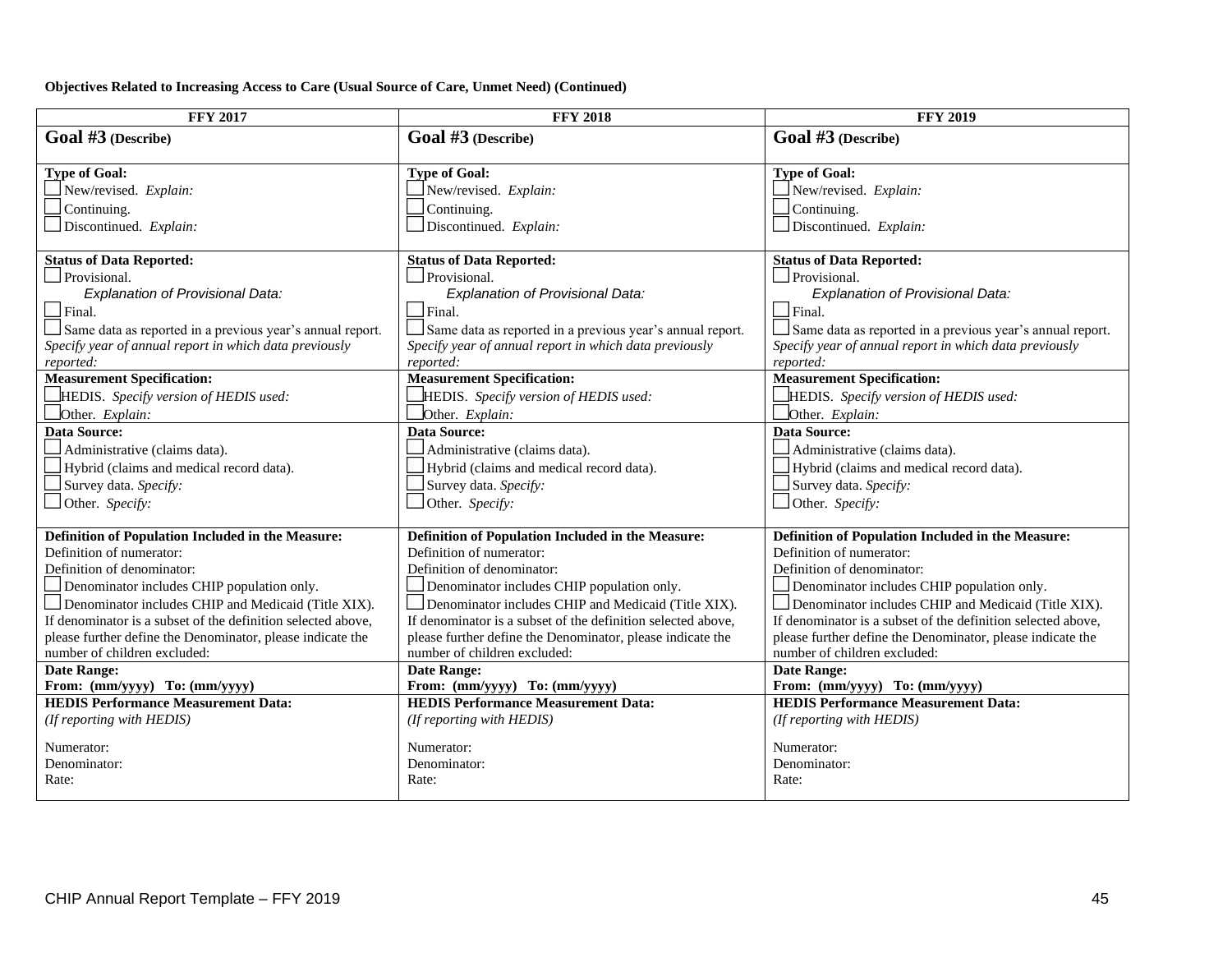| <b>FFY 2017</b>                                                                                                             | <b>FFY 2018</b>                                                                                                             | <b>FFY 2019</b>                                                                                                             |
|-----------------------------------------------------------------------------------------------------------------------------|-----------------------------------------------------------------------------------------------------------------------------|-----------------------------------------------------------------------------------------------------------------------------|
| <b>Deviations from Measure Specifications:</b>                                                                              | <b>Deviations from Measure Specifications:</b>                                                                              | <b>Deviations from Measure Specifications:</b>                                                                              |
| $\Box$ Year of Data, <i>Explain</i> .                                                                                       | Year of Data, Explain.                                                                                                      | $\Box$ Year of Data, <i>Explain</i> .                                                                                       |
| Data Source, Explain.                                                                                                       | Data Source, Explain.                                                                                                       | Data Source, Explain.                                                                                                       |
| $\Box$ Numerator, <i>Explain</i> .                                                                                          | $\Box$ Numerator, <i>Explain</i> .                                                                                          | $\Box$ Numerator, <i>Explain</i> .                                                                                          |
| $\Box$ Denominator, <i>Explain</i> .                                                                                        | Denominator, Explain.                                                                                                       | Denominator, Explain.                                                                                                       |
| $\Box$ Other, <i>Explain</i> .                                                                                              | $\Box$ Other, <i>Explain</i> .                                                                                              | $\Box$ Other, <i>Explain</i> .                                                                                              |
| <b>Additional notes on measure:</b>                                                                                         | <b>Additional notes on measure:</b>                                                                                         | <b>Additional notes on measure:</b>                                                                                         |
|                                                                                                                             |                                                                                                                             |                                                                                                                             |
| <b>Other Performance Measurement Data:</b>                                                                                  | <b>Other Performance Measurement Data:</b>                                                                                  | <b>Other Performance Measurement Data:</b>                                                                                  |
| Numerator:                                                                                                                  | (If reporting with another methodology)                                                                                     | (If reporting with another methodology)                                                                                     |
| Denominator:                                                                                                                | Numerator:                                                                                                                  | Numerator:                                                                                                                  |
| Rate:                                                                                                                       | Denominator:                                                                                                                | Denominator:                                                                                                                |
|                                                                                                                             | Rate:                                                                                                                       | Rate:                                                                                                                       |
| Additional notes on measure:                                                                                                | Additional notes on measure:                                                                                                | Additional notes on measure:                                                                                                |
| <b>Explanation of Progress:</b>                                                                                             | <b>Explanation of Progress:</b>                                                                                             | <b>Explanation of Progress:</b>                                                                                             |
| How did your performance in 2017 compare with the<br>Annual Performance Objective documented in your<br>2016 Annual Report? | How did your performance in 2018 compare with the<br>Annual Performance Objective documented in your<br>2017 Annual Report? | How did your performance in 2019 compare with the<br>Annual Performance Objective documented in your<br>2018 Annual Report? |
| What quality improvement activities that involve the                                                                        | What quality improvement activities that involve the                                                                        | What quality improvement activities that involve the                                                                        |
| CHIP program and benefit CHIP enrollees help                                                                                | CHIP program and benefit CHIP enrollees help                                                                                | CHIP program and benefit CHIP enrollees help                                                                                |
| enhance your ability to report on this measure,                                                                             | enhance your ability to report on this measure,                                                                             | enhance your ability to report on this measure,                                                                             |
| improve your results for this measure, or make<br>progress toward your goal?                                                | improve your results for this measure, or make<br>progress toward your goal?                                                | improve your results for this measure, or make<br>progress toward your goal?                                                |
| Please indicate how CMS might be of assistance in                                                                           | Please indicate how CMS might be of assistance in                                                                           | Please indicate how CMS might be of assistance in                                                                           |
| improving the completeness or accuracy of your<br>reporting of the data.                                                    | improving the completeness or accuracy of your<br>reporting of the data.                                                    | improving the completeness or accuracy of your<br>reporting of the data.                                                    |
|                                                                                                                             |                                                                                                                             |                                                                                                                             |
| <b>Annual Performance Objective for FFY 2018:</b><br><b>Annual Performance Objective for FFY 2019:</b>                      | <b>Annual Performance Objective for FFY 2019:</b><br><b>Annual Performance Objective for FFY 2020:</b>                      | <b>Annual Performance Objective for FFY 2020:</b><br><b>Annual Performance Objective for FFY 2021:</b>                      |
| <b>Annual Performance Objective for FFY 2020:</b>                                                                           | <b>Annual Performance Objective for FFY 2021:</b>                                                                           | Annual Performance Objective for FFY 2022:                                                                                  |
| Explain how these objectives were set:                                                                                      | Explain how these objectives were set:                                                                                      | Explain how these objectives were set:                                                                                      |
| <b>Other Comments on Measure:</b>                                                                                           | <b>Other Comments on Measure:</b>                                                                                           | <b>Other Comments on Measure:</b>                                                                                           |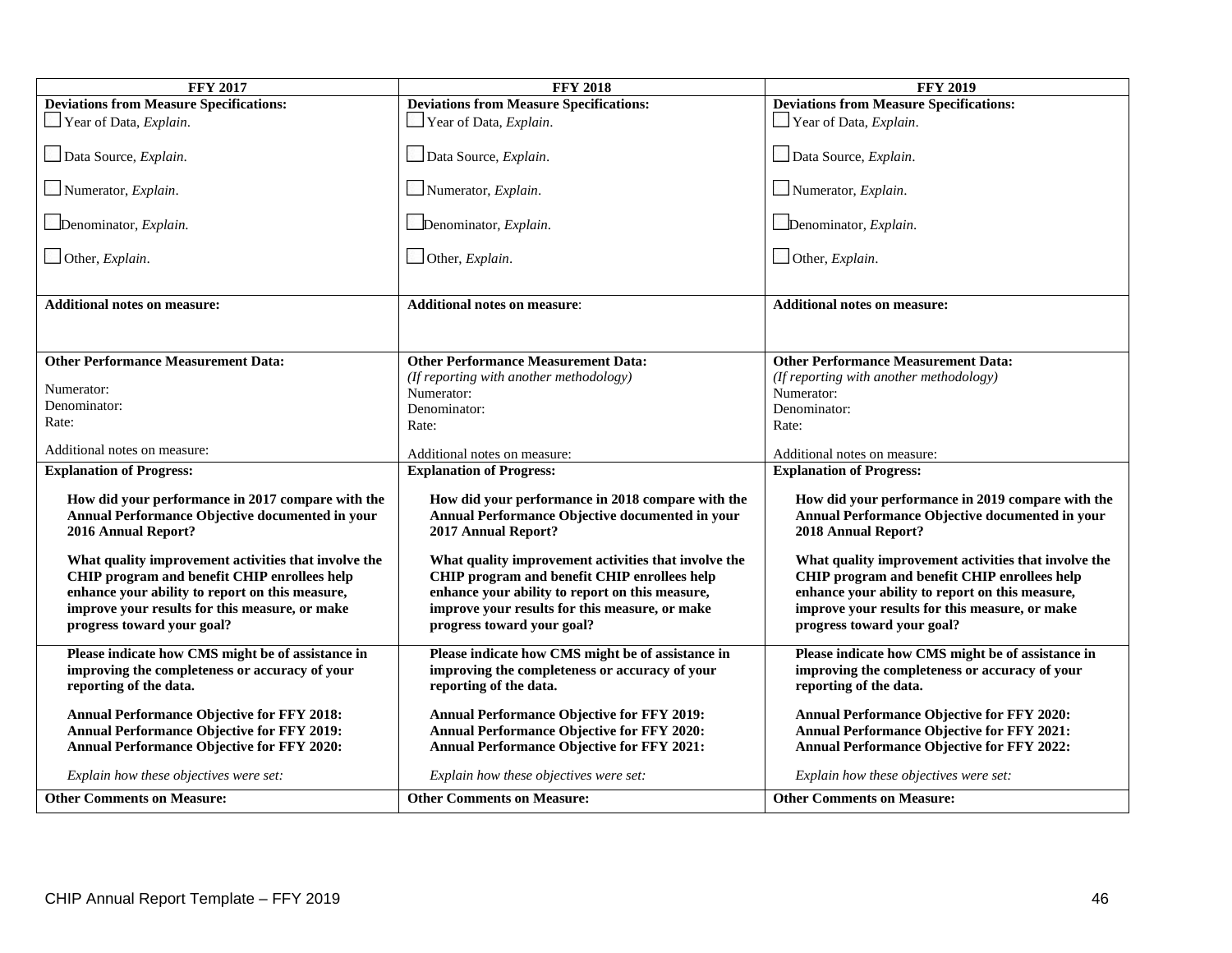### **Objectives Related to Use of Preventative Care (Immunizations, Well Child Care)**

| <b>FFY 2017</b>                                                                                                            | <b>FFY 2018</b>                                                                                                            | <b>FFY 2019</b>                                                                                                            |
|----------------------------------------------------------------------------------------------------------------------------|----------------------------------------------------------------------------------------------------------------------------|----------------------------------------------------------------------------------------------------------------------------|
| Goal #1 (Describe)                                                                                                         | Goal #1 (Describe)                                                                                                         | Goal #1 (Describe)                                                                                                         |
|                                                                                                                            |                                                                                                                            | Increase preventative healthcare through the Medicaid                                                                      |
|                                                                                                                            |                                                                                                                            | Managed Care Program and improve quality, performance                                                                      |
|                                                                                                                            |                                                                                                                            | measurement, and patient experience for Medicaid managed                                                                   |
|                                                                                                                            |                                                                                                                            | care members.                                                                                                              |
| <b>Type of Goal:</b>                                                                                                       | <b>Type of Goal:</b>                                                                                                       | <b>Type of Goal:</b>                                                                                                       |
| New/revised. Explain:                                                                                                      | New/revised. Explain:                                                                                                      | New/revised. Explain:                                                                                                      |
| $\Box$ Continuing.                                                                                                         | Continuing.                                                                                                                | $\boxtimes$ Continuing.                                                                                                    |
| Discontinued. Explain:                                                                                                     | $\Box$ Discontinued. Explain:                                                                                              | Discontinued. Explain:                                                                                                     |
| <b>Status of Data Reported:</b>                                                                                            | <b>Status of Data Reported:</b>                                                                                            | <b>Status of Data Reported:</b>                                                                                            |
| Provisional.                                                                                                               | Provisional.                                                                                                               | Provisional.                                                                                                               |
| Explanation of Provisional Data:                                                                                           | Explanation of Provisional Data:                                                                                           | <b>Explanation of Provisional Data:</b>                                                                                    |
| $\Box$ Final.                                                                                                              | $\Box$ Final.                                                                                                              | $\boxtimes$ Final.                                                                                                         |
| Same data as reported in a previous year's annual report.                                                                  | $\Box$ Same data as reported in a previous year's annual report.                                                           | Same data as reported in a previous year's annual report.                                                                  |
| Specify year of annual report in which data previously                                                                     | Specify year of annual report in which data previously                                                                     | Specify year of annual report in which data previously                                                                     |
| reported:                                                                                                                  | reported:                                                                                                                  | reported:                                                                                                                  |
| <b>Measurement Specification:</b>                                                                                          | <b>Measurement Specification:</b>                                                                                          | <b>Measurement Specification:</b>                                                                                          |
| HEDIS. Specify version of HEDIS used:                                                                                      | HEDIS. Specify version of HEDIS used:                                                                                      | <b>EHEDIS.</b> Specify version of HEDIS used: 2019                                                                         |
| Other. Explain:                                                                                                            | Other. Explain:                                                                                                            | Other. Explain:                                                                                                            |
| <b>Data Source:</b>                                                                                                        | Data Source:                                                                                                               | <b>Data Source:</b>                                                                                                        |
| Administrative (claims data).                                                                                              | Administrative (claims data).                                                                                              | Administrative (claims data).                                                                                              |
| Hybrid (claims and medical record data).                                                                                   | Hybrid (claims and medical record data).                                                                                   | Hybrid (claims and medical record data).                                                                                   |
| Survey data. Specify:                                                                                                      | Survey data. Specify:                                                                                                      | Survey data. Specify:                                                                                                      |
| Other. Specify:                                                                                                            | Other. Specify:                                                                                                            | $\boxtimes$ Other. Specify:                                                                                                |
|                                                                                                                            |                                                                                                                            | Administrative claims plus immunization data from Office of                                                                |
|                                                                                                                            |                                                                                                                            | Public Health                                                                                                              |
| Definition of Population Included in the Measure:                                                                          | Definition of Population Included in the Measure:                                                                          | Definition of Population Included in the Measure:                                                                          |
| Definition of numerator:                                                                                                   | Definition of numerator:                                                                                                   | Definition of numerator: The eligible population                                                                           |
| Definition of denominator:                                                                                                 | Definition of denominator:                                                                                                 | Definition of denominator:                                                                                                 |
| $\Box$ Denominator includes CHIP population only.                                                                          | Denominator includes CHIP population only.                                                                                 | Denominator includes CHIP population only.                                                                                 |
| $\Box$ Denominator includes CHIP and Medicaid (Title XIX).                                                                 | $\Box$ Denominator includes CHIP and Medicaid (Title XIX).                                                                 | $\boxtimes$ Denominator includes CHIP and Medicaid (Title XIX).                                                            |
| If denominator is a subset of the definition selected above,<br>please further define the Denominator, please indicate the | If denominator is a subset of the definition selected above,<br>please further define the Denominator, please indicate the | If denominator is a subset of the definition selected above,<br>please further define the Denominator, please indicate the |
| number of children excluded:                                                                                               | number of children excluded:                                                                                               | number of children excluded:                                                                                               |
| <b>Date Range:</b>                                                                                                         | <b>Date Range:</b>                                                                                                         | <b>Date Range:</b>                                                                                                         |
| From: (mm/yyyy) To: (mm/yyyy)                                                                                              | From: (mm/yyyy) To: (mm/yyyy)                                                                                              | From: (mm/yyyy) 01/2018 To: (mm/yyyy) 12/2018                                                                              |
| <b>HEDIS Performance Measurement Data:</b>                                                                                 | <b>HEDIS Performance Measurement Data:</b>                                                                                 | <b>HEDIS Performance Measurement Data:</b>                                                                                 |
| (If reporting with HEDIS)                                                                                                  | (If reporting with HEDIS)                                                                                                  | (If reporting with HEDIS)                                                                                                  |
|                                                                                                                            |                                                                                                                            |                                                                                                                            |
| Numerator:                                                                                                                 | Numerator:                                                                                                                 | Numerator: 25241                                                                                                           |
| Denominator:                                                                                                               | Denominator:                                                                                                               | Denominator: 36665                                                                                                         |
| Rate:                                                                                                                      | Rate:                                                                                                                      | Rate: 68.84                                                                                                                |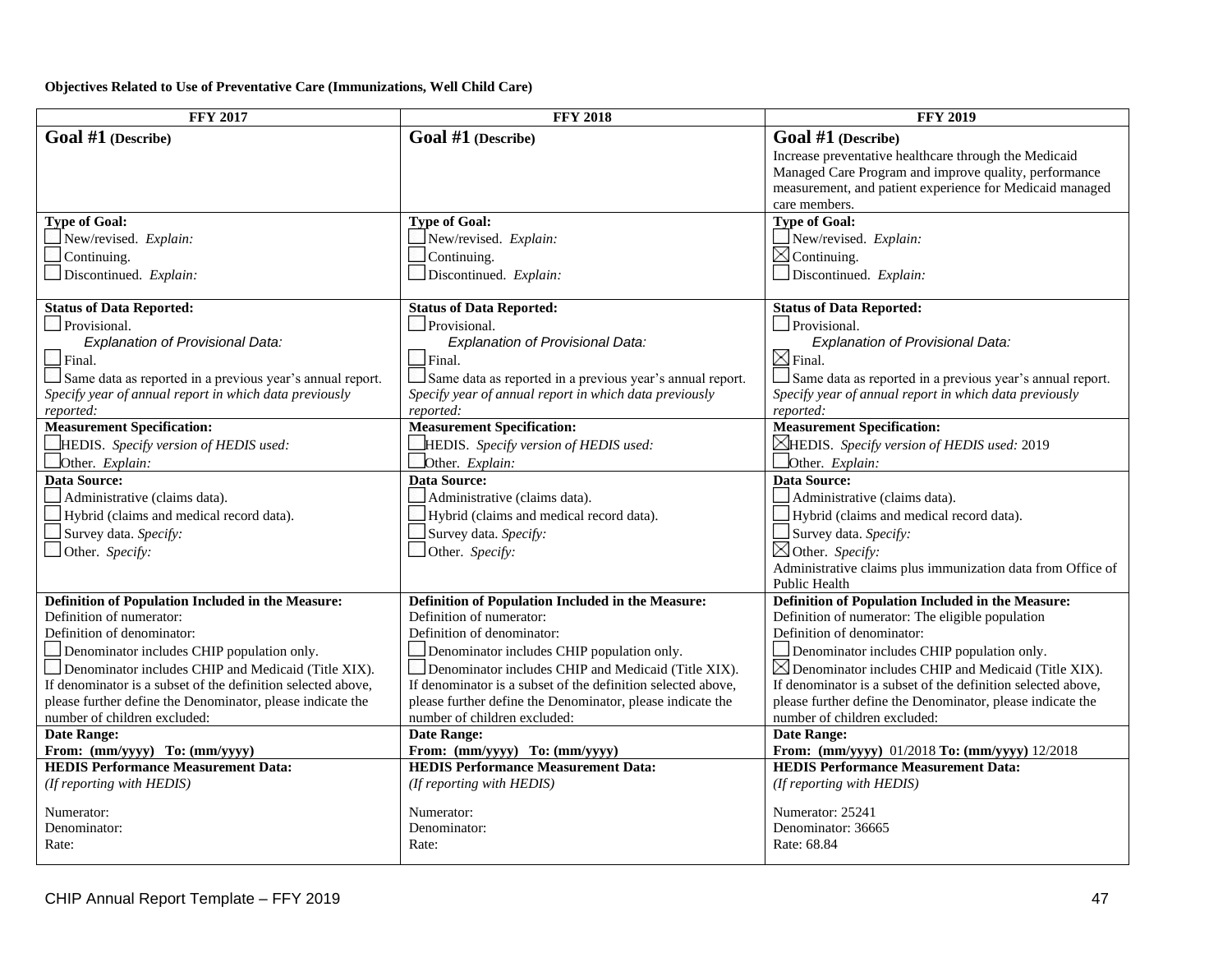| <b>FFY 2017</b>                                | <b>FFY 2018</b>                                | <b>FFY 2019</b>                                |
|------------------------------------------------|------------------------------------------------|------------------------------------------------|
| <b>Deviations from Measure Specifications:</b> | <b>Deviations from Measure Specifications:</b> | <b>Deviations from Measure Specifications:</b> |
| $\Box$ Year of Data, <i>Explain</i> .          | Year of Data, Explain.                         | Year of Data, <i>Explain</i> .                 |
| Data Source, Explain.                          | Data Source, Explain.                          | Data Source, Explain.                          |
| $\Box$ Numerator, <i>Explain</i> .             | Numerator, Explain.                            | Numerator, $Explain$ .                         |
| Denominator, Explain.                          | Denominator, Explain.                          | Denominator, Explain.                          |
| $\Box$ Other, <i>Explain</i> .                 | $\Box$ Other, <i>Explain</i> .                 | $\Box$ Other, <i>Explain</i> .                 |
|                                                |                                                |                                                |
| <b>Additional notes on measure:</b>            | <b>Additional notes on measure:</b>            | <b>Additional notes on measure:</b>            |
|                                                |                                                |                                                |
| <b>Other Performance Measurement Data:</b>     | <b>Other Performance Measurement Data:</b>     | <b>Other Performance Measurement Data:</b>     |
| (If reporting with another methodology)        | (If reporting with another methodology)        | (If reporting with another methodology)        |
| Numerator:                                     | Numerator:                                     | Numerator:                                     |
| Denominator:                                   | Denominator:                                   | Denominator:                                   |
| Rate:                                          | Rate:                                          | Rate:                                          |
| Additional notes on measure:                   | Additional notes on measure:                   | Additional notes on measure:                   |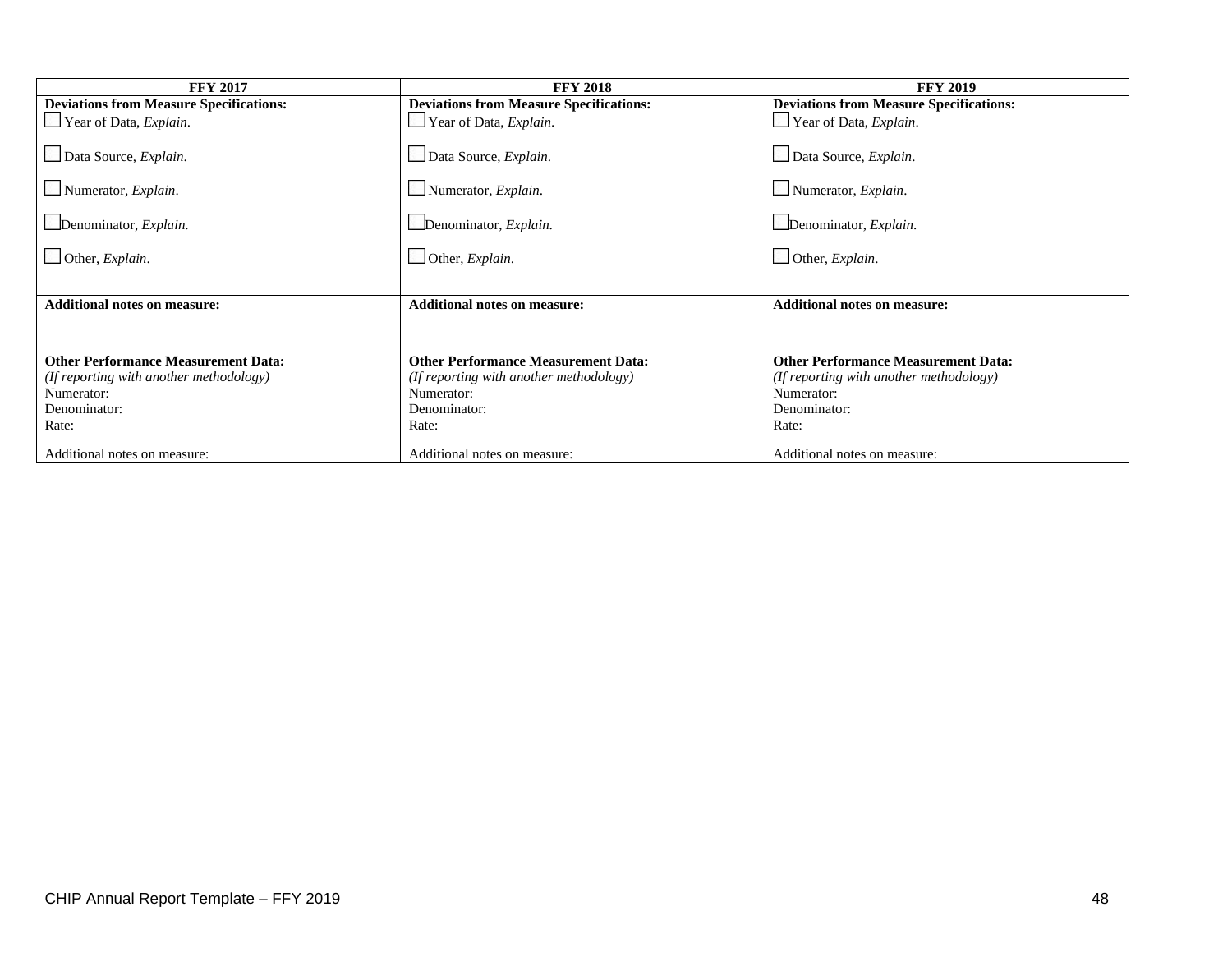| <b>FFY 2017</b>                                                                                                                                                                                                                         | <b>FFY 2018</b>                                                                                                                                                                                                                         | <b>FFY 2019</b>                                                                                                                                                                                                                                                                                                                                                                                                                                                                                                                                                                                                                                                                                                                                                                                                                                                                                                                                                                                                                                                   |  |  |  |
|-----------------------------------------------------------------------------------------------------------------------------------------------------------------------------------------------------------------------------------------|-----------------------------------------------------------------------------------------------------------------------------------------------------------------------------------------------------------------------------------------|-------------------------------------------------------------------------------------------------------------------------------------------------------------------------------------------------------------------------------------------------------------------------------------------------------------------------------------------------------------------------------------------------------------------------------------------------------------------------------------------------------------------------------------------------------------------------------------------------------------------------------------------------------------------------------------------------------------------------------------------------------------------------------------------------------------------------------------------------------------------------------------------------------------------------------------------------------------------------------------------------------------------------------------------------------------------|--|--|--|
| <b>Explanation of Progress:</b>                                                                                                                                                                                                         | <b>Explanation of Progress:</b>                                                                                                                                                                                                         | <b>Explanation of Progress:</b>                                                                                                                                                                                                                                                                                                                                                                                                                                                                                                                                                                                                                                                                                                                                                                                                                                                                                                                                                                                                                                   |  |  |  |
| How did your performance in 2017 compare with the<br>Annual Performance Objective documented in your<br>2016 Annual Report?                                                                                                             | How did your performance in 2018 compare with the<br>Annual Performance Objective documented in your<br>2017 Annual Report?                                                                                                             | How did your performance in 2019 compare with the<br>Annual Performance Objective documented in your<br>2018 Annual Report? The CIS rate for HEDIS 2019<br>improved compared to 2018. Increased from 68.40% to<br>68.84%                                                                                                                                                                                                                                                                                                                                                                                                                                                                                                                                                                                                                                                                                                                                                                                                                                          |  |  |  |
| What quality improvement activities that involve the<br>CHIP program and benefit CHIP enrollees help<br>enhance your ability to report on this measure,<br>improve your results for this measure, or make<br>progress toward your goal? | What quality improvement activities that involve the<br>CHIP program and benefit CHIP enrollees help<br>enhance your ability to report on this measure,<br>improve your results for this measure, or make<br>progress toward your goal? | What quality improvement activities that involve the<br>CHIP program and benefit CHIP enrollees help<br>enhance your ability to report on this measure,<br>improve your results for this measure, or make<br>progress toward your goal? Leverage population heatlh<br>management activites through statewide quality<br>collaboratives such as the Medicaid Quality Committee<br>and the Pediateric Subcommittee; utilize data analytics to<br>support data collection and analyses in its quality<br>improvement strategies; identified healthcare<br>improvements in the CHIP population utilizing specified<br>performance metrics; engaging stakeholders throughout<br>the state of Louisiana to solicit input from providers,<br>specialists, and clinicians on the selection of Medicaid<br>performance measures; implemented a Medicaid<br>managed care quality dashboard to display trends and<br>benchmarks; and updated the Medicaid Quality Strategy<br>to align current goals and objectives with aspects of the<br>Medicaid child health population. |  |  |  |
| Please indicate how CMS might be of assistance in<br>improving the completeness or accuracy of your<br>reporting of the data.                                                                                                           | Please indicate how CMS might be of assistance in<br>improving the completeness or accuracy of your<br>reporting of the data.                                                                                                           | Please indicate how CMS might be of assistance in<br>improving the completeness or accuracy of your<br>reporting of the data.                                                                                                                                                                                                                                                                                                                                                                                                                                                                                                                                                                                                                                                                                                                                                                                                                                                                                                                                     |  |  |  |
| <b>Annual Performance Objective for FFY 2018:</b><br><b>Annual Performance Objective for FFY 2019:</b><br><b>Annual Performance Objective for FFY 2020:</b>                                                                             | <b>Annual Performance Objective for FFY 2019:</b><br><b>Annual Performance Objective for FFY 2020:</b><br><b>Annual Performance Objective for FFY 2021:</b>                                                                             | <b>Annual Performance Objective for FFY 2020:</b><br><b>Annual Performance Objective for FFY 2021:</b><br><b>Annual Performance Objective for FFY 2022:</b>                                                                                                                                                                                                                                                                                                                                                                                                                                                                                                                                                                                                                                                                                                                                                                                                                                                                                                       |  |  |  |
| Explain how these objectives were set:                                                                                                                                                                                                  | Explain how these objectives were set:                                                                                                                                                                                                  | Explain how these objectives were set:                                                                                                                                                                                                                                                                                                                                                                                                                                                                                                                                                                                                                                                                                                                                                                                                                                                                                                                                                                                                                            |  |  |  |
| <b>Other Comments on Measure:</b>                                                                                                                                                                                                       | <b>Other Comments on Measure:</b>                                                                                                                                                                                                       | <b>Other Comments on Measure:</b>                                                                                                                                                                                                                                                                                                                                                                                                                                                                                                                                                                                                                                                                                                                                                                                                                                                                                                                                                                                                                                 |  |  |  |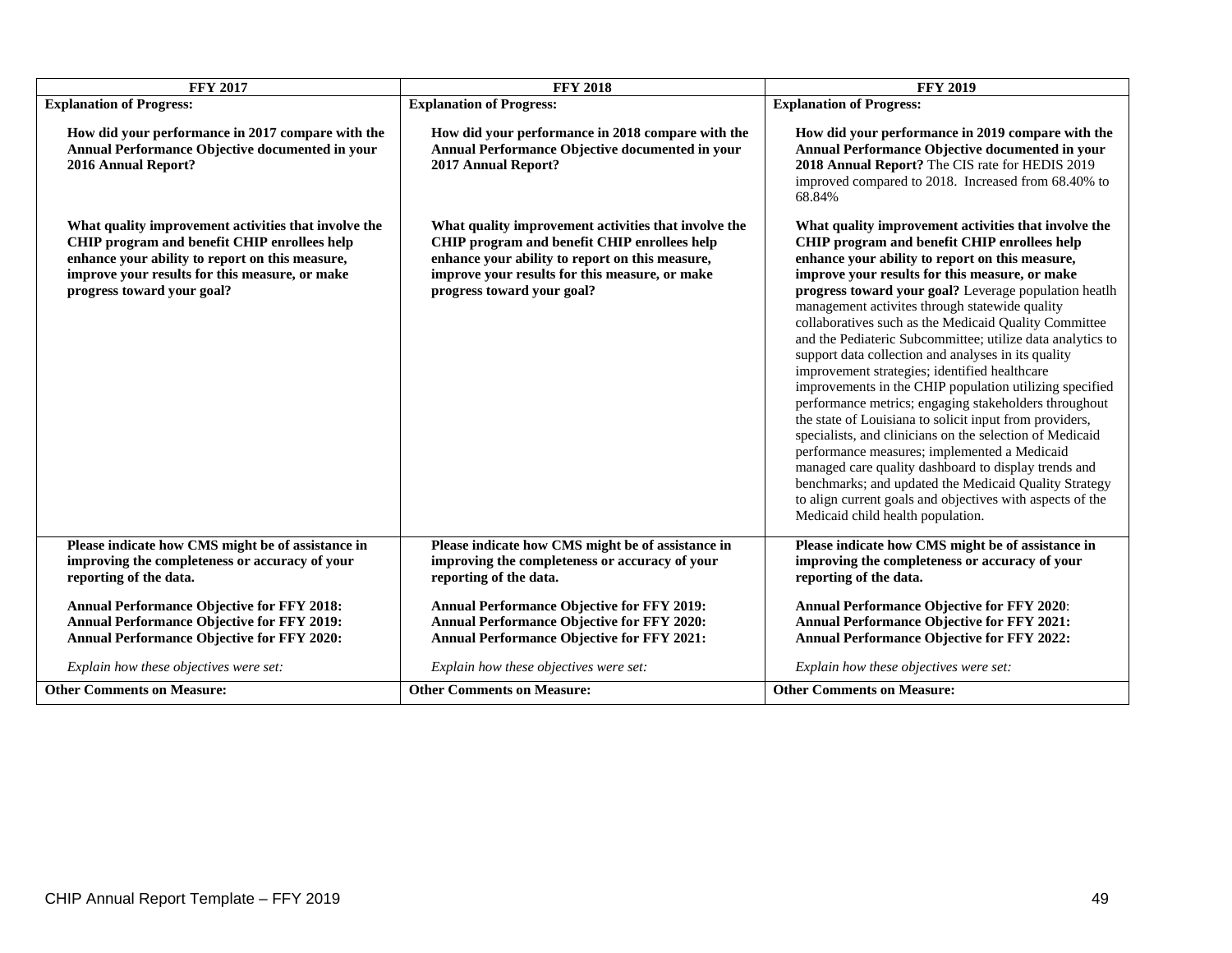#### **Objectives Related to Use of Preventative Care (Immunizations, Well Child Care) (Continued)**

| <b>FFY 2017</b>                                           | <b>FFY 2018</b>                                           | <b>FFY 2019</b>                                           |
|-----------------------------------------------------------|-----------------------------------------------------------|-----------------------------------------------------------|
| <b>Goal #2</b> (Describe)                                 | <b>Goal</b> $#2$ (Describe)                               | Goal #2 (Describe)                                        |
|                                                           |                                                           | Increase preventative healthcare through the Medicaid     |
|                                                           |                                                           | Managed Care Program and improve quality, performance     |
|                                                           |                                                           | measurement, and patient experience for Medicaid managed  |
| <b>Type of Goal:</b>                                      | <b>Type of Goal:</b>                                      | care members                                              |
|                                                           |                                                           | <b>Type of Goal:</b>                                      |
| New/revised. Explain:                                     | New/revised. Explain:                                     | $\Box$ New/revised. Explain:<br>$\boxtimes$ Continuing.   |
| $\Box$ Continuing.                                        | Continuing.                                               |                                                           |
| $\Box$ Discontinued. Explain:                             | Discontinued. Explain:                                    | Discontinued. Explain:                                    |
| <b>Status of Data Reported:</b>                           | <b>Status of Data Reported:</b>                           | <b>Status of Data Reported:</b>                           |
| Provisional.                                              | Provisional                                               | $\Box$ Provisional.                                       |
| <b>Explanation of Provisional Data:</b>                   | Explanation of Provisional Data:                          | Explanation of Provisional Data:                          |
| $\Box$ Final.                                             | Final.                                                    | $\boxtimes$ Final.                                        |
| Same data as reported in a previous year's annual report. | Same data as reported in a previous year's annual report. | Same data as reported in a previous year's annual report. |
| Specify year of annual report in which data previously    | Specify year of annual report in which data previously    | Specify year of annual report in which data previously    |
| reported:                                                 | reported:                                                 | reported:                                                 |
| <b>Measurement Specification:</b>                         | <b>Measurement Specification:</b>                         | <b>Measurement Specification:</b>                         |
| HEDIS. Specify version of HEDIS used:                     | HEDIS. Specify version of HEDIS used:                     | $\boxtimes$ HEDIS. Specify version of HEDIS used: 2019    |
| Other. Explain:                                           | Other. Explain:                                           | Other. Explain:                                           |
| <b>Data Source:</b>                                       | <b>Data Source:</b>                                       | <b>Data Source:</b>                                       |
| Administrative (claims data).                             | Administrative (claims data).                             | Administrative (claims data).                             |
| Hybrid (claims and medical record data).                  | Hybrid (claims and medical record data).                  | Hybrid (claims and medical record data).                  |
| Survey data. Specify:                                     | Survey data. Specify:                                     | Survey data. Specify:                                     |
| Other. Specify:                                           | Other. Specify:                                           | $\boxtimes$ Other. Specify:                               |
|                                                           |                                                           | Administrative claims for W15 & W34, Hybrid for AWC       |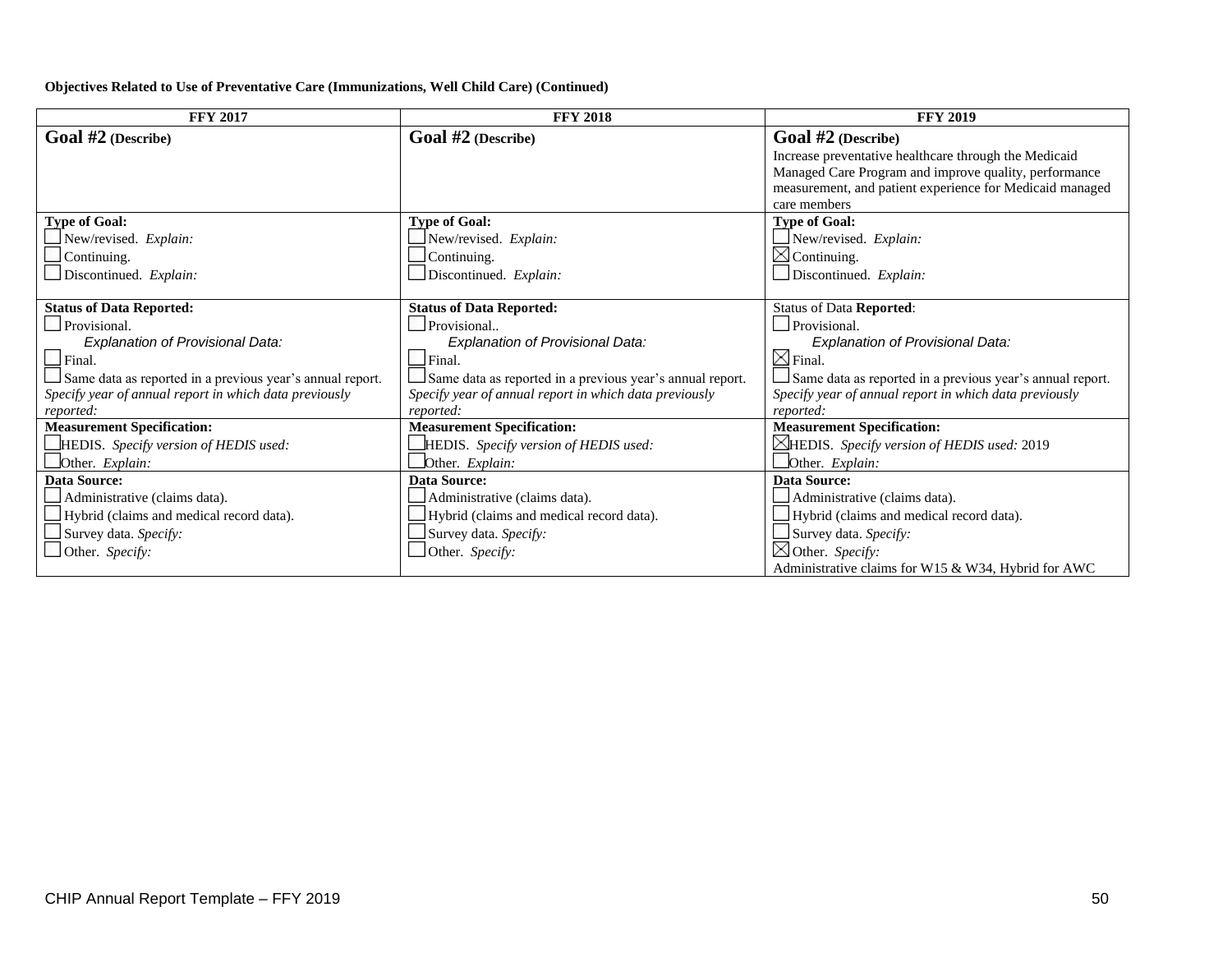| <b>FFY 2017</b>                                              | <b>FFY 2018</b>                                              | <b>FFY 2019</b>                                                 |  |  |  |
|--------------------------------------------------------------|--------------------------------------------------------------|-----------------------------------------------------------------|--|--|--|
| Definition of Population Included in the Measure:            | Definition of Population Included in the Measure:            | Definition of Population Included in the Measure:               |  |  |  |
| Definition of numerator:                                     | Definition of numerator:                                     | Definition of numerator: • Child Visits in the First 15 Months  |  |  |  |
| Definition of denominator:                                   | Definition of denominator:                                   | of Life $(W15)$                                                 |  |  |  |
| Denominator includes CHIP population only.                   | Denominator includes CHIP population only.                   | • Well Child Visits in the 3rd, 4th, 5th, and 6th Years of Life |  |  |  |
| Denominator includes CHIP and Medicaid (Title XIX).          | Denominator includes CHIP and Medicaid (Title XIX).          | (W34)                                                           |  |  |  |
| If denominator is a subset of the definition selected above, | If denominator is a subset of the definition selected above, | • Adolescent Well-Care Visits (AWC)                             |  |  |  |
| please further define the Denominator, please indicate the   | please further define the Denominator, please indicate the   | W15: The number of members who received 6 or more well-         |  |  |  |
| number of children excluded:                                 | number of children excluded:                                 | child visits with a PCP, on different dates of service, on or   |  |  |  |
|                                                              |                                                              | before the child's 15-month birthday.                           |  |  |  |
|                                                              |                                                              | W34:At least 1 well-child visit with a PCP during the           |  |  |  |
|                                                              |                                                              | measurement year.                                               |  |  |  |
|                                                              |                                                              | AWC:At least 1 comprehensive well-care visit with a PCP or      |  |  |  |
|                                                              |                                                              | an OB/GYN practitioner during the measurement year.             |  |  |  |
|                                                              |                                                              | Definition of denominator:                                      |  |  |  |
|                                                              |                                                              | Denominator includes CHIP population only.                      |  |  |  |
|                                                              |                                                              | $\boxtimes$ Denominator includes CHIP and Medicaid (Title XIX). |  |  |  |
|                                                              |                                                              | If denominator is a subset of the definition selected above,    |  |  |  |
|                                                              |                                                              | please further define the Denominator, please indicate the      |  |  |  |
|                                                              |                                                              | number of children excluded: The eligible population            |  |  |  |
| <b>Date Range:</b>                                           | <b>Date Range:</b>                                           | <b>Date Range:</b>                                              |  |  |  |
| From: (mm/yyyy) To: (mm/yyyy)                                | From: (mm/yyyy) To: (mm/yyyy)                                | From: (mm/yyyy) 01/2018 To: (mm/yyyy) 12/2018                   |  |  |  |
| <b>HEDIS Performance Measurement Data:</b>                   | <b>HEDIS Performance Measurement Data:</b>                   | <b>HEDIS Performance Measurement Data:</b>                      |  |  |  |
| (If reporting with HEDIS)                                    | (If reporting with HEDIS)                                    | (If reporting with HEDIS)                                       |  |  |  |
| Numerator:                                                   | Numerator:                                                   | Numerator: 0                                                    |  |  |  |
| Denominator:                                                 | Denominator:                                                 | Denominator: 0                                                  |  |  |  |
| Rate:                                                        | Rate:                                                        | Rate:                                                           |  |  |  |
|                                                              |                                                              |                                                                 |  |  |  |
| <b>Deviations from Measure Specifications:</b>               | <b>Deviations from Measure Specifications:</b>               | <b>Deviations from Measure Specifications:</b>                  |  |  |  |
| Year of Data, Explain.                                       | Year of Data, Explain.                                       | Year of Data, Explain.                                          |  |  |  |
|                                                              |                                                              |                                                                 |  |  |  |
| Data Source, Explain.                                        | Data Source, Explain.                                        | Data Source, Explain.                                           |  |  |  |
| $\Box$ Numerator, <i>Explain</i> .                           | $\Box$ Numerator, <i>Explain</i> .                           | $\Box$ Numerator, <i>Explain</i> .                              |  |  |  |
|                                                              |                                                              |                                                                 |  |  |  |
| $\Box$ Denominator, <i>Explain</i> .                         | Denominator, Explain.                                        | $\Box$ Denominator, <i>Explain</i> .                            |  |  |  |
|                                                              |                                                              |                                                                 |  |  |  |
| Other, Explain.                                              | Other, Explain.                                              | Other, Explain.                                                 |  |  |  |
|                                                              |                                                              |                                                                 |  |  |  |
|                                                              |                                                              |                                                                 |  |  |  |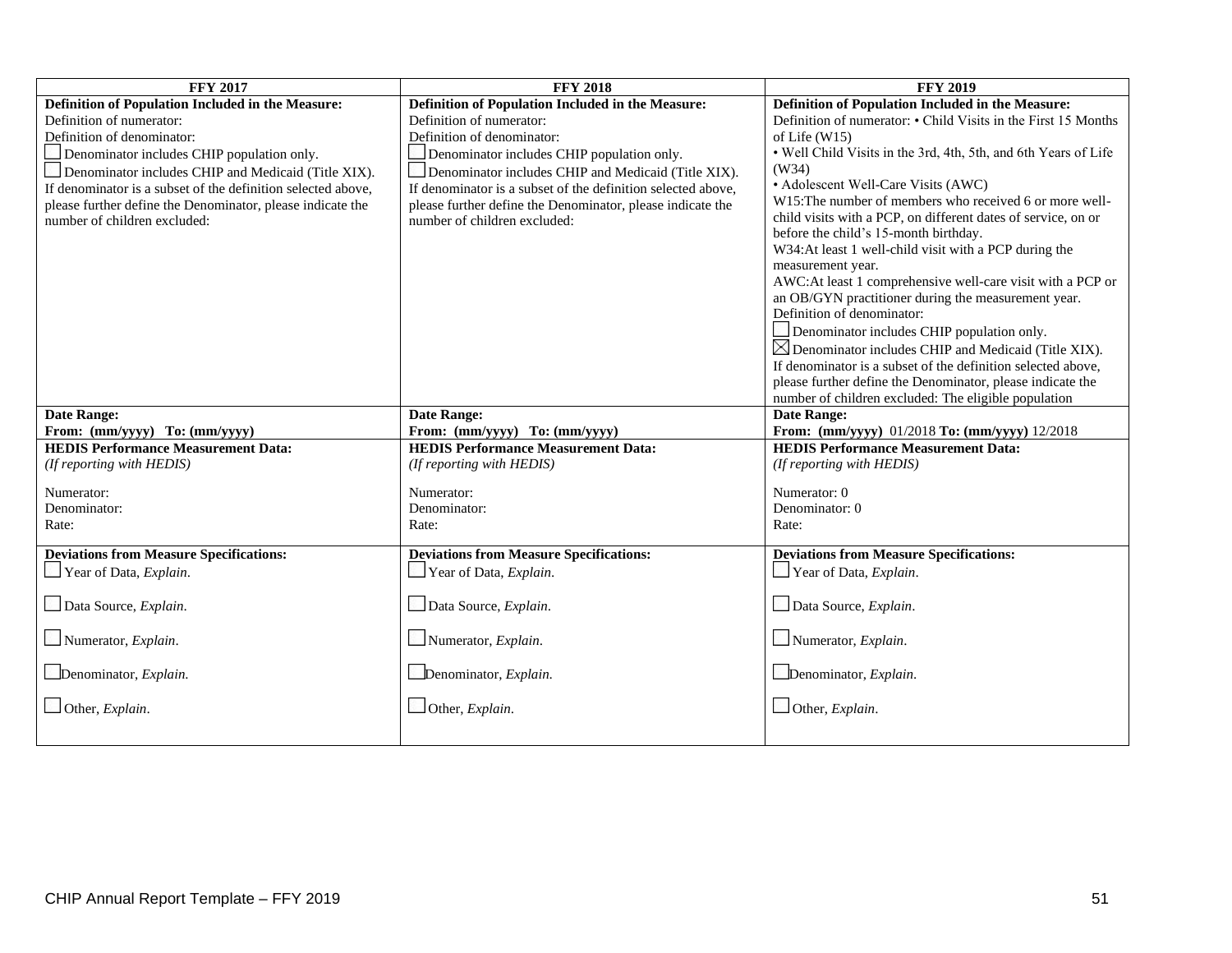| <b>FFY 2017</b>                                                                                                                                                                                                                         | <b>FFY 2018</b>                                                                                                                                                                                                                         | <b>FFY 2019</b>                                                                                                                                                                                                                                                                                                                                                                                                                                                                                                                                                                                                                                                                                                                                                                                                                                                                                                                                                                                                                                                  |
|-----------------------------------------------------------------------------------------------------------------------------------------------------------------------------------------------------------------------------------------|-----------------------------------------------------------------------------------------------------------------------------------------------------------------------------------------------------------------------------------------|------------------------------------------------------------------------------------------------------------------------------------------------------------------------------------------------------------------------------------------------------------------------------------------------------------------------------------------------------------------------------------------------------------------------------------------------------------------------------------------------------------------------------------------------------------------------------------------------------------------------------------------------------------------------------------------------------------------------------------------------------------------------------------------------------------------------------------------------------------------------------------------------------------------------------------------------------------------------------------------------------------------------------------------------------------------|
| <b>Additional notes on measure:</b>                                                                                                                                                                                                     | <b>Additional notes on measure:</b>                                                                                                                                                                                                     | Additional notes on measure: We define numerator,                                                                                                                                                                                                                                                                                                                                                                                                                                                                                                                                                                                                                                                                                                                                                                                                                                                                                                                                                                                                                |
|                                                                                                                                                                                                                                         |                                                                                                                                                                                                                                         | denominator and rate as follows:                                                                                                                                                                                                                                                                                                                                                                                                                                                                                                                                                                                                                                                                                                                                                                                                                                                                                                                                                                                                                                 |
|                                                                                                                                                                                                                                         |                                                                                                                                                                                                                                         | Numerator: W15: 21,907                                                                                                                                                                                                                                                                                                                                                                                                                                                                                                                                                                                                                                                                                                                                                                                                                                                                                                                                                                                                                                           |
|                                                                                                                                                                                                                                         |                                                                                                                                                                                                                                         | W34: 100,411                                                                                                                                                                                                                                                                                                                                                                                                                                                                                                                                                                                                                                                                                                                                                                                                                                                                                                                                                                                                                                                     |
|                                                                                                                                                                                                                                         |                                                                                                                                                                                                                                         | AWC: 1,165                                                                                                                                                                                                                                                                                                                                                                                                                                                                                                                                                                                                                                                                                                                                                                                                                                                                                                                                                                                                                                                       |
|                                                                                                                                                                                                                                         |                                                                                                                                                                                                                                         | Denominator: W15: 36,706                                                                                                                                                                                                                                                                                                                                                                                                                                                                                                                                                                                                                                                                                                                                                                                                                                                                                                                                                                                                                                         |
|                                                                                                                                                                                                                                         |                                                                                                                                                                                                                                         | W34: 147,688                                                                                                                                                                                                                                                                                                                                                                                                                                                                                                                                                                                                                                                                                                                                                                                                                                                                                                                                                                                                                                                     |
|                                                                                                                                                                                                                                         |                                                                                                                                                                                                                                         | AWC: 2,055                                                                                                                                                                                                                                                                                                                                                                                                                                                                                                                                                                                                                                                                                                                                                                                                                                                                                                                                                                                                                                                       |
|                                                                                                                                                                                                                                         |                                                                                                                                                                                                                                         | Rate: W15: 59.68%                                                                                                                                                                                                                                                                                                                                                                                                                                                                                                                                                                                                                                                                                                                                                                                                                                                                                                                                                                                                                                                |
|                                                                                                                                                                                                                                         |                                                                                                                                                                                                                                         | W34: 67.99%                                                                                                                                                                                                                                                                                                                                                                                                                                                                                                                                                                                                                                                                                                                                                                                                                                                                                                                                                                                                                                                      |
|                                                                                                                                                                                                                                         |                                                                                                                                                                                                                                         | AWC: 56.69%                                                                                                                                                                                                                                                                                                                                                                                                                                                                                                                                                                                                                                                                                                                                                                                                                                                                                                                                                                                                                                                      |
| <b>Other Performance Measurement Data:</b>                                                                                                                                                                                              | <b>Other Performance Measurement Data:</b>                                                                                                                                                                                              | <b>Other Performance Measurement Data:</b>                                                                                                                                                                                                                                                                                                                                                                                                                                                                                                                                                                                                                                                                                                                                                                                                                                                                                                                                                                                                                       |
| (If reporting with another methodology)                                                                                                                                                                                                 | (If reporting with another methodology)                                                                                                                                                                                                 | (If reporting with another methodology)                                                                                                                                                                                                                                                                                                                                                                                                                                                                                                                                                                                                                                                                                                                                                                                                                                                                                                                                                                                                                          |
| Numerator:                                                                                                                                                                                                                              | Numerator:                                                                                                                                                                                                                              | Numerator:                                                                                                                                                                                                                                                                                                                                                                                                                                                                                                                                                                                                                                                                                                                                                                                                                                                                                                                                                                                                                                                       |
| Denominator:                                                                                                                                                                                                                            | Denominator:                                                                                                                                                                                                                            | Denominator:                                                                                                                                                                                                                                                                                                                                                                                                                                                                                                                                                                                                                                                                                                                                                                                                                                                                                                                                                                                                                                                     |
| Rate:                                                                                                                                                                                                                                   | Rate:                                                                                                                                                                                                                                   | Rate:                                                                                                                                                                                                                                                                                                                                                                                                                                                                                                                                                                                                                                                                                                                                                                                                                                                                                                                                                                                                                                                            |
|                                                                                                                                                                                                                                         |                                                                                                                                                                                                                                         |                                                                                                                                                                                                                                                                                                                                                                                                                                                                                                                                                                                                                                                                                                                                                                                                                                                                                                                                                                                                                                                                  |
| Additional notes on measure:                                                                                                                                                                                                            | Additional notes on measure:                                                                                                                                                                                                            | Additional notes on measure:                                                                                                                                                                                                                                                                                                                                                                                                                                                                                                                                                                                                                                                                                                                                                                                                                                                                                                                                                                                                                                     |
| <b>Explanation of Progress:</b>                                                                                                                                                                                                         | <b>Explanation of Progress:</b>                                                                                                                                                                                                         | <b>Explanation of Progress:</b>                                                                                                                                                                                                                                                                                                                                                                                                                                                                                                                                                                                                                                                                                                                                                                                                                                                                                                                                                                                                                                  |
| How did your performance in 2017 compare with the<br>Annual Performance Objective documented in your<br>2016 Annual Report?                                                                                                             | How did your performance in 2018 compare with the<br>Annual Performance Objective documented in your<br>2017 Annual Report?                                                                                                             | How did your performance in 2019 compare with the<br>Annual Performance Objective documented in your<br><b>2018 Annual Report?</b> The 2019 rates for W15, W34 and<br>AWC improved compared to 2018. The W15 rate<br>improved from 57.33% to 59.68% and the AWC<br>improved from 54.16% to 56.69%. There was a slight<br>decrease for W34 in 2019 compared to 2018, 68.07% to<br>67.99.                                                                                                                                                                                                                                                                                                                                                                                                                                                                                                                                                                                                                                                                          |
| What quality improvement activities that involve the<br>CHIP program and benefit CHIP enrollees help<br>enhance your ability to report on this measure,<br>improve your results for this measure, or make<br>progress toward your goal? | What quality improvement activities that involve the<br>CHIP program and benefit CHIP enrollees help<br>enhance your ability to report on this measure,<br>improve your results for this measure, or make<br>progress toward your goal? | What quality improvement activities that involve the<br>CHIP program and benefit CHIP enrollees help<br>enhance your ability to report on this measure,<br>improve your results for this measure, or make<br>progress toward your goal? Leverage population heath<br>management activites through statewide quality<br>collaboratives such as the Medicaid Quality Committee<br>and the Pediateric Subcommittee; utilize data analytics to<br>support data collection and analyses in its quality<br>improvement strategies; identified healthcare<br>improvements in the CHIP population utilizing specified<br>performance metrics; engaging stakeholders throughout<br>the state of Louisiana to solicit input from providers,<br>specialists, and clinicians on the selection of Medicaid<br>performance measures; implemented a Medicaid<br>managed care quality dashboard to display trends and<br>benchmarks; and updated the Medicaid Quality Strategy<br>to align current goals and objectives with aspects of the<br>Medicaid child health population. |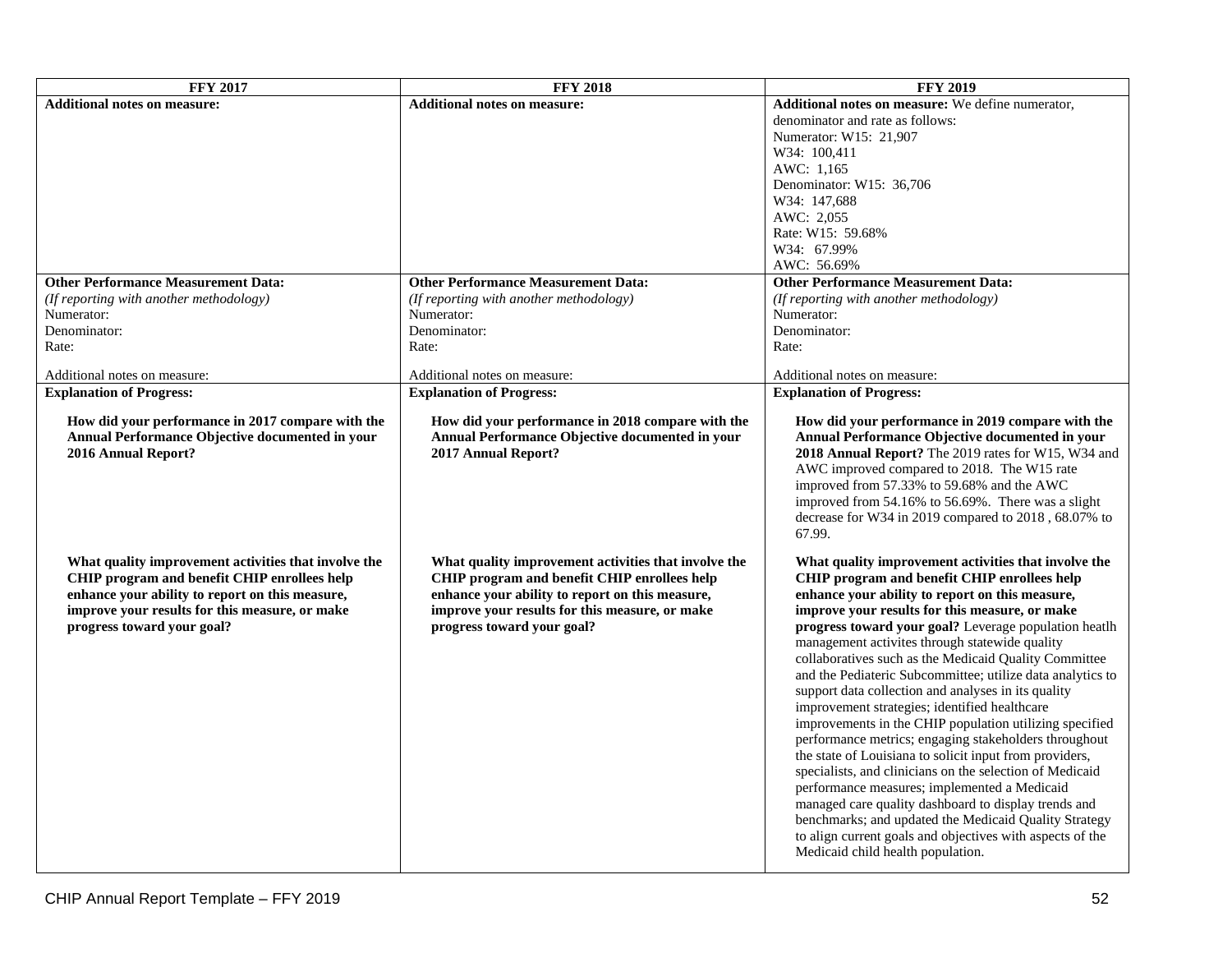| <b>FFY 2017</b>                                   | <b>FFY 2018</b>                                   | <b>FFY 2019</b>                                   |  |  |  |
|---------------------------------------------------|---------------------------------------------------|---------------------------------------------------|--|--|--|
| Please indicate how CMS might be of assistance in | Please indicate how CMS might be of assistance in | Please indicate how CMS might be of assistance in |  |  |  |
| improving the completeness or accuracy of your    | improving the completeness or accuracy of your    | improving the completeness or accuracy of your    |  |  |  |
| reporting of the data.                            | reporting of the data.                            | reporting of the data.                            |  |  |  |
| <b>Annual Performance Objective for FFY 2018:</b> | <b>Annual Performance Objective for FFY 2019:</b> | <b>Annual Performance Objective for FFY 2020:</b> |  |  |  |
| <b>Annual Performance Objective for FFY 2019:</b> | <b>Annual Performance Objective for FFY 2020:</b> | <b>Annual Performance Objective for FFY 2021:</b> |  |  |  |
| <b>Annual Performance Objective for FFY 2020:</b> | <b>Annual Performance Objective for FFY 2021:</b> | <b>Annual Performance Objective for FFY 2022:</b> |  |  |  |
| Explain how these objectives were set:            | Explain how these objectives were set:            | Explain how these objectives were set:            |  |  |  |
| <b>Other Comments on Measure:</b>                 | <b>Other Comments on Measure:</b>                 | <b>Other Comments on Measure:</b>                 |  |  |  |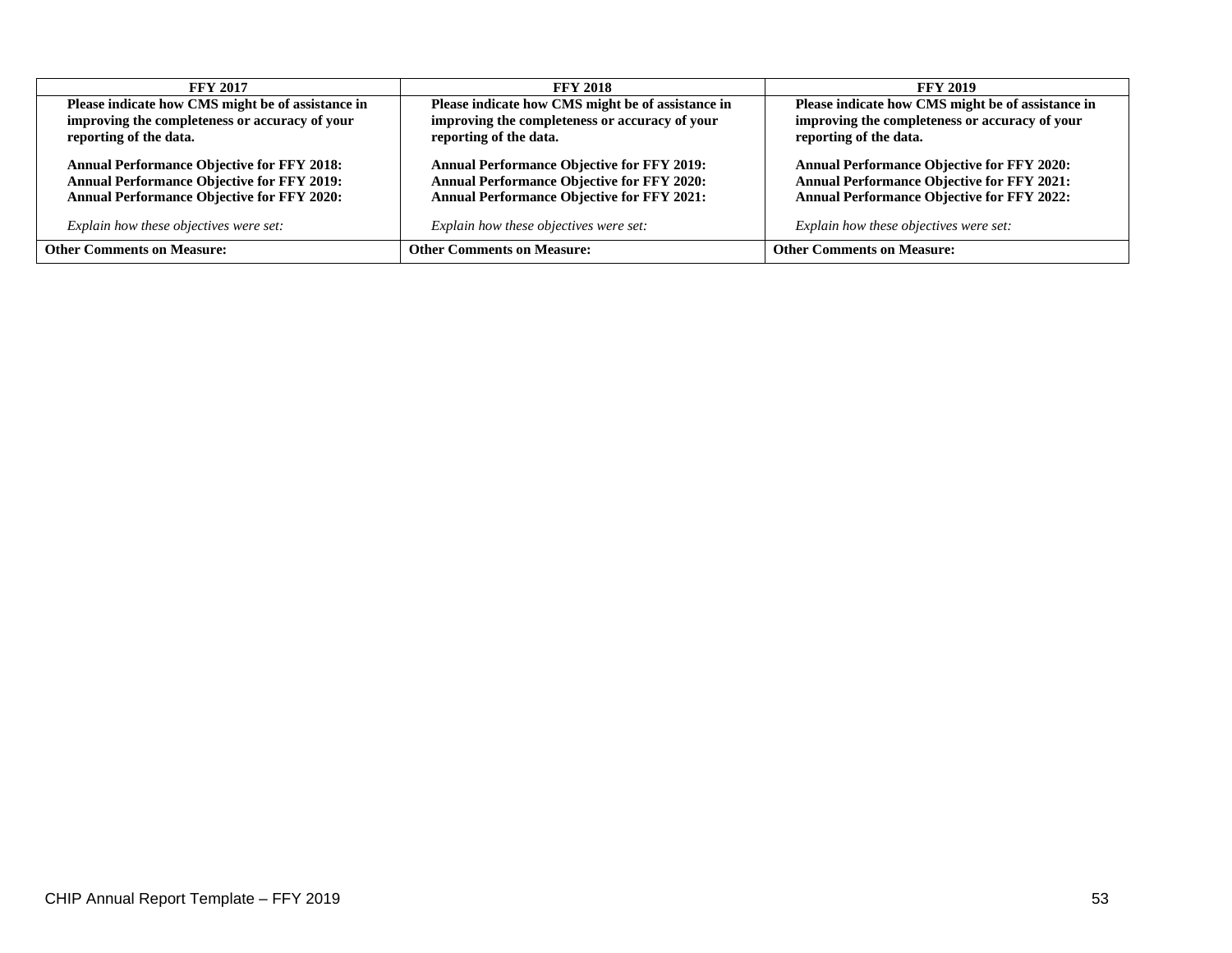### **Objectives Related to Use of Preventative Care (Immunizations, Well Child Care) (Continued)**

| <b>FFY 2017</b>                                                                                                     | <b>FFY 2018</b>                                                                                                     | <b>FFY 2019</b>                                                                                                     |  |  |  |
|---------------------------------------------------------------------------------------------------------------------|---------------------------------------------------------------------------------------------------------------------|---------------------------------------------------------------------------------------------------------------------|--|--|--|
| Goal #3 (Describe)                                                                                                  | Goal #3 (Describe)                                                                                                  | Goal #3 (Describe)                                                                                                  |  |  |  |
|                                                                                                                     |                                                                                                                     |                                                                                                                     |  |  |  |
| <b>Type of Goal:</b>                                                                                                | <b>Type of Goal:</b>                                                                                                | <b>Type of Goal:</b>                                                                                                |  |  |  |
| New/revised. Explain:                                                                                               | New/revised. Explain:                                                                                               | New/revised. Explain:                                                                                               |  |  |  |
| Continuing.                                                                                                         | Continuing.                                                                                                         | Continuing.                                                                                                         |  |  |  |
| $\Box$ Discontinued. Explain:                                                                                       | $\Box$ Discontinued. Explain:                                                                                       | $\Box$ Discontinued. Explain:                                                                                       |  |  |  |
|                                                                                                                     |                                                                                                                     |                                                                                                                     |  |  |  |
| <b>Status of Data Reported:</b><br>Provisional.                                                                     | <b>Status of Data Reported:</b><br>Provisional.                                                                     | <b>Status of Data Reported:</b><br>Provisional.                                                                     |  |  |  |
| Explanation of Provisional Data:                                                                                    | <b>Explanation of Provisional Data:</b>                                                                             | <b>Explanation of Provisional Data:</b>                                                                             |  |  |  |
| $\Box$ Final.                                                                                                       | $\Box$ Final.                                                                                                       | $\Box$ Final.                                                                                                       |  |  |  |
|                                                                                                                     |                                                                                                                     |                                                                                                                     |  |  |  |
| Same data as reported in a previous year's annual report.<br>Specify year of annual report in which data previously | Same data as reported in a previous year's annual report.<br>Specify year of annual report in which data previously | Same data as reported in a previous year's annual report.<br>Specify year of annual report in which data previously |  |  |  |
| reported:                                                                                                           | reported:                                                                                                           | reported:                                                                                                           |  |  |  |
| <b>Measurement Specification:</b>                                                                                   | <b>Measurement Specification:</b>                                                                                   | <b>Measurement Specification:</b>                                                                                   |  |  |  |
| HEDIS. Specify version of HEDIS used:                                                                               | HEDIS. Specify version of HEDIS used:                                                                               | HEDIS. Specify version of HEDIS used:                                                                               |  |  |  |
| Other. Explain:                                                                                                     | Other. Explain:                                                                                                     | Other. Explain:                                                                                                     |  |  |  |
| Data Source:                                                                                                        | <b>Data Source:</b>                                                                                                 | <b>Data Source:</b>                                                                                                 |  |  |  |
| Administrative (claims data).                                                                                       | Administrative (claims data).                                                                                       | Administrative (claims data).                                                                                       |  |  |  |
| Hybrid (claims and medical record data).                                                                            | Hybrid (claims and medical record data).                                                                            | Hybrid (claims and medical record data).                                                                            |  |  |  |
| Survey data. Specify:                                                                                               | Survey data. Specify:                                                                                               | Survey data. Specify:                                                                                               |  |  |  |
| Other. Specify:                                                                                                     | Other. Specify:                                                                                                     | Other. Specify:                                                                                                     |  |  |  |
|                                                                                                                     |                                                                                                                     |                                                                                                                     |  |  |  |
| Definition of Population Included in the Measure:                                                                   | Definition of Population Included in the Measure:                                                                   | Definition of Population Included in the Measure:                                                                   |  |  |  |
| Definition of numerator:                                                                                            | Definition of numerator:                                                                                            | Definition of numerator:                                                                                            |  |  |  |
| Definition of denominator:                                                                                          | Definition of denominator:                                                                                          | Definition of denominator:                                                                                          |  |  |  |
| Denominator includes CHIP population only.                                                                          | Denominator includes CHIP population only.                                                                          | Denominator includes CHIP population only.                                                                          |  |  |  |
| Denominator includes CHIP and Medicaid (Title XIX).                                                                 | Denominator includes CHIP and Medicaid (Title XIX).                                                                 | Denominator includes CHIP and Medicaid (Title XIX).                                                                 |  |  |  |
| If denominator is a subset of the definition selected above,                                                        | If denominator is a subset of the definition selected above,                                                        | If denominator is a subset of the definition selected above,                                                        |  |  |  |
| please further define the Denominator, please indicate the                                                          | please further define the Denominator, please indicate the                                                          | please further define the Denominator, please indicate the                                                          |  |  |  |
| number of children excluded:                                                                                        | number of children excluded:                                                                                        | number of children excluded:                                                                                        |  |  |  |
| <b>Date Range:</b>                                                                                                  | <b>Date Range:</b>                                                                                                  | Date Range:                                                                                                         |  |  |  |
| From: (mm/yyyy) To: (mm/yyyy)                                                                                       | From: (mm/yyyy) To: (mm/yyyy)                                                                                       | From: (mm/yyyy) To: (mm/yyyy)                                                                                       |  |  |  |
| <b>HEDIS Performance Measurement Data:</b>                                                                          | <b>HEDIS Performance Measurement Data:</b>                                                                          | <b>HEDIS Performance Measurement Data:</b>                                                                          |  |  |  |
| (If reporting with HEDIS)                                                                                           | (If reporting with HEDIS)                                                                                           | (If reporting with HEDIS)                                                                                           |  |  |  |
| Numerator:                                                                                                          | Numerator:                                                                                                          | Numerator:                                                                                                          |  |  |  |
| Denominator:                                                                                                        | Denominator:                                                                                                        | Denominator:                                                                                                        |  |  |  |
| Rate:                                                                                                               | Rate:                                                                                                               | Rate:                                                                                                               |  |  |  |
|                                                                                                                     |                                                                                                                     |                                                                                                                     |  |  |  |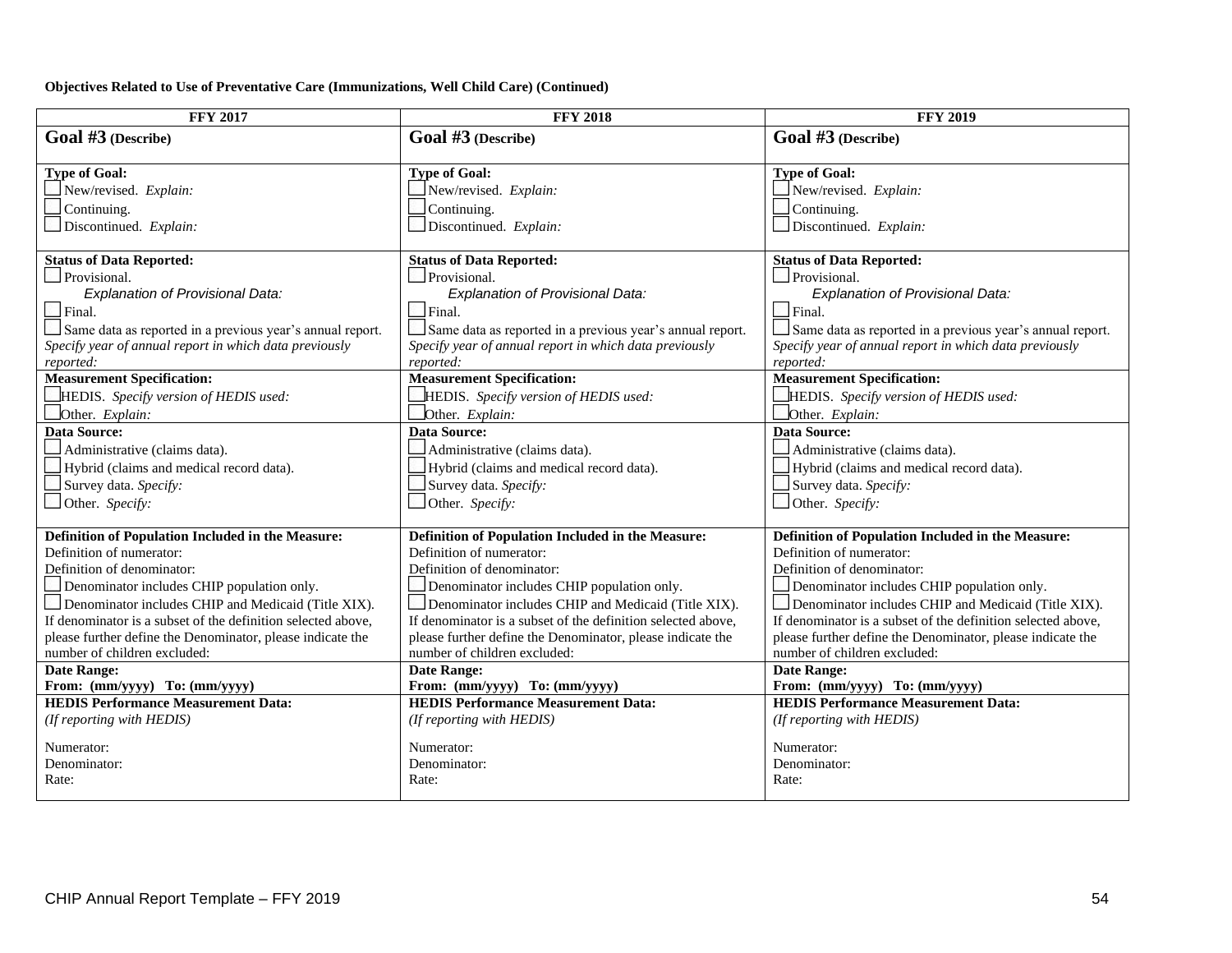| <b>FFY 2017</b>                                                                                                             | <b>FFY 2018</b>                                                                                                             | <b>FFY 2019</b>                                                                                                             |  |  |  |
|-----------------------------------------------------------------------------------------------------------------------------|-----------------------------------------------------------------------------------------------------------------------------|-----------------------------------------------------------------------------------------------------------------------------|--|--|--|
| <b>Deviations from Measure Specifications:</b>                                                                              | <b>Deviations from Measure Specifications:</b>                                                                              | <b>Deviations from Measure Specifications:</b>                                                                              |  |  |  |
| $\Box$ Year of Data, <i>Explain</i> .                                                                                       | $\Box$ Year of Data, <i>Explain</i> .                                                                                       | $\Box$ Year of Data, <i>Explain</i> .                                                                                       |  |  |  |
| Data Source, Explain.                                                                                                       | Data Source, Explain.                                                                                                       | Data Source, Explain.                                                                                                       |  |  |  |
| $\Box$ Numerator, <i>Explain</i> .                                                                                          | Numerator, $Explain$ .                                                                                                      | Numerator, $Explain$ .                                                                                                      |  |  |  |
| Denominator, Explain.                                                                                                       | $\Box$ Denominator, <i>Explain</i> .                                                                                        | Denominator, Explain.                                                                                                       |  |  |  |
| $\Box$ Other, <i>Explain</i> .                                                                                              | $\Box$ Other, <i>Explain</i> .                                                                                              | $\Box$ Other, <i>Explain</i> .                                                                                              |  |  |  |
| <b>Additional notes on measure:</b>                                                                                         | <b>Additional notes on measure:</b>                                                                                         | <b>Additional notes on measure:</b>                                                                                         |  |  |  |
|                                                                                                                             |                                                                                                                             |                                                                                                                             |  |  |  |
| <b>Other Performance Measurement Data:</b>                                                                                  | <b>Other Performance Measurement Data:</b>                                                                                  | <b>Other Performance Measurement Data:</b>                                                                                  |  |  |  |
| (If reporting with another methodology)                                                                                     | (If reporting with another methodology)                                                                                     | (If reporting with another methodology)                                                                                     |  |  |  |
| Numerator:                                                                                                                  | Numerator:                                                                                                                  | Numerator:                                                                                                                  |  |  |  |
| Denominator:                                                                                                                | Denominator:                                                                                                                | Denominator:                                                                                                                |  |  |  |
| Rate:                                                                                                                       | Rate:                                                                                                                       | Rate:                                                                                                                       |  |  |  |
| Additional notes on measure:                                                                                                | Additional notes on measure:                                                                                                | Additional notes on measure:                                                                                                |  |  |  |
| <b>Explanation of Progress:</b>                                                                                             | <b>Explanation of Progress:</b>                                                                                             | <b>Explanation of Progress:</b>                                                                                             |  |  |  |
|                                                                                                                             |                                                                                                                             |                                                                                                                             |  |  |  |
| How did your performance in 2017 compare with the<br>Annual Performance Objective documented in your<br>2016 Annual Report? | How did your performance in 2018 compare with the<br>Annual Performance Objective documented in your<br>2017 Annual Report? | How did your performance in 2019 compare with the<br>Annual Performance Objective documented in your<br>2018 Annual Report? |  |  |  |
| What quality improvement activities that involve the                                                                        | What quality improvement activities that involve the                                                                        | What quality improvement activities that involve the                                                                        |  |  |  |
| CHIP program and benefit CHIP enrollees help                                                                                | CHIP program and benefit CHIP enrollees help                                                                                | CHIP program and benefit CHIP enrollees help                                                                                |  |  |  |
| enhance your ability to report on this measure,                                                                             | enhance your ability to report on this measure,                                                                             | enhance your ability to report on this measure,                                                                             |  |  |  |
| improve your results for this measure, or make                                                                              | improve your results for this measure, or make                                                                              | improve your results for this measure, or make                                                                              |  |  |  |
| progress toward your goal?                                                                                                  | progress toward your goal?                                                                                                  | progress toward your goal?                                                                                                  |  |  |  |
| Please indicate how CMS might be of assistance in                                                                           | Please indicate how CMS might be of assistance in                                                                           | Please indicate how CMS might be of assistance in                                                                           |  |  |  |
| improving the completeness or accuracy of your                                                                              | improving the completeness or accuracy of your                                                                              | improving the completeness or accuracy of your                                                                              |  |  |  |
| reporting of the data.                                                                                                      | reporting of the data.                                                                                                      | reporting of the data.                                                                                                      |  |  |  |
| <b>Annual Performance Objective for FFY 2018:</b>                                                                           | <b>Annual Performance Objective for FFY 2019:</b>                                                                           | <b>Annual Performance Objective for FFY 2020:</b>                                                                           |  |  |  |
| <b>Annual Performance Objective for FFY 2019:</b>                                                                           | Annual Performance Objective for FFY 2020:                                                                                  | <b>Annual Performance Objective for FFY 2021:</b>                                                                           |  |  |  |
| <b>Annual Performance Objective for FFY 2020:</b>                                                                           | <b>Annual Performance Objective for FFY 2021:</b>                                                                           | <b>Annual Performance Objective for FFY 2022:</b>                                                                           |  |  |  |
| Explain how these objectives were set:                                                                                      | Explain how these objectives were set:                                                                                      | Explain how these objectives were set:                                                                                      |  |  |  |
| <b>Other Comments on Measure:</b>                                                                                           | <b>Other Comments on Measure:</b>                                                                                           | <b>Other Comments on Measure:</b>                                                                                           |  |  |  |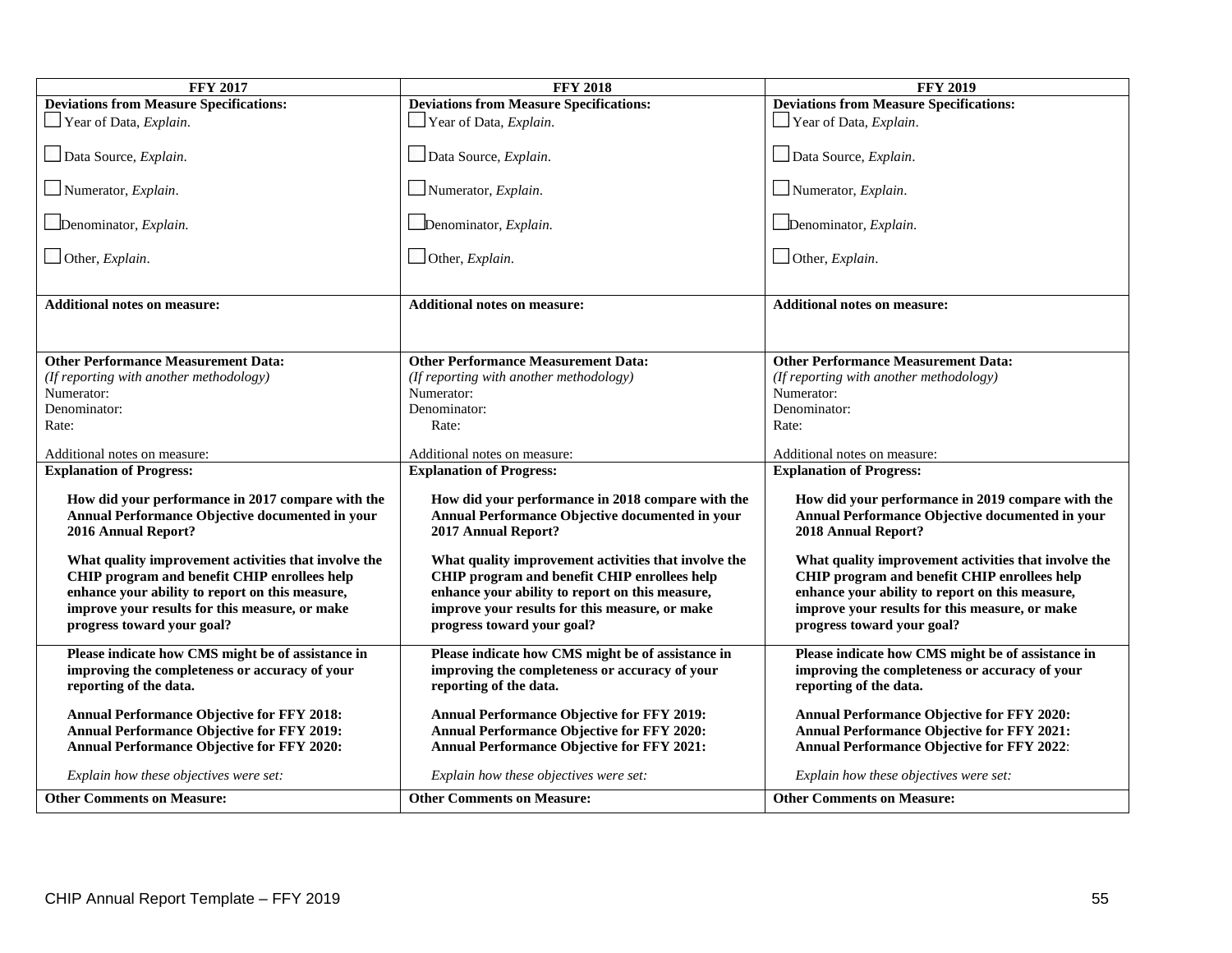1. What other strategies does your state use to measure and report on access to, quality, or outcomes of care received by your CHIP population? What have you found? **[7500]**

The State of Louisiana uses the Medicaid Managed care Quality Strategy as a function of the Medicaid Quality Assessment and Performance Improvement Program to continually monitor and evaluate the quality as well as the appropriateness of care and services; to ensure a culture of improvement for Medicaid/CHIP's care and services; and to promote improved patient outcomes through monitoring and evaluation activities. The Medicaid Quality and Performance Improvement Program incorporates strategies that include but are not limited to performance improvement projects, medical record audits, performance measures, continuous quality improvement activities (PDSA), member satisfaction surveys, health insurance surveys, delivery systems reforms, health information technology, and activities to ascertain health disparities identified through data collection. In addition, the State of Louisiana contractually requires managed care organizations to submit quarterly and annual reports that provide aggregated data on utilization of services for the CHIP population. The state conducts an annual quality review of MCOs serving public health program enrollees. Examples of Medicaid Quality Improvement strategies include:

• Two Performance Improvement Projects (PIP) that focus on ADHD and Prematurity. The targets for improvement are to reduce preterm births before 32 weeks gestation by 10% in women who experienced a prior preterm singleton birth and reduce by 20% prescriptions among populations who are shown to have a high incidence of prescribing with a focus on the 0-6 year(s) old population by the end of the three-year contract extension period.

• Leverage population health management through statewide quality collaboratives such as the: Louisiana Perinatal Quality Collaborative, Managed Care Organization (MCO) PIP Collaborative, Medicaid Quality Committee, Medicaid Quality Subcommittees, Perinatal Commission, HIV Affinity Group, Louisiana Colorectal Taskforce, March of Dimes Perinatal taskforce, Taking Aim at Cancer in Louisiana (TACL). These collaboratives and committees are valuable stakeholder engagement opportunities to improve health outcomes through provider and community outreach, policy updates, and feedback.

• The Louisiana Medicaid Program utilizes data analytics to support data collection and analysis in its quality improvement strategies.

• Engaged stakeholders throughout the state of Louisiana via regional town halls, surveys, and other outreach activities to solicit input from providers, specialists, and clinicians regarding the selection of Medicaid performance measures and to inform the Medicaid Quality Strategy. • Identified healthcare improvements in the Medicaid/CHIP population utilizing specified

performance metrics and implemented a Medicaid Managed Care Quality Dashboard to display trends and benchmarks.

• Increased the adoption of Electronic Health Records throughout the state of Louisiana through the Medicaid Health Information Technology Program.

• Utilizing member and provider satisfaction surveys to assess member satisfaction with their overall health care experience as well as provider satisfaction of the health plans.

• The state of Louisiana in partnership with MCOs, work to identify and address the factors that lead to health disparities among, racial, ethnic, geographic and socioeconomic groups so that barriers to health equity can be removed. The MCOs are required to report demographic data (including racial/ethnic data), outcome measures, utilization and special needs population (target population) data to the State through the required data submission process. The measurement of any disparity by racial or ethnic groups will be used to monitor timely access, quality and appropriateness of care and coverage/authorization of care. Each MCO reports on cultural competency and linguistics requirements as well as core benefits and services.

• LDH surveys the MCOs through our External Quality Review Organization to identify any health disparities with the administration of Medicaid services, identify differences in health outcomes, gaps in quality of care for Medicaid members and/or subgroups. Findings are published in the Annual Technical Reports.

• Analyze patient-level data and provider profiles to increase access to care to assure network adequacy.

• Alignment of quality measures across managed care organizations has reduced the burden of quality data reporting.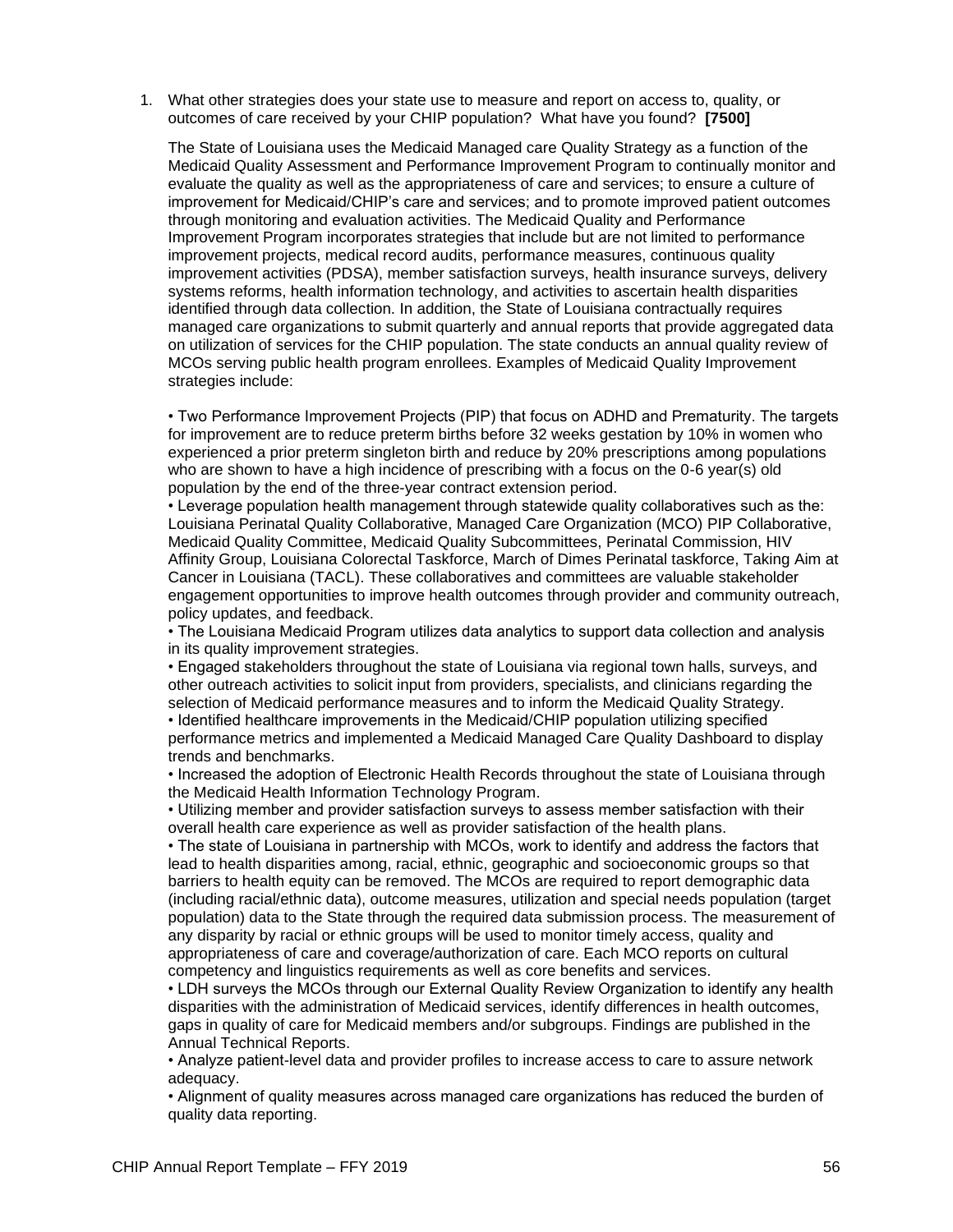• Reviewed and updated the Medicaid Quality Strategy to align current goals and objectives with aspects of the Medicaid child health population.

• Louisiana Medicaid introduced a two percent (2%) withhold requirement into its MCO contracts to incentivize quality, health outcomes, and value based payment (VBP). One percent (1%) of the withhold is tied to the achievement of quality and health outcomes, specifically a MCOs' performance on the Medicaid managed care incentive-based quality measures. In addition, one percent (1%) is linked to increasing the use of VBP to improve quality and health outcomes.

2. What strategies does your CHIP program have for future measurement and reporting on access to, quality, or outcomes of care received by your CHIP population? When will data be available? **[7500]**

The State of Louisiana intends to promote and further its mission by defining measurable results that will improve Medicaid and CHIP enrolled individuals' access and satisfaction, and will maximize program efficiency, effectiveness, responsiveness and reduce operational and service costs. The following strategies are intended to support the achievement of this mission:

• Implement Value Based Payment as well as the evaluation of our Managed Care Organizations and patient-centered medical homes for Medicaid and CHIP eligible recipients to promote continuity of care;

- Emphasize prevention and self-management in order to improve quality of life;
- Community partnerships to promote best practices,

• Supply providers and members with evidence-based information and resources to support optimal health management;

• Expand upon our Health Information Exchange efforts to improve Louisiana health outcomes by evaluation of known clinical results and quality measures;

• Review the implementation of MCO interventions to improve access to quality and review data analysis of outcomes to care;

• Utilize data management and feedback to drive improvements in care, health outcomes and quality.

• Explore other transformation initiatives to advance quality, access and health outcomes for the CHIP population, such as the Comprehensive Primary Care Plus (CPC+) initiative.

• Continue monitoring the Medicaid quality performance measures to assess improvements in the health outcomes of the Medicaid CHIP population. Updated data will be available June 2020.

3. Have you conducted any focused quality studies on your CHIP population, e.g., adolescents, attention deficit disorder, substance abuse, special heath care needs or other emerging health care needs? What have you found? **[7500]**

One of the collaborative Performance Improvement Projects (PIP) for LDH Medicaid and the five Managed Care Plans is improving the Quality of Diagnosis, Management and Care Coordination for Children and Adolescents with Attention Deficit and Hyperactivity Disorder (ADHD). The PIP's focus is to increase appropriate ADHD diagnosis and drug utilization. The target for improvement is to reduce by 20% prescriptions among populations who are shown to have high incidence of prescribing with a focus on the 0-6 population. The Managed Care Plans collaborate in an effort to identify barriers, implement identified interventions, and use intervention tracking (process) measures to demonstrate improvement for the contract year. As a Collaborative, the five Managed Care Plans agreed upon the following intervention strategies:

• Build workforce capacity

• Conduct provider education for ADHD assessment and management consistent with clinical guidelines

• Facilitate access to and provision of behavioral health consultation for PCPs

• Develop and implement or revise care management programs to improve outreach to eligible and at-risk members for engagement in care coordination

For the most recent year of reporting of 2019, all five Managed Care Plans:

• Showed some improvement in performance indicators that measured compliance with ADHD evidence-based clinical guidelines.

• Conducted quality improvement activities to address workforce capacity, provider education by distribution of the AAP ADHD Toolkit, behavioral health consultation to PCPs, and enhanced case management.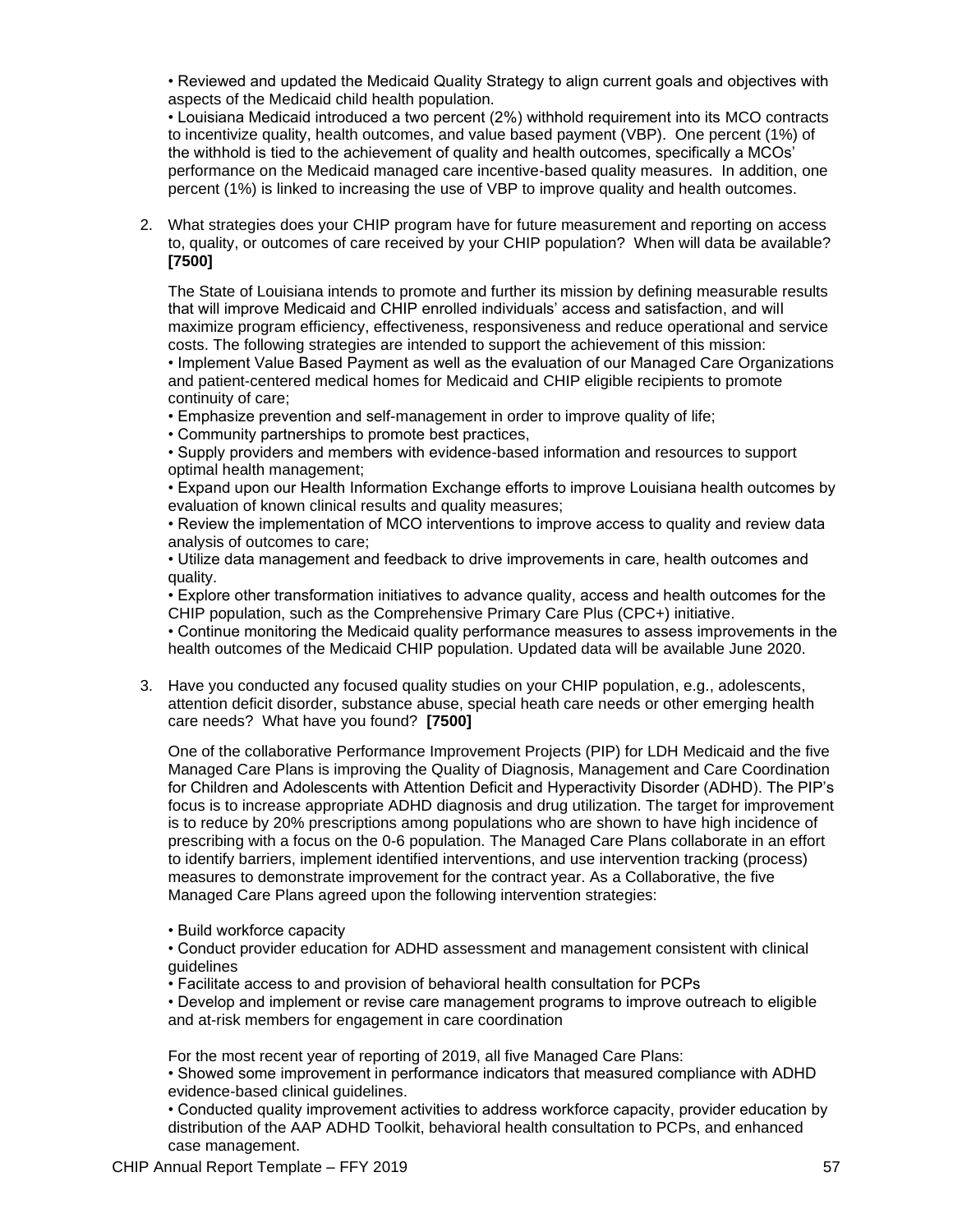4. Please attach any additional studies, analyses or other documents addressing outreach, enrollment, access, quality, utilization, costs, satisfaction, or other aspects of your CHIP program's performance. Please include any analyses or descriptions of any efforts designed to reduce the number of uncovered children in the state through a state health insurance connector program or support for innovative private health coverage initiatives. **[7500]**

The bi-annual Louisiana Health Insurance Survey (LHIS) and associated reports provide the Louisiana Department of Health and Bureau of Health Services Financing (Louisiana Medicaid) with valuable information on Medicaid and CHIP coverage in Louisiana. The Louisiana State University Division of Economics & Policy Research Group (LSU) conducts the telephone survey, which includes over 8000 Louisiana residents, 2000 of which are contacted via their mobile phone. LSU analyzes the information they gather and estimates the Medicaid bias in LHIS based on 500 randomly selected Medicaid recipients and constructs a forecasting model to incorporate LHIS, Current Population Survey (CPS), Medicaid enrollment data and economic data. Results are reported for the whole state as well as by civil parish and LDH administrative region. Estimates are updated twice a year. Louisiana Medicaid utilizes this information to monitor enrollment trends and identify potential gaps in coverage of eligible but uninsured adults and children. Key findings from the 2017 LHIS for Insurance Coverage for Children (under 19) are as follows: 1) Uninsured rates remain very low for children, in line with recent trends, 2) An estimated 28,990 children were uninsured in 2017, representing 2.4 percent of children, 3) Among Medicaid-eligible children, 2.6 percent remain uninsured, and 4) The most common type of coverage among children is Medicaid, with 53.9 percent of children covered by the program. The second most common type of coverage is employer, which covers an estimated 39.0 percent of children.

The annual Diabetes and Obesity Report for the Healthy Louisiana Program includes information on prevalence, utilization, and costs of obesity and diabetes based on data submitted by the each of the five Managed Care Plans and cover the managed care population which includes CHIP recipients. LDH strives to protect and promote health statewide and to ensure access to medical, preventative and rehabilitative services for all residents. LDH and the MCO plans promote strategies to empower the community, promote self-management training and monitor health outcomes. A few recommendations are to appropriately fund outpatient nutritional services provided by a registered dietitian, appropriately fund diabetes self-management education, and implement reforms aimed at improving diabetes and obesity outcomes in Louisiana.

The annual Continuity of Care for Newborns Report focuses on the monitoring and assurance of continuity of care for newborns enrolled in Medicaid managed care program. This report contains data used to identify premature births and the primary discharge diagnoses that triggered rehospitalizations The rehospitalization rate is defined as a readmission to the hospital within thirty days of discharge for infants born premature at less than 37 weeks gestational age and who are within the first six months of life. The rehospitalization rate for infants born during calendar year 2017 is 4.85 percent. The calendar year 2016 rehospitalization rate was 4.79 percent. This indicates that the rehospitalization rate in this group of newborns has remained stable over the past two reporting years.

Enter any Narrative text related to Section IIB below. [7500]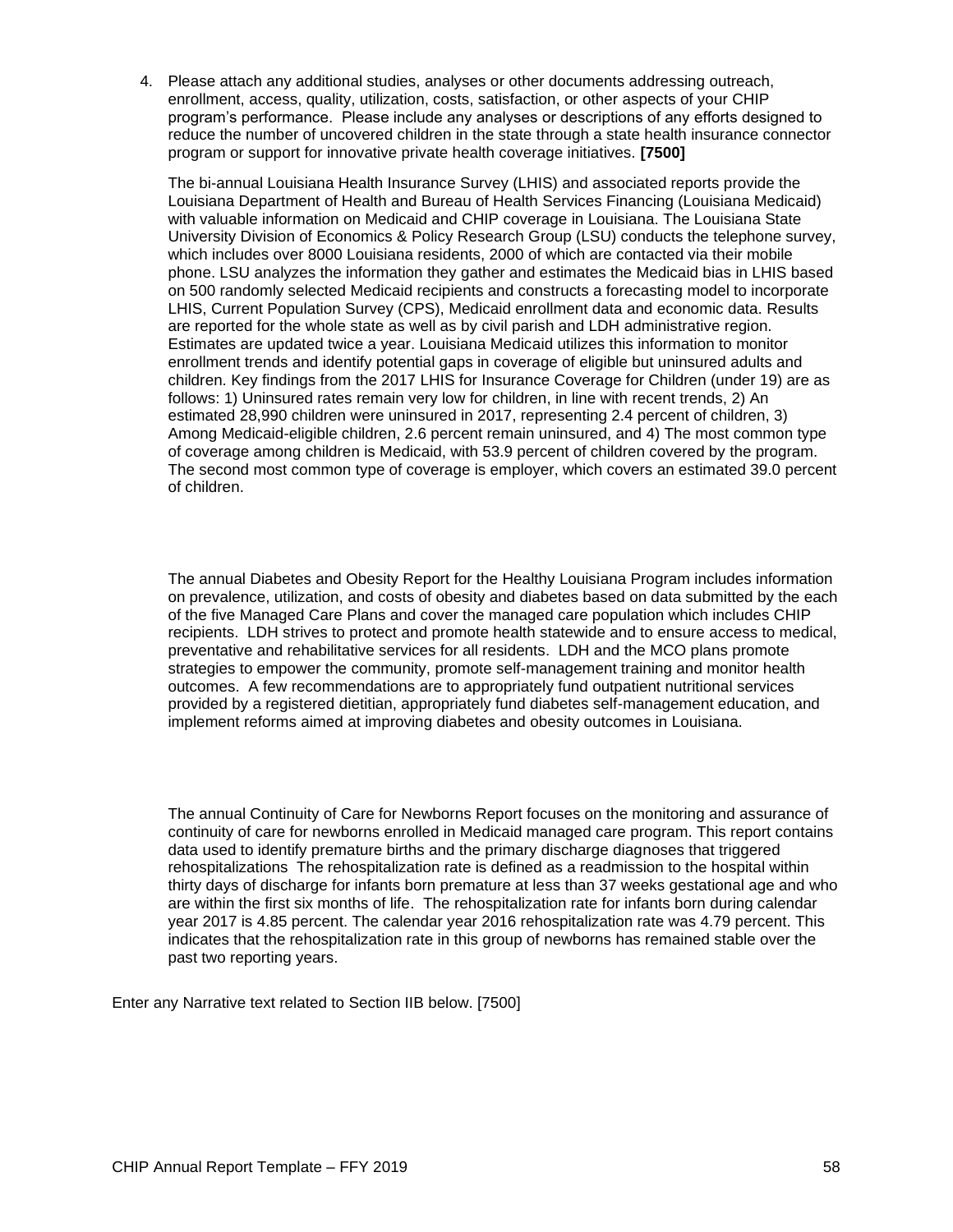# **Section III: Assessment of State Plan and Program Operation**

### **Please reference and summarize attachments that are relevant to specific questions**

Please note that the numbers in brackets, e.g., [7500] are character limits in the CHIP Annual Report Template System (CARTS). You will not be able to enter responses with characters greater than the limit indicated in the brackets.

## **Section IIIA: Outreach**

1. How have you redirected/changed your outreach strategies during the reporting period? **[7500]**

Since Medicaid Expansion, LDH has returned to a more generalized outreach approach of coordinating with community partners and attending outreach events upon request. This allows us to interact and assist the public with Medicaid enrollment and to respond to any Medicaid related questions that may arise.

Another strategy is Outstation. Medicaid staff has been stationed in local hospitals and clinics to further improve the speed at which Medicaid applications are processed for certain low-income eligibility groups such as pregnant women and infants. Outstation Analysts communicate regularly with Application Center staff to improve access to care.

Additionally, with low response rates on eligibility verification requests since the launch of the new eligibility and enrollment system, LDH has refocused its outreach strategies to improve responsiveness and ease of understanding on eligibility. Some strategies include but are not limited to:

• LDH has instituted major notice revisions.

• It has also engaged TV and radio advertisements about keeping information up to date to receive key information about Medicaid.

• Special mailings have been disseminated, along with flyers distributed to providers, community partners and public access areas.

- The managed care organizations have been engaged to conduct outreach calls.
- Providers have been provided with their treated patients that have eligibility issues pending.

• LDH has implemented direct calling before closure if a recipient has not responded to their annual renewal request.

• Partnered with Code for America for a texting pilot specifically focused on eligibility reminders.

• Engaged Local Action Network with flyer to schools, providers and stakeholders about contracting Medicaid if in receipt of an eligibility letter.

2. What methods have you found most effective in reaching low-income, uninsured children (e.g., T.V., school outreach, word-of-mouth)? How have you measured effectiveness? **[7500]**

LDH continues to partner with school systems to provide enrolled students with information about the program, piggy backing with the free/reduced lunch program in sending literature home. Effectiveness can be measured through enrollment in the program in areas of the state that have traditionally had higher uninsured rates for children and families.

LDH continues to conduct outreach to non-profit organizations, faith-based organizations, private employers and other government agencies; especially those at which a Medicaid Analyst has been stationed onsite. Medicaid staff provide a clear, consistent message to the public as well as to facility staff about Medicaid and LaCHIP and the benefits.

The bilingual Strategic Enrollment Unit (SEU) continues to maintain a presence in Spanish and Vietnamese communities across our state to assist with Medicaid application and renewal processes.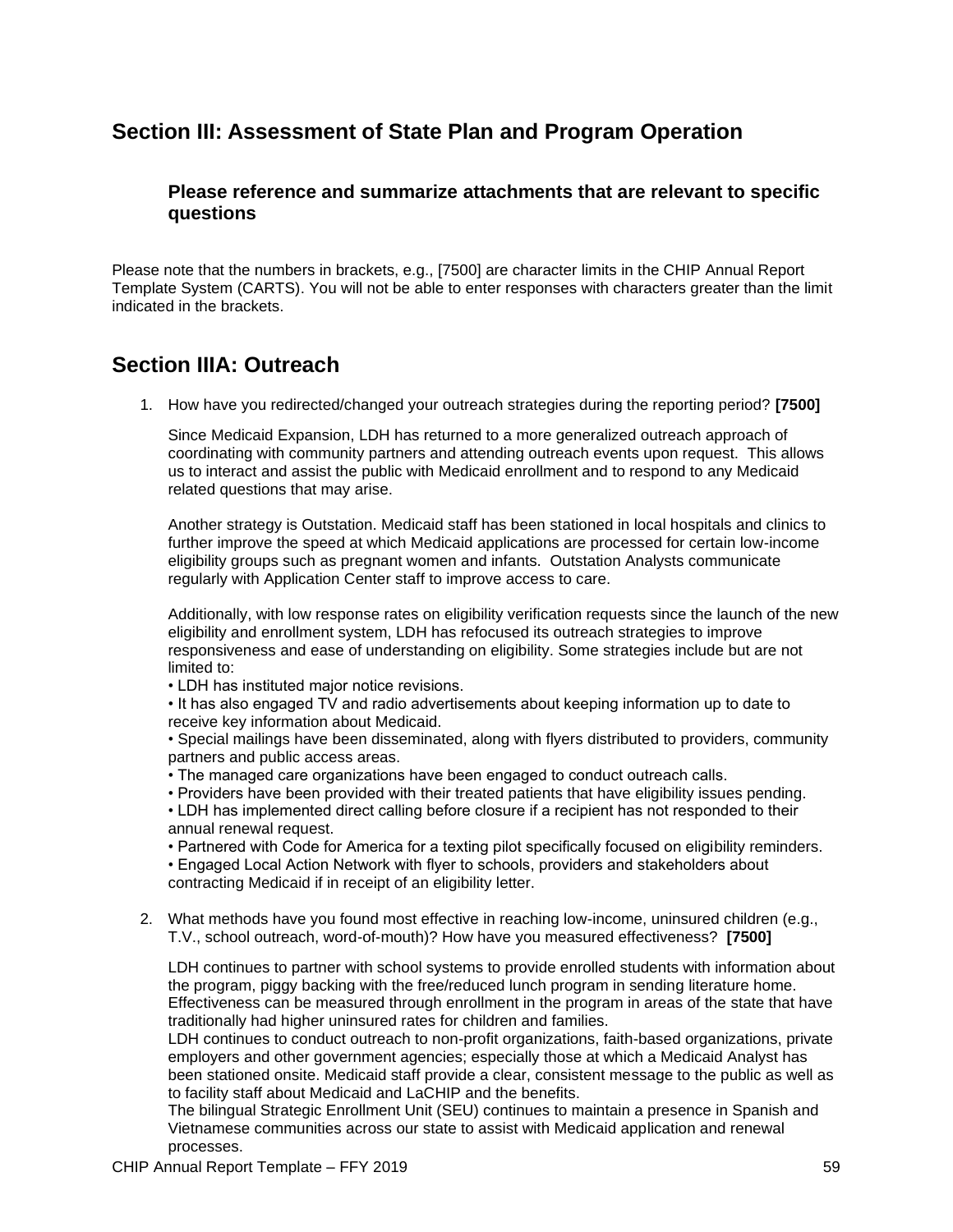3. Which of the methods described in Question 2 would you consider a best practice(s)? **[7500]**

Since all strategies have been implemented either concurrently or sequentially, there's no indication that any one particular method works better than others. Member focus groups indicate that all communication methods are each effective with different groups. As such, each of the strategies listed above has proven effective in the enrollment and retention of eligible children in Louisiana.

4. Is your state targeting outreach to specific populations (e.g., minorities, immigrants, and children living in rural areas)?

**T**Yes  $\boxtimes$  No

Have these efforts been successful, and how have you measured effectiveness? **[7500]**

5. What percentage of children below 200 percent of the federal poverty level (FPL) who are eligible for Medicaid or CHIP have been enrolled in those programs? **[5]**

(Identify the data source used). **[7500]**

Enter any Narrative text related to Section IIIA below. **[7500]**

-Louisiana Medicaid's contracted Managed Care Organizations (MCOs) conduct outreach to their enrolled members. MCOs' outreach includes, but is not limited to: providing health literature and educational sessions in the community, partnering with local governments and providers to offer free clinics, ensuring non-English speaking members have access to providers who speak their language, onsite translation and interpretation services, and outreach to both English and non-English speaking members with gaps in care.

-A recent cyber attack on the State of Louisiana has rendered some systems inaccessible, including the systems that provide and answer to #5. We will update Louisiana's submission when the data becomes available.

# **Section IIIB: Substitution of Coverage (Crowd-out)**

Please answer the following questions as they apply to your state's program (some questions are not applicable to Medicaid expansion programs.) Medicaid expansion states should complete applicable responses and indicate those questions that are non-applicable with N/A. Please include percent calculations in your responses when applicable and requested.

1. Does your separate CHIP program require a child to be uninsured for a minimum amount of time prior to enrollment (waiting period)?



If no, skip to question 5. If yes, answer questions 2-4:

- 2. How many months does your program require a child to be uninsured prior to enrollment? 3
- 3. To which groups (including FPL levels) does the period of uninsurance apply? **[1000]**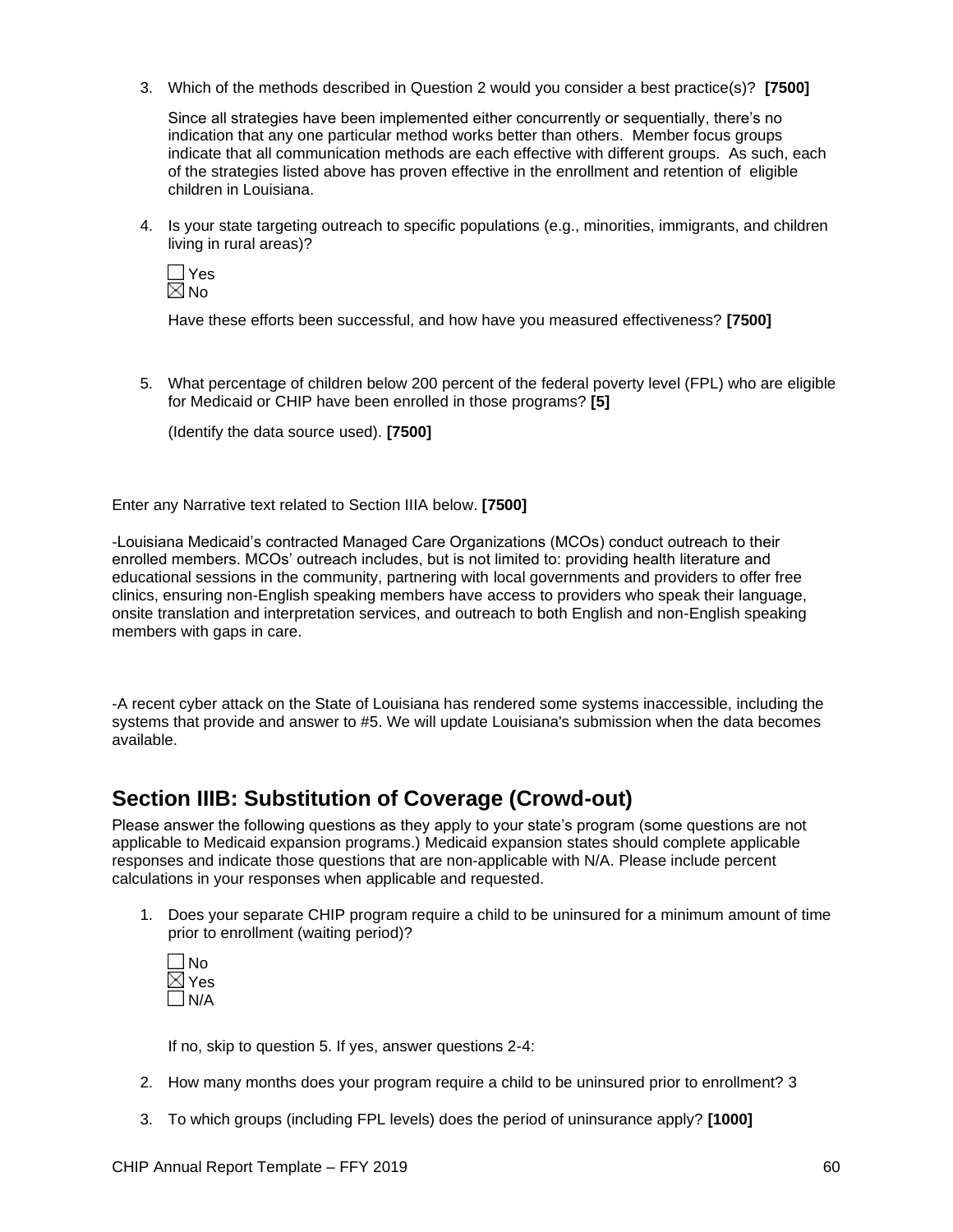CHIP I,II,III – up to 217% FPL CHIP IV – up to 184% FPL CHIP  $V -$ up to 250% FPL

4. List all exemptions to imposing the period of uninsurance **[1000]**

i. The premium paid by the family for coverage of the child under the group health plan exceeded 5 percent of household income.

ii. The child's parent is determined eligible for advance payment of the premium tax credit for enrollment in a QHP through the Marketplace because the ESI in which the family was enrolled is determined unaffordable in accordance with 26 CFR 1.36B-2(c)(3)(v).

iii. The cost of family coverage that includes the child exceeded 9.5 percent of the household income.

iv. The employer stopped offering coverage of dependents (or any coverage) under an employersponsored health insurance plan.

v. A change in employment, including involuntary separation, resulted in the child's loss of employer-sponsored insurance (other than through full payment of the premium by the parent under COBRA).

vi. The child has special health care needs.

vii. The child lost coverage due to the death or divorce of a parent.

#### **Please answer questions 5, 7, 8 (and 6 and 9 if applicable) regardless of the response the state provided to question 1.**

5. Does your program match prospective enrollees to a database that details private insurance status?

| ◁ | N           |
|---|-------------|
|   | ۷<br>s<br>F |
|   | N/A         |

- 6. If answered yes to question 5, what database? **[1000]**
- 7. What percent of individuals screened for CHIP eligibility cannot be enrolled because they have group health plan coverage? **[5]**

a. Of those found to have had employer sponsored insurance and have been uninsured for only a portion of the state's waiting period, what percent meet the state's exemptions and federally required exemptions to the waiting period [(# individuals subject to the waiting period that meet an exemption/total # of individuals subject to the waiting period)\*100]? **[5]**

8. Do you track the number of individuals who have access to private insurance?



9. If yes to question 8, what percent of individuals that enrolled in CHIP had access to private health insurance at the time of application during the last federal fiscal year [(# of individuals that had access to private health insurance/total # of individuals enrolled in CHIP)\*100]? **[5]**

Enter any Narrative text related to Section IIIB below. **[7500]** The data needed to answer #7 was unavailable at the time of submission.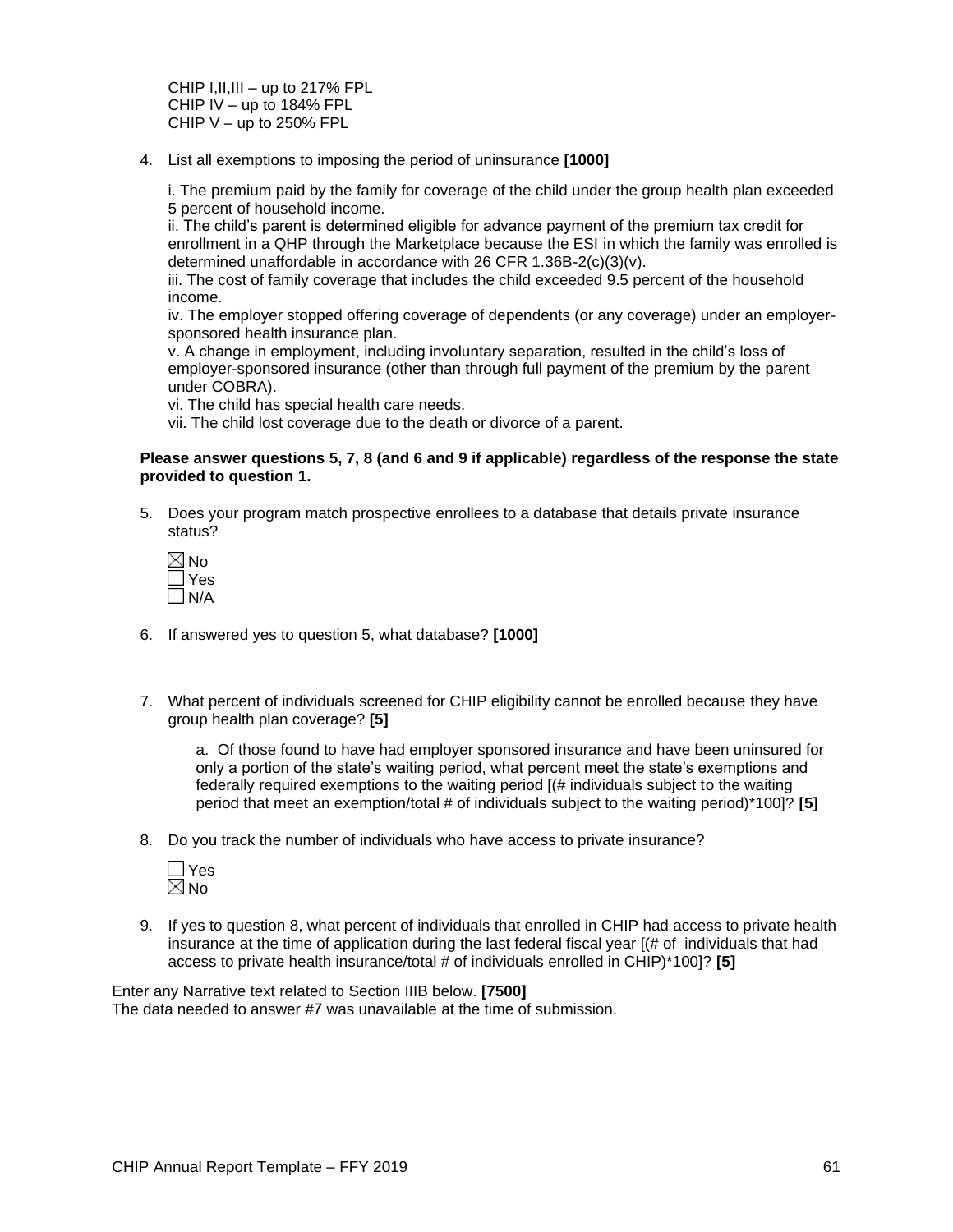# **Section IIIC: Eligibility**

This subsection should be completed by all states. Medicaid Expansion states should complete applicable responses and indicate those questions that are non-applicable with N/A.

# **Section IIIC: Subpart A: Eligibility Renewal and Retention**

1. Do you have authority in your CHIP state plan to provide for presumptive eligibility, and have you implemented this?

**T**Yes  $\boxtimes$  No

If yes,

- a. What percent of children are presumptively enrolled in CHIP pending a full eligibility determination? **[5]**
- b. Of those children who are presumptively enrolled, what percent of those children are determined eligible and enrolled upon completion of the full eligibility determination? **[5]**
- 2. Select the measures from those below that your state employs to simplify an eligibility renewal and retain eligible children in CHIP.
	- 왔는 Conducts follow-up with clients through caseworkers/outreach workers
	- $\times$ Sends renewal reminder notices to all families
		- How many notices are sent to the family prior to disenrolling the child from the program? **[500]**

One renewal notice; one early termination notice with special colored insert flyer in plain language about needing to finish renewal and provide certain information before cutoff date.

• At what intervals are reminder notices sent to families (e.g., how many weeks before the end of the current eligibility period is a follow-up letter sent if the renewal has not been received by the state?) **[500]** LDH does not mail a second reminder after the renewal notice; however, we conduct two outreach calls in lieu of a mailout since data indicates mail is often ineffective in reaching our members.

 $\mathbb{R}^n$  . Other, please explain: **[500]**

3. Which of the above strategies appear to be the most effective? Have you evaluated the effectiveness of any strategies? If so, please describe the evaluation, including data sources and methodology. **[7500]**

Early termination notice is most effective. We monitor our churn rate due to procedural closures.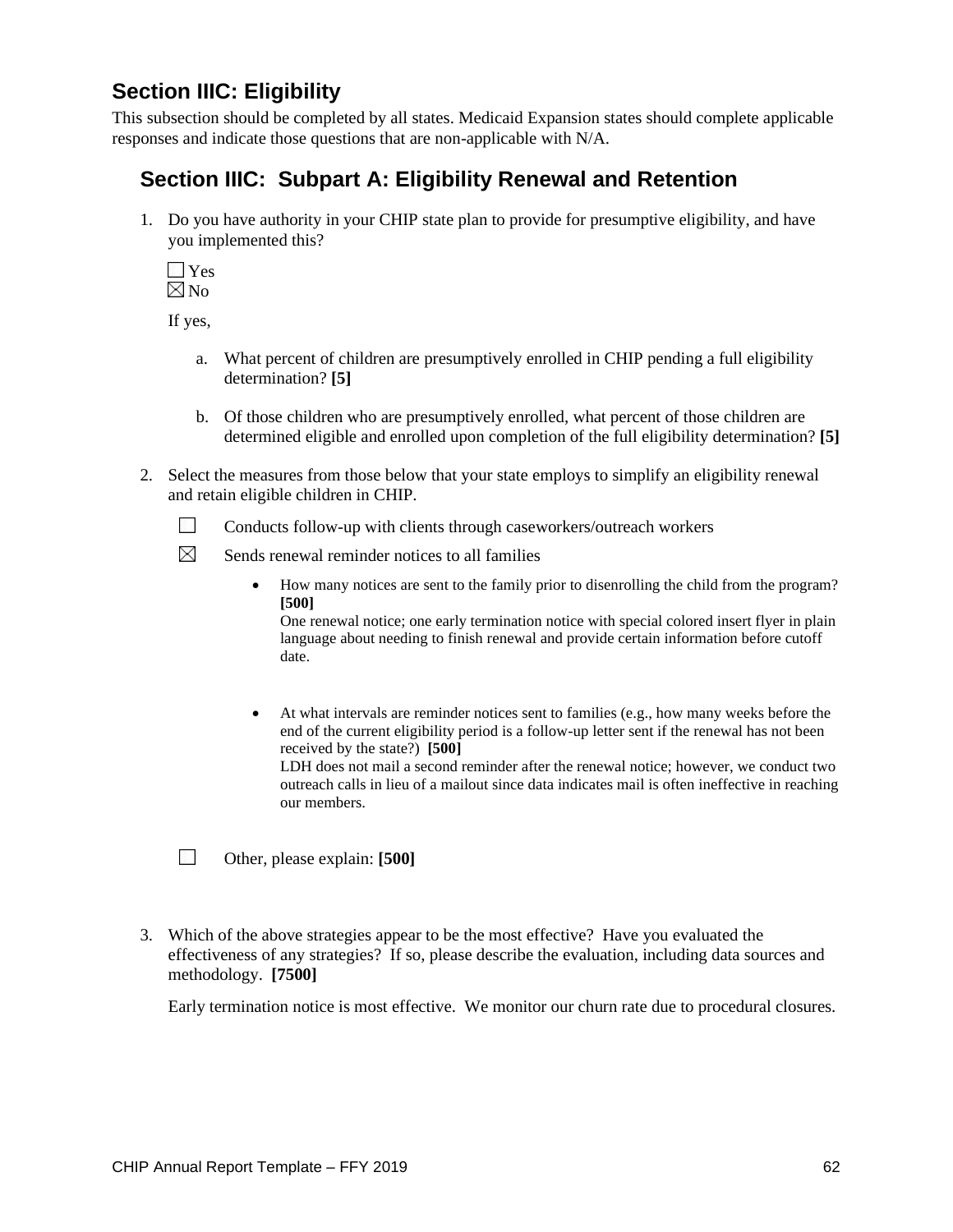# **Section IIIC: Subpart B: Eligibility Data**

## **Table 1. Data on Denials of Title XXI Coverage in FFY 2019**

States are required to report on all questions (1, 1.a., 1.b., and 1.c) in FFY 2019. Please enter the data requested in the table below and the template will tabulate the requested percentages. If you are unable to provide data in this section due to the single streamlined application, please note this

in the response to question 2.

| <b>Measure</b>                                                                  | <b>Number</b> | <b>Percent</b> |
|---------------------------------------------------------------------------------|---------------|----------------|
| Total number of denials of title XXI coverage<br>1.                             | 24801         | 100            |
| a. Total number of procedural denials                                           | 4789          | 19.3           |
| b. Total number of eligibility denials                                          | 20012         | 80.7           |
| i. Total number of applicants denied for<br>title XXI and enrolled in title XIX | 10335         | 41.7           |
| $\boxtimes$ (Check here if there are no additional categories)                  |               |                |
| Total number of applicants denied for other<br>c.<br>reasons Please indicate:   |               |                |

2. Please describe any limitations or restrictions on the data used in this table:

## **Definitions:**

- 1. The "the total number of denials of title XXI coverage" is defined as the total number of applicants that have had an eligibility decision made for title XXI and denied enrollment for title XXI in FFY 2019. This definition only includes denials for title XXI at the time of initial application (not redetermination).
	- a. The "total number of procedural denials" is defined as the total number of applicants denied for title XXI procedural reasons in FFY 2019 (i.e., incomplete application, missing documentation, missing enrollment fee, etc.).
	- b. The "total number of eligibility denials" is defined as the total number of applicants denied for title XXI eligibility reasons in FFY 2019 (i.e., income too high, income too low for title XXI /referred for Medicaid eligibility determination/determined Medicaid eligible , obtained private coverage or if applicable, had access to private coverage during your state's specified waiting period, etc.)
		- i. The total number of applicants that are denied eligibility for title XXI and determined eligible for title XIX.
	- c. The "total number of applicants denied for other reasons" is defined as any other type of denial that does not fall into 2a or 2b. Please check the box provided if there are no additional categories.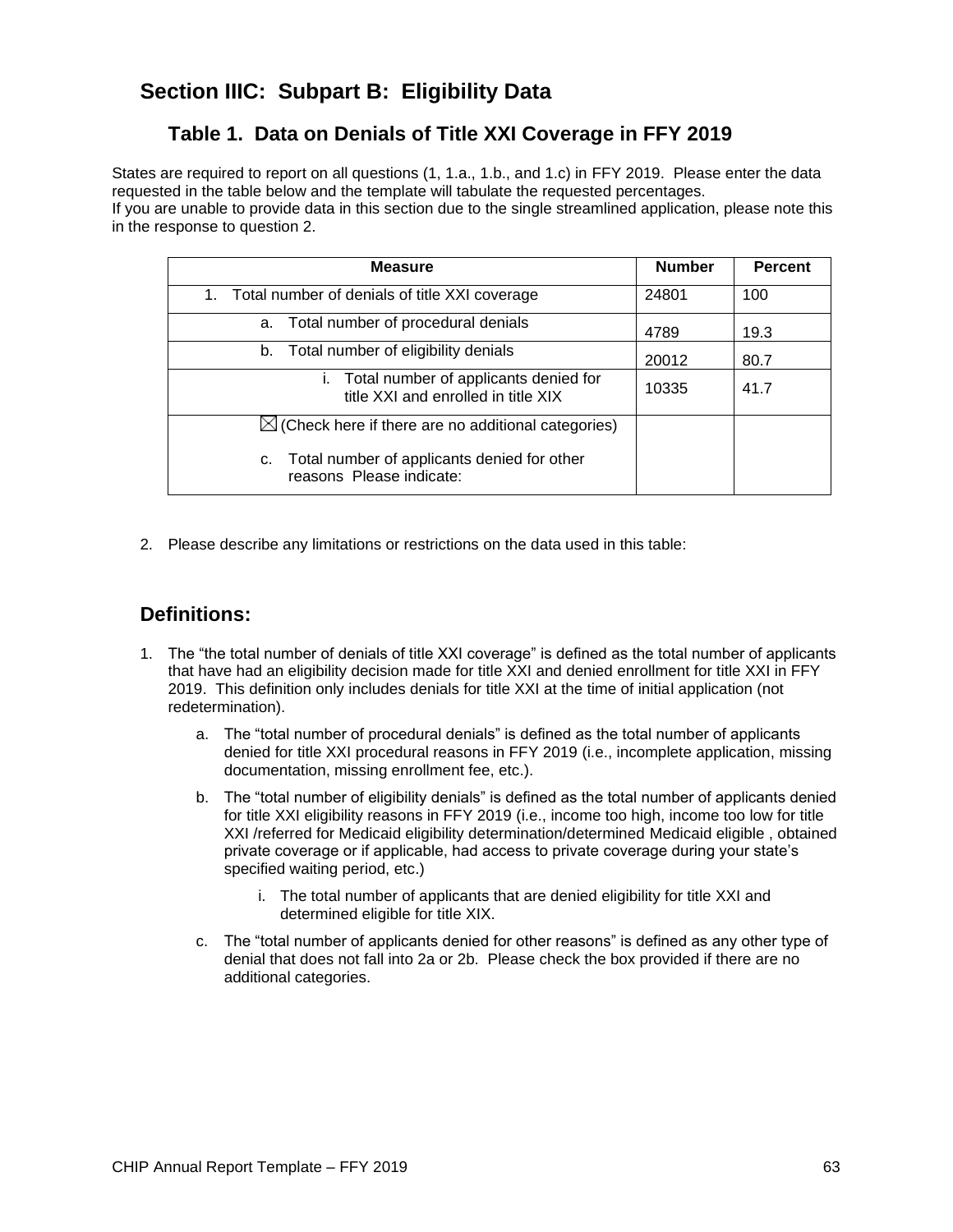### **Table 2. Redetermination Status of Children**

For tables 2a and 2b, reporting is required for FFY 2019.

### **Table 2a. Redetermination Status of Children Enrolled in Title XXI.**

Please enter the data requested in the table below in the "Number" column, and the template will automatically tabulate the percentages.

| <b>Description</b>                                                                              | <b>Number</b> |       |       | Percent |       |
|-------------------------------------------------------------------------------------------------|---------------|-------|-------|---------|-------|
| Total number of children who are enrolled in title XXI and eligible to be redetermined          | 95804         | 100%  |       |         |       |
| Total number of children screened for redetermination for title XXI                             | 95777         | 99.97 | 100%  |         |       |
| Total number of children retained in title XXI after the redetermination process<br>3.          | 31133         | 32.5  | 32.51 |         |       |
| Total number of children disenrolled from title XXI after the redetermination process<br>4.     | 60193         | 62.83 | 62.85 | 100%    |       |
| a. Total number of children disenrolled from title XXI for failure to comply with procedures    | 21893         |       |       | 36.37   |       |
| b. Total number of children disenrolled from title XXI for failure to meet eligibility criteria | 34355         |       |       | 57.07   | 100%  |
| Disenrolled from title XXI because income too high for title XXI                                | 3673          |       |       |         | 10.69 |
| (If unable to provide the data, check here $\lfloor$                                            |               |       |       |         |       |
| ii Disenrolled from title XXI because income too low for title XXI                              |               |       |       |         |       |
| (If unable to provide the data, check here $\boxtimes$ )                                        |               |       |       |         |       |
| iii Disenrolled from title XXI because application indicated access to private coverage         |               |       |       |         |       |
| or obtained private coverage                                                                    |               |       |       |         |       |
| (If unable to provide the data or if you have a title XXI Medicaid Expansion and                |               |       |       |         |       |
| this data is not relevant check here $\boxtimes$                                                |               |       |       |         |       |
| iv Disenrolled from title XXI for other eligibility reason(s)                                   | 30682         |       |       |         | 89.31 |
| Please indicate:                                                                                |               |       |       |         |       |
| (If unable to provide the data check here $\Box$                                                |               |       |       |         |       |
| c. Total number of children disenrolled from title XXI for other reason(s)                      | 3945          |       |       | 6.55    |       |
| Please indicate:                                                                                |               |       |       |         |       |
| (Check here if there are no additional categories                                               |               |       |       |         |       |

5. If relevant, please describe any limitations or restrictions on the data entered into this table. Please describe any state policies or procedures that may have impacted the redetermination outcomes data **[7500]**.

Redetermination data was not stored prior to May 2019 with the new Medicaid Eligibility System.

#### **Definitions:**

1. The "total number of children who are eligible to be redetermined" is defined as the total number of children due to renew their eligibility in federal fiscal year (FFY) 2019, and did not age out (did not exceed the program's maximum age requirement) of the program by or before redetermination. This total number may include those children who are eligible to renew prior to their 12 month eligibility redetermination anniversary date. This total must include ex parte redeterminations, the process when a state uses information available to it through other databases, such as wage and labor records, to verify ongoing eligibility. This total number must also include children whose eligibility can be renewed through administrative redeterminations, whereby the state sends the family a renewal form that is pre-populated with eligibility information already available through program records and requires the family to report any changes.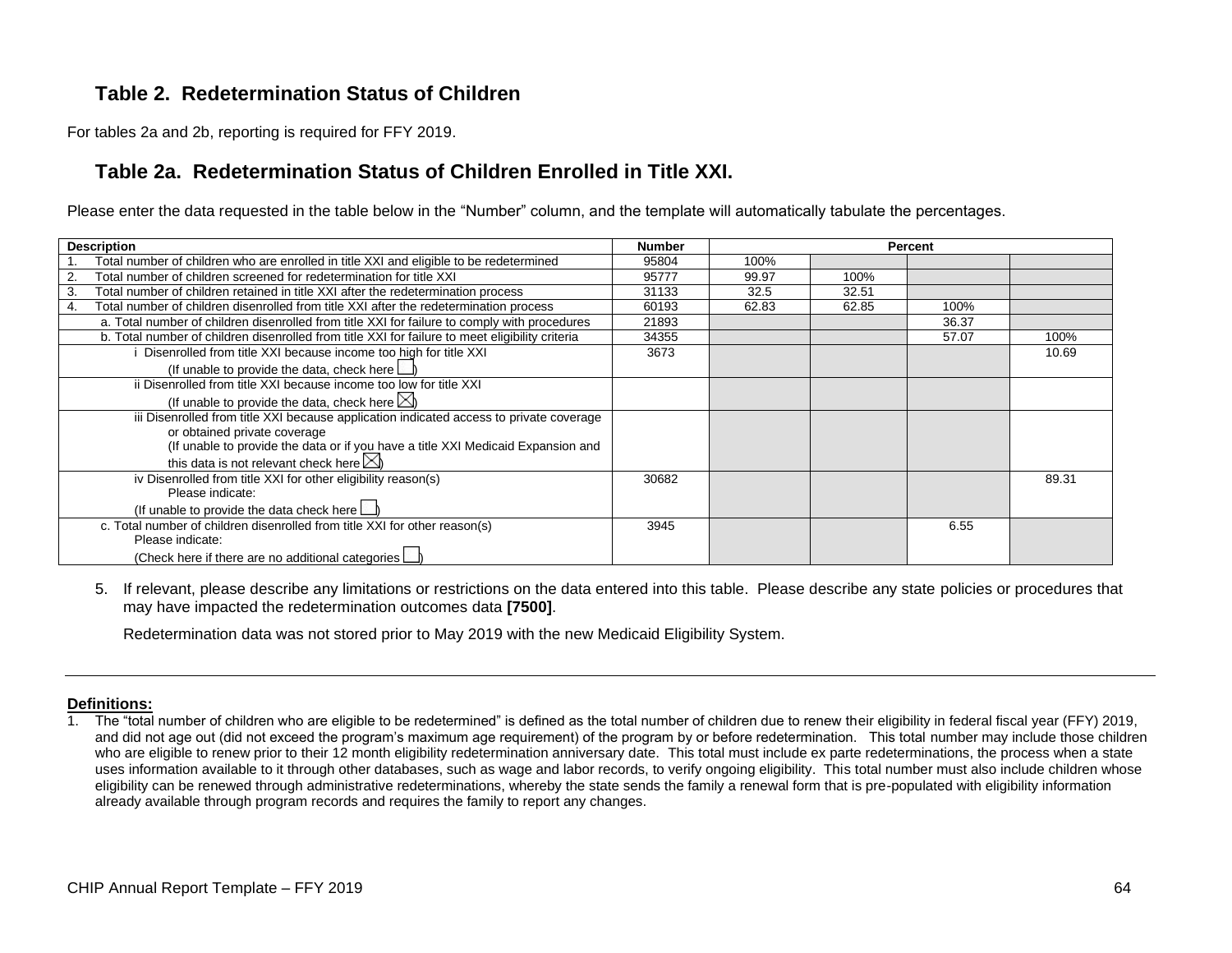- 2. The "total number of children screened for redetermination" is defined as the total number of children that were screened by the state for redetermination in FFY 2019 (i.e., ex parte redeterminations and administrative redeterminations, as well as those children whose families have returned redetermination forms to the state).
- 3. The "total number of children retained after the redetermination process" is defined as the total number of children who were found eligible and remained in the program after the redetermination process in FFY 2019.
- 4. The "total number of children disenrolled from title XXI after the redetermination process" is defined as the total number of children who are disenrolled from title XXI following the redetermination process in FFY 2019. This includes those children that states may define as "transferred" to Medicaid for title XIX eligibility screening.
	- a. The "total number of children disenrolled for failure to comply with procedures" is defined as the total number of children disenrolled from title XXI for failure to successfully complete the redetermination process in FFY 2019 (i.e., families that failed to submit a complete application, failed to provide complete documentation, failed to pay premium or enrollment fee, etc.).
	- b. The "total number of children disenrolled for failure to meet eligibility criteria" is defined as the total number of children disenrolled from title XXI for no longer meeting one or more of their state's CHIP eligibility criteria (i.e., income too low, income too high, obtained private coverage or if applicable, had access to private coverage during your state's specified waiting period, etc.). If possible, please break out the reasons for failure to meet eligibility criteria in i.-iv.
	- c. The "total number of children disenrolled for other reason(s)" is defined as the total number of children disenrolled from title XXI for a reason other than failure to comply with procedures or failure to meet eligibility criteria, and are not already captured in 4.a. or 4.b. The data entered in 4.a., 4.b., and 4.c. should sum to the total number of children disenrolled from title XXI (line 4).

## **Table 2b. Redetermination Status of Children Enrolled in Title XIX.**

Please enter the data requested in the table below in the "Number" column, and the template will automatically tabulate the percentages.

| <b>Description</b>                                                                              |        |       |       | Percent |       |
|-------------------------------------------------------------------------------------------------|--------|-------|-------|---------|-------|
| Total number of children who are enrolled in title XIX and eligible to be redetermined          | 205937 | 100%  |       |         |       |
| Total number of children screened for redetermination for title XIX                             | 205855 | 99.96 | 100%  |         |       |
| Total number of children retained in title XIX after the redetermination process<br>3.          | 156495 | 75.99 | 76.02 |         |       |
| Total number of children disenrolled from title XIX after the redetermination process<br>4.     | 29605  | 14.38 | 14.38 | 100%    |       |
| a. Total number of children disenrolled from title XIX for failure to comply with procedures    | 24540  |       |       | 82.89   |       |
| b. Total number of children disenrolled from title XIX for failure to meet eligibility criteria |        |       |       | 6.4     | 100%  |
| . Disenrolled from title XIX because income too high for title XIX                              |        |       |       |         | 86.07 |
| (If unable to provide the data, check here $\Box$                                               |        |       |       |         |       |
| ii. Disenrolled from title XIX for other eligibility reason(s)                                  | 264    |       |       |         | 13.93 |
| Please indicate:                                                                                |        |       |       |         |       |
| (If unable to provide the data check here                                                       |        |       |       |         |       |
| c. Total number of children disenrolled from title XIX for other reason(s)                      |        |       |       | 10.71   |       |
| Please indicate:                                                                                |        |       |       |         |       |
| (Check here if there are no additional categories $\Box$                                        |        |       |       |         |       |

5. If relevant, please describe any limitations or restrictions on the data entered into this table. Please describe any state policies or procedures that may have impacted the redetermination outcomes data **[7500]**.

Redetermination data was not stored prior to May 2019 with the new Medicaid Eligibility System.

#### **Definitions:**

1. The "total number of children who are eligible to be redetermined" is defined as the total number of children due to renew their eligibility in federal fiscal year (FFY) 2019, and did not age out (did not exceed the program's maximum age requirement) of the program by or before redetermination. This total number may include those children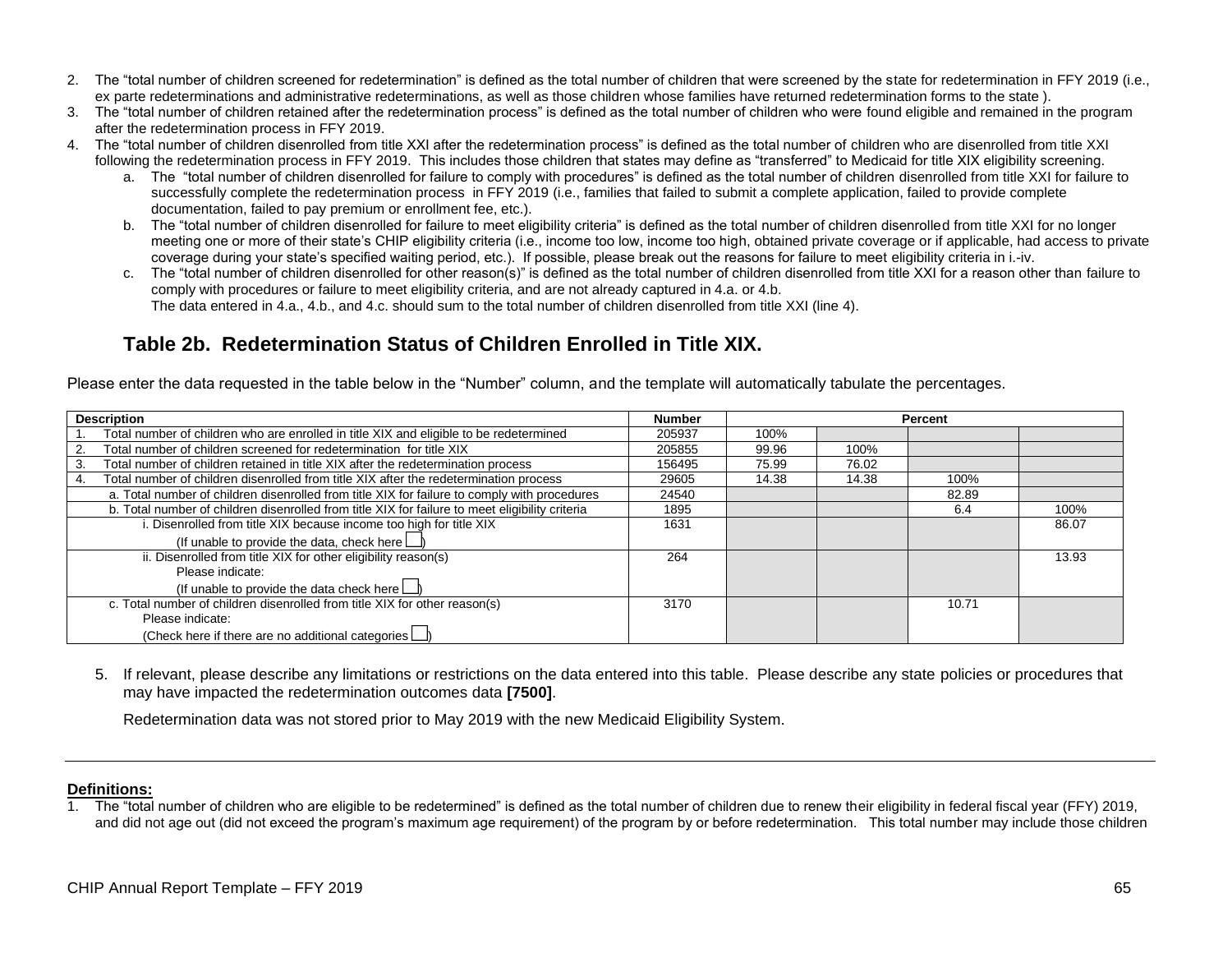who are eligible to renew prior to their 12 month eligibility redetermination anniversary date. This total must include ex parte redeterminations, the process when a state uses information available to it through other databases, such as wage and labor records, to verify ongoing eligibility. This total number must also include children whose eligibility can be renewed through administrative redeterminations, whereby the state sends the family a renewal form that is pre-populated with eligibility information already available through program records and requires the family to report any changes.

- 2. The "total number of children screened for redetermination" is defined as the total number of children that were screened by the state for redetermination in FFY 2019 (i.e., ex parte redeterminations and administrative redeterminations, as well as those children whose families have returned redetermination forms to the state).
- 3. The "total number of children retained after the redetermination process" is defined as the total number of children who were found eligible and remained in the program after the redetermination process in FFY 2019.
- 4. The "total number of children disenrolled from title XIX after the redetermination process" is defined as the total number of children who are disenrolled from title XIX following the redetermination process in FFY 2019. This includes those children that states may define as "transferred" to CHIP for title XXI eligibility screening.
	- a. The "total number of children disenrolled for failure to comply with procedures" is defined as the total number of children disenrolled from title XIX for failure to successfully complete the redetermination process in FFY 2019 (i.e., families that failed to submit a complete application, failed to provide complete documentation, failed to pay premium or enrollment fee, etc.).
	- b. The "total number of children disenrolled for failure to meet eligibility criteria" is defined as the total number of children disenrolled from title XIX for no longer meeting one or more of their state's Medicaid eligibility criteria (i.e., income too high, etc.).
	- c. The "total number of children disenrolled for other reason(s)" is defined as the total number of children disenrolled from title XIX for a reason other than failure to comply with procedures or failure to meet eligibility criteria, and are not already captured in 4.a. or 4.b. The data entered in 4.a., 4.b., and 4.c. should sum to the total number of children disenrolled from title XIX (line 4).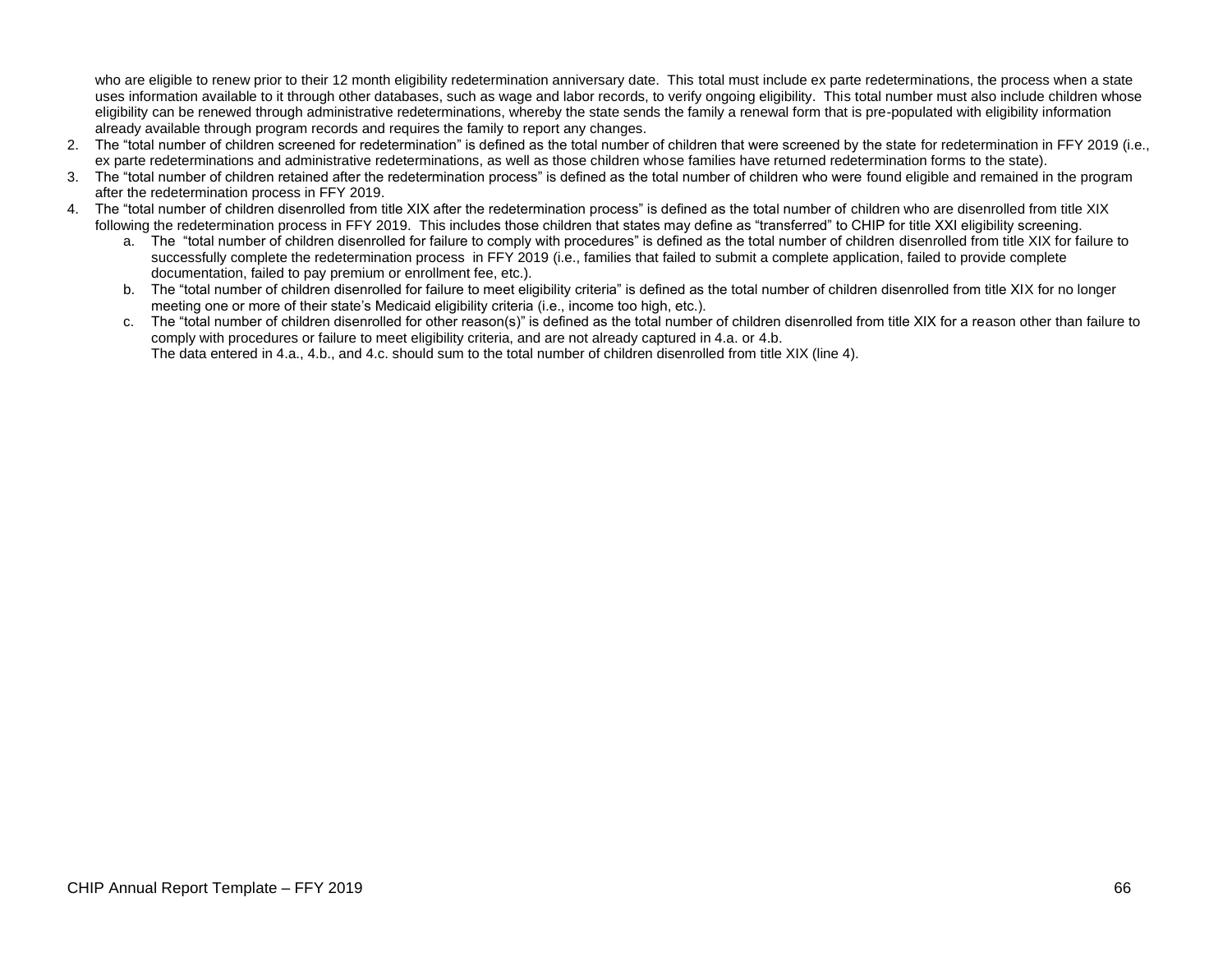### **Table 3. Duration Measure of Selected Children, Ages 0-16, Enrolled in Title XIX and Title XXI, Second Quarter FFY 2018**

The purpose of tables 3a and 3b is to measure the duration, or continuity, of Medicaid and CHIP enrollees' coverage. This information is required by Section 402(a) of CHIPRA. **Reporting on this table is required**.

The measure is designed to capture continuity of coverage for a cohort of children in title XIX and title XXI for 18 months of enrollment. This means that reporting spans two CARTS reports over two years, with enrollment status at 6 months being reported in the first reporting year, and 12 and 18 month enrollment status reported in the second reporting year. **States identify a new cohort of children every two years. States identify newly enrolled children in the second quarter of FFY 2018 (January, February, and March of 2018) for the FFY 2018 CARTS report. This same cohort of children will be reported on in the FFY 2019 CARTS report for the 12 and 18 month status of children newly identified in quarter 2 of FFY 2018 If your eligibility system already has the capability to track a cohort of enrollees over time, an additional "flag" or unique identifier may not be necessary.**

**The FFY 2019 CARTS report is the second year of reporting in the cycle of two CARTS reports on the cohort of children identified in the second quarter of FFY 2018.** For the FFY 2018 report, States only reported on lines 1-4a of the tables. **In the FFY 2019 report, no updates will be made to lines 1-4a. For the FFY 2019 report, data will be added to lines 5-10a.**The next cohort of children will be identified in the second quarter of the FFY 2020 (January, February and March of 2020).

**Instructions**: For this measure, please identify newly enrolled children in both title XIX (for Table 3a) and title XXI (for Table 3b) in the second quarter of FFY 2018, ages 0 months to 16 years at time of enrollment. Children enrolled in January 2018 must have birthdates after July 2001 (e.g., children must be younger than 16 years and 5 months) to ensure that they will not age out of the program at the 18th month of coverage. Similarly, children enrolled in February 2018 must have birthdates after August 2001, and children enrolled in March 2018 must have birthdates after September 2001. Each child newly enrolled during this time frame needs a unique identifier or "flag" so that the cohort can be tracked over time. If your eligibility system already has the capability to track a cohort of enrollees over time, an additional "flag" or unique identifier may not be necessary. Please follow the child based on the child's age category at the time of enrollment (e.g., the child's age at enrollment creates an age cohort that does not change over the 18 month time span)

Please enter the data requested in the tables below, and the template will tabulate the percentages. In the FFY 2019 report you will enter data on lines 5-7a related to the 12-month enrollment status of children identified on line 1. You will also enter data on lines 8-10a related to the 18-month enrollment status of children identified on line 1. **Only enter a "0" (zero) if the data are known to be zero. If data are unknown or unavailable, leave the field blank.**

**Note that all data must sum correctly in order to save and move to the next page**. The data in each individual row must add across to sum to the total in the "All Children Ages 0-16" column for that row. And in each column, the data within each time period (6, 12 and 18 months) must each sum up to the data in row 1, which is the number of children in the cohort. This means that in each column, rows 2, 3 and 4 must sum to the total in row 1; rows 5, 6 and 7 must sum to row 1; and rows 8, 9 and 10 must sum to row 1. These tables track a child's enrollment status over time, so when data are added or modified at each milestone (6, 12, and 18 months), there should always be the same total number of children accounted for in line 1 "All Children Ages 0-16" over the entire 18 month period. **Rows numbered with an "a" (e.g., rows 3a and 4a) are excluded from the totals because they are subsets of their respective rows. The system will not move to the next section of the report until all applicable sections of the table for the reporting year are complete and sum correctly to line 1.**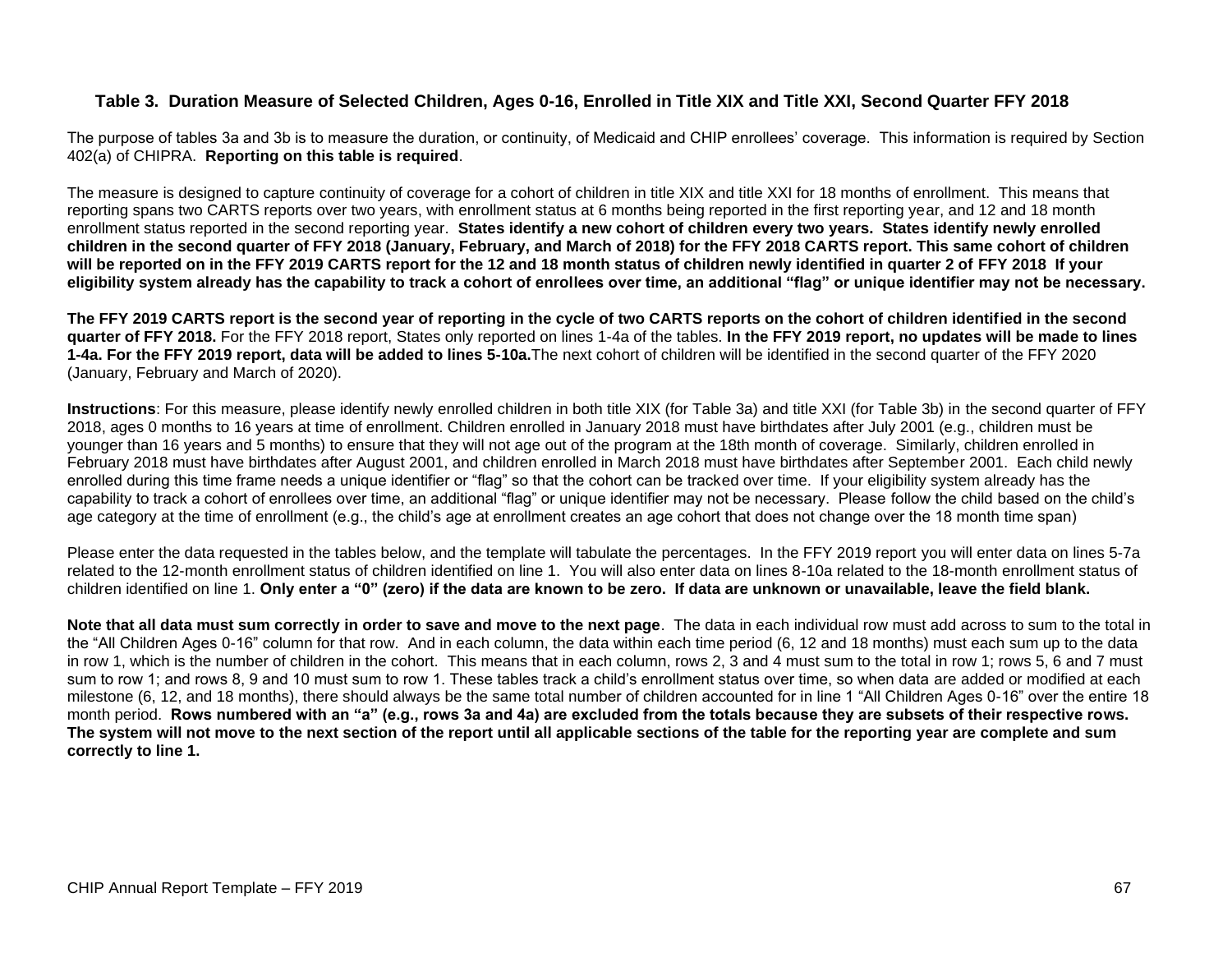# **Table 3 a. Duration Measure of Children Enrolled in Title XIX**

■ Not Previously Enrolled in CHIP or Medicaid—"Newly enrolled" is defined as not enrolled in either title XXI or title XIX in the month before enrollment (i.e., for a child enrolled in January 2018, he/she would not be enrolled in either title XXI or title XIX in December 2017, etc.)

■ Not Previously Enrolled in Medicaid—"Newly enrolled" is defined as not enrolled in title XIX in the month before enrollment (i.e., for a child enrolled in January 2018, he/she would not be enrolled in title XIX in December 2017, etc.)

|                | Table 3a. Duration Measure, Title XIX                                                                                                                       | <b>All Children Ages</b> |                                          |               | Age Less than |                | Ages    |               | Ages     |                | Ages    |
|----------------|-------------------------------------------------------------------------------------------------------------------------------------------------------------|--------------------------|------------------------------------------|---------------|---------------|----------------|---------|---------------|----------|----------------|---------|
|                |                                                                                                                                                             | $0 - 16$                 |                                          |               | 12 months     |                | $1 - 5$ |               | $6 - 12$ | $13 - 16$      |         |
|                |                                                                                                                                                             | <b>Number</b>            | Percent                                  | <b>Number</b> | Percent       | <b>Number</b>  | Percent | <b>Number</b> | Percent  | <b>Number</b>  | Percent |
|                | Total number of children newly enrolled in title XIX in                                                                                                     | 25009                    | 100%                                     | 10589         | 100%          | 5182           | 100%    | 6300          | 100%     | 2938           | 100%    |
|                | the second quarter of FFY 2018                                                                                                                              |                          |                                          |               |               |                |         |               |          |                |         |
|                |                                                                                                                                                             |                          | <b>Enrollment status 6 months later</b>  |               |               |                |         |               |          |                |         |
| 2.             | Total number of children continuously enrolled in title XIX                                                                                                 | 24333                    | 97.3                                     | 10315         | 97.41         | 5023           | 96.93   | 6144          | 97.52    | 2851           | 97.04   |
| 3.             | Total number of children with a break in title XIX<br>coverage but re-enrolled in title XIX                                                                 | 48                       | 0.19                                     | 14            | 0.13          | 15             | 0.29    | 11            | 0.17     | 8              | 0.27    |
|                | 3.a. Total number of children enrolled in CHIP (title<br>XXI) during title XIX coverage break<br>(If unable to provide the data, check here $\Box$ )        | 9                        | 0.04                                     | 3             | 0.03          | $\mathbf{1}$   | 0.02    | 3             | 0.05     | $\overline{2}$ | 0.07    |
| 4.             | Total number of children disenrolled from title XIX                                                                                                         | 628                      | 2.51                                     | 260           | 2.46          | 144            | 2.78    | 145           | 2.3      | 79             | 2.69    |
|                | 4.a. Total number of children enrolled in CHIP (title<br>XXI) after being disenrolled from title XIX<br>(If unable to provide the data, check here          | 89                       | 0.36                                     | 19            | 0.18          | 20             | 0.39    | 31            | 0.49     | 19             | 0.65    |
|                |                                                                                                                                                             |                          | <b>Enrollment status 12 months later</b> |               |               |                |         |               |          |                |         |
| 5.             | Total number of children continuously enrolled in title XIX                                                                                                 | 23212                    | 92.81                                    | 10073         | 95.13         | 4789           | 92.42   | 5711          | 90.65    | 2639           | 89.82   |
| 6.             | Total number of children with a break in title XIX<br>coverage but re-enrolled in title XIX                                                                 | 194                      | 0.78                                     | 61            | 0.58          | 44             | 0.85    | 60            | 0.95     | 29             | 0.99    |
|                | 6.a. Total number of children enrolled in CHIP (title<br>XXI) during title XIX coverage break<br>(If unable to provide the data, check here $\Box$ )        | 52                       | 0.21                                     | 6             | 0.06          | $\overline{7}$ | 0.14    | 26            | 0.41     | 13             | 0.44    |
| 7 <sub>1</sub> | Total number of children disenrolled from title XIX                                                                                                         | 1603                     | 6.41                                     | 455           | 4.3           | 349            | 6.73    | 529           | 8.4      | 270            | 9.19    |
|                | 7.a. Total number of children enrolled in CHIP (title<br>XXI) after being disenrolled from title XIX<br>(If unable to provide the data, check here $\Box$ ) | 577                      | 2.31                                     | 29            | 0.27          | 97             | 1.87    | 294           | 4.67     | 157            | 5.34    |
|                |                                                                                                                                                             |                          | <b>Enrollment status 18 months later</b> |               |               |                |         |               |          |                |         |
| 8.             | Total number of children continuously enrolled in title XIX                                                                                                 | 16365                    | 65.44                                    | 6040          | 57.04         | 3797           | 73.27   | 4446          | 70.57    | 2082           | 70.86   |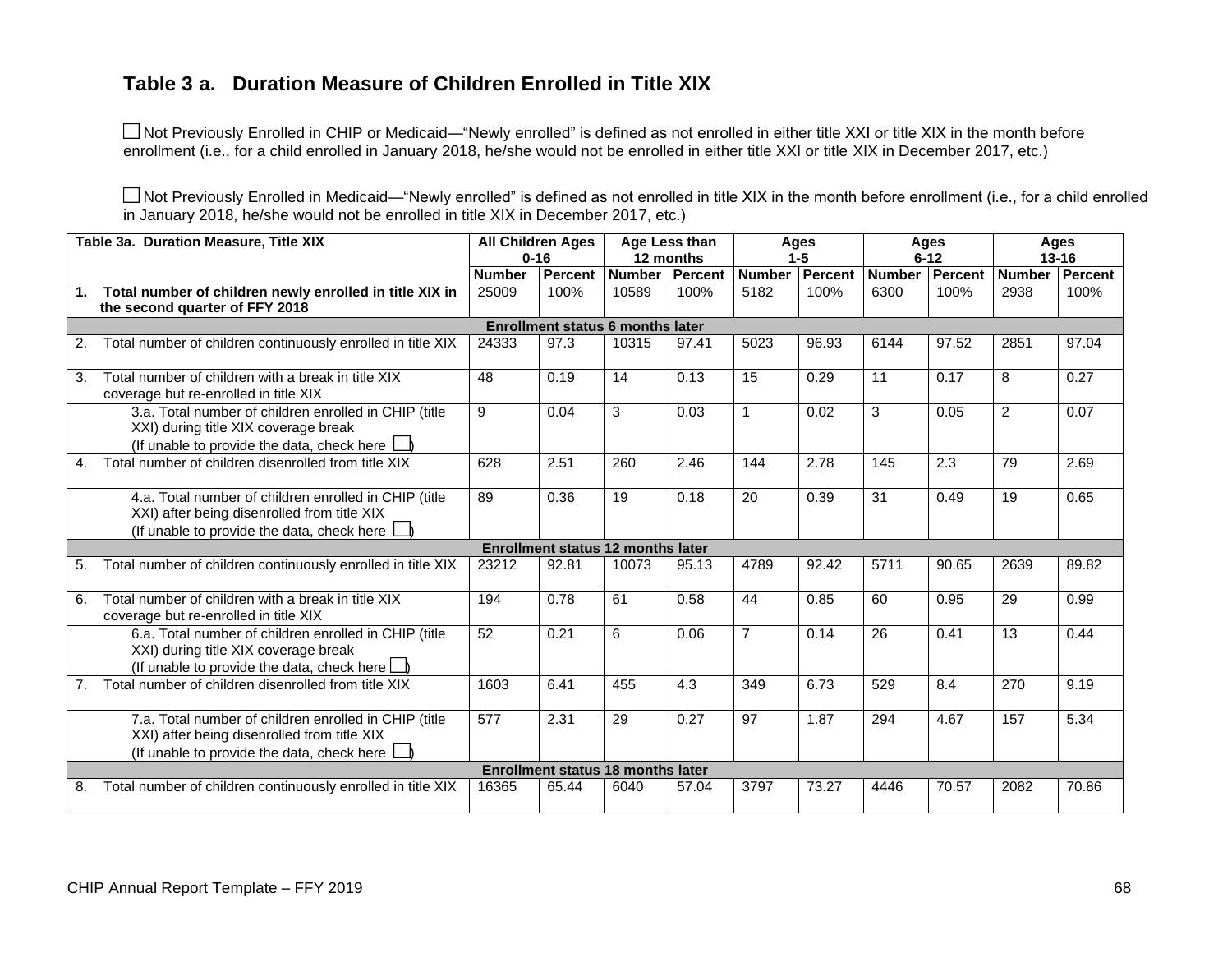| Table 3a. Duration Measure, Title XIX                                                                                                                      | <b>All Children Ages</b><br>$0 - 16$ |                | Age Less than<br>12 months |         | Ages<br>1-5 |                | Ages<br>$6 - 12$ |                | Ages<br>$13 - 16$ |                |
|------------------------------------------------------------------------------------------------------------------------------------------------------------|--------------------------------------|----------------|----------------------------|---------|-------------|----------------|------------------|----------------|-------------------|----------------|
|                                                                                                                                                            | <b>Number</b>                        | <b>Percent</b> | <b>Number</b>              | Percent | l Number    | <b>Percent</b> | <b>Number</b>    | <b>Percent</b> | <b>Number</b>     | <b>Percent</b> |
| Total number of children with a break in title XIX<br>9.<br>coverage but re-enrolled in title XIX                                                          | 2125                                 | 8.5            | 1407                       | 13.29   | 257         | 4.96           | 316              | 5.02           | 145               | 4.94           |
| 9.a. Total number of children enrolled in CHIP (title<br>XXI) during title XIX coverage break<br>(If unable to provide the data, check here $\Box$ )       | 359                                  | 1.44           | 100                        | 0.94    | 55          | 1.06           | 137              | 2.17           | 67                | 2.28           |
| 10. Total number of children disenrolled from title XIX                                                                                                    | 6519                                 | 26.07          | 3142                       | 29.67   | 1128        | 21.77          | 1538             | 24.41          | 711               | 24.2           |
| 10.a. Total number of children enrolled in CHIP (title<br>XXI) after being disenrolled from title XIX<br>(If unable to provide the data, check here $\Box$ | 1384                                 | 5.53           | 348                        | 3.29    | 222         | 4.28           | 534              | 8.48           | 280               | 9.53           |

#### **Definitions:**

- 1. The "total number of children newly enrolled in title XIX in the second quarter of FFY 2018" is defined as those children either new to public coverage or new to title XIX, in the month before enrollment. Please define your population of "newly enrolled" in the Instructions section.
- 2. The total number of children that were continuously enrolled in title XIX for 6 months is defined as the sum of:
	- the number of children with birthdates after July 2001, who were newly enrolled in January 2018 and who were continuously enrolled through the end of June 2018
	- + the number of children with birthdates after August 2001, who were newly enrolled in February 2018 and who were continuously enrolled through the end of July 2018
	- + the number of children with birthdates after September 2001, who were newly enrolled in March 2018 and who were continuously enrolled through the end of August 2018
- 3. The total number who had a break in title XIX coverage during 6 months of enrollment (regardless of the number of breaks in coverage) but were re-enrolled in title XIX by the end of the 6 months, is defined as the sum of:
	- the number of children with birthdates after July 2001, who were newly enrolled in January 2018 and who disenrolled and re-enrolled in title XIX by the end of June 2018
	- + the number of children with birthdates after August 2001, who were newly enrolled in February 2018 and who disenrolled and re-enrolled in title XIX by the end of July 2018
	- + the number of children with birthdates after September 2001, who were newly enrolled in March 2018 and who disenrolled and re-enrolled in title XIX by the end of August 2018
	- 3.a. From the population in #3, provide the total number of children who were enrolled in title XXI during their break in coverage.
- 4. The total number who disenrolled from title XIX, 6 months after their enrollment month is defined as the sum of:
	- the number of children with birthdates after July 2001, who were newly enrolled in January 2018 and were disenrolled by the end of June 2018
	- + the number of children with birthdates after August 2001, who were newly enrolled in February 2018 and were disenrolled by the end of July 2018
	- + the number of children with birthdates after September 2001, who were newly enrolled in March 2018 and were disenrolled by the end of August 2018
	- 4.a. From the population in #4, provide the total number of children who were enrolled in title XXI in the month after their disenrollment from title XIX.
- 5. The total number of children who were continuously enrolled in title XIX for 12 months is defined as the sum of:
	- the number of children with birthdates after July 2001, who were newly enrolled in January 2018 and were continuously enrolled through the end of December 2018
	- + the number of children with birthdates after August 2001, who were newly enrolled in February 2018 and were continuously enrolled through the end of January 2019
	- + the number of children with birthdates after September 2001, who were newly enrolled in March 2018 and were continuously enrolled through the end of February 2019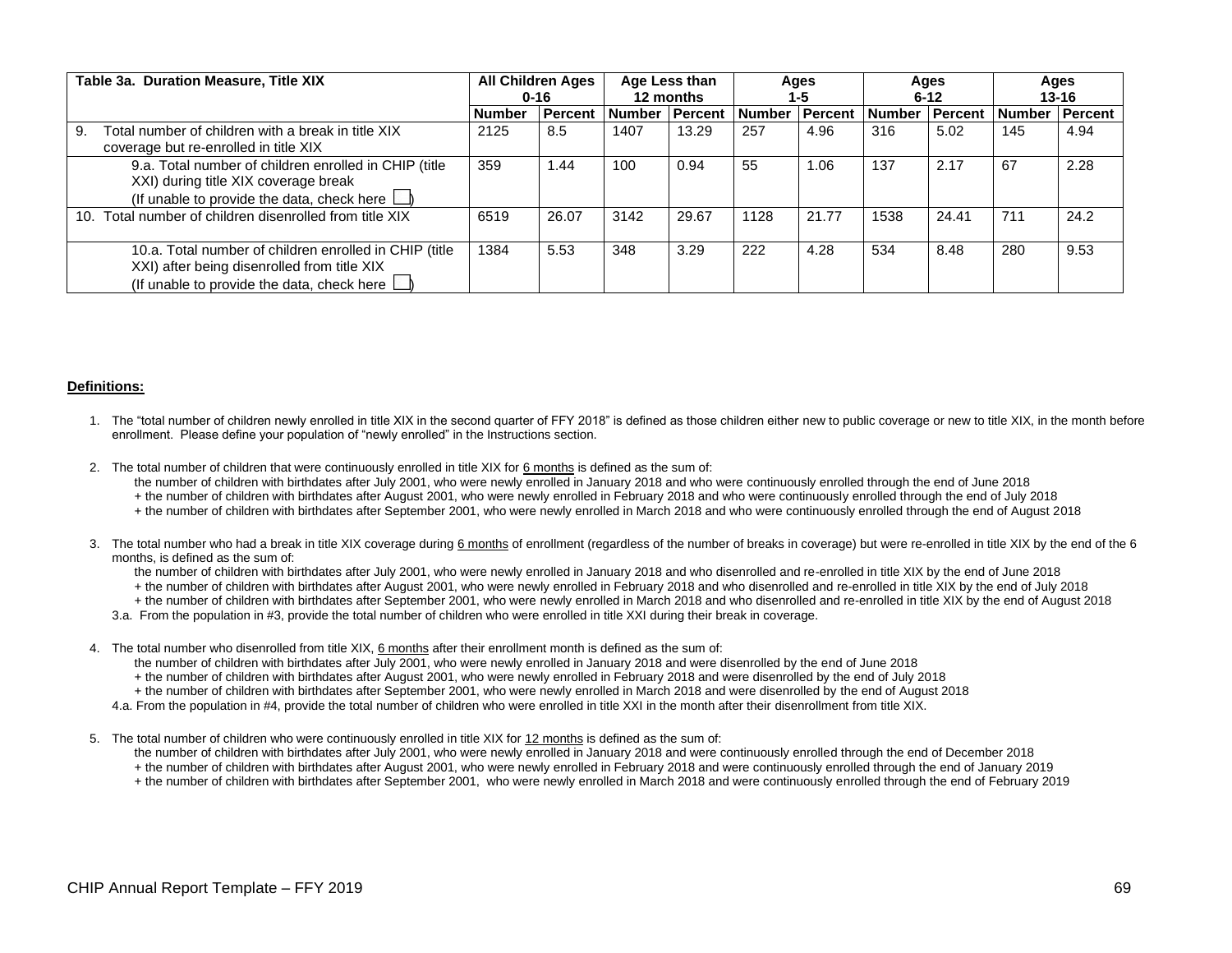- 6. The total number of children who had a break in title XIX coverage during 12 months of enrollment (regardless of the number of breaks in coverage), but were re-enrolled in title XIX by the end of the 12 months, is defined as the sum of:
	- the number of children with birthdates after July 2001, who were newly enrolled in January 2018 and who disenrolled and then re-enrolled in title XIX by the end of December 2018
	- + the number of children with birthdates after August 2001, who were newly enrolled in February 2018 and who disenrolled and then re-enrolled in title XIX by the end of January 2019

+ the number of children with birthdates after September 2001 who were newly enrolled in March 2018 and who disenrolled and then re-enrolled in title XIX by the end of February 2019

6.a. From the population in #6, provide the total number of children who were enrolled in title XXI during their break in coverage.

7. The total number of children who disenrolled from title XIX 12 months after their enrollment month is defined as the sum of:

the number of children with birthdates after July 2001, who were enrolled in January 2018 and were disenrolled by the end of December 2018

+ the number of children with birthdates after August 2001, who were enrolled in February 2018 and were disenrolled by the end of January 2019

+ the number of children with birthdates after September 2001, who were enrolled in March 2018 and were disenrolled by the end of February 2019

7.a. From the population in #7, provide the total number of children, who were enrolled in title XXI in the month after their disenrollment from title XIX.

8. The total number of children who were continuously enrolled in title XIX for 18 months is defined as the sum of:

the number of children with birthdates after July 2001, who were newly enrolled in January 2018 and were continuously enrolled through the end of June 2019

- + the number of children with birthdates after August 2001, who were newly enrolled in February 2018 and were continuously enrolled through the end of July 2019
- + the number of children with birthdates after September 2001, who were newly enrolled in March 2018 and were continuously enrolled through the end of August 2019
- 9. The total number of children who had a break in title XIX coverage during 18 months of enrollment (regardless of the number of breaks in coverage), but were re-enrolled in title XIX by the end of the 18 months, is defined as the sum of:
	- the number of children with birthdates after July 2001, who were newly enrolled in January 2018 and who disenrolled and re-enrolled in title XIX by the end of June 2019
	- + the number of children with birthdates after August 2001, who were newly enrolled in February 2018 and who disenrolled and re-enrolled in title XIX by the end of July 2019
	- + the number of children with birthdates after September 2001, who were newly enrolled in March 2018 and who disenrolled and re-enrolled in title XIX by the end of August 2019
	- 9.a. From the population in #9, provide the total number of children who were enrolled in title XXI during their break in coverage.

10. The total number of children who were disenrolled from title XIX 18 months after their enrollment month is defined as the sum of:

- the number of children with birthdates after July 2001, who were newly enrolled in January 2018 and disenrolled by the end of June 2019
- + the number of children with birthdates after August 2001, who were newly enrolled in February 2018 and disenrolled by the end of July 2019
- + the number of children with birthdates after September 2001, who were newly enrolled in March 2018 and disenrolled by the end of August 2019

10.a. From the population in #10, provide the total number of children who were enrolled in title XXI (CHIP) in the month after their disenrollment from XIX.

### **Table 3b. Duration Measure of Children Enrolled in Title XXI**

Specify how your "newly enrolled" population is defined:

Not Previously Enrolled in CHIP or Medicaid—"Newly enrolled" is defined as not enrolled in either title XXI or title XIX in the month before enrollment (i.e., for a child enrolled in January 2018, he/she would not be enrolled in either title XXI or title XIX in December 2017, etc.)

■ Not Previously Enrolled in CHIP—"Newly enrolled" is defined as not enrolled in title XXI in the month before enrollment (i.e., for a child enrolled in January 2018, he/she would not be enrolled in title XXI in December 2017, etc.)

| Table 3b. Duration Measure, Title XXI                | <b>All Children Ages</b><br>$0 - 16$ |         | Age Less than<br>12 months |      | Ages<br>$11 - 5$ |      | Ages<br>$6 - 12$ |                                                                        | Ages 13-16 |      |
|------------------------------------------------------|--------------------------------------|---------|----------------------------|------|------------------|------|------------------|------------------------------------------------------------------------|------------|------|
|                                                      | <b>Number</b>                        | Percent |                            |      |                  |      |                  | ⊺Number ∣ Percent ⊺Number ⊺Percent ⊺Number ∣ Percent ⊺Number ⊺Percent_ |            |      |
| Total number of children newly enrolled in title XXI | 11737                                | 100%    | 367                        | 100% | 2789             | 100% | 5984             | 100%                                                                   | 2597       | 100% |
| in the second quarter of FFY 2018                    |                                      |         |                            |      |                  |      |                  |                                                                        |            |      |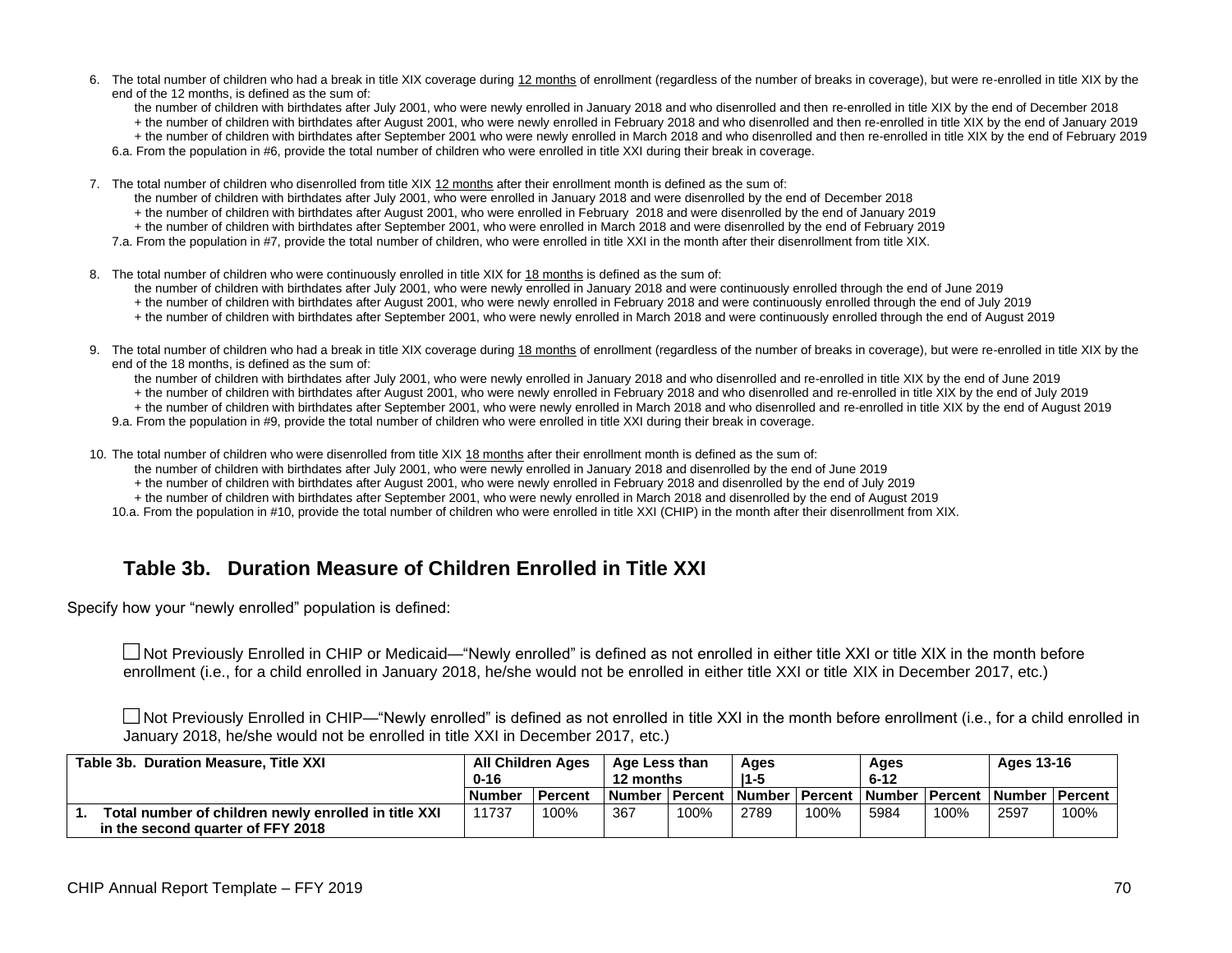|    | Table 3b. Duration Measure, Title XXI                                                                                                                              | <b>All Children Ages</b><br>$0 - 16$ |                                          | Age Less than<br>12 months |       | <b>Ages</b><br>$ 1-5 $ |                | <b>Ages</b><br>$6 - 12$ |                  | <b>Ages 13-16</b> |       |
|----|--------------------------------------------------------------------------------------------------------------------------------------------------------------------|--------------------------------------|------------------------------------------|----------------------------|-------|------------------------|----------------|-------------------------|------------------|-------------------|-------|
|    |                                                                                                                                                                    | <b>Number</b>                        | Percent                                  | Number Percent             |       |                        | Number Percent |                         | Number Percent   | Number Percent    |       |
|    |                                                                                                                                                                    |                                      | <b>Enrollment status 6 months later</b>  |                            |       |                        |                |                         |                  |                   |       |
| 2. | Total number of children continuously enrolled in title<br>XXI                                                                                                     | 11299                                | 96.27                                    | 341                        | 92.92 | 2660                   | 95.37          | 5796                    | 96.86            | 2502              | 96.34 |
| 3. | Total number of children with a break in title XXI<br>coverage but re-enrolled in title XXI                                                                        | 25                                   | 0.21                                     | $\mathbf 0$                |       | 3                      | 0.11           | 11                      | 0.18             | 11                | 0.42  |
|    | 3.a. Total number of children enrolled in Medicaid<br>(title XIX) during title XXI coverage break<br>(If unable to provide the data, check here                    | 11                                   | 0.09                                     | $\mathbf 0$                |       | $\overline{2}$         | 0.07           | 6                       | $\overline{0.1}$ | 3                 | 0.12  |
| 4. | Total number of children disenrolled from title XXI                                                                                                                | 413                                  | 3.52                                     | 26                         | 7.08  | 126                    | 4.52           | 177                     | 2.96             | 84                | 3.23  |
|    | 4.a. Total number of children enrolled in Medicaid<br>(title XIX) after being disenrolled from title XXI<br>(If unable to provide the data, check here $\lfloor$   | 233                                  | 1.99                                     | 15                         | 4.09  | 72                     | 2.58           | 102                     | 1.7              | 44                | 1.69  |
|    |                                                                                                                                                                    |                                      | <b>Enrollment status 12 months later</b> |                            |       |                        |                |                         |                  |                   |       |
| 5. | Total number of children continuously enrolled in title<br>XXI                                                                                                     | 10281                                | 87.59                                    | 277                        | 75.48 | 2203                   | 78.99          | 5452                    | 91.11            | 2349              | 90.45 |
| 6. | Total number of children with a break in title XXI<br>coverage but re-enrolled in title XXI                                                                        | 78                                   | 0.66                                     | $\mathbf 0$                |       | 18                     | 0.65           | $\overline{35}$         | 0.58             | 25                | 0.96  |
|    | 6.a. Total number of children enrolled in Medicaid<br>(title XIX) during title XXI coverage break<br>(If unable to provide the data, check here L                  | 43                                   | 0.37                                     | $\mathbf 0$                |       | 9                      | 0.32           | 19                      | 0.32             | 15                | 0.58  |
| 7. | Total number of children disenrolled from title XXI                                                                                                                | 1378                                 | 11.74                                    | 90                         | 24.52 | 568                    | 20.37          | 497                     | 8.31             | 223               | 8.59  |
|    | 7.a. Total number of children enrolled in<br>Medicaid (title XIX) after being disenrolled from<br>title XXI<br>(If unable to provide the data, check here $\Box$ ) | 994                                  | 8.47                                     | $\overline{20}$            | 5.45  | 475                    | 17.03          | 351                     | 5.87             | 148               | 5.7   |
|    | <b>Enrollment status 18 months later</b>                                                                                                                           |                                      |                                          |                            |       |                        |                |                         |                  |                   |       |
| 8. | Total number of children continuously enrolled in title<br>XXI                                                                                                     | 4635                                 | 39.49                                    | 101                        | 27.52 | 737                    | 26.43          | 2653                    | 44.33            | 1144              | 44.05 |
| 9. | Total number of children with a break in title XXI<br>coverage but re-enrolled in title XXI                                                                        | 439                                  | 3.74                                     | 16                         | 4.36  | 125                    | 4.48           | 206                     | 3.44             | 92                | 3.54  |
|    | 9.a. Total number of children enrolled in Medicaid<br>(title XIX) during title XXI coverage break<br>(If unable to provide the data, check here                    | 294                                  | 2.5                                      | 13                         | 3.54  | 97                     | 3.48           | 124                     | 2.07             | 60                | 2.31  |
|    | 10. Total number of children disenrolled from title XXI                                                                                                            | 6663                                 | 56.77                                    | 250                        | 68.12 | 1927                   | 69.09          | 3125                    | 52.22            | 1361              | 52.41 |
|    | 10.aTotal number of children enrolled in Medicaid<br>(title XIX) after being disenrolled from title XXI<br>(If unable to provide the data, check here $\lfloor$    | 4438                                 | 37.81                                    | 167                        | 45.5  | 1347                   | 48.3           | 2059                    | 34.41            | 865               | 33.31 |

### **Definitions:**

1. The "total number of children newly enrolled in title XXI in the second quarter of FFY 2018" is defined as those children either new to public coverage or new to title XXI, in the month before enrollment. Please define your population of "newly enrolled" in the Instructions section.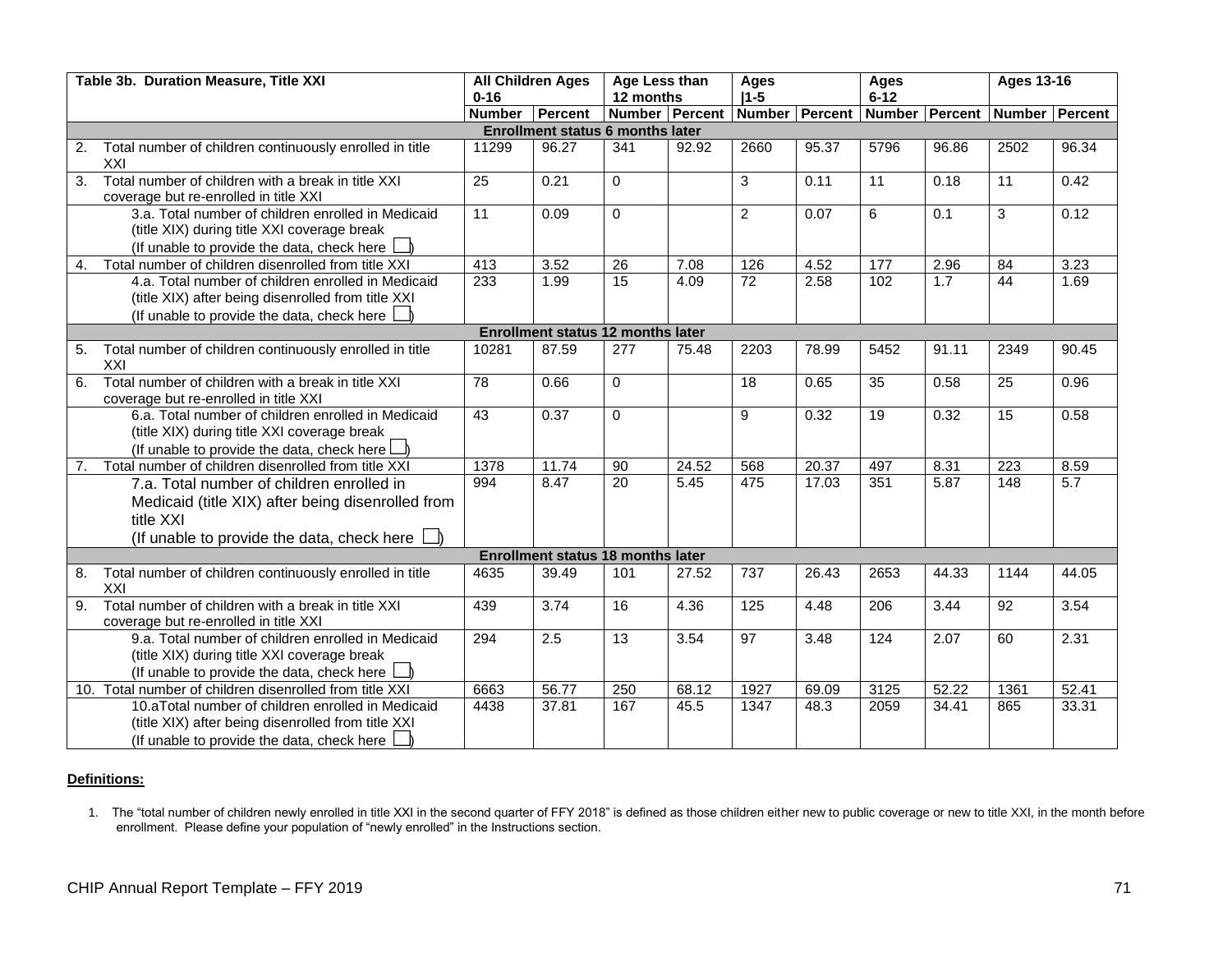2. The total number of children that were continuously enrolled in title XXI for 6 months is defined as the sum of:

the number of children with birthdates after July 2001, who were newly enrolled in January 2018 and who were continuously enrolled through the end of June 2018

- + the number of children with birthdates after August 2001, who were newly enrolled in February 2018 and who were continuously enrolled through the end of July 2018
- + the number of children with birthdates after September 2001, who were newly enrolled in March 2018 and who were continuously enrolled through the end of August 2018
- 3. The total number who had a break in title XXI coverage during 6 months of enrollment (regardless of the number of breaks in coverage) but were re-enrolled in title XXI by the end of the 6 months, is defined as the sum of:
	- the number of children with birthdates after July 2001, who were newly enrolled in January 2018 and who disenrolled and re-enrolled in title XXI by the end of June 2018
	- + the number of children with birthdates after August 2001, who were newly enrolled in February 2018 and who disenrolled and re-enrolled in title XXI by the end of July 2018
	- + the number of children with birthdates after September 2001, who were newly enrolled in March 2018 and who disenrolled and re-enrolled in title XXI by the end of August 2018
	- 3.a. From the population in #3, provide the total number of children who were enrolled in title XIX during their break in coverage.
- 4. The total number who disenrolled from title XXI, 6 months after their enrollment month is defined as the sum of:
	- the number of children with birthdates after July 2001, who were newly enrolled in January 2018 and were disenrolled by the end of June 2018
	- + the number of children with birthdates after August 2001, who were newly enrolled in February 2018 and were disenrolled by the end of July 2018
	- + the number of children with birthdates after September 2001, who were newly enrolled in March 2018 and were disenrolled by the end of August 2018
	- 4.a. From the population in #4, provide the total number of children who were enrolled in title XIX in the month after their disenrollment from title XXI.
- 5. The total number of children who were continuously enrolled in title XXI for 12 months is defined as the sum of:
	- the number of children with birthdates after July 2001, who were newly enrolled in January 2018 and were continuously enrolled through the end of December 2018
	- + the number of children with birthdates after August 2001, who were newly enrolled in February 2018 and were continuously enrolled through the end of January 2019
	- + the number of children with birthdates after September 2001, who were newly enrolled in March 2018 and were continuously enrolled through the end of February 2019
- 6. The total number of children who had a break in title XXI coverage during 12 months of enrollment (regardless of the number of breaks in coverage), but were re-enrolled in title XXI by the end of the 12 months, is defined as the sum of:

the number of children with birthdates after July 2001, who were newly enrolled in January 2018 and who disenrolled and then re-enrolled in title XXI by the end of December 2018

- + the number of children with birthdates after August 2001, who were newly enrolled in February 2018 and who disenrolled and then re-enrolled in title XXI by the end of January 2019
- + the number of children with birthdates after September 2001, who were newly enrolled in March 2018 and who disenrolled and then re-enrolled in title XXI by the end of February 2019 6.a. From the population in #6, provide the total number of children who were enrolled in title XIX during their break in coverage.
- 
- 7. The total number of children who disenrolled from title XXI 12 months after their enrollment month is defined as the sum of:
	- the number of children with birthdates after July 2001, who were enrolled in January 2018 and were disenrolled by the end of December 2018
	- + the number of children with birthdates after August 2001, who were enrolled in February 2018 and were disenrolled by the end of January 2019
	- + the number of children with birthdates after September 2001, who were enrolled in March 2018 and were disenrolled by the end of February 2019
	- 7.a. From the population in #7, provide the total number of children, who were enrolled in title XIX in the month after their disenrollment from title XXI.
- 8. The total number of children who were continuously enrolled in title XXI for 18 months is defined as the sum of:
	- the number of children with birthdates after July 2001, who were newly enrolled in January 2018 and were continuously enrolled through the end of June 2019
	- + the number of children with birthdates after August 2001, who were newly enrolled in February 2018 and were continuously enrolled through the end of July 2019
	- + the number of children with birthdates after September 2001, who were newly enrolled in March 2018 and were continuously enrolled through the end of August 2019
- 9. The total number of children who had a break in title XXI coverage during 18 months of enrollment (regardless of the number of breaks in coverage), but were re-enrolled in title XXI by the end of the 18 months, is defined as the sum of:
	- the number of children with birthdates after July 2001, who were newly enrolled in January 2018 and who disenrolled and re-enrolled in title XXI by the end of June 2019
	- + the number of children with birthdates after August 2001, who were newly enrolled in February 2018 and who disenrolled and re-enrolled in title XXI by the end of July 2019
	- + the number of children with birthdates after September 2001, who were newly enrolled in March 2018 and who disenrolled and re-enrolled in title XXI by the end of August 2019
	- 9.a. From the population in #9, provide the total number of children who were enrolled in title XIX during their break in coverage.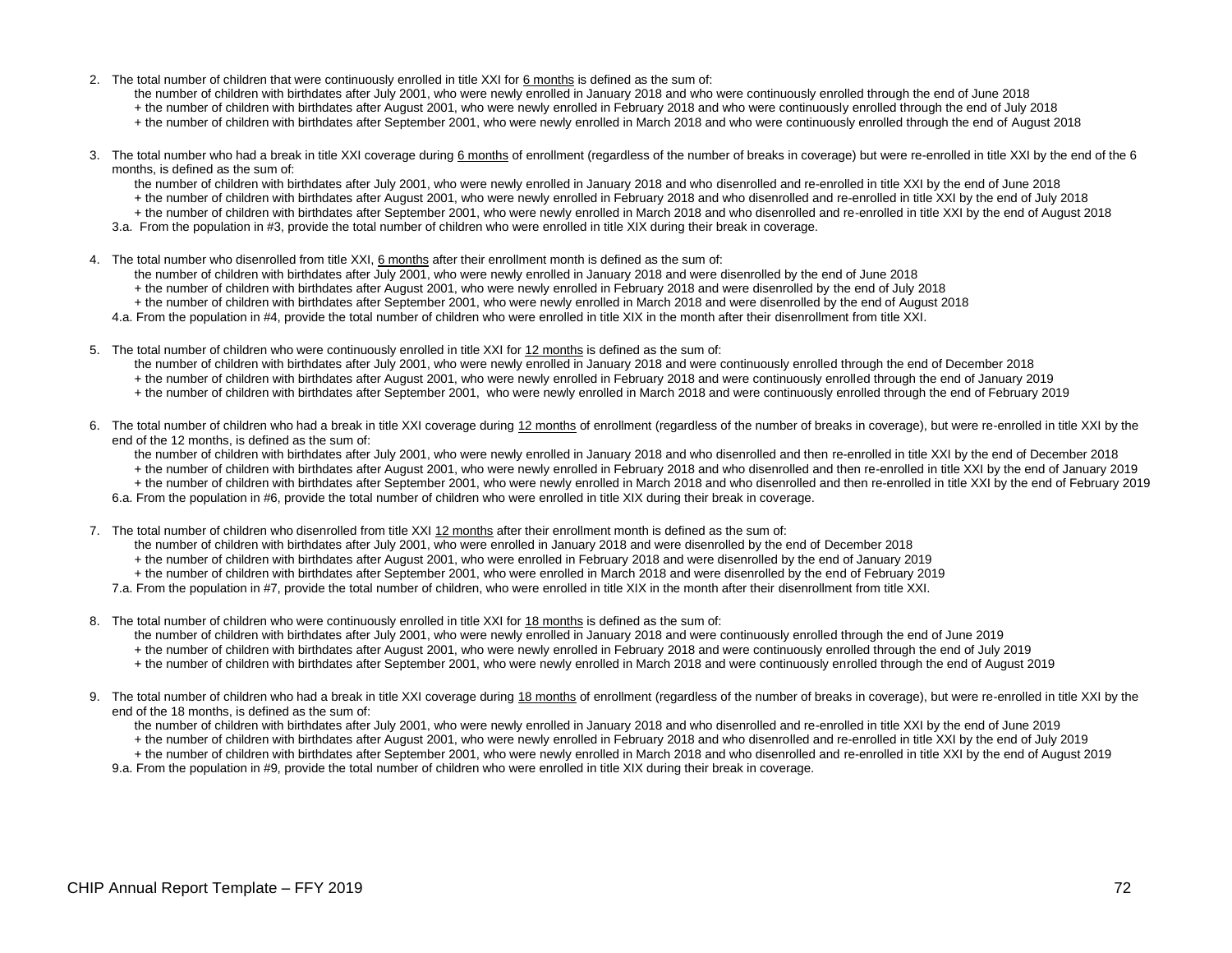10. The total number of children who were disenrolled from title XXI 18 months after their enrollment month is defined as the sum of:

- the number of children with birthdates after July 2001, who were newly enrolled in January 2018 and disenrolled by the end of June 2019
- + the number of children with birthdates after August 2001, who were newly enrolled in February 2018 and disenrolled by the end of July 2019
- + the number of children with birthdates after September 2001, who were newly enrolled in March 2018 and disenrolled by the end of August 2019
- 10.a. From the population in #10, provide the total number of children who were enrolled in title XIX (Medicaid) in the month after their disenrollment from XXI.

Enter any Narrative text related to Section IIIC below. **[7500]**

A recent cyber attack on the State of Louisiana has rendered some systems inaccessible, including the systems that provide the data for Tables 1, 2a and 2b. We will update Louisiana's submission when the data becomes available.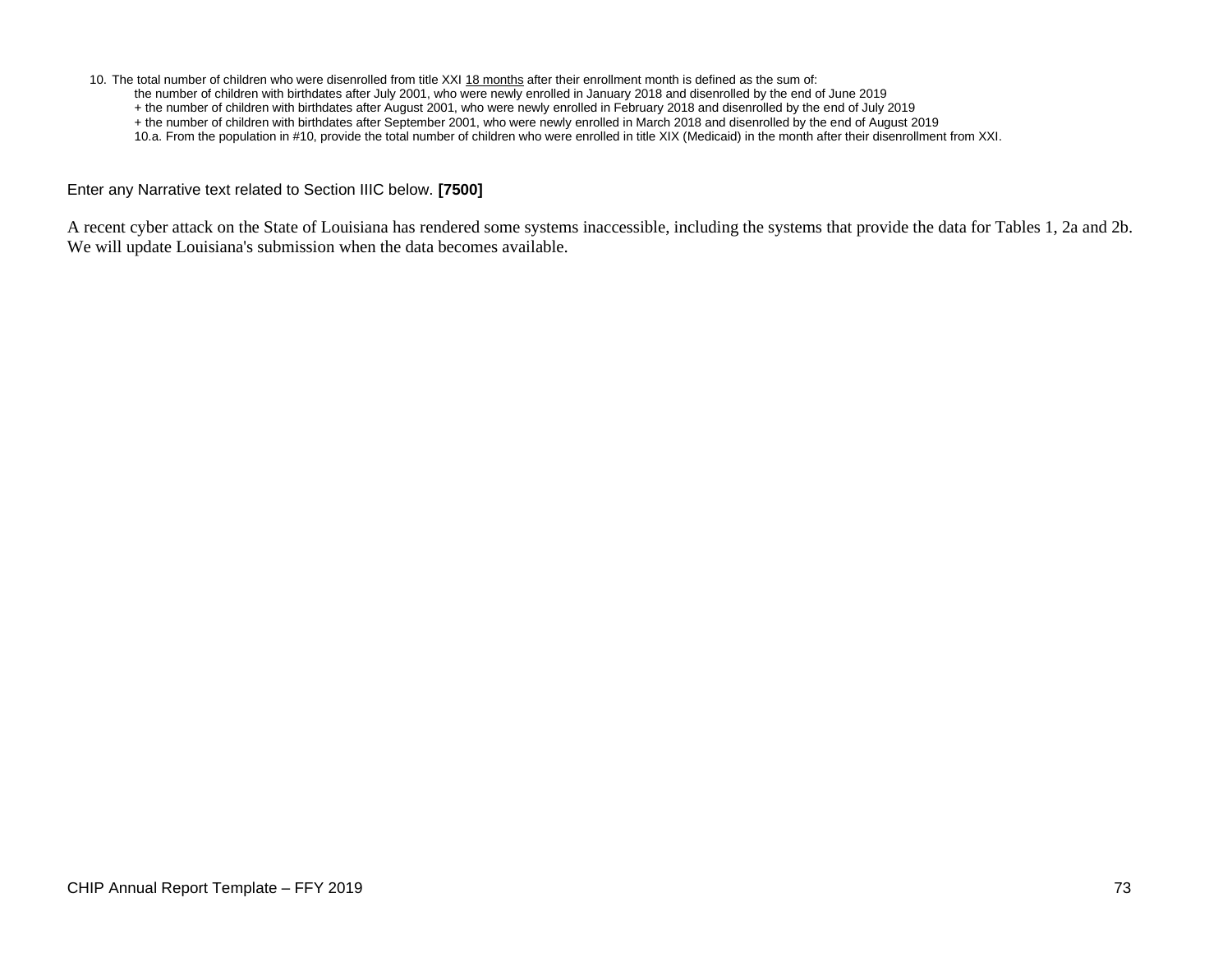## **Section IIID: Cost Sharing**

1. Describe how the state tracks cost sharing to ensure enrollees do not pay more than 5 percent aggregate maximum in the year? If the state checks N/A for this question because no cost sharing is required, please skip to Section IIIE.

a. Cost sharing is tracked by:

Enrollees (shoebox method)

If the state uses the shoebox method, please describe informational tools provided to enrollees to track cost sharing. **[7500]**

 $\Box$  Health Plan(s) State Third Party Administrator  $\Box$  N/A (No cost sharing required) Other, please explain. **[7500]**

Since the move to managed care eliminated co-pays, the maximum amount that a family would pay for coverage is \$600 per year for premiums under Phase V CHIP. This will never exceed the five percent cost sharing required for 200 percent FPL.

- 2. When the family reaches the 5% cap, are premiums, copayments and other cost sharing ceased? **Yes**  $\boxtimes$ No
- 3. Please describe how providers are notified that no cost sharing should be charged to enrollees exceeding the 5% cap. **[7500]**

Providers are not notified because as explained above, enrollees will not exceed the 5% cap.

4. Please provide an estimate of the number of children that exceeded the 5 percent cap in the state's CHIP program during the federal fiscal year. **[500]**

 $\Omega$ 

5. Has your state undertaken any assessment of the effects of premiums/enrollment fees on participation in CHIP?

| <b>Nes</b>                                                  |  |
|-------------------------------------------------------------|--|
| $\boxtimes$ No If so, what have you found? $\,$ [7500] $\,$ |  |

6. Has your state undertaken any assessment of the effects of cost sharing on utilization of health services in CHIP?

| $\Box$ Yes                                        |  |
|---------------------------------------------------|--|
| $\boxtimes$ No If so, what have you found? [7500] |  |

7. If your state has increased or decreased cost sharing in the past federal fiscal year, how is the state monitoring the impact of these changes on application, enrollment, disenrollment, and utilization of children's health services in CHIP. If so, what have you found? **[7500]**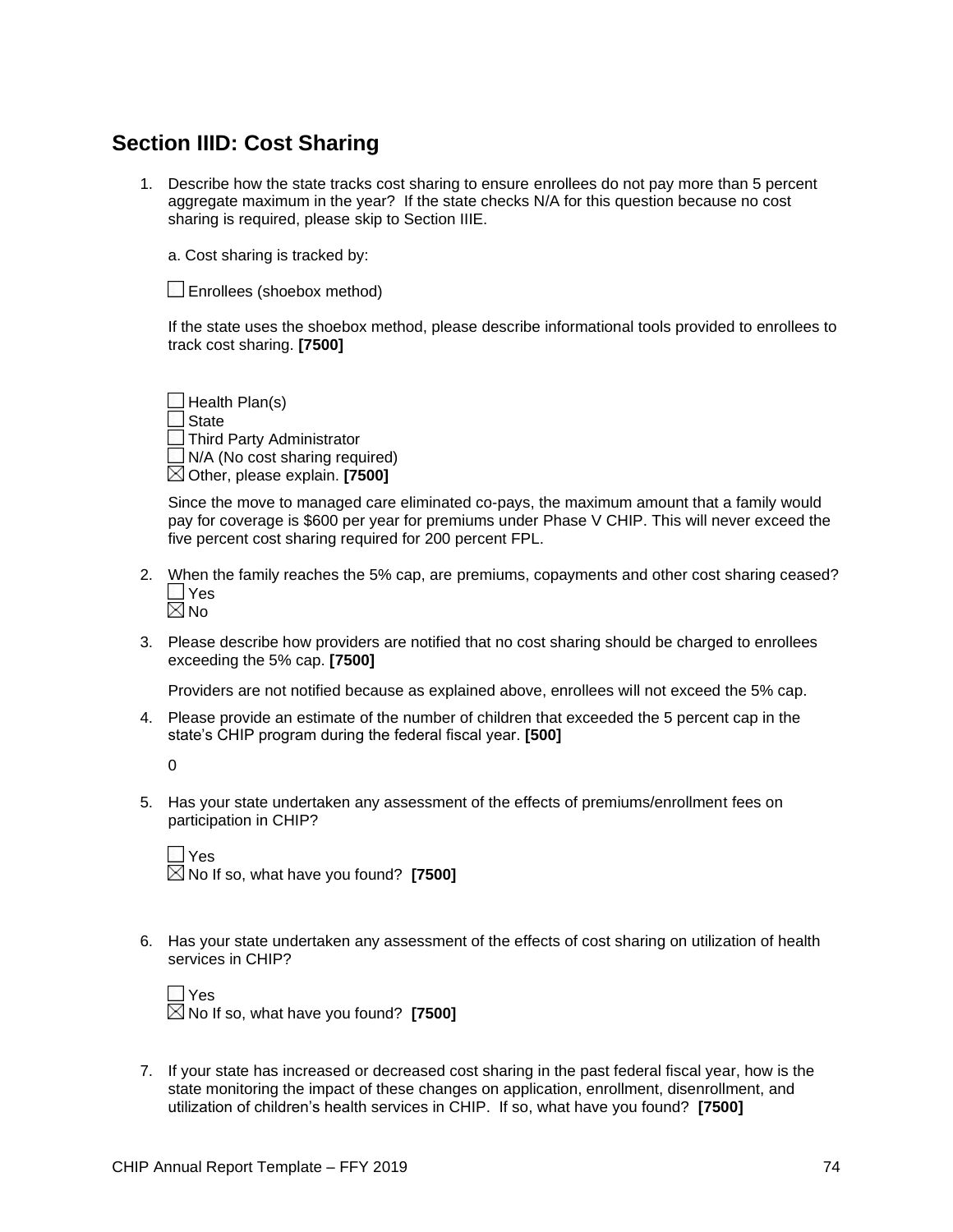Louisiana did not increase or decrease cost sharing in the past federal fiscal year.

Enter any Narrative text related to Section IIID below. **[7500]** Our answer to #2 is "No" because the families will not reach the 5% cap.

## **Section IIIE: Employer sponsored insurance Program (including Premium Assistance)**

1. Does your state offer an employer sponsored insurance program (including a premium assistance program under the CHIP State Plan or a Section 1115 Title XXI Demonstration) for children and/or adults using Title XXI funds?

Yes, please answer questions below.

 $\boxtimes$  No, skip to Program Integrity subsection.

Check all that apply and complete each question for each authority

| ۱ı          |
|-------------|
| ſ<br>Π<br>ω |
|             |

chase of Family Coverage under the CHIP state plan  $(2105(c)(3))$ ditional Premium Assistance Option under CHIP state plan (2105(c)(10))  $\Box$  Section 1115 Demonstration (Title XXI)

2. Please indicate which adults your state covers with premium assistance. (Check all that apply.)

| Parents and Caretaker Relatives |
|---------------------------------|
| Pregnant Women                  |

- 3. Briefly describe how your program operates (e.g., is your program an employer sponsored insurance program or a premium assistance program, how do you coordinate assistance between the state and/or employer, who receives the subsidy if a subsidy is provided, etc.) **[7500]**
- 4. What benefit package does the ESI program use? **[7500]**
- 5. Are there any minimum coverage requirements for the benefit package?

6. Does the program provide wrap-around coverage for benefits?

7. Are there limits on cost sharing for children in your ESI program?

| ÷<br>١ |
|--------|
|        |

8. Are there any limits on cost sharing for adults in your ESI program?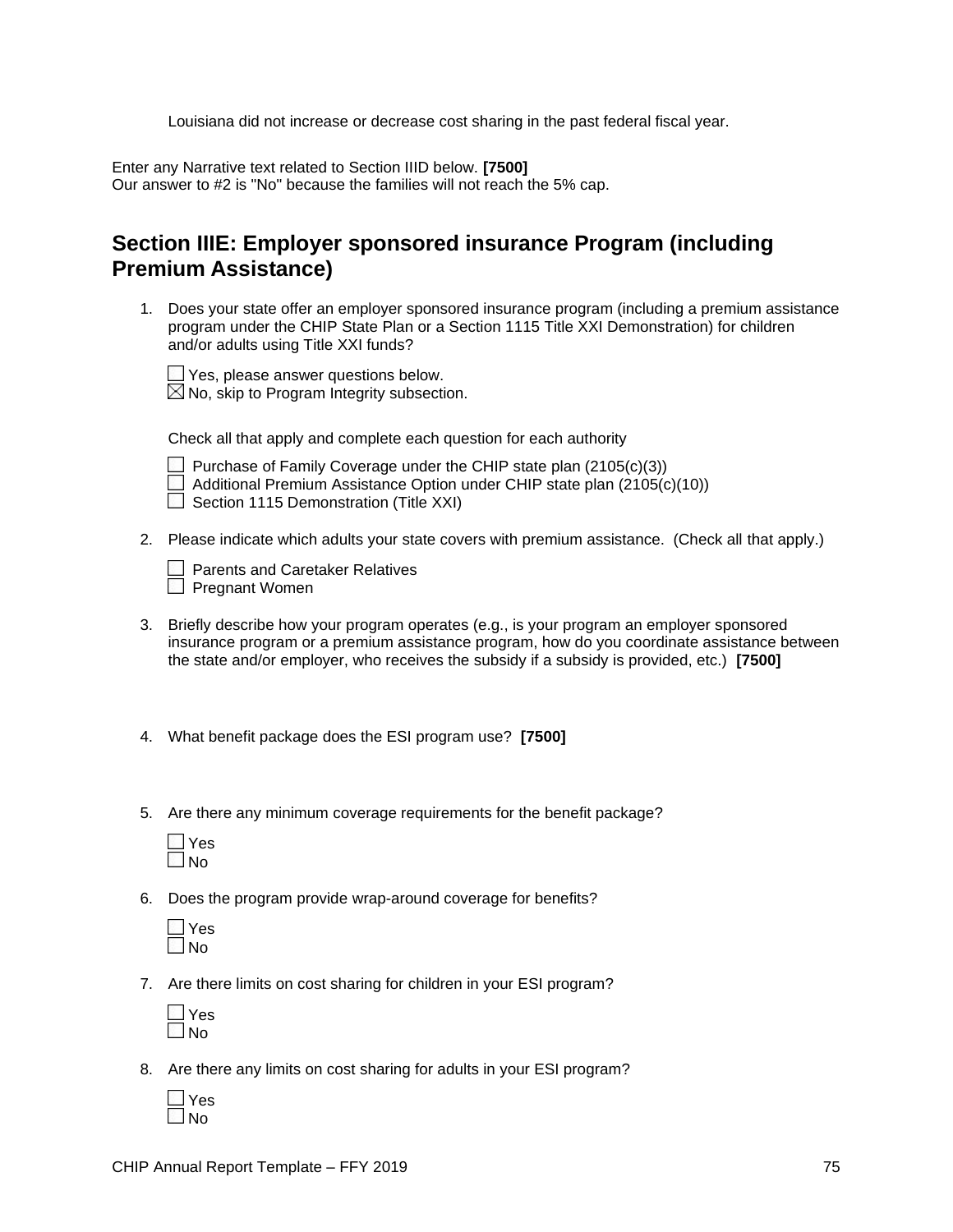9. Are there protections on cost sharing for children (e.g., the 5 percent out-of-pocket maximum) in your premium assistance program?



If yes, how is the cost sharing tracked to ensure it remains within the 5 percent yearly aggregate maximum **[7500]**?

10. Identify the total number of children and adults enrolled in the ESI program for whom Title XXI funds are used during the reporting period (provide the number of adults enrolled in this program even if they were covered incidentally, i.e., not explicitly covered through a demonstration).

Number of childless adults ever-enrolled during the reporting period

Number of adults ever-enrolled during the reporting period

Number of children ever-enrolled during the reporting period

11. Provide the average monthly enrollment of children and parents ever enrolled in the premium assistance program during FFY 2019.

> Children **Parents**

- 12. During the reporting period, what has been the greatest challenge your ESI program has experienced? **[7500]**
- 13. During the reporting period, what accomplishments have been achieved in your ESI program? **[7500]**
- 14. What changes have you made or are planning to make in your ESI program during the next fiscal year? Please comment on why the changes are planned. **[7500]**
- 15. What do you estimate is the impact of your ESI program (including premium assistance) on enrollment and retention of children? How was this measured? **[7500]**
- 16. Provide the average amount each entity pays towards coverage of the dependent child/parent under your ESI program:

| <b>Population</b> | <b>State</b> | <b>Employer</b> | <b>Employee</b> |
|-------------------|--------------|-----------------|-----------------|
| <b>Child</b>      |              |                 |                 |
| <b>Parent</b>     |              |                 |                 |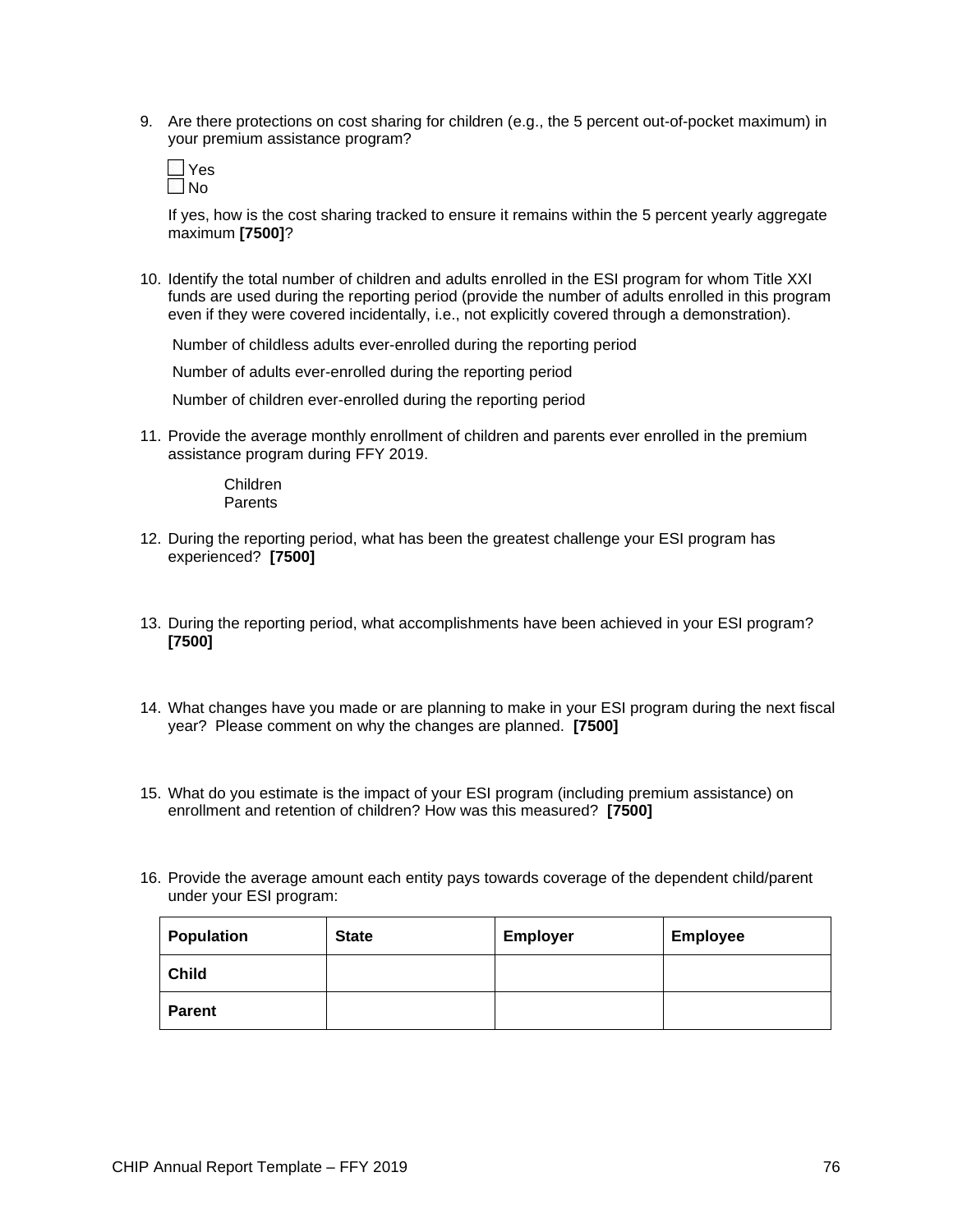17. Indicate the range in the average monthly dollar amount of premium assistance provided by the state on behalf of a child or parent.

|                 | Low | <b>High</b> |
|-----------------|-----|-------------|
| <b>Children</b> |     |             |
| <b>Parent</b>   |     |             |

- 18. If you offer a premium assistance program, what, if any, is the minimum employer contribution? **[500]**
- 19. Please provide the income levels of the children or families provided premium assistance.

| Income level of | <b>From</b>      | Т٥           |
|-----------------|------------------|--------------|
| <b>Children</b> | $%$ of FPL $[5]$ | % of FPL [5] |
| <b>Parents</b>  | $%$ of FPL $[5]$ | % of FPL [5] |

20. Is there a required period of uninsurance before enrolling in premium assistance?

| c<br>s<br>٢. |
|--------------|
| I<br>г.      |

If yes, what is the period of uninsurance? **[500]**

21. Do you have a waiting list for your program?

22. Can you cap enrollment for your program?

23. What strategies has the state found to be effective in reducing administrative barriers to the provision of premium assistance in ESI? **[7500]**

Enter any Narrative text related to Section IIIE below. **[7500]**

### **Section IIIF: Program Integrity COMPLETE ONLY WITH REGARD TO SEPARATE CHIP PROGRAMS, I.E., THOSE THAT ARE NOT MEDICAID EXPANSIONS)**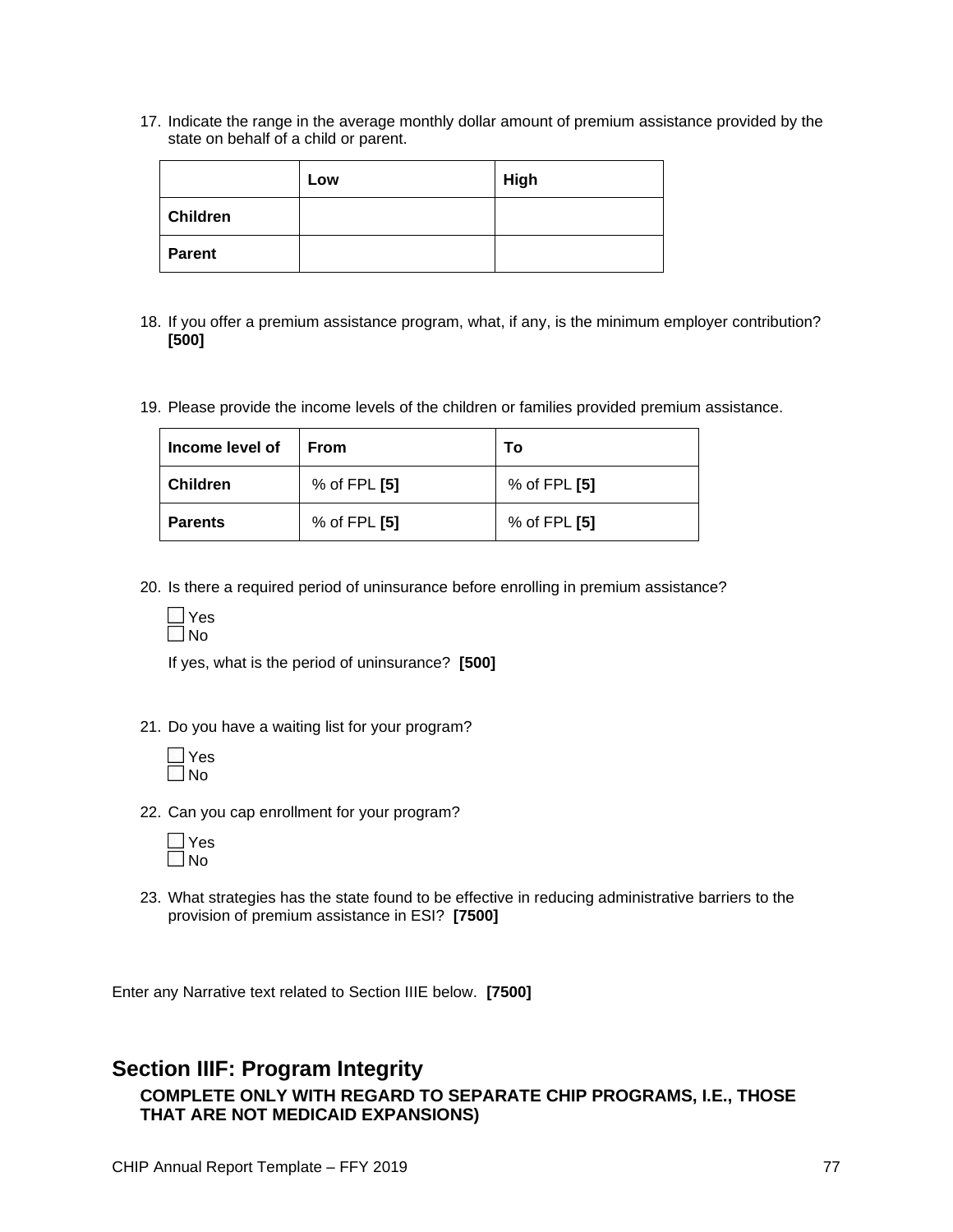- 1. Does your state have a written plan that has safeguards and establishes methods and procedures for:
	- (1) prevention:  $\boxtimes$  Yes No
	- (2) investigation:  $\boxtimes$  Yes
	- $\square$  No (3) referral of cases of fraud and abuse?  $\boxtimes$  Yes No

Please explain: **[7500]**

Program Integrity uses the federal rules and regulations and the authority provided in our Medical Assistance Program Integrity Law (MAPIL) LA RS 46:437.1 – 440.1 and the Surveillance and Utilization Review System (SURS Rule) Louisiana Register, LAC 50:I, Chapter 41 as our general procedures. Specific procedures and processes are covered in the SURS Manual. Procedures can also be found in the Provider Enrollment application: PE 50 & Addendum and our MOU with the Attorney General's Medicaid Fraud Control Unit (MFCU).

Do managed health care plans with which your program contracts have written plans?

Please Explain: **[500]**

Yes, the managed care plans are required to have a written fraud, waste and abuse compliance plan in accordance with 42 CFR4 38.608(a). The plan is required to be submitted to LDH for review annually for the physical health plans, and once at the start of a new contract term for the dental and Coordinated System of Care (CSoC) contracts.

2. For the reporting period, please report the

442 Number of fair hearing appeals of eligibility denials

1 Number of cases found in favor of beneficiary

3. For the reporting period, please indicate the number of cases investigated, and cases referred, regarding fraud and abuse in the following areas:

Provider Credentialing

0 Number of cases investigated

1 Number of cases referred to appropriate law enforcement officials

Provider Billing

3618 Number of cases investigated

1083 Number of cases referred to appropriate law enforcement officials

Beneficiary Eligibility

1940 Number of cases investigated

67 Number of cases referred to appropriate law enforcement officials

Are these cases for:

CHIP<sup>I</sup>

Medicaid and CHIP Combined  $\boxtimes$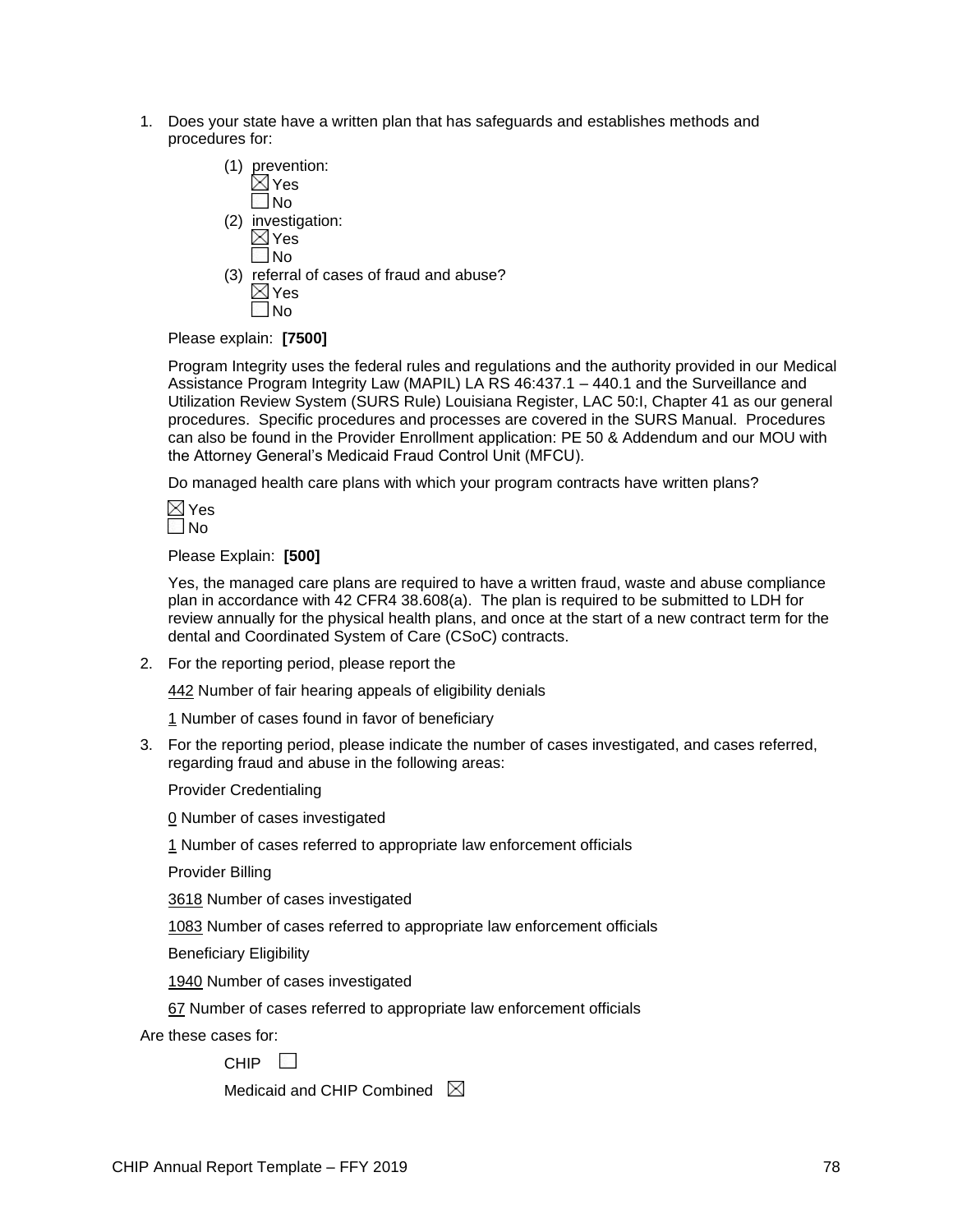4. Does your state rely on contractors to perform the above functions?

 $\boxtimes$  Yes, please answer question below.

No

5. If your state relies on contractors to perform the above functions, how does your state provide oversight of those contractors? Please explain: **[7500]**

Louisiana has a contractor that performs SURS investigations. Program Integrity Section within LDH provides oversight of all of the investigations, referrals, recoupments, etc. conducted by the contractor. All correspondence from SURS as well as disposition approval is done by the Program Integrity Section Chief.

6. Do you contract with managed care health plans and/or a third party contractor to provide this oversight?

 $\boxtimes$  Yes

No

Please Explain: **[500]**

Each Managed Care Organization has to have an Special Investigations Unit (SIU) to investigate fraud, waste and abuse.

Enter any Narrative text related to Section IIIF below. **[7500]**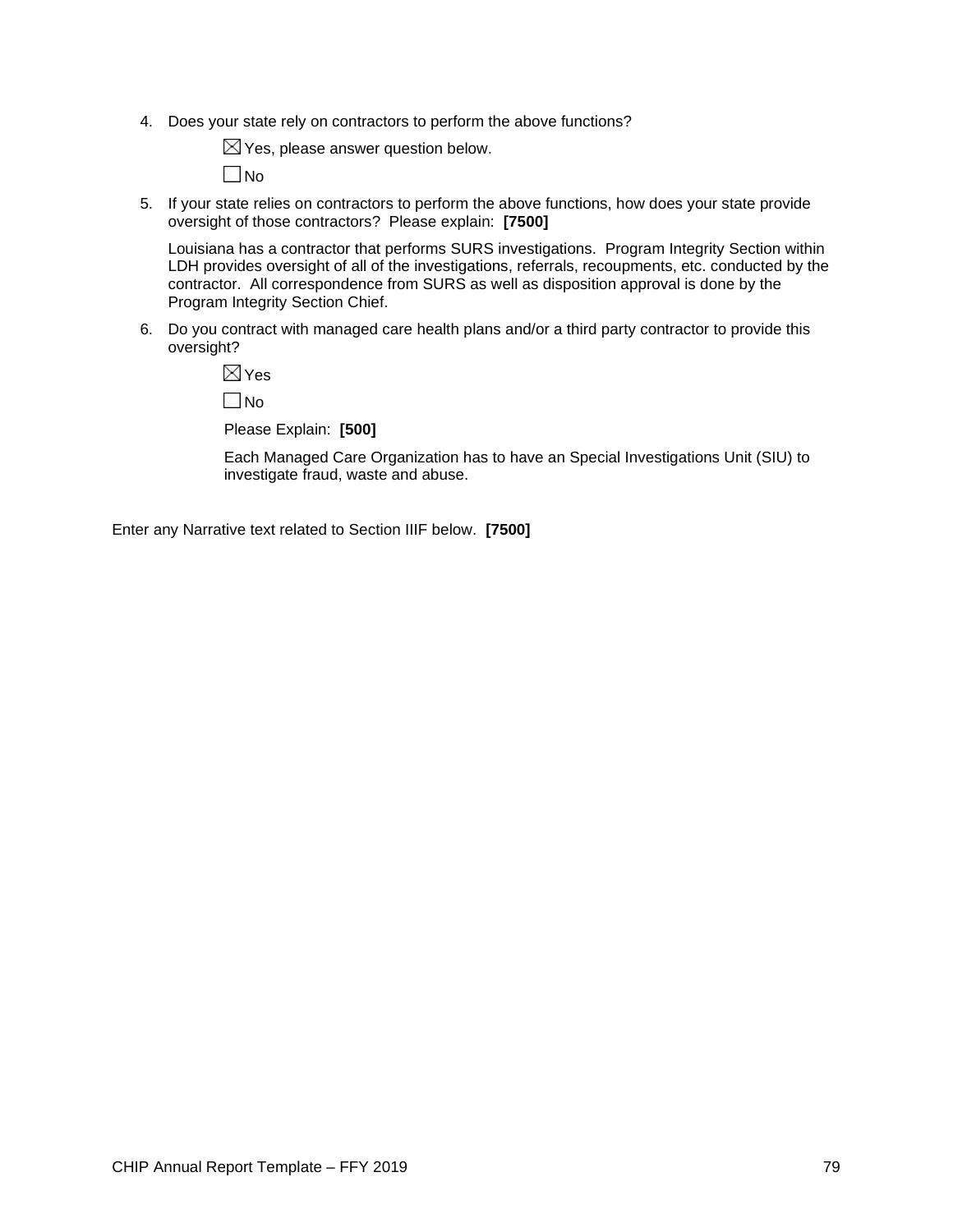### **Section IIIG: Dental Benefits:**

**Please ONLY report data in this section for children in Separate CHIP programs and the Separate CHIP part of Combination programs. Reporting is required for all states with Separate CHIP programs and Combination programs. If your state has a Combination program or a Separate CHIP program but you are not reporting data in this section on children in the Separate CHIP part of your program, please explain why**. Explain: **[7500]**

#### 1. **Information on Dental Care for Children in Separate CHIP Programs (including children in the Separate CHIP part of Combination programs). Include all delivery system types, e.g. MCO, PCCM, FFS.**

Data for this table are based on the definitions provided on the Early and Periodic Screening, Diagnostic, and Treatment (EPSDT) Report (Form CMS-416)

a. **Annual Dental Participation Table for Children Enrolled in Separate CHIP programs and the Separate CHIP part of Combination programs (for Separate CHIP programs, please include ONLY children receiving full CHIP benefits and supplemental benefits).**

| <b>FFY</b><br>2019                                                                    | <b>Total (All</b><br>age groups) | <1 year | $1 - 2$<br>years | $3 - 5$<br>vears | $6 - 9$<br>vears | $10 - 14$<br>vears | $15 - 18$<br>vears |
|---------------------------------------------------------------------------------------|----------------------------------|---------|------------------|------------------|------------------|--------------------|--------------------|
| <b>Total Individuals Enrolled for</b><br>at Least 90 Continuous Days <sup>1</sup>     | 3544                             | 13      | 214              | 528              | 826              | 1030               | 933                |
| <b>Total Enrollees Receiving Any</b><br><b>Dental Services<sup>2</sup></b> [7]        | 2281                             | 0       | 96               | 357              | 598              | 718                | 512                |
| <b>Total Enrollees Receiving</b><br><b>Preventive Dental Services<sup>3</sup> [7]</b> | 2199                             | 0       | 91               | 343              | 586              | 699                | 480                |

<sup>1</sup> **Total Individuals Enrolled for at Least 90 Continuous Days** – Enter the total unduplicated number of children who have been continuously enrolled in a separate CHIP program or the separate CHIP part of a combination program for at least 90 continuous days in the federal fiscal year, distributed by age. For example, if a child was enrolled January 1st to March 31st , this child is considered continuously enrolled for at least 90 continuous days in the federal fiscal year. If a child was enrolled from August 1st to September 30th and from October 1st to November 30th, the child would not be considered to have been enrolled for 90 continuous days in the federal fiscal year. Children should be counted in age groupings based on their age at the end of the fiscal year. For example, if a child turned 3 on September 15th, the child should be counted in the 3-6 age grouping.

<sup>2</sup> **Total Enrollees Receiving Any Dental Services** - Enter the unduplicated number of children enrolled in a separate CHIP program or the separate CHIP part of a combination program for at least 90 continuous days who received at least one dental service by or under the supervision of a dentist as defined by HCPCS codes D0100 - D9999 (or equivalent CDT codes D0100 - D9999 or equivalent CPT codes) based on an unduplicated paid, unpaid, or denied claim.

<sup>3</sup> **Total Enrollees Receiving Preventive Dental Services** - Enter the unduplicated number of children enrolled in a separate CHIP program or the separate CHIP part of a combination program for at least 90 continuous days who received at least one preventive dental service by or under the supervision of a dentist as defined by HCPCS codes D1000 - D1999 (or equivalent CDT codes D1000 - D1999 or equivalent CPT codes, that is, only those CPT codes that are for preventive dental services and only if provided by or under the supervision of a dentist), based on an unduplicated paid, unpaid, or denied claim.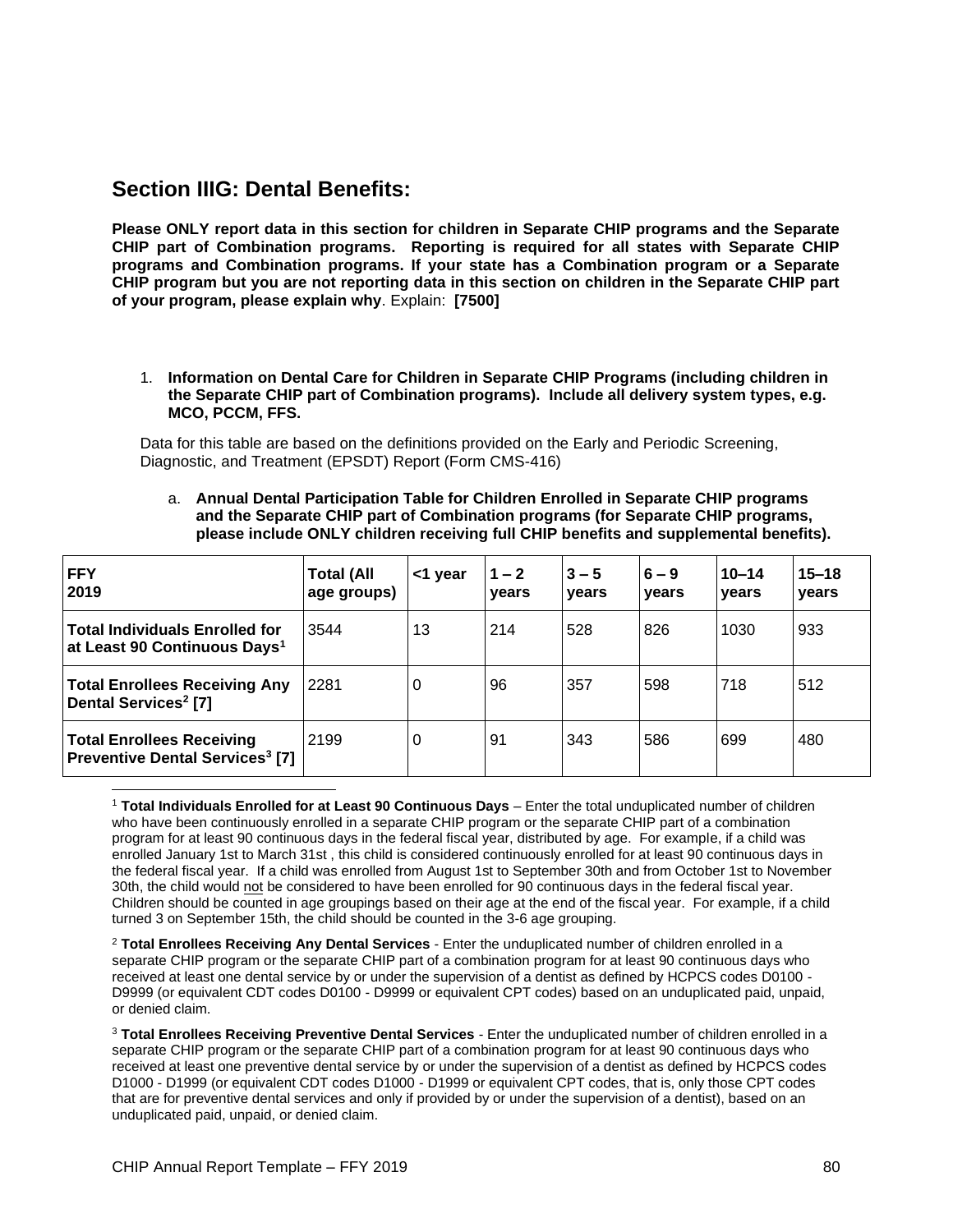| <b>IFFY</b>                                                                    | <b>Total (All</b> | <1 year | $1 - 2$ | $3 - 5$ | $6 - 9$ | $10 - 14$ | $15 - 18$ |
|--------------------------------------------------------------------------------|-------------------|---------|---------|---------|---------|-----------|-----------|
| 2019                                                                           | age groups)       |         | vears   | vears   | vears   | vears     | vears     |
| <b>Total Enrollees Receiving</b><br>Dental Treatment Services <sup>4</sup> [7] | 795               |         |         | 72      | 237     | 258       | 226       |

- b. **For the age grouping that includes children 8 years of age, what is the number of such children who have received a sealant on at least one permanent molar tooth<sup>5</sup>? [7]** 112
- 2. **Does the state provide supplemental dental coverage?**
	- Yes No.

**If yes, how many children are enrolled? [7]**

**What percent of the total number of enrolled children have supplemental dental coverage? [5]**

Enter any Narrative text related to Section IIIG below. **[7500]**

<sup>4</sup> **Total Enrollees Receiving Dental Treatment Services** - Enter the unduplicated number of children enrolled in a separate CHIP program or the separate CHIP part of a combination program for at least 90 continuous days who received at least one treatment service by or under the supervision of a dentist, as defined by HCPCS codes D2000 - D9999 (or equivalent CDT codes D2000 - D9999 or equivalent CPT codes, that is, only those CPT codes that involve periodontics, maxillofacial prosthetics, implants, oral and maxillofacial surgery, orthodontics, adjunctive general services, and only if provided by or under the supervision of a dentist), based on an unduplicated paid, unpaid, or denied claim.

Report all dental services data in the age category reflecting the child's age at the end of the federal fiscal year even if the child received services while in two age categories. For example, if a child turned 10 on September 1st, but had a cleaning in April and a cavity filled in September, both the cleaning and the filling would be counted in the 10-14 age category.

<sup>5</sup> **Receiving a Sealant on a Permanent Molar Tooth** -- Enter the unduplicated number of children enrolled in a separate CHIP program or the separate CHIP part of a combination program for 90 continuous days and in the age category of 6-9 who received a sealant on a permanent molar tooth, as defined by HCPCS code D1351 (or equivalent CDT code D1351), based on an unduplicated paid, unpaid, or denied claim. For this line, include sealants placed by any dental professional for whom placing a sealant is within his or her scope of practice. Permanent molars are teeth numbered 2, 3, 14, 15, 18, 19, 30, 31, and additionally, for those states that cover sealants on third molars, also known as wisdom teeth, the teeth numbered 1, 16, 17, 32.

Report all sealant data in the age category reflecting the child's age at the end of the federal fiscal year even if the child was factually a different age on the date of service. For example, if a child turned 6 on September 1st, but had a sealant applied in July, the sealant would be counted in the age 6-9 category.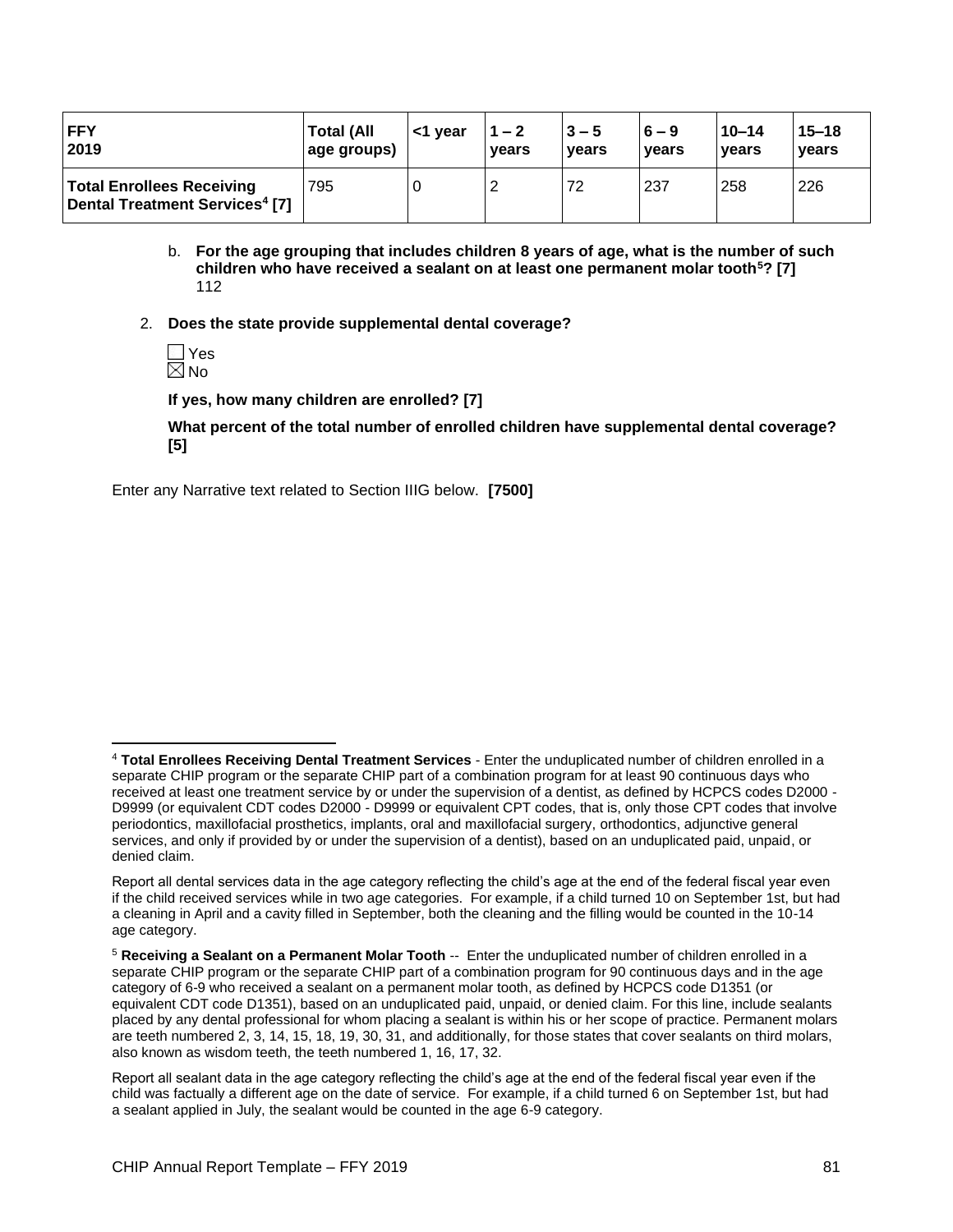### **Section IIIH: CHIPRA CAHPS Requirement:**

CHIPRA section 402(a)(2), which amends reporting requirements in section 2108 of the Social Security Act, requires Title XXI Programs (i.e., CHIP Medicaid Expansion programs, Separate Child Health Programs, or a combination of the two) to report CAHPS results to CMS starting December 2013. While Title XXI Programs may select any CAHPS survey to fulfill this requirement, CMS encourages these programs to align with the CAHPS measure in the Children's Core Set of Health Care Quality Measures for Medicaid and CHIP (Child Core Set). Starting in 2013, Title XXI Programs should submit summary level information from the CAHPS survey to CMS via the CARTS attachment facility. We also encourage states to submit raw data to the Agency for Healthcare Research and Quality's CAHPS Database. More information is available in the Technical Assistance fact sheet, Collecting and Reporting the CAHPS Survey as Required Under the CHIPRA: [https://www.medicaid.gov/medicaid/quality-of](https://www.medicaid.gov/medicaid/quality-of-care/downloads/cahpsfactsheet.pdf)[care/downloads/cahpsfactsheet.pdf](https://www.medicaid.gov/medicaid/quality-of-care/downloads/cahpsfactsheet.pdf)

If a state would like to provide CAHPS data on both Medicaid and CHIP enrollees, the agency must sample Title XIX (Medicaid) and Title XXI (CHIP) programs separately and submit separate results to CMS to fulfill the CHIPRA Requirement.

#### **Did you Collect this Survey in Order to Meet the CHIPRA CAHPS Requirement?**

| $\sim$<br>í |
|-------------|
|             |

#### **If Yes, How Did you Report this Survey (select all that apply):**

 $\Box$  Submitted raw data to AHRQ (CAHPS Database)  $\boxtimes$  Submitted a summary report to CMS using the CARTS attachment facility (NOTE: do not submit raw CAHPS data to CMS) Other. Explain:

#### **If No, Explain Why:**

*Select all that apply (Must select at least one):*

Service not covered

Population not covered

**Entire population not covered** 

**Partial population not covered** 

Explain the partial population not covered:

Data not available

Explain why data not available

Budget constraints

Staff constraints

Data inconsistencies/accuracy

Please explain:

Data source not easily accessible

Select all that apply:

Requires medical record review

Requires data linkage which does not currently exist

Other: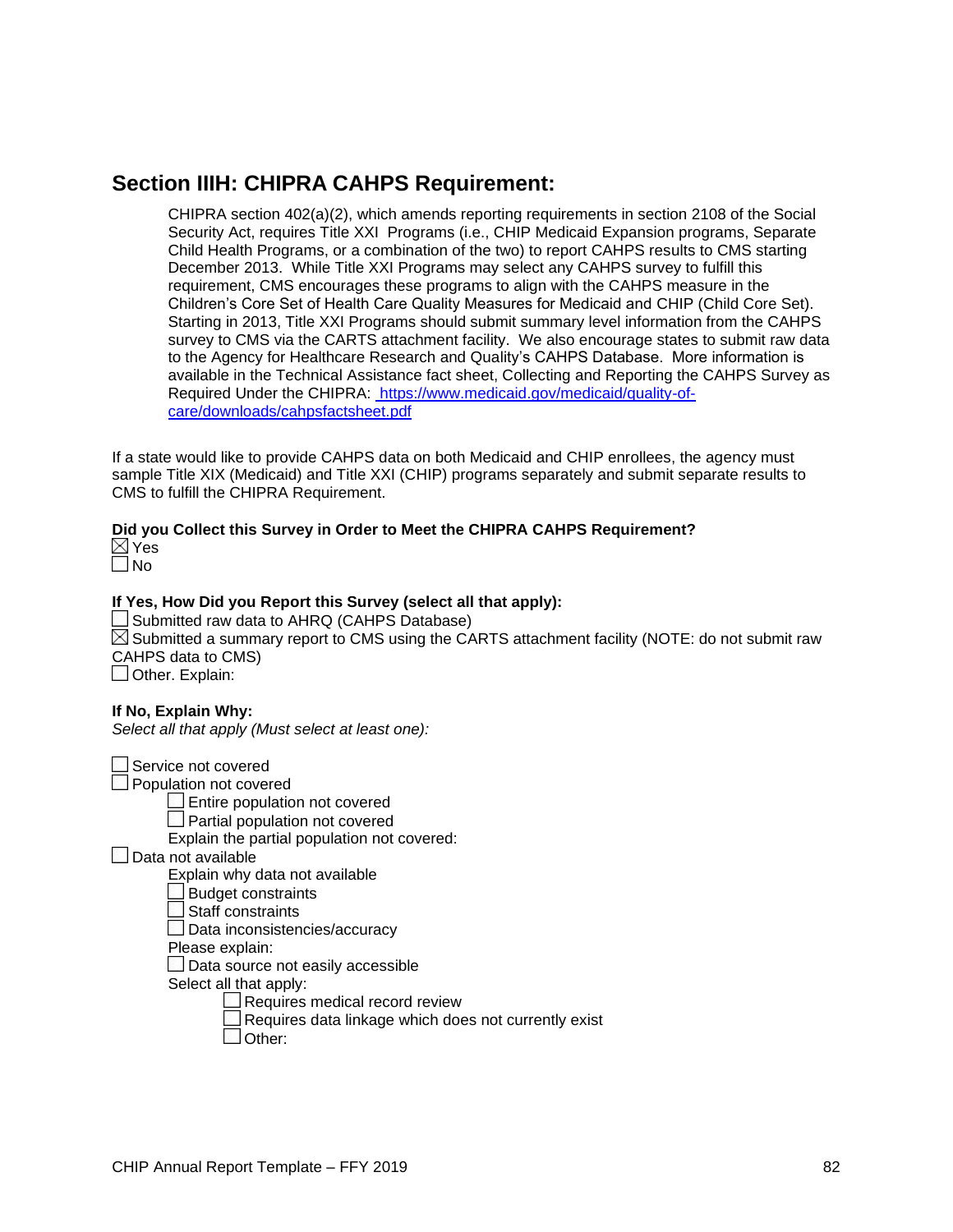Information not collected. Select all that apply: Not collected by provider (hospital/health plan) Other:

Other:

Small sample size (less than 30)

Enter specific sample size:

Other. Explain:

### **Definition of Population Included in the Survey Sample:**

Definition of population included in the survey sample:

 $\boxtimes$  Denominator includes CHIP (Title XXI) population only.

 $\Box$  Survey sample includes CHIP Medicaid Expansion population.

 $\boxtimes$  Survey sample includes Separate CHIP population.

Survey sample includes Combination CHIP population.

If the denominator is a subset of the definition selected above, please further define the denominator, and indicate the number of children excluded:

#### **Which Version of the CAHPS® Survey was Used?**

 $\Box$  CAHPS® 5.0.  $\boxtimes$  CAHPS® 5.0H. Other. Explain:

#### **Which Supplemental Item Sets were Included in the Survey?**

 $\Box$  No supplemental item sets were included

 $\boxtimes$  CAHPS Item Set for Children with Chronic Conditions

Other CAHPS Item Set. Explain:

#### **Which Administrative Protocol was Used to Administer the Survey?**

 $\boxtimes$  NCQA HEDIS CAHPS 5.0H administrative protocol

HRQ CAHPS administrative protocol

Other administrative protocol. Explain:

Enter any Narrative text related to Section IIIH below. **[7500]**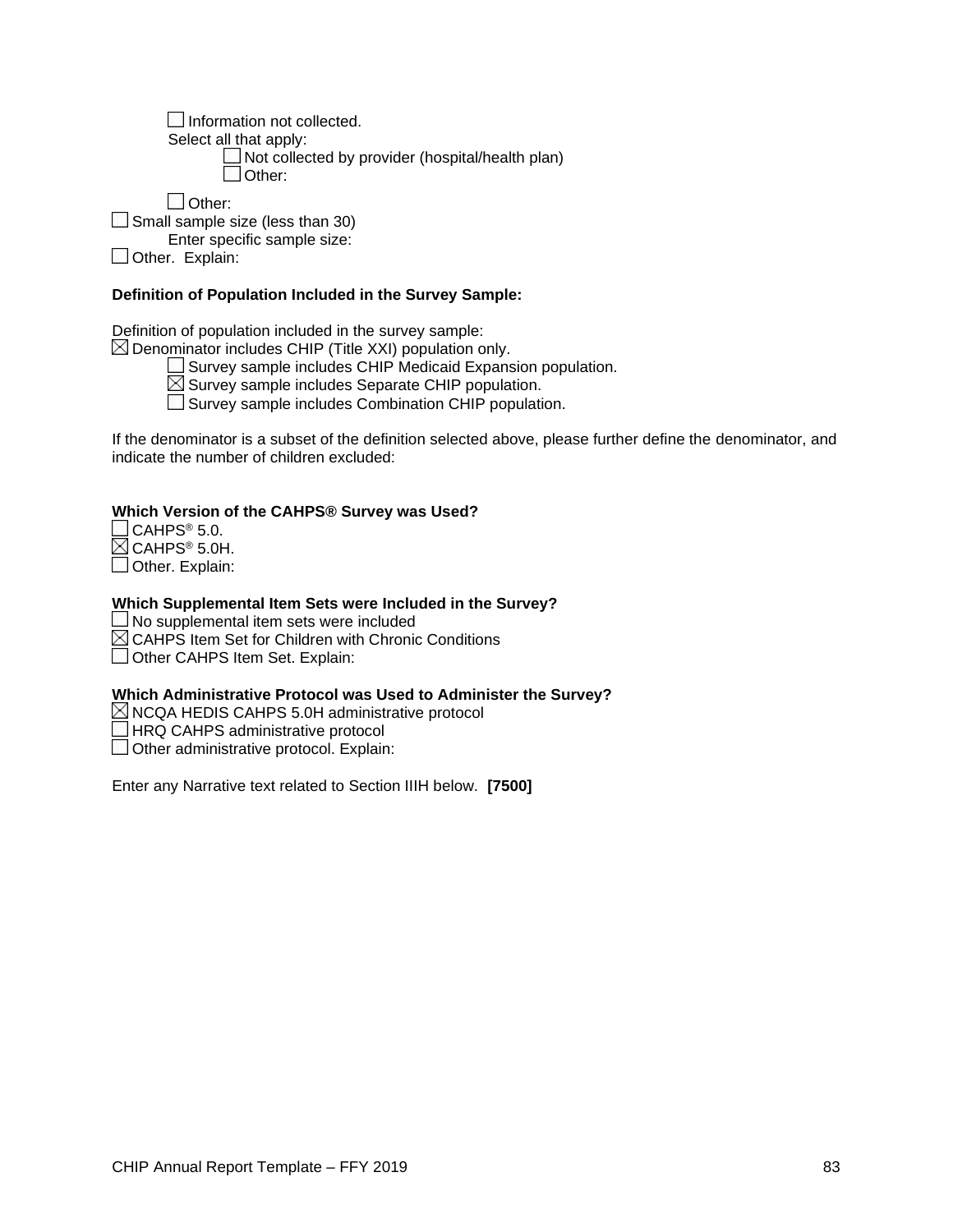## **Section III I: Health Service Initiatives (HSI) Under the CHIP State Plan**

Pursuant to Section 2105(a)(1)(D)(ii) of the Social Security Act, states have the option to use up to 10 percent of actual or estimated Federal expenditures to develop state-designed Health Services Initiatives (HSI) (after first funding costs associated with administration of the CHIP state plan), as defined in regulations at 42 CFR 457.10, to improve the health of low-income children.

All states with approved HSI program(s) described in the CHIP state plan should answer "Yes" to question 1, and complete questions 2 and 3. If the state has an approved HSI that is not currently operating using Title XXI funds, please check "Yes", to question 1, include the program name and description in the table for question 2, and indicate in the narrative portion of this section that the state is not currently implementing the program.

1) Does your state operate HSI(s) to provide direct services or implement public health initiatives using Title XXI funds?

**The Yes, please answer questions below.** 

 $\boxtimes$  No, please skip to Section IV.

2) In the table below, please provide a brief description of each HSI program operated in the state in the first column. In the second column, please list the populations served by each HSI program. In the third column, provide estimates of the number of children served by each HSI program. In the fourth column, provide the percentage of the population served by the HSI who are children below your state's CHIP FPL eligibility threshold.

| <b>HSI Program</b> | Population Served by<br><b>HSI Program</b> | Number of Children<br>Served by HSI<br>Program | Percent of Low-<br>income Children<br>Served by HSI<br>Program <sup>6</sup> |
|--------------------|--------------------------------------------|------------------------------------------------|-----------------------------------------------------------------------------|
|                    |                                            |                                                |                                                                             |
|                    |                                            |                                                |                                                                             |
|                    |                                            |                                                |                                                                             |
|                    |                                            |                                                |                                                                             |
|                    |                                            |                                                |                                                                             |
|                    |                                            |                                                |                                                                             |
|                    |                                            |                                                |                                                                             |
|                    |                                            |                                                |                                                                             |
|                    |                                            |                                                |                                                                             |
|                    |                                            |                                                |                                                                             |
|                    |                                            |                                                |                                                                             |
|                    |                                            |                                                |                                                                             |
|                    |                                            |                                                |                                                                             |
|                    |                                            |                                                |                                                                             |
|                    |                                            |                                                |                                                                             |
|                    |                                            |                                                |                                                                             |
|                    |                                            |                                                |                                                                             |
|                    |                                            |                                                |                                                                             |

<sup>&</sup>lt;sup>6</sup> The percent of children served by the HSI program who are below the CHIP FPL threshold in your state should be reported in this column.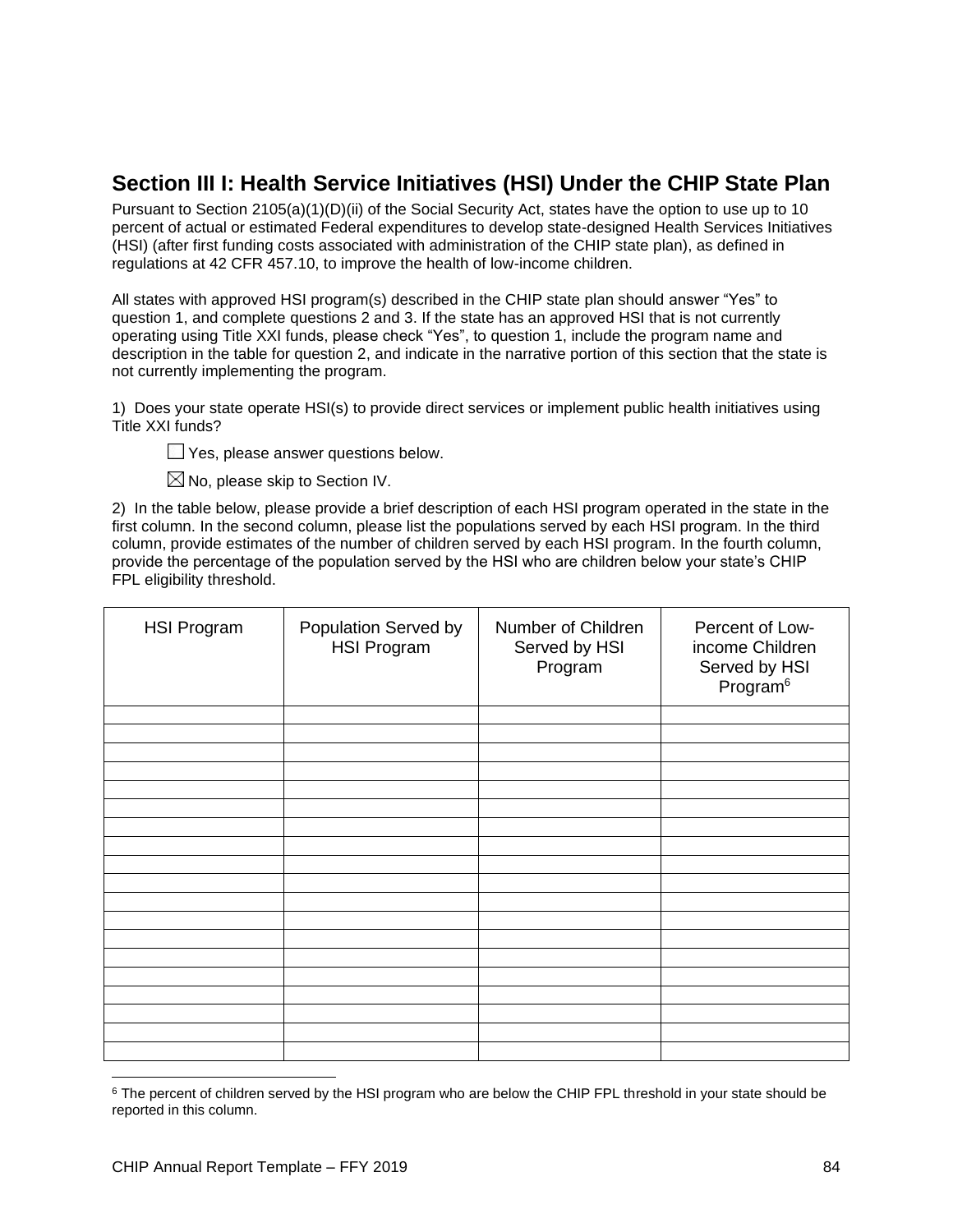| HSI Program | Population Served by<br><b>HSI Program</b> | Number of Children<br>Served by HSI<br>Program | Percent of Low-<br>income Children<br>Served by HSI<br>Program <sup>6</sup> |
|-------------|--------------------------------------------|------------------------------------------------|-----------------------------------------------------------------------------|
|             |                                            |                                                |                                                                             |

3) Please define a metric for each of your state's HSI programs that is used to measure the program's impact on improving the health of low-income children. In the table below, please list the HSI program title in the first column, and include a metric used to measure that program's impact in the second column. In the third column, please provide the outcomes for metrics reported in the second column. States that are already reporting to CMS on such measures related to their HSI program(s) do not need to replicate that reporting here and may skip to Section IV.

| <b>HSI Program</b> | Metric | Outcome |
|--------------------|--------|---------|
|                    |        |         |
|                    |        |         |
|                    |        |         |
|                    |        |         |
|                    |        |         |
|                    |        |         |
|                    |        |         |
|                    |        |         |
|                    |        |         |
|                    |        |         |
|                    |        |         |
|                    |        |         |
|                    |        |         |
|                    |        |         |
|                    |        |         |
|                    |        |         |
|                    |        |         |
|                    |        |         |
|                    |        |         |
|                    |        |         |

Enter any Narrative text related to Section III I below. **[7500**]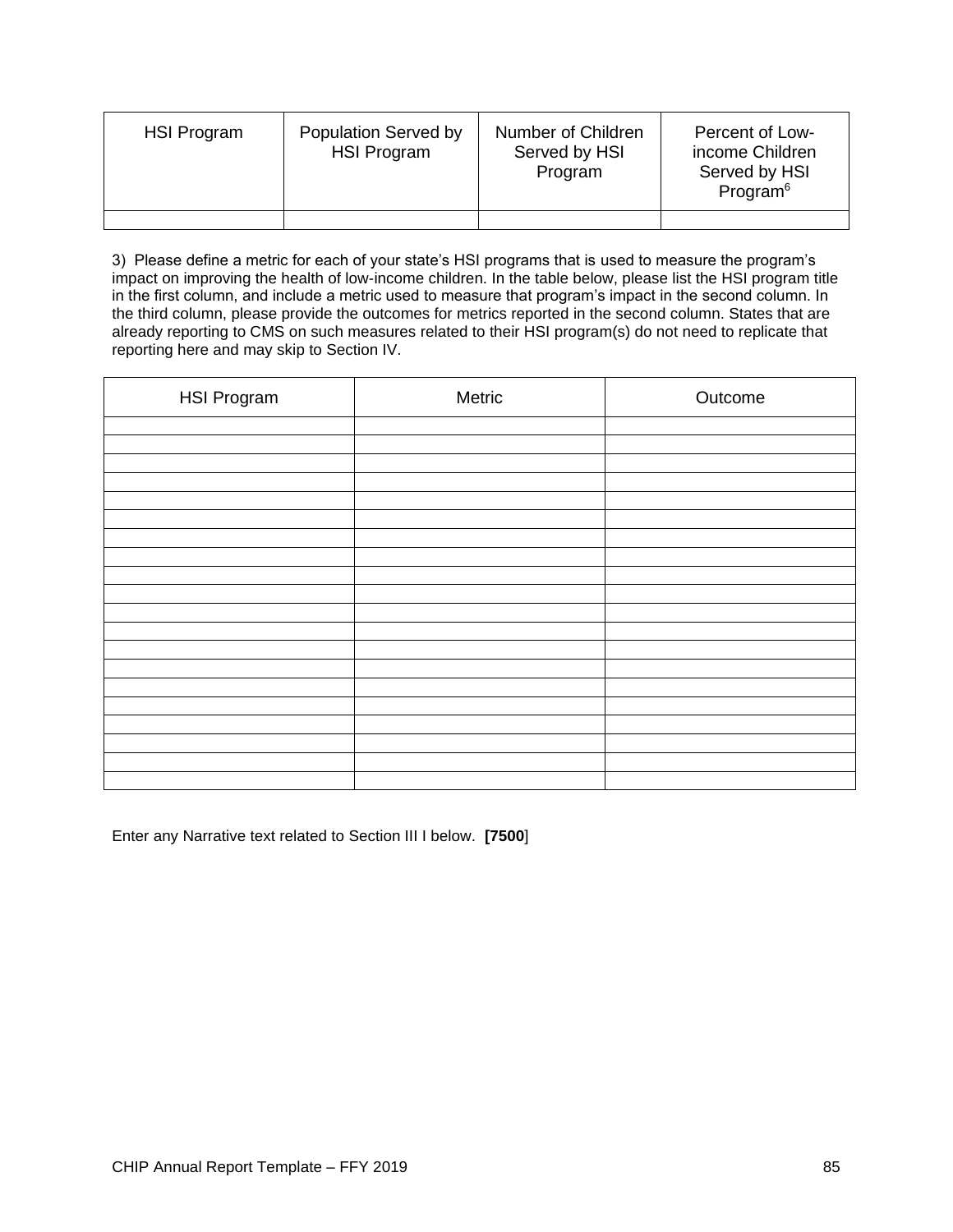# **Section IV. Program financing for State Plan**

1. Please complete the following table to provide budget information. Describe in narrative any details of your planned use of funds below, including the assumptions on which this budget was based (per member/per month rate, estimated enrollment and source of non-federal funds).

(Note: This reporting period equals federal fiscal year 2019. If you have a combination program you need only submit one budget; programs do not need to be reported separately.)

### COST OF APPROVED CHIP PLAN

| <b>Benefit Costs</b>                           | 2019        | 2020        | 2021        |
|------------------------------------------------|-------------|-------------|-------------|
| Insurance payments                             |             |             |             |
| <b>Managed Care</b>                            | 426431269   | 480760398   | 495183210   |
| Fee for Service                                |             |             |             |
| <b>Total Benefit Costs</b>                     | 426431269   | 480760398   | 495183210   |
| (Offsetting beneficiary cost sharing payments) | $-14091$    | $-11101$    | $-217917$   |
| <b>Net Benefit Costs</b>                       | \$426417178 | \$480649387 | \$494965293 |

| <b>Administration Costs</b>                         | 2019     | 2020     | 2021     |
|-----------------------------------------------------|----------|----------|----------|
| Personnel                                           | 3023425  | 2637349  | 2700528  |
| <b>General Administration</b>                       | 4087075  | 5073865  | 5195411  |
| Contractors/Brokers (e.g., enrollment contractors)  | 5680230  | 5873224  | 6013919  |
| <b>Claims Processing</b>                            | 2013666  | 1485115  | 1520692  |
| Outreach/Marketing costs                            |          |          |          |
| Other (e.g., indirect costs)                        |          |          |          |
| <b>Health Services Initiatives</b>                  |          |          |          |
| <b>Total Administration Costs</b>                   | 14804396 | 15069553 | 15430550 |
| 10% Administrative Cap (net benefit costs $\div$ 9) | 47379686 | 53405487 | 54996144 |

|                                           | 2019      | 2020      | 2021      |
|-------------------------------------------|-----------|-----------|-----------|
| <b>Federal Title XXI Share</b>            | 434603250 | 437719824 | 450679529 |
| <b>IState Share</b>                       | 6618324   | 57999116  | 59716314  |
| <b>ITOTAL COSTS OF APPROVED CHIP PLAN</b> | 441221574 | 495718940 | 510395843 |

2. What were the sources of non-federal funding used for state match during the reporting period?

 $\boxtimes$  State appropriations County/local funds  $\Box$  Employer contributions **Foundation grants Private donations**  $\boxtimes$  Tobacco settlement Other (specify) **[500]** Premium Tax Revenue

3. Did you experience a short fall in CHIP funds this year? If so, what is your analysis for why there were not enough federal CHIP funds for your program? **[1500]**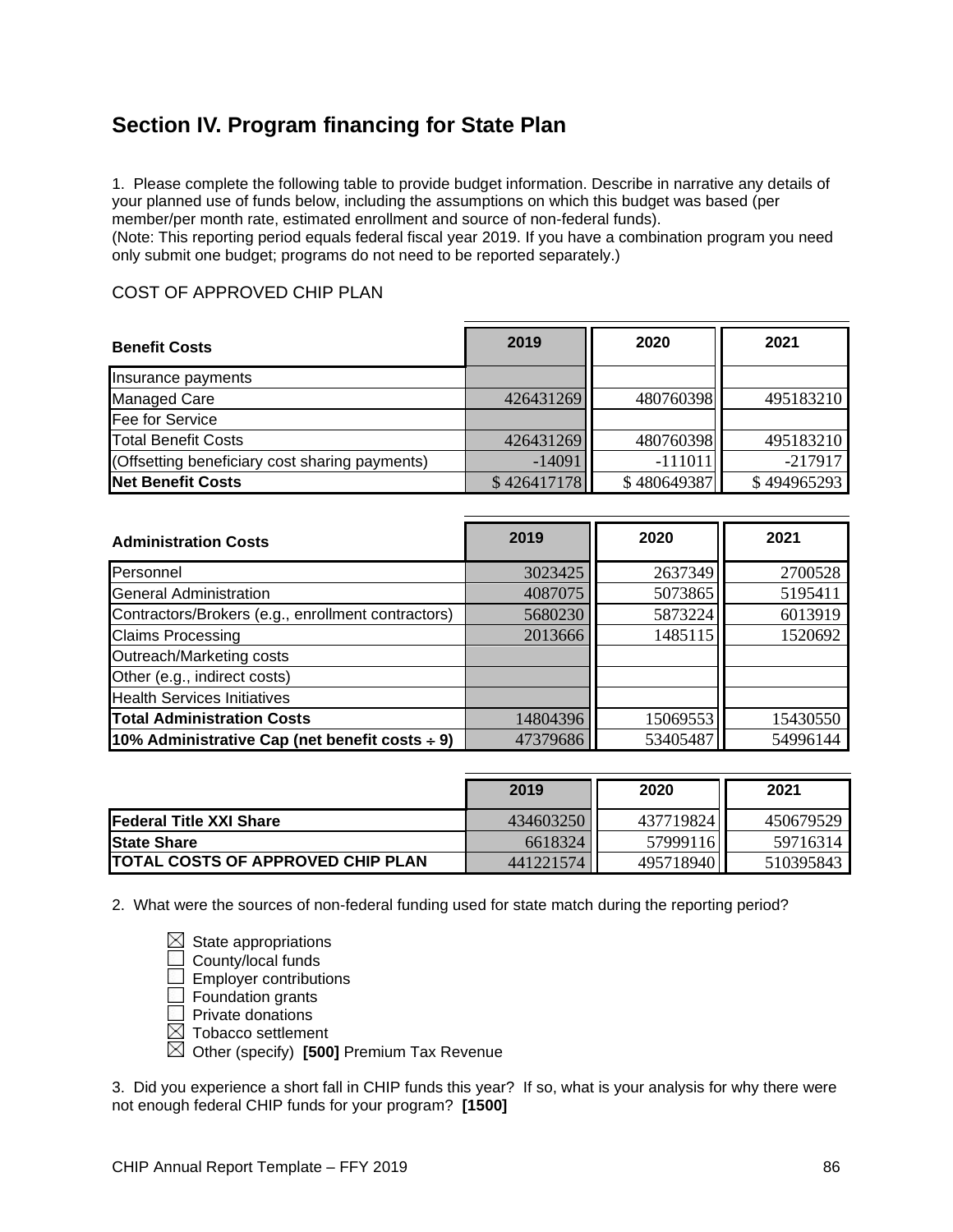No

4. In the tables below, enter 1) number of eligibles used to determine per member per month costs for the current year and estimates for the next two years; and, 2) per member per month (PMPM) cost rounded to a whole number. If you have CHIP enrollees in a fee for service program, per member per month cost will be the average cost per month to provide services to these enrollees.

# **A. Managed Care**

| Year | <b>Number of Eligibles</b> | <b>PMPM (\$)</b> |
|------|----------------------------|------------------|
| 2019 | 129778                     |                  |
| 2020 | 133671                     | \$300            |
| 2021 | 135008                     | \$306            |

### **A. Fee For Service**

| Year | <b>Number of Eligibles</b> | <b>PMPM (\$)</b> |
|------|----------------------------|------------------|
| 2019 |                            | \$0              |
| 2020 |                            | \$0              |
| 2021 |                            | \$0              |

Enter any Narrative text related to Section IV below. **[7500]** None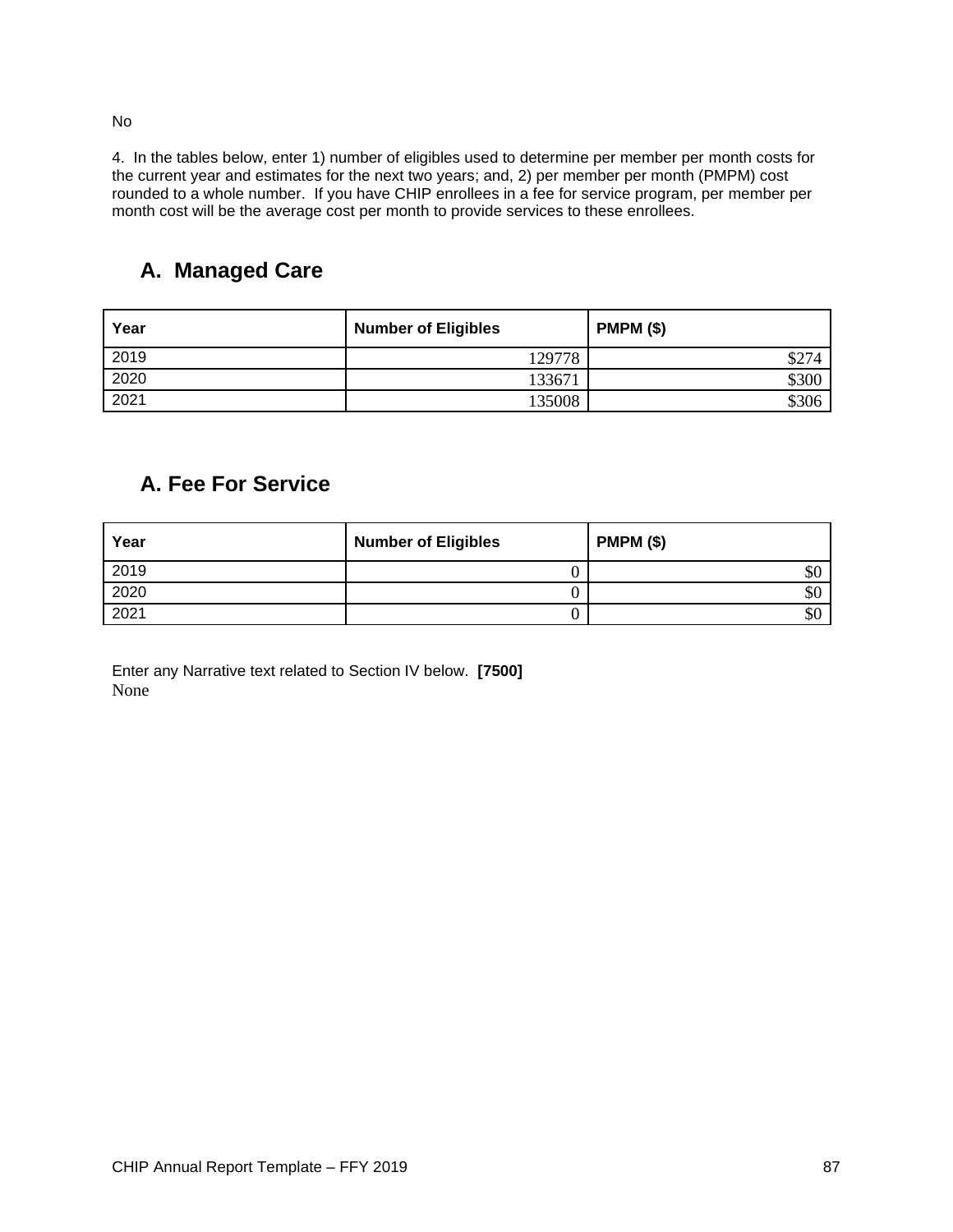# **Section V: Program Challenges and Accomplishments**

1. For the reporting period, please provide an overview of your state's political and fiscal environment as it relates to health care for low income, uninsured children and families, and how this environment impacted CHIP. **[7500]**

2. In FFY 2019, the political climate was again dominated by opposition to public spending focused on the Medicaid program, which post-expansion has grown to nearly half of the State's total operating budget. In particular, the legislature developed a keen interest in fraud, waste and abuse as a potential source of budgetary savings or cost avoidance, with a specific focus on recipient eligibility. Increased reporting by the Legislative Auditor's Office in these areas has led to heightened scrutiny on Medicaid's use of wage and tax data to verify eligibility and constrain enrollment. In the midst of this scrutiny, Louisiana launched its new eligibility and enrollment system, LaMEDS, in November 2018. This new system gave Louisiana the ability to automatically check and incorporate additional data sources for eligibility verification and automatically close cases where recipients failed to respond to validation requests. The resulting impact of this new system was reduction in manual processing, but more frequent systematic eligibility verifications as changes in recipient information transmitted through data interfaces triggering additional eligibility checks. The more frequent mailings resulted in higher than historical eligibility drops as recipients failed to respond to validation inquiries, including in children.

The automation of the new system also allowed the state to implement quarterly wage checks for eligibility verification. The trend analysis after a full year of implementation is pending, however, tens of thousands of recipients, primarily expansion adults, lost coverage each quarter for failure to respond to validation inquiries. A certain percentage of these recipients returned in subsequent months to coverage, while others who lost eligibility due to excess wages returned when their income changed in the next quarter. This typically occurred due to overtime pay or seasonal work putting them over income limits in the prior quarter. The impact of this creates undue burden on the recipient and on the state in reprocessing applications. It also creates budget and enrollment forecasting unpredictability.

2. During the reporting period, what has been the greatest challenge your program has experienced? **[7500]**

The largest challenge for FFY 2019 has been stabilizing eligibility with the launch of the state's new eligibility and enrollment system.

3. During the reporting period, what accomplishments have been achieved in your program? **[7500]**

In FFY 2019, the state achieved the following accomplishments:

- 1. Launched the new eligibility and enrollment system
- 2. Implemented Asset Verification System requirements

3. Enhanced recipient outreach methods through media/social media, improved notices, mailings, direct calls, provider and MCO contacts, and community partnerships. The state also prepared contracts for implementation of member focus groups in FFY 2020 for education on ways to improve member response.

4. Implemented a single statewide Preferred Drug List (PDL) for both managed care and fee-forservice Medicaid programs

5. Implemented subscription model for treatment of Hepatitis C

6. Selected as one of five states by Code for America for member engagement programming, specifically, creation of a text messaging platform pilot

7. The Medicaid Quality Dashboard was implemented to promote transparency and accountability in the managed care program and was made it visible to the public